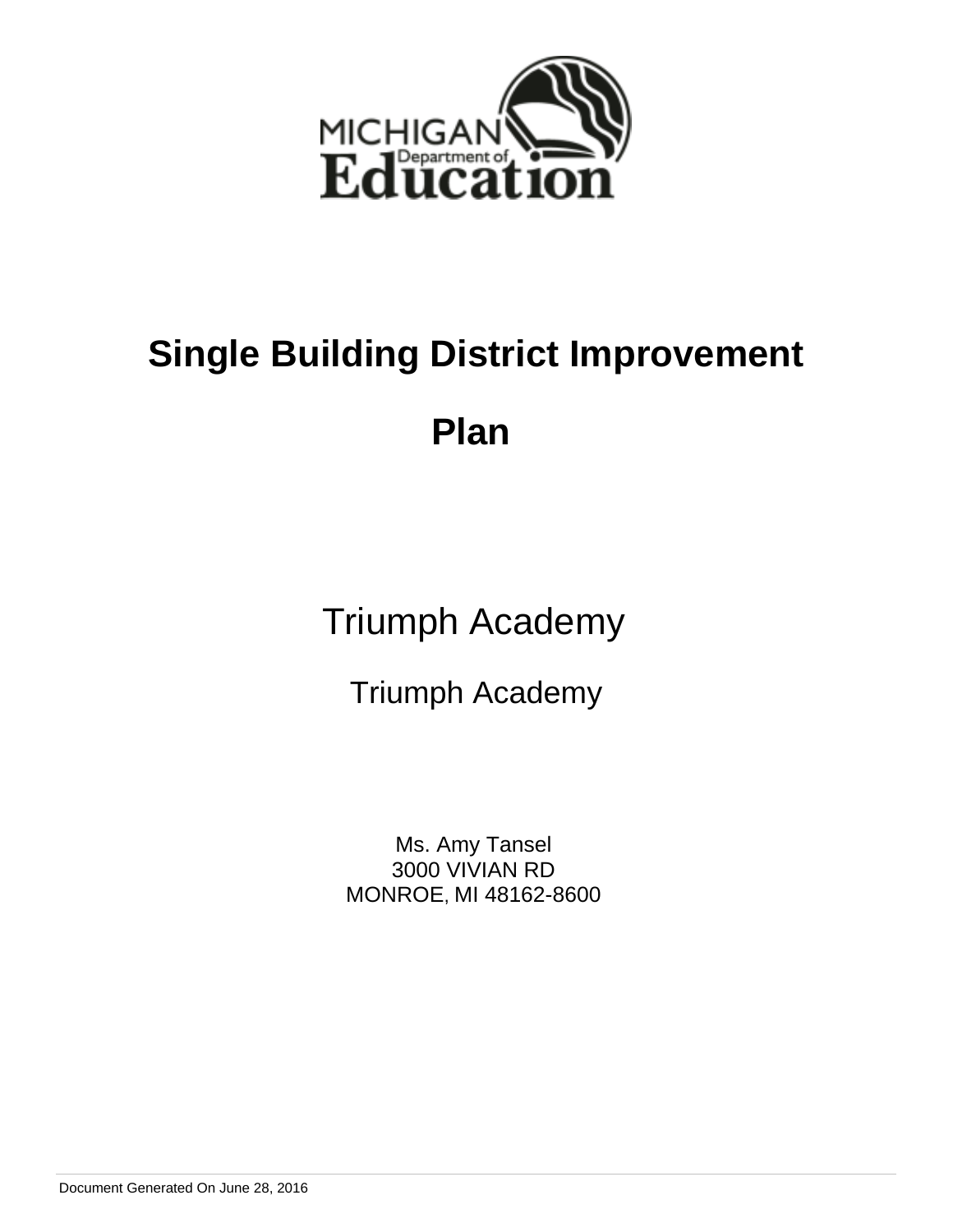# **TABLE OF CONTENTS**

## **Executive Summary**

## **Improvement Plan Stakeholder Involvement**

## **School Data Analysis**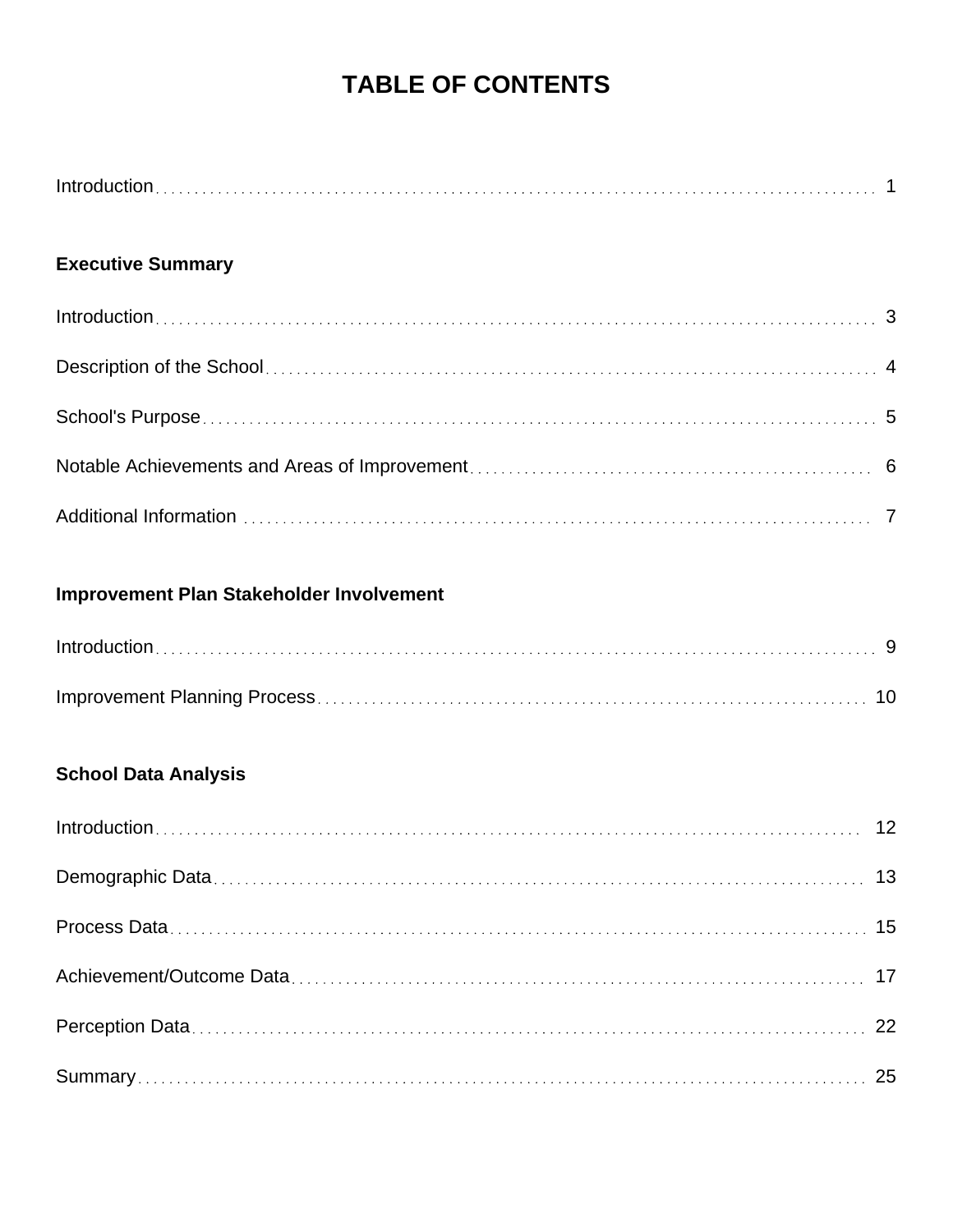## **Single Building District Additional Requirements Diagnostic**

| $Introduction \dots 28$ |  |
|-------------------------|--|
|                         |  |

## **Title I Schoolwide Diagnostic**

| Component 8: Teacher Participation in Making Assessment Decisions 52                                |    |
|-----------------------------------------------------------------------------------------------------|----|
| Component 9: Timely and Additional Assistance to Students Having Difficulty Mastering the           | 53 |
| Component 10: Coordination and Integration of Federal, State and Local Programs and Resources<br>55 |    |
|                                                                                                     |    |

## **2016-2017 Goal Plan**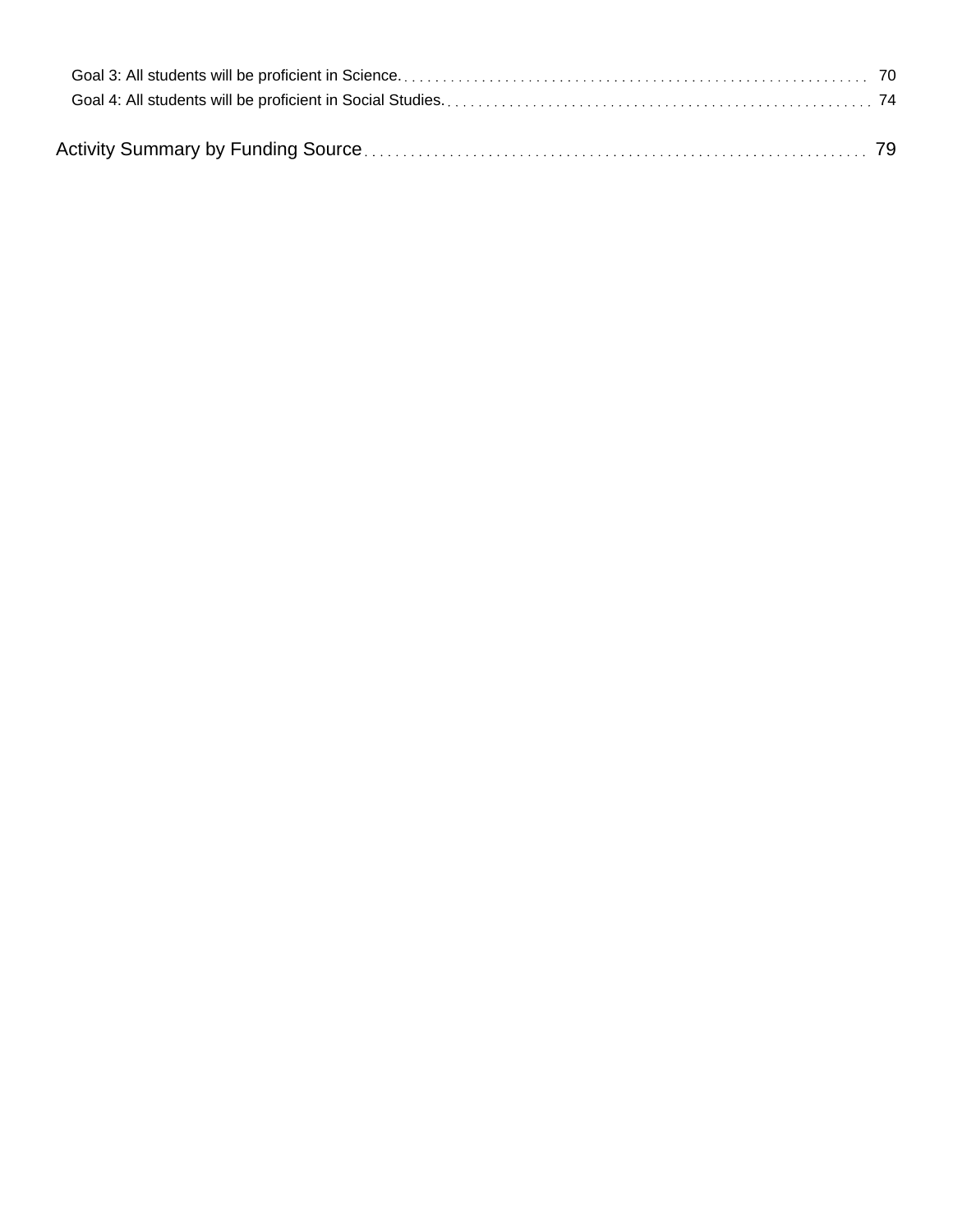## **Introduction**

The Single Building District Improvement Plan is a planning tool designed to address student achievement and system needs identified through the school's comprehensive needs assessment (CNA). Additionally, the Single Building District Improvement Plan provides a method for schools to address the school improvement planning requirements of Public Act 25 of the Revised School Code and the Elementary and Secondary Education Act (ESEA) as applicable.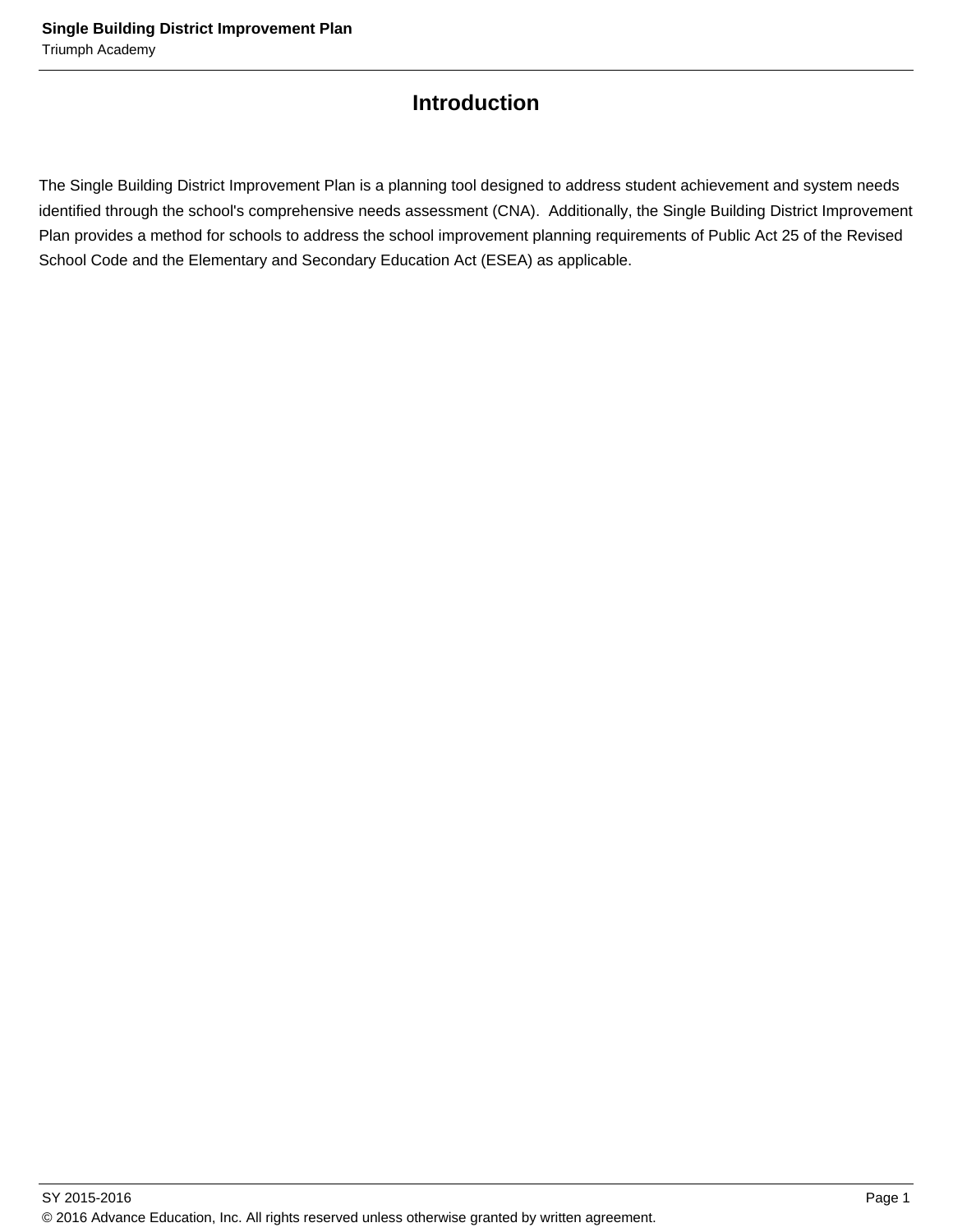# **Executive Summary**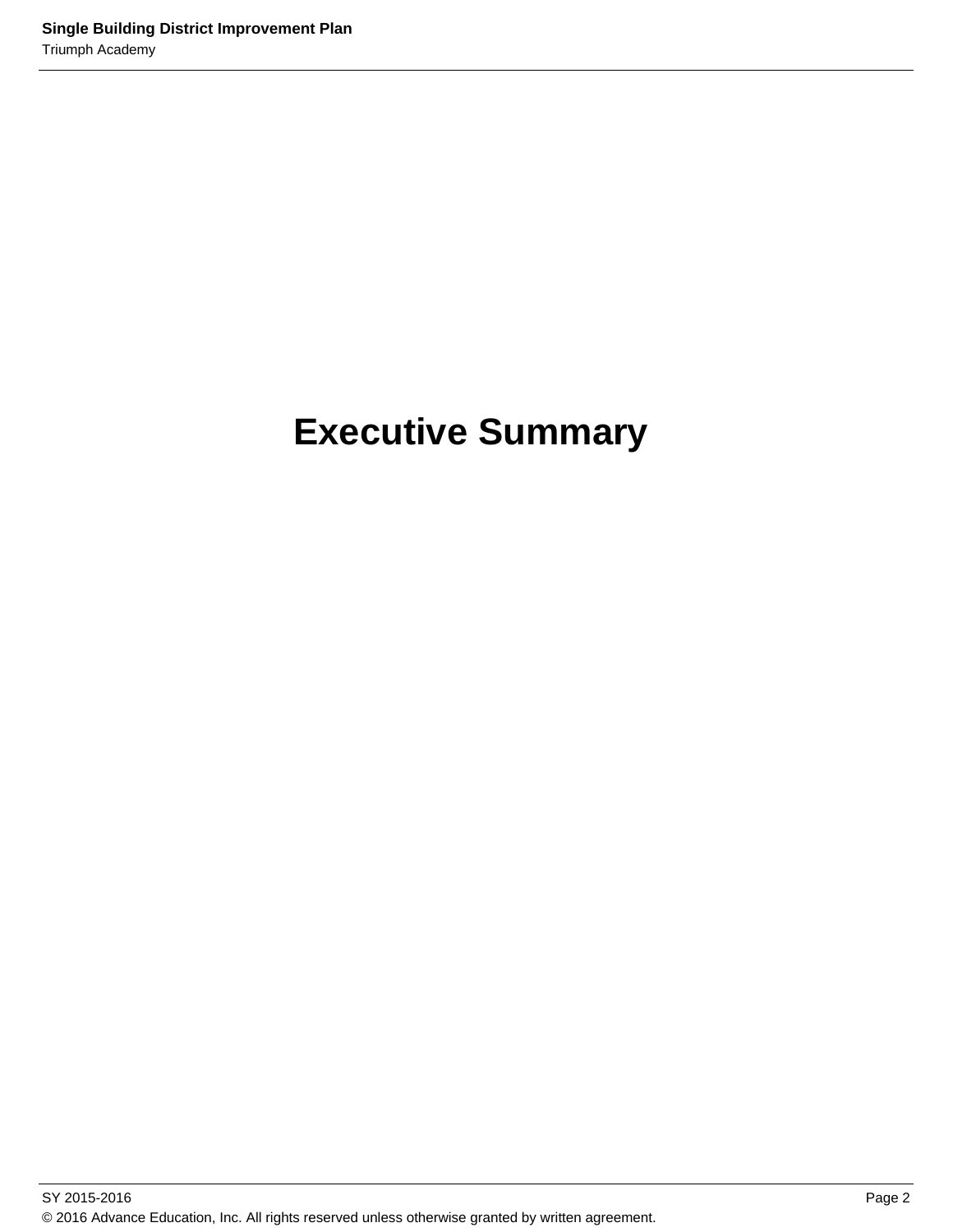## **Introduction**

Every school has its own story to tell. The context in which teaching and learning takes place influences the processes and procedures by which the school makes decisions around curriculum, instruction, and assessment. The context also impacts the way a school stays faithful to its vision. Many factors contribute to the overall narrative such as an identification of stakeholders, a description of stakeholder engagement, the trends and issues affecting the school, and the kinds of programs and services that a school implements to support student learning.

The purpose of the Executive Summary (ES) is to provide a school with an opportunity to describe in narrative form the strengths and challenges it encounters. By doing so, the public and members of the school community will have a more complete picture of how the school perceives itself and the process of self-reflection for continuous improvement. This summary is structured for the school to reflect on how it provides teaching and learning on a day to day basis.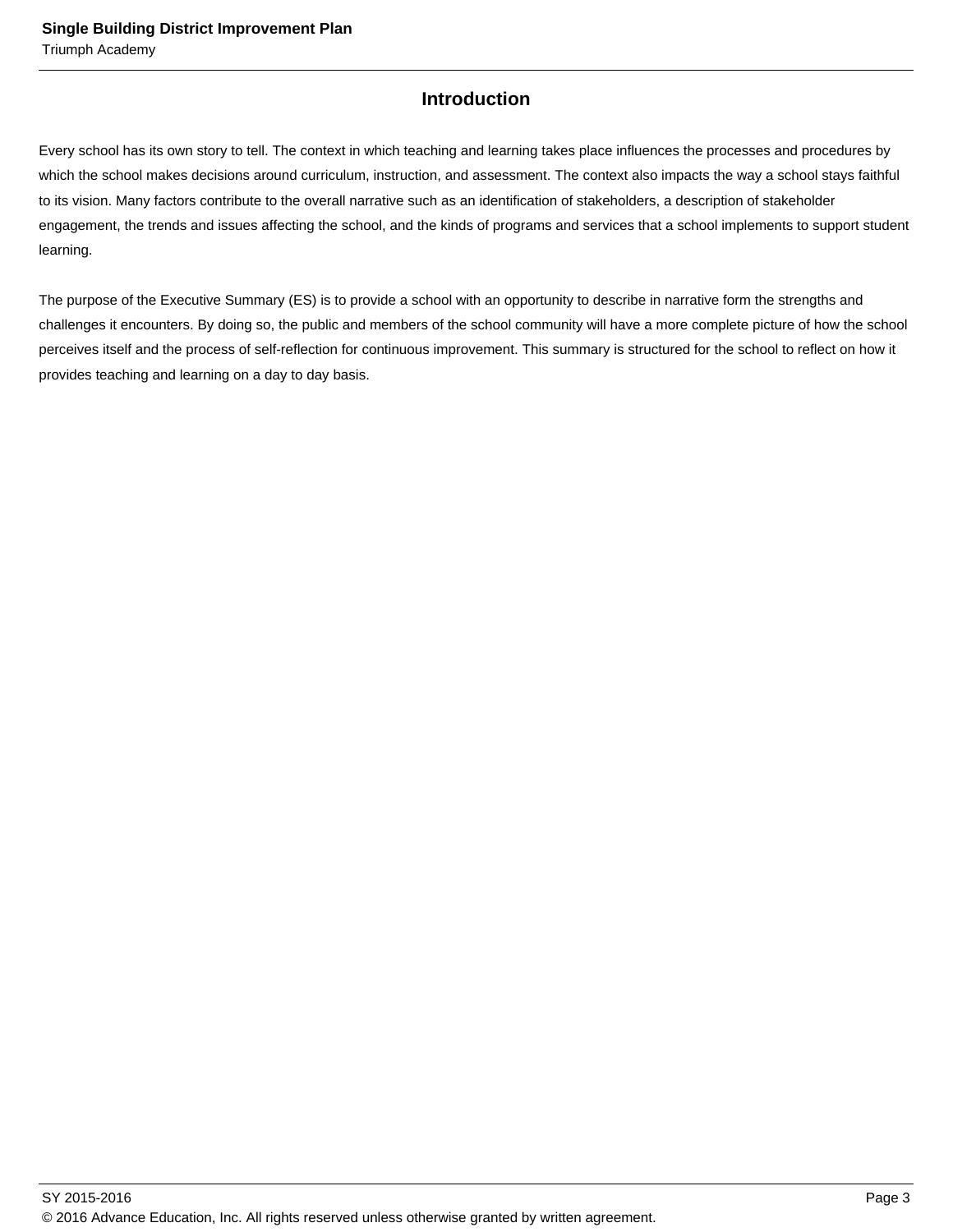## **Description of the School**

**Describe the school's size, community/communities, location, and changes it has experienced in the last three years. Include demographic information about the students, staff, and community at large. What unique features and challenges are associated with the community/communities the school serves?**

Triumph Academy is a rural school located in Monroe, Michigan, which serves a population with a wide range of achievement levels. Our free and reduced lunch population is 47%. Due to the wide range of achievement levels we must continue to challenge our highest achieving students, while providing intense intervention to our lowest achieving students. This has created a large achievement gap which had resulted in our school receiving focus school status for the last 3 years. We have successfully closed our achievement gap enough to exit focus school status this past year. While we have worked to lessen this gap, there are factors that continue to contribute to this issue including student attrition and loss of REAP grant last year.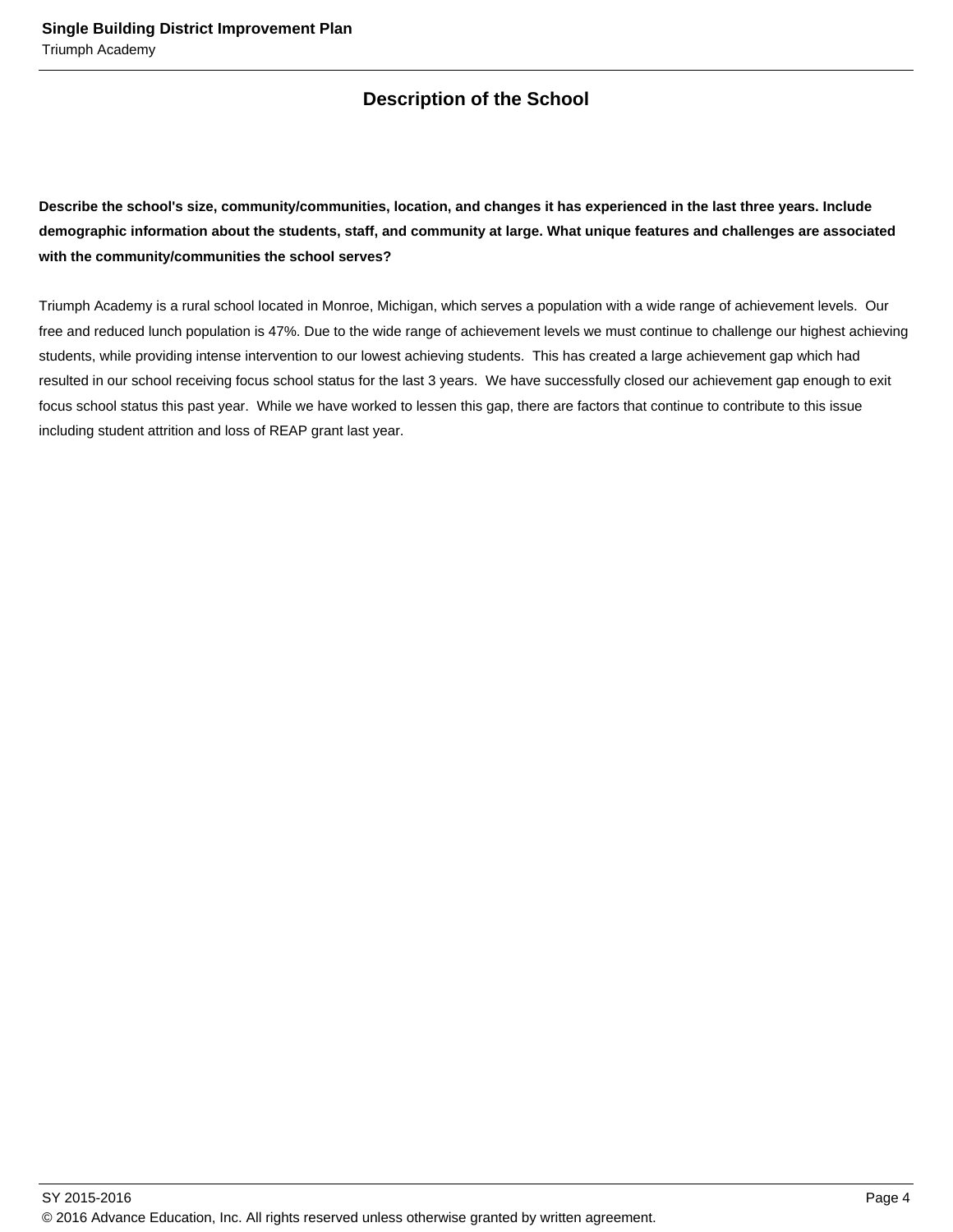## **School's Purpose**

**Provide the school's purpose statement and ancillary content such as mission, vision, values, and/or beliefs. Describe how the school embodies its purpose through its program offerings and expectations for students.**

Vision Statement: To better educate more children

Mission Statement: Triumph Academy will challenge each student to achieve high academic standards through character development and parental involvement. (CC2004)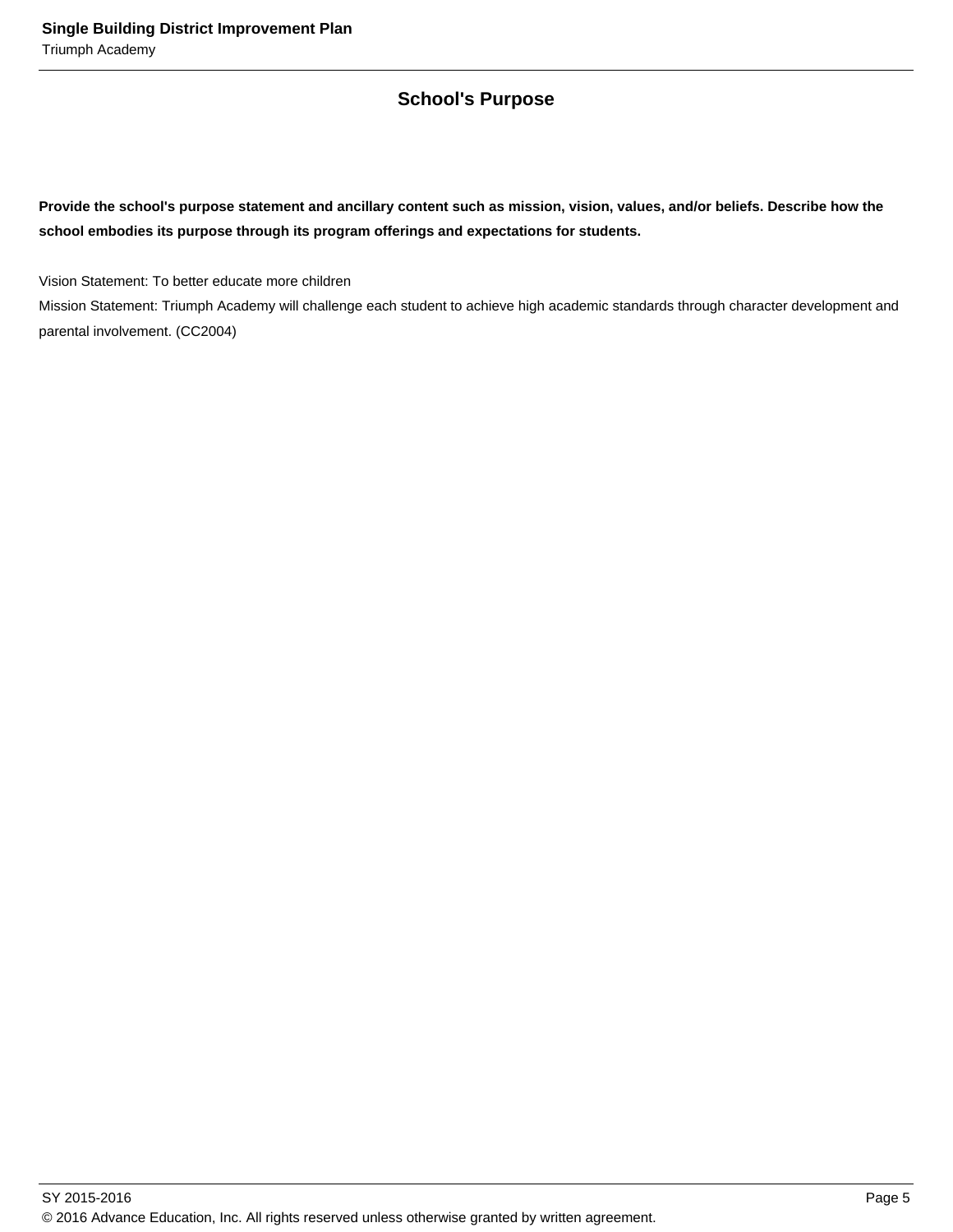## **Notable Achievements and Areas of Improvement**

## **Describe the school's notable achievements and areas of improvement in the last three years. Additionally, describe areas for improvement that the school is striving to achieve in the next three years.**

Enrollment at Triumph has increased due to a combination of marketing and media coverage as well as increased exposure in the community by social media and word of mouth. State testing in Social Studies has increased dramatically due to vertical team meetings, dedicated time in 4th and 5th grade classroom rotations, Middle School electives and an increased focus on Social Studies through cross curricular instruction. Kindergarten and 1st grade Math NWEA scores have also increased due to the implementation of new curricular tools and highly effective teachers. Triumph has increase student engagement through cooperative learning and teachers have had the opportunity to attend supplemental professional development where they have learned new strategies and methods to improve classroom culture and create a productive learning environment. Triumph is also no longer a Focus school due to the systematic intervention process and the overall improvement of educational quality.

The areas that Triumph will work to improve in the future are introducing a positive behavior incentive system to encourage positive student behavior and discourage disciplinary incidents. Additionally more intervention tools will be implemented in order to increase fact fluency, academic vocabulary, problem solving proficiency, and other areas important to students' educational success.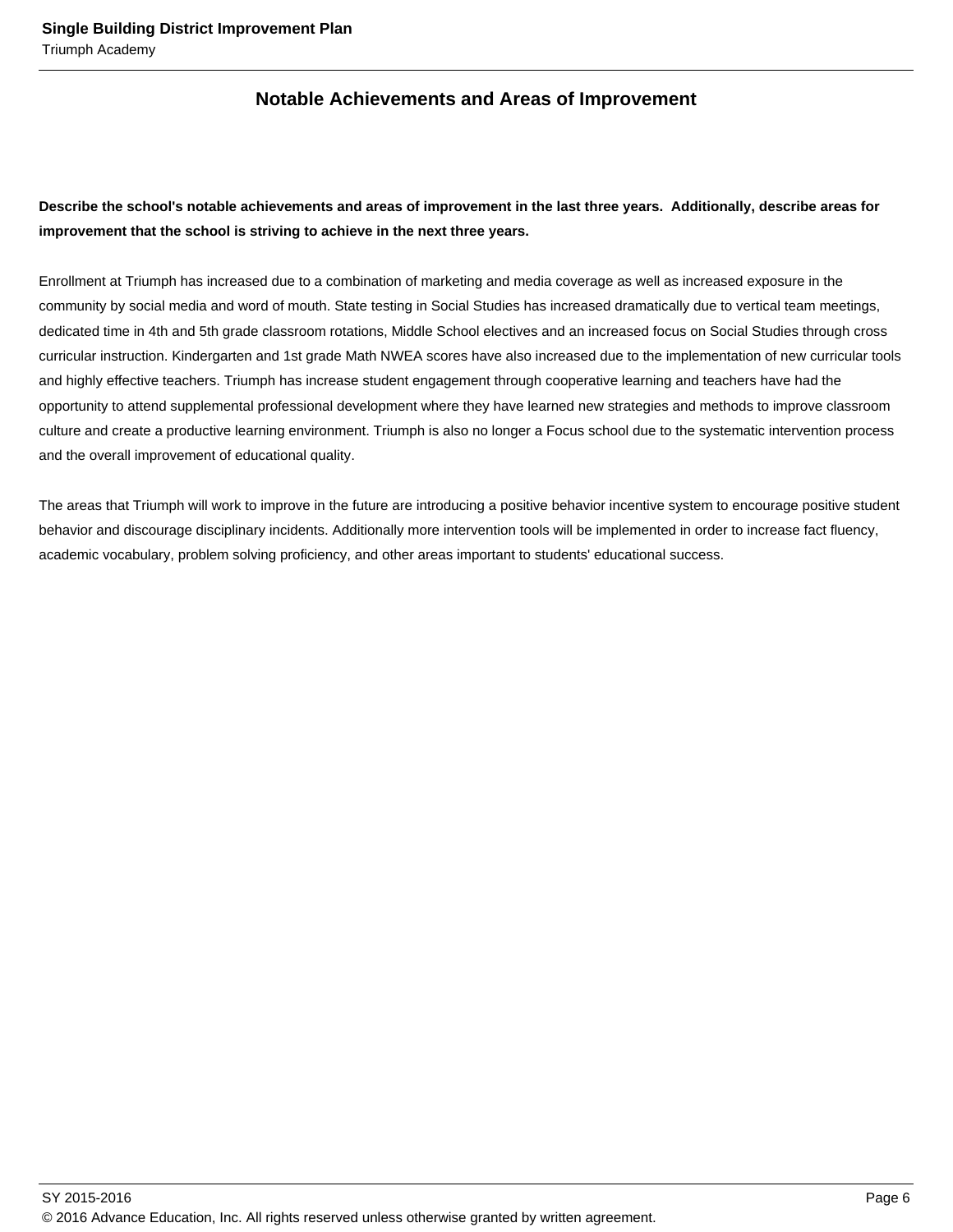## **Additional Information**

**Provide any additional information you would like to share with the public and community that were not prompted in the previous sections.**

N/A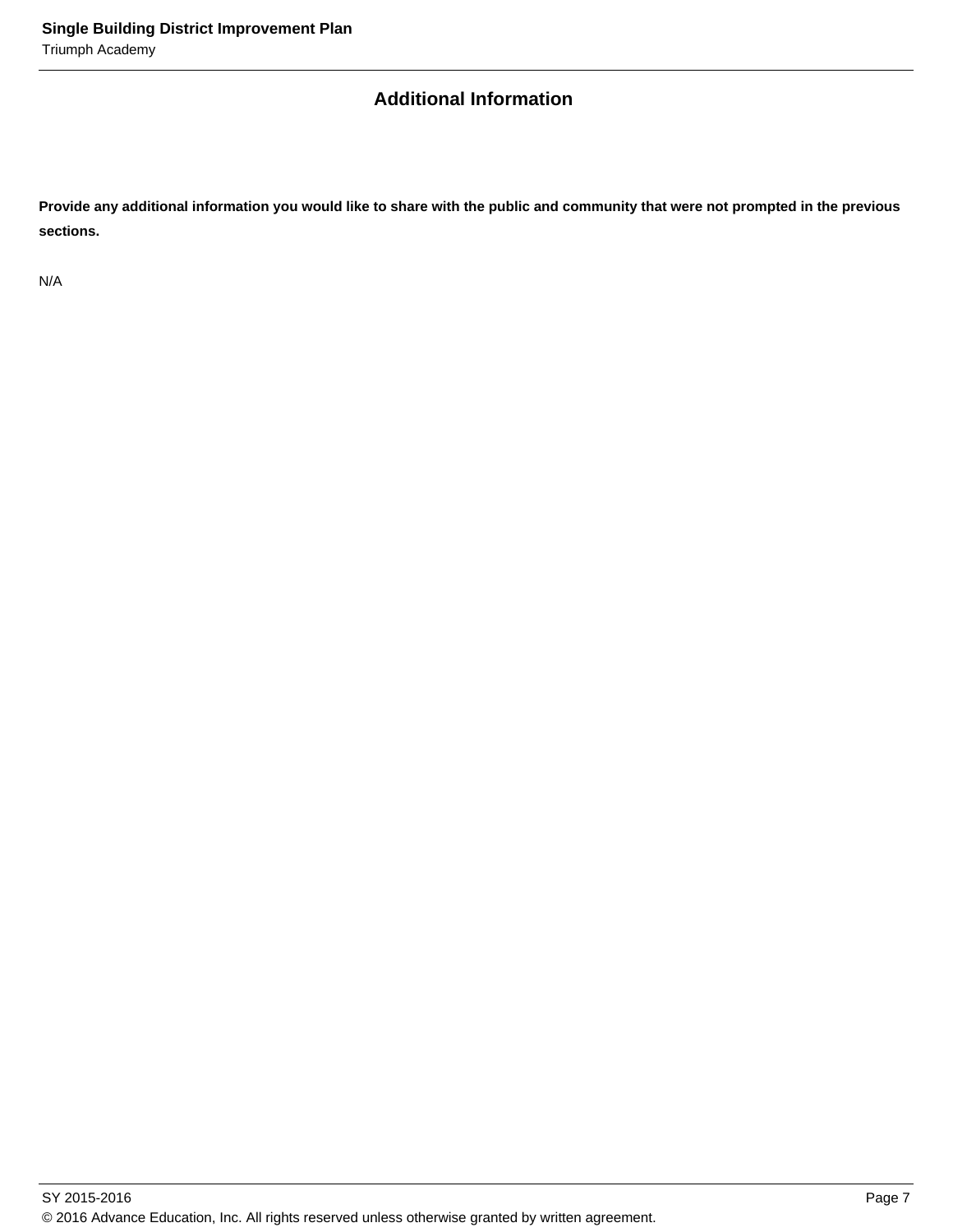# **Improvement Plan Stakeholder Involvement**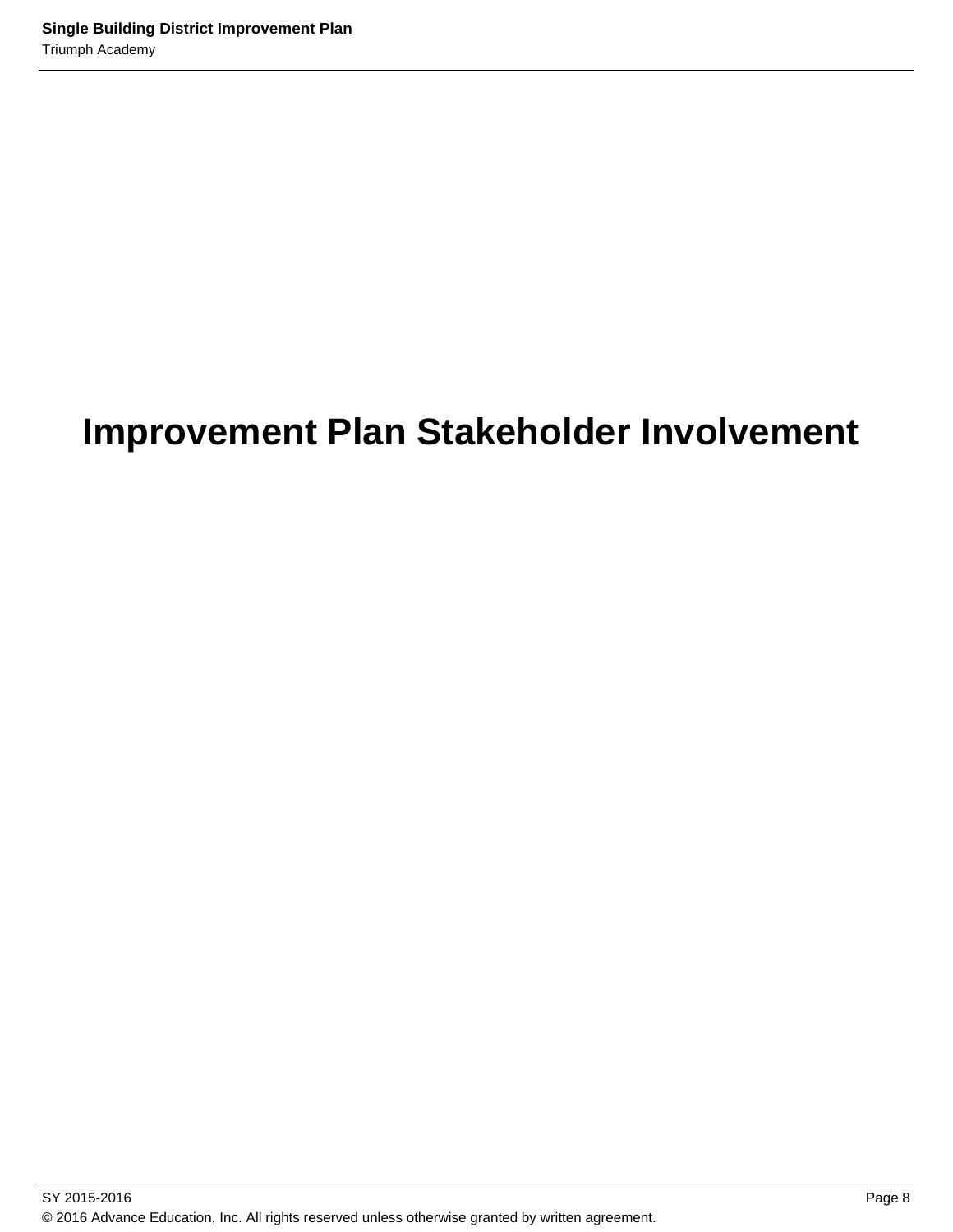## **Introduction**

The responses should be brief, descriptive, and appropriate for the specific section. It is recommended that the responses are written offline and then transferred into the sections below.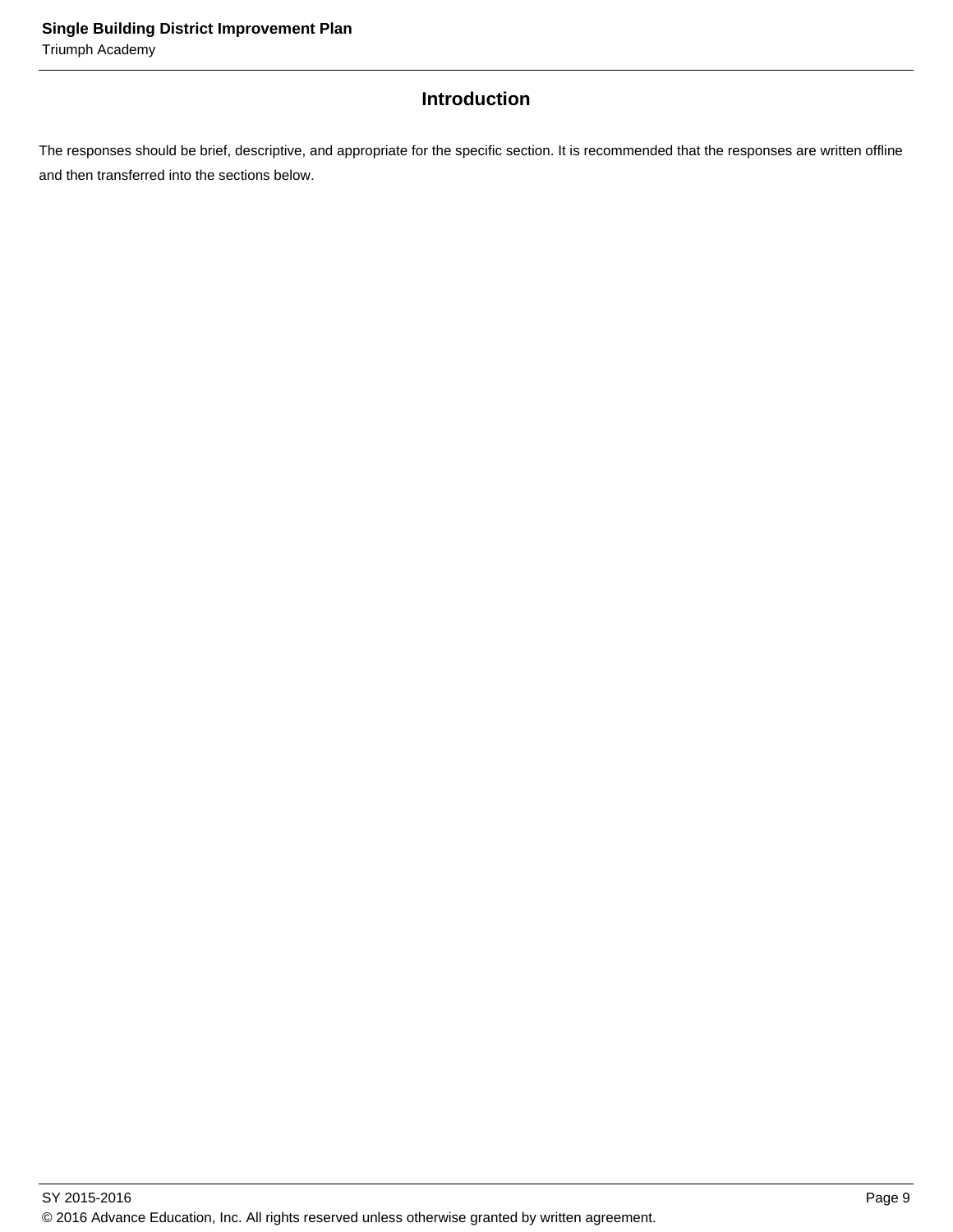## **Improvement Planning Process**

Improvement Planning Process

**Describe the process used to engage a variety of stakeholders in the development of the institution's improvement plan. Include information on how stakeholders were selected and informed of their roles, and how meetings were scheduled to accommodate them.** 

The school ensures that a variety of stakeholders are part of the development of the SIP. All stakeholders are encouraged to participate in the school improvement process by attending SIP meetings both during the regular school day and in the evenings, as well as providing feedback through written surveys. Roles of each stakeholder and the process are discussed in detail at the initial SIP meetings.

## **Describe the representations from stakeholder groups that participated in the development of the improvement plan and their responsibilities in this process.**

- Staff - A school improvement-focused staff meeting is held in Feb/March. Staff discuss the comprehensive needs assessment data and analyze/evaluate improvement efforts to determine the focus for the following school year. Staff are formally surveyed during this time, which ensures that they provide feedback on programs and professional development.

- Parents - A school improvement-focused parent meeting is held in Feb/March. Parents are presented with comprehensive needs assessment data for their analysis, and they provide feedback/evaluation on school programs via a formal survey.

- Board members - School improvement components are reviewed during board meeting(s), to ensure that the Board members have an opportunity to evaluate programs and provide input for the following school year.

- Students do not participate on the planning team as the school serves students in grades K-8.

## **Explain how the final improvement plan was communicated to all stakeholders, and the method and frequency in which stakeholders receive information on its progress.**

The final improvement plan is shared with staff, parents, and the Board each year in the spring during stakeholder meetings. Additionally, the plan is reviewed at the beginning of each school year during stakeholder meetings with parents and staff. Then, the Committee meets regularly throughout the school year to monitor and evaluate the plan and updates are shared on a regular basis.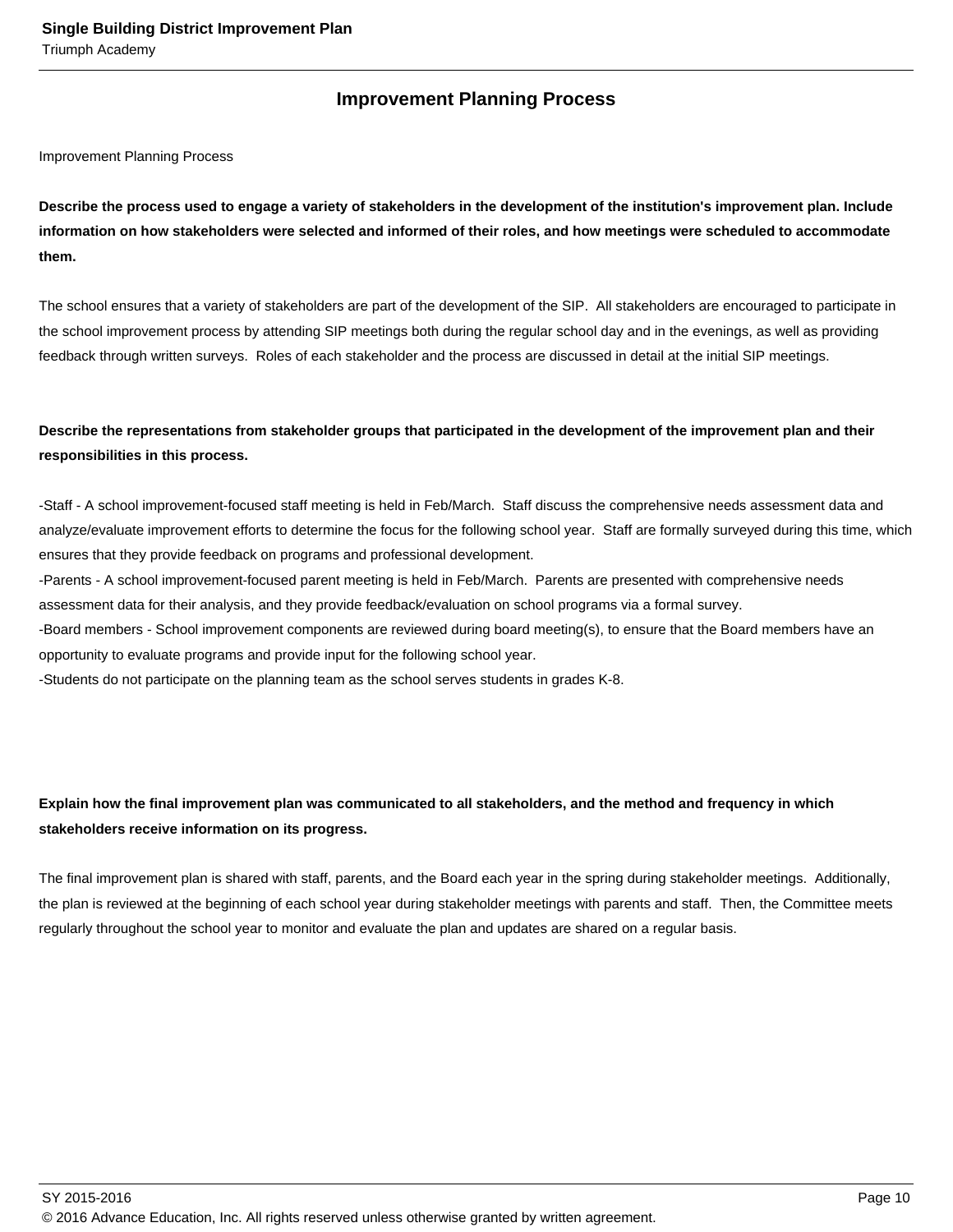# **School Data Analysis**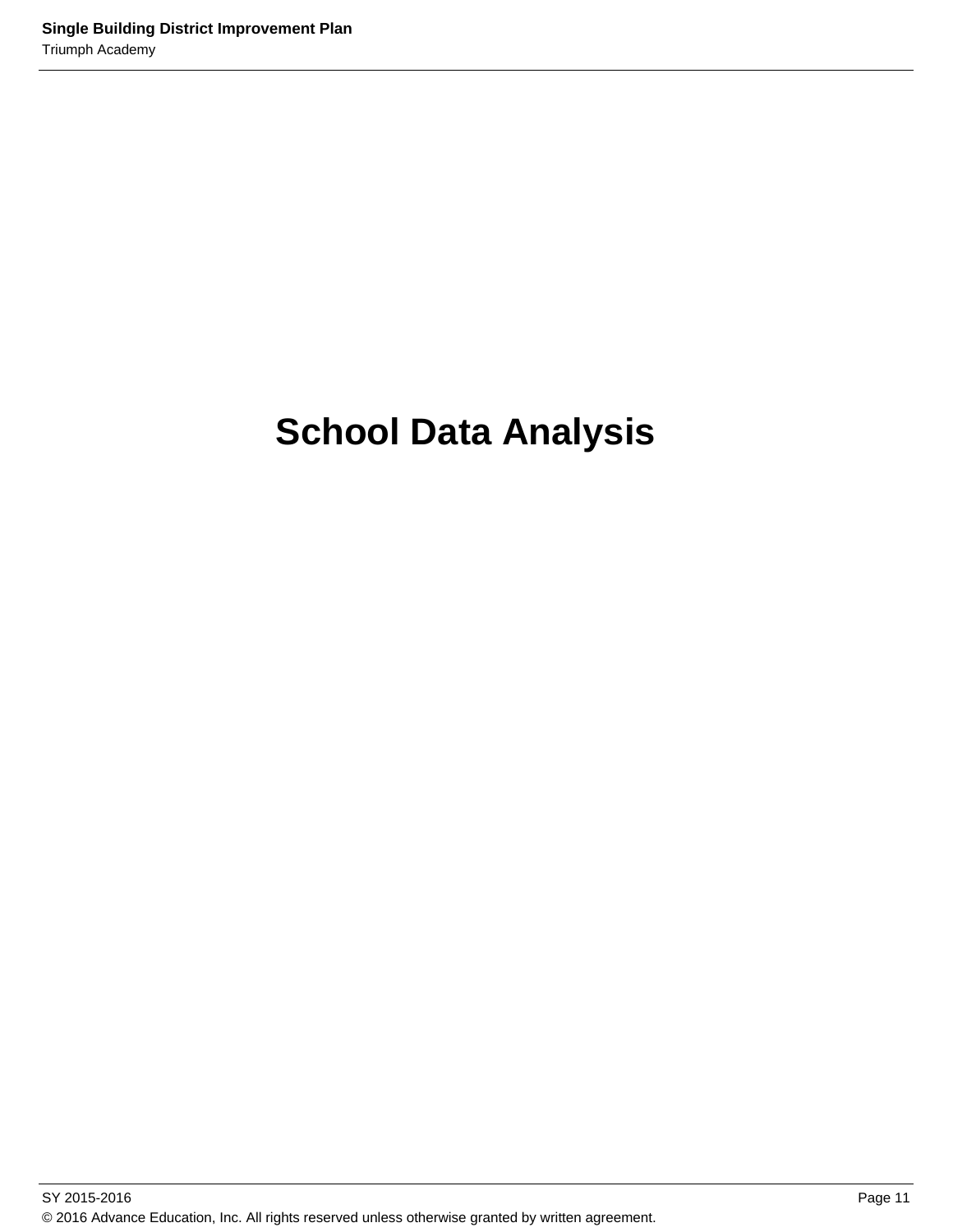## **Introduction**

The School Data Analysis (SDA) is a diagnostic tool intended to facilitate rich and deep collaborative discussions among staff members about school data. The SDA can serve as a guide to determine a school's strengths and challenges as well as directions for improvement based on an analysis of data and responses to a series of data - related questions in content areas. This data collection and analysis process should include the identification of achievement gaps as well as reflections on possible causes for these gaps. This diagnostic represents the various types of data that should be continuously collected, reviewed, analyzed and evaluated. Completion of the SDA is one piece of a school's comprehensive needs assessment process.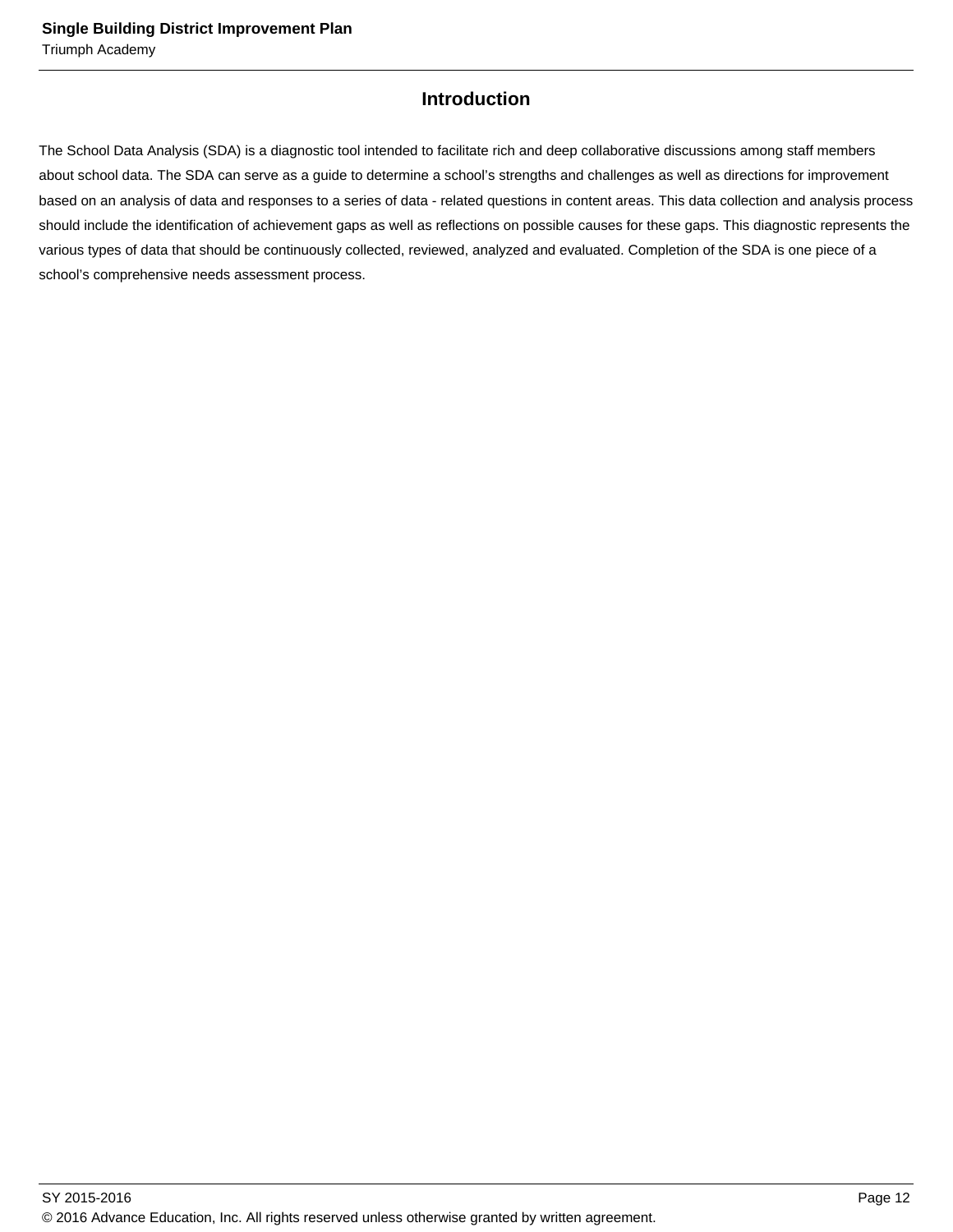## **Demographic Data**

Demographic data is data that provides descriptive information about the school community. Examples may include enrollment, attendance, grade levels, race/ethnicity, gender, students with disabilities, English learners, socio-economic status, graduation rate, suspensions/expulsions, etc.

#### **Student Demographic Data**

**1. In looking at the three year trend in student enrollment data, what challenges have been identified?**

Overall student enrollment has increased from 654 in 2013-14 to 692 in 2015-16. Additionally, the percentage of IEP students has increased by 8% since 2013-14.

#### **Student Demographic Data**

**2. In looking at the three year trend in student attendance data, what challenges have been identified?**

The Average Daily Student Attendance has experienced a slight decline since 2013-14. The Average Daily Attendance was 93.9% for the 2014-15 school year, however there are students who struggle with attendance.

#### **Student Demographic Data**

### **3. In looking at the three year trend in student behavior data (discipline referrals, suspensions and expulsions), what challenges have been identified?**

Although the number of In and Out of School Suspensions is rather low, there was an average of 2.1 disciplinary referrals per student in 2014-15. Additionally, male students have significantly more disciplinary incidents than female students. In 2014-15, more than 80% of all disciplinary incidents were with male students, and in 2013-14 more than 82% of all disciplinary incidents were with male students.

#### **Student Demographic Data**

#### **4. What action(s) could be taken to address any identified challenges with student demographic data?**

Triumph would like to add more Special Education staff to work the increasing IEP student population. Triumph would also like to provide behavior intervention training to staff members who work with at risk students. In order to encourage attendance. Triumph has also implemented new attendance incentives for students.

Triumph has hired an Achievement and Behavioral Specialist in order work with students whose behavior interferes with their educational progress. A school wide focus on bullying has implemented, as well as the behavior management charts and positive behavior incentives in classrooms in order to encourage appropriate classroom behavior.

#### **Teacher/School Leader(s) Demographic Data**

#### **5. As you review the number of years of teaching and administrative experience of the school leader(s) in your building, what**

#### **impact might this have on student achievement?**

#### SY 2015-2016 Page 13

© 2016 Advance Education, Inc. All rights reserved unless otherwise granted by written agreement.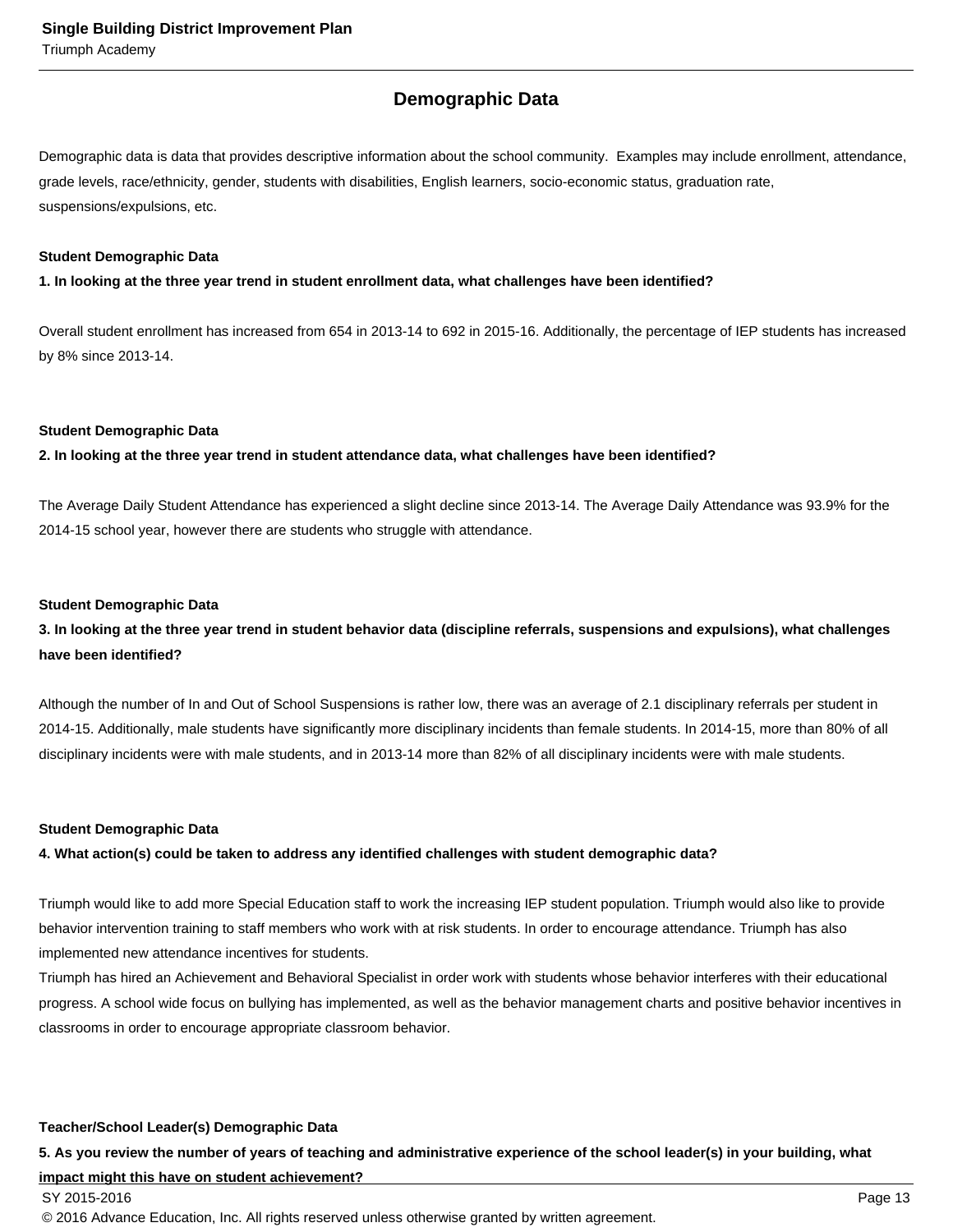Triumph Academy

The years of teaching and administrative experience do impact student achievement. New leaders often struggle with providing their staff with effective development and coaching. The leadership's PD plan is based on the administrators' needs as well as anticipated needs based on experience.

#### **Teacher/School Leader(s) Demographic Data**

### **6. As you review the number of years of teaching experience of teachers in your building, what impact might this have on student achievement?**

The years of teaching experience do impact student achievement. New teachers often struggle with classroom management. The school plans PD events around teachers' needs as well as anticipated needs based on experience.

#### **Teacher/School Leader(s) Demographic Data**

**7. As you review the total number of days for school leader absences and note how many were due to professional learning and /or due to illness, what impact might this have on student achievement?**

Professional development is an important part of education and illness are unforeseen events. Absenteeism for either reason has a direct impact on student achievement. It is critical for the school leader to have a constant presence in the building to support the staff, students, and parents. Without this direct support, behavior issue arise and the effectiveness of instruction is impacted.

#### **Teacher/School Leader(s) Demographic Data**

## **8. As you review the total number of days for teacher absences due to professional learning and/or illness, what impact might this have on student achievement?**

Professional development is an important part of education and illness are unforeseen events. Absenteeism for either reason has a direct impact on student achievement. Having a teacher absent from their classroom disrupts the learning environment, pacing, and rigor. Typically substitute teachers are used when a teacher is absent. The quality of these substitute teachers varies greatly and as a result, effective instruction does not always occur when a teacher is absent, and that has a negative impact on student achievement.

#### **Teacher/School Leader(s) Demographic Data**

#### **9. What actions might be taken to address any identified challenges regarding teacher/school leader demographics?**

The teacher turnover count has increase from 2 in 2013-14 to 9 teachers in 2014-15. The total days absent due to illness and professional development had also increased in 2014-15 compared to previous years. School leaders will be educating parents on when to keep their children home when they are ill, which will hopefully decrease the number of teacher absence days during the school year due to illness. Additionally, Hamtramck will provide professional development and instructional strategies to teachers to help with classroom management.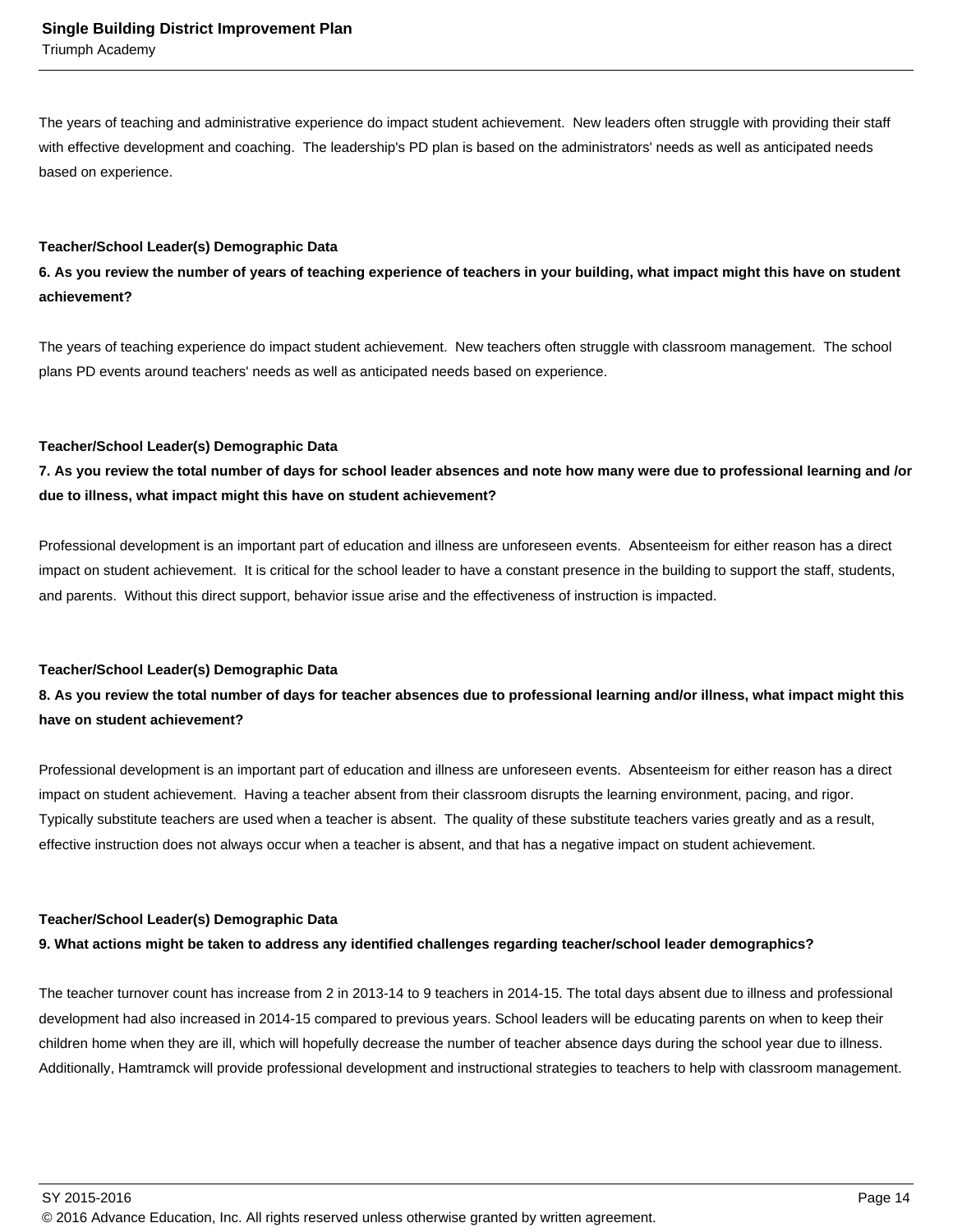## **Process Data**

Process data is information about the practices and procedures schools use to plan, deliver and monitor curriculum, instruction and assessment.

## **10. In reviewing the results of the School Systems Review or the Interim Self Assessment/Self Assessment, what strands/standards/indicators stand out as strengths?**

The standards that are strengths are Standard 1: Curriculum and Standard 4: Instruction Leadership, in which all indicators are fully implemented and most of the indicators have sustained implementation.

## **11. In reviewing the results of the School Systems Review or the Interim Self Assessment/Self Assessment, what strands/standards/indicators stand out as challenges?**

Indicator J: Student Involvement in the Assessment Process, as well as Indicator P: Communication Systems, Indicator T: Collective Responsibility, Indicator V: Impact of Professional Learning, Indicator X: Cultural Responsiveness, Indicator Y: Learning Opportunities and Indicator Z: Partnerships are all challenges. Indicator J is only beginning to be implemented, and Indicators P, T, V, X, Y, and Z are only partially implemented.

#### **12. How might these challenges impact student achievement?**

Using data analysis to drive decision making, having a collaborative and productive learning culture, establishing partnerships with families and communities, having student involvement in the assessment process and creating a shared leadership for learning is important to have an effective learning environment that improve student achievement.

## **13. What actions could be taken and incorporated into the School Improvement Plan to address these challenges from the School Systems Review or the Interim Self Assessment/Self Assessment.**

Using resources to develop a coherent curriculum, using the SIP data to drive decision making, and creating a shared leadership for learning will all assist with increasing student academic achievement. In addition, we are committed to providing differentiated instruction to meet individual student needs.

## 14. How do you ensure that students with disabilities have access to the full array of intervention programs available i.e. Title I, Title **III, Section 31a, IDEA, credit recovery, extended learning opportunities?**

All qualified students, including students with disabilities, are provided access to supplemental intervention programs and supplemental support from supplemental staff to increase academic achievement for all at-risk students.

 $\,$  SY 2015-2016  $\,$  Page 15  $\,$ 

© 2016 Advance Education, Inc. All rights reserved unless otherwise granted by written agreement.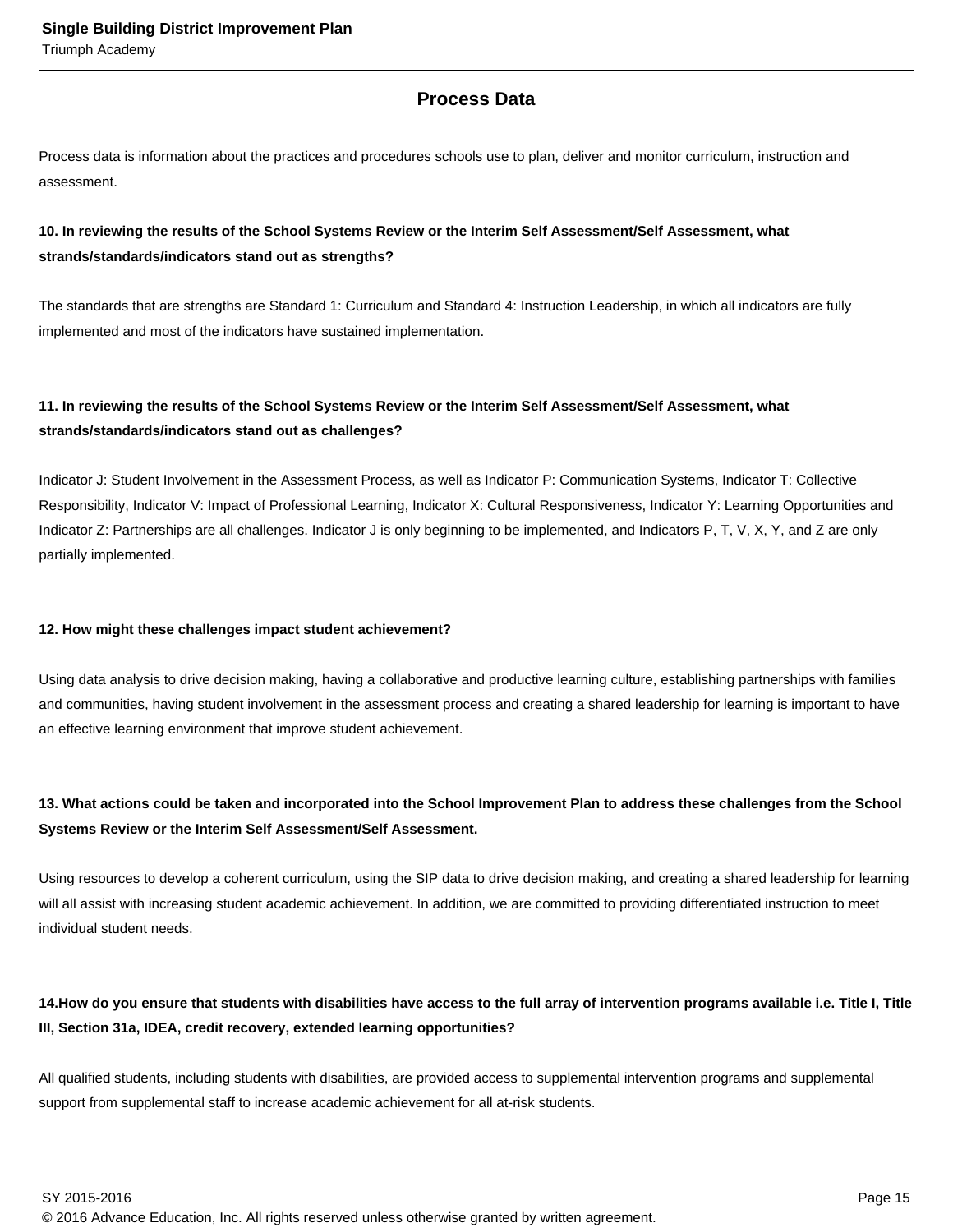Triumph Academy

#### **15. Describe the Extended Learning Opportunities that are available for students and in what grades they are available?**

Triumph will offer Summer Bridge Activity Books for students to use over the summer to help prevent summer learning loss. There will also be summer check-ins where students will have the opportunity to participate in science experiments and virtual field trips via National Geographic, as well as use Intervention tools such as Math IXL.

### **16. What is the process for identifying students for Extended Learning Opportunities and how are parents notified of these opportunities?**

Students are identified to participate in extended learning opportunities through student data reviews. The most academically at-risk students are prioritized for program participation. Extended learning opportunities are shared with students and parents through school newsletters, parent letters, student invitations to participate in extended learning opportunities, parent meetings, and teacher- parent conferences.

## **17. What evidence do you have to indicate the extent to which the state content standards are being implemented with fidelity i.e. horizontal and vertical alignment, in all content courses and grade levels?**

Evidence of implementation of Common Core State Standards will be loaded in every teacher's gradebook. These standards will be reported out to parents and students in progress reports and report cards. Professional Development for teachers in the summer and fall will entail a deep dive into the Common Core standards. Furthermore, assessment evidence will also be aligned to the Common Core Standards from classroom assessments and NWEA assessment reports.

**18. How does your school use health survey/screener results (i.e. MIPHY) to improve student learning? Answer only if you completed a health survey/ screener.**

N/A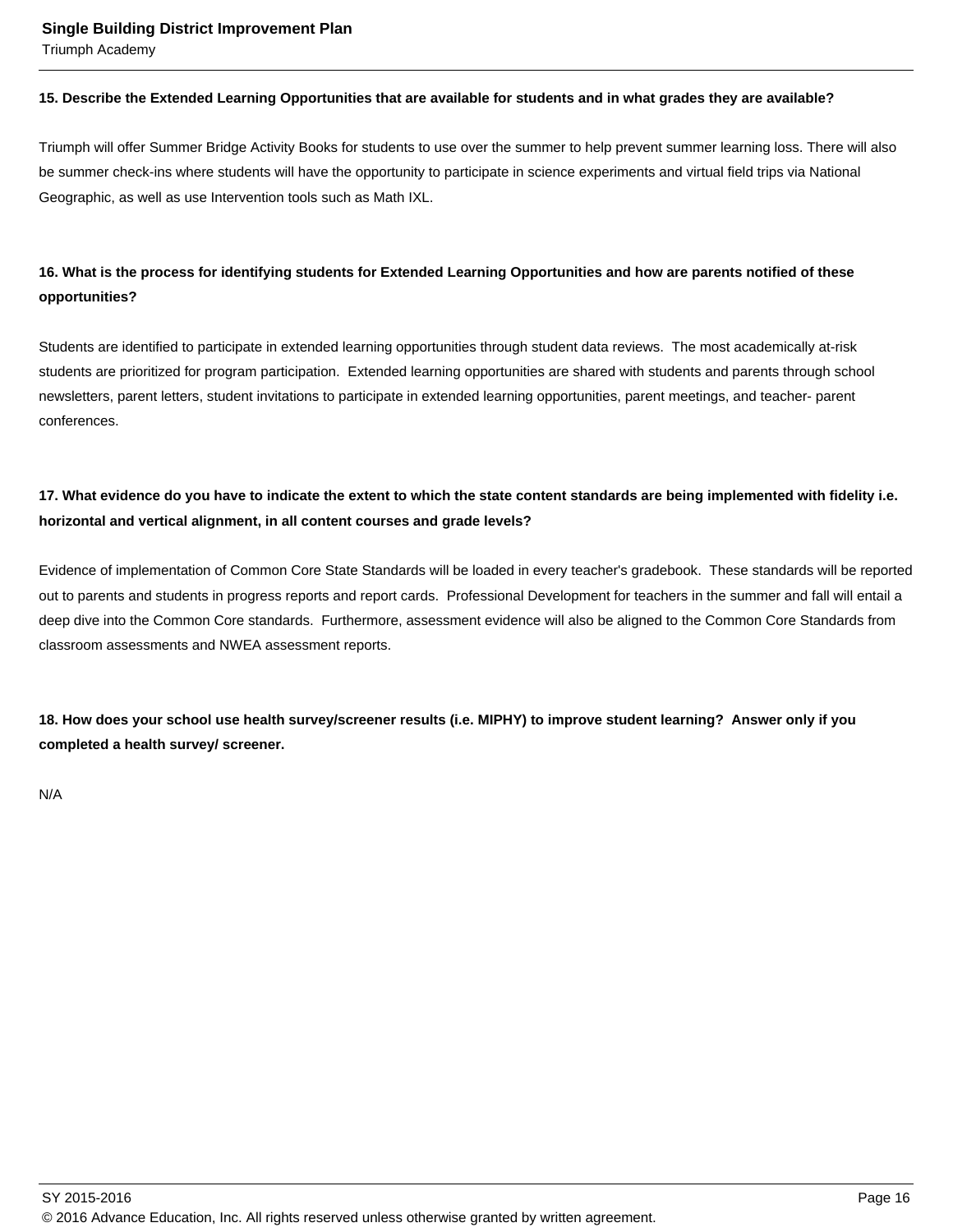## **Achievement/Outcome Data**

Achievement/outcome data tell us what students have learned. These include classroom-level, benchmark, interim and formative assessment data as well as summative data such as standardized test scores from annual district and state assessments. If the school completed the Student Performance Diagnostic for the AdvancED External Review, please insert 'See Student Performance Diagnostic' in each text box.

#### **19a. Reading- Strengths**

Reading proficiency scores did not experience significant overall changes from 2012-13 to 2013-14, however in 2014-15 the state test measured English Language Arts rather than separate Reading and Writing sections so the data is not comparable to previous years. No specific conclusions can be drawn without relevant data.

#### **19b. Reading- Challenges**

Current data is not comparable to previous years. No specific conclusions can be drawn without relevant data.

**19c. Reading- Trends**

Current data is not comparable to previous years. No specific conclusions can be drawn without relevant data.

#### **19d. Reading- Summary**

**Summarize how these challenges will be addressed in your School Improvement Plan. Indicate Not Applicable (NA) if there is no challenge or this challenge will not be addressed at this time in the School Improvement Plan. Indicate the relevance or impact on tiered instruction if appropriate.**

© 2016 Advance Education, Inc. All rights reserved unless otherwise granted by written agreement.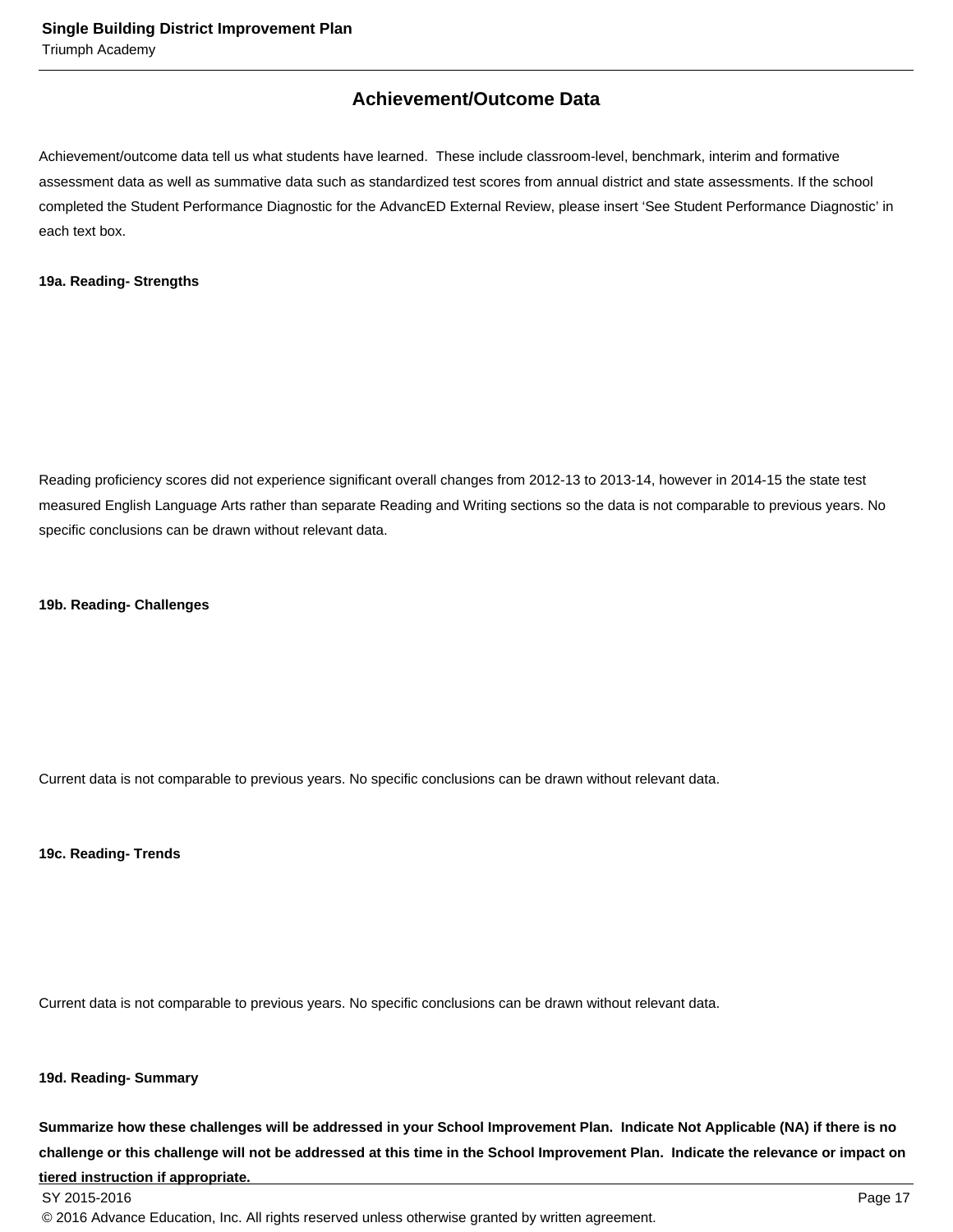Triumph will work to better implement intervention tools in order to supplement and strengthen students' understanding of curriculum.

#### **20a. Writing- Strengths**

Writing proficiency scores did improved by 3% from 2012-13 to 2013-14, however in 2014-15 the state test measured English Language Arts rather than separate Reading and Writing sections so the data is not comparable to previous years. No specific conclusions can be drawn without relevant data.

#### **20b. Writing- Challenges**

Current data is not comparable to previous years. No specific conclusions can be drawn without relevant data.

#### **20c. Writing- Trends**

Current data is not comparable to previous years. No specific conclusions can be drawn without relevant data.

#### **20d. Writing- Summary**

**Summarize how these challenges will be addressed in your School Improvement Plan. Indicate Not Applicable (NA) if there is no challenge or this challenge will not be addressed at this time in the School Improvement Plan. Indicate the relevance or impact on tiered instruction if appropriate.**

Triumph has implemented vertical teams and cross curricular activities and strategies in order to improve Writing proficiency.

#### **21a. Math- Strengths**

SY 2015-2016 Page 18 © 2016 Advance Education, Inc. All rights reserved unless otherwise granted by written agreement.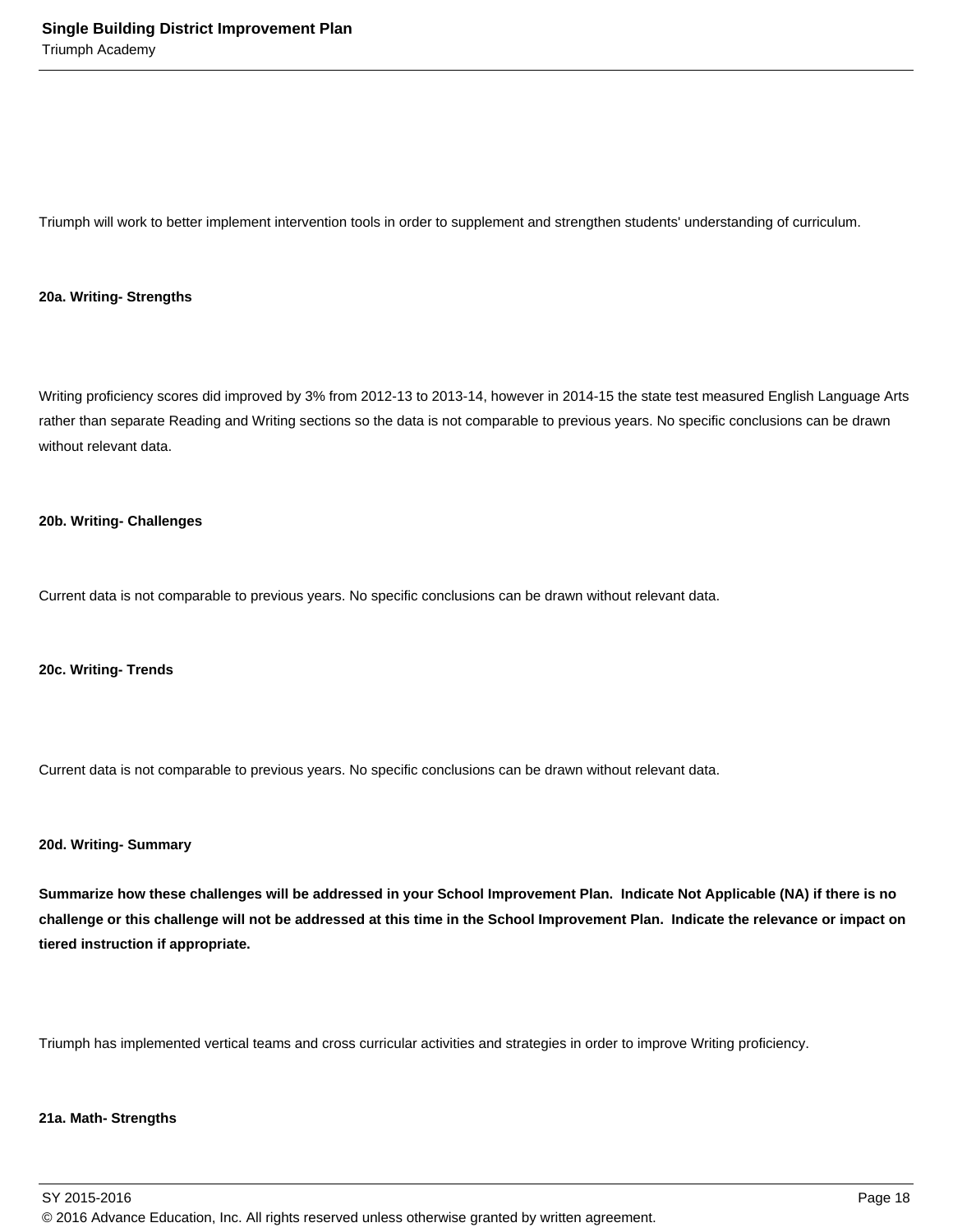The overall Math state test proficiency for Triumph 3-8 students has increased from 47% in 2013-14 to 49% in 2014-15. Third, Sixth, Seventh, and Eighth grade students all have experienced growth in Math proficiency scores. Third Grade students have improved by 10% from 2013-14, Sixth Grade students have improved 13% from 2013-14, and both Seventh and Eighth grade students improved by 3% from 2013-14.

#### **21b. Math- Challenges**

Fourth and Fifth grade students both experienced a significant decline in Math proficiency. Fourth grade students dropped from 56% proficient in 2013-14 to 47% proficient in 2014-15. Fifth grade students dropped from 60% proficient in 2013-14 to 48% proficient in 2014-15.

#### **21c. Math- Trends**

While Third and Sixth grade students have continued to significantly improve their Math proficiency, Fourth and Fifth grade students have experienced significant declines in their Math proficiency scores.

#### **21d. Math- Summary**

**Summarize how these challenges will be addressed in your School Improvement Plan. Indicate Not Applicable (NA) if there is no challenge or this challenge will not be addressed at this time in the School Improvement Plan. Indicate the relevance or impact on tiered instruction if appropriate.**

Triumph will work to better implement intervention tools in order to supplement and strengthen students' understanding of curriculum.

#### **22a. Science- Strengths**

There was no significant overall changes in the Science state test proficiency from 2013-14 to 2014-15. In 2013-14, Triumph students were 19% proficient in Science, and in 2014-15% they were 18% proficient in Science.

SY 2015-2016 Page 19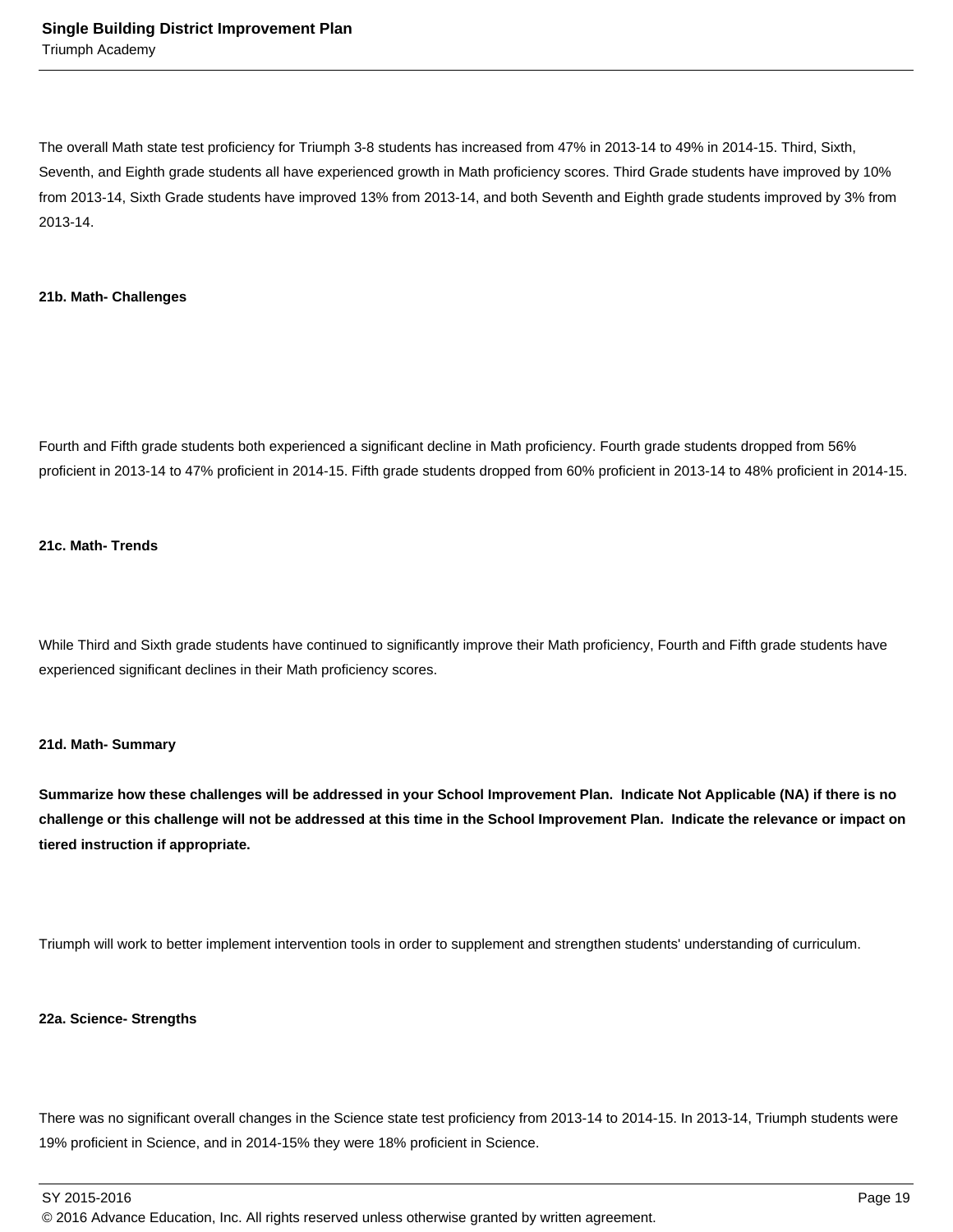Triumph Academy

#### **22b. Science- Challenges**

Although there was no significant changes in Science proficiency, the percentage of students who are proficient is low.

#### **22c. Science- Trends**

There was no significant overall changes in Science proficiency in from 2013-14 to 2014-15.

#### **22d. Science- Summary**

**Summarize how these challenges will be addressed in your School Improvement Plan. Indicate Not Applicable (NA) if there is no challenge or this challenge will not be addressed at this time in the School Improvement Plan. Indicate the relevance or impact on tiered instruction if appropriate.**

Triumph has implemented vertical teams and cross curricular activities and strategies in order to improve Social Studies proficiency.

#### **23a. Social Studies- Strengths**

The overall Social Studies state test proficiency has increased significantly from 25% in 2013-14 to 39% in 2014-15.

#### **23b. Social Studies- Challenges**

Although there was a significant improvement in Social Studies proficiency, students still require more growth to meet state standards.

#### **23c. Social Studies- Trends**

Social Studies state test proficiency scores have increased from 2013-14 to 2014-15.

#### **23d. Social Studies- Summary**

**Summarize how these challenges will be addressed in your School Improvement Plan. Indicate Not Applicable (NA) if there is no challenge or this challenge will not be addressed at this time in the School Improvement Plan. Indicate the relevance or impact on tiered instruction if appropriate.**

Triumph has implemented vertical teams and cross curricular activities and strategies in order to improve Social Studies proficiency.

SY 2015-2016 Page 20

© 2016 Advance Education, Inc. All rights reserved unless otherwise granted by written agreement.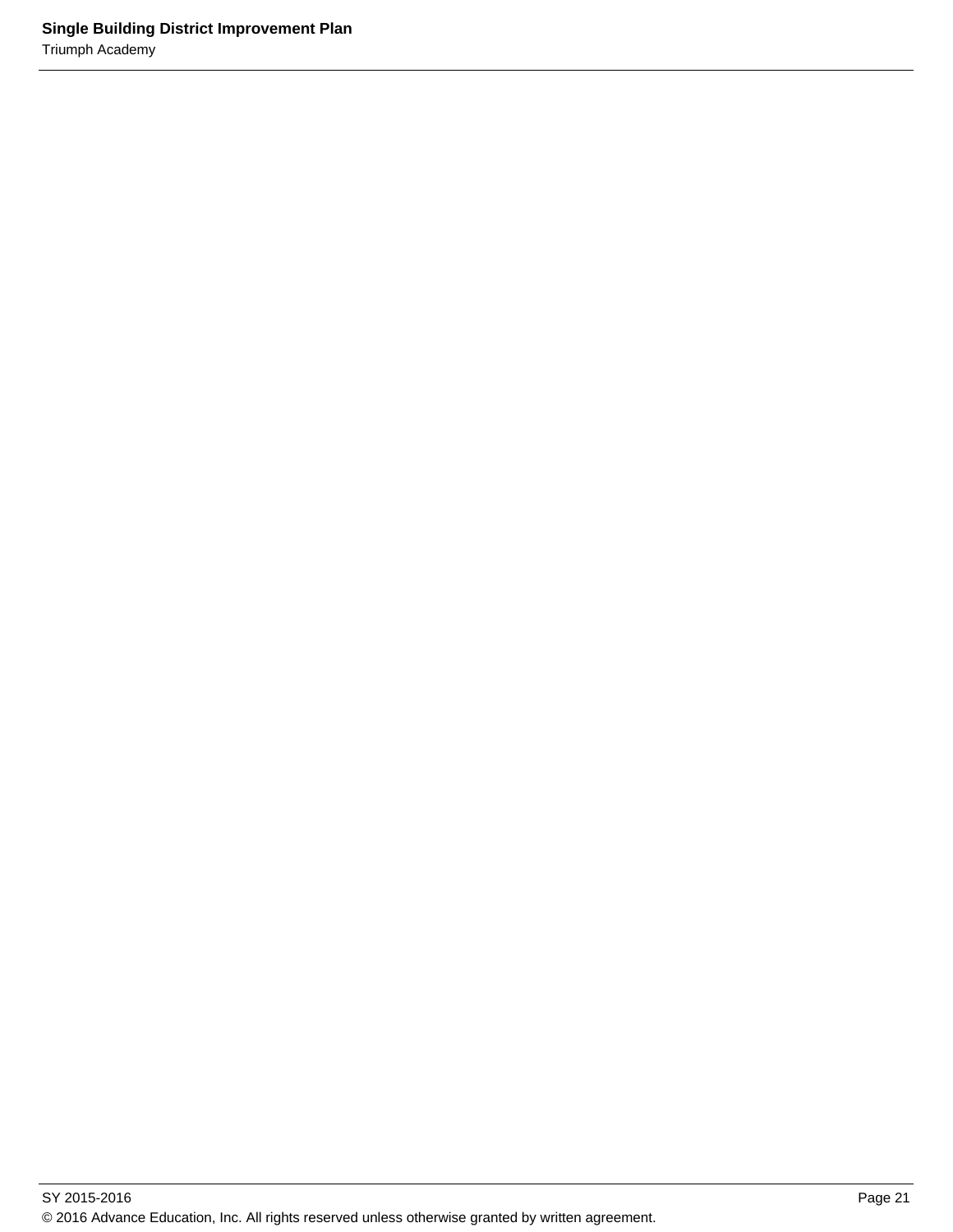## **Perception Data**

Perception data is information collected that reflects the opinions and views of stakeholders. If the school completed the Stakeholder Feedback Diagnostic for the AdvancED External Review, please insert 'See Stakeholder Feedback Diagnostic' in each text box for survey feedback already collected from students, parents and staff.

#### **24a. Student Perception Data**

**Which area(s) indicate the overall highest level of satisfaction among students?**

N/A

#### **24b. Student Perception Data**

**Which area(s) indicate the overall lowest level of satisfaction among students?**

N/A

#### **24c. Student Perception Data**

#### **What actions will be taken to improve student satisfaction in the lowest area(s)?**

N/A

#### **25a. Parent/Guardian Perception Data**

#### **What area(s) indicate the overall highest level of satisfaction among parents/guardians?**

The highest overall level of parent satisfaction is in the area of "Likelihood to Enroll Next Year" with an 82% satisfaction rate.

#### **25b. Parent/Guardian Perception Data**

#### **What area(s) indicate the overall lowest level of satisfaction among parents/guardians?**

The lowest overall level of parent satisfaction is in the area of "Discipline is Effective" with a 40% satisfaction rate.

#### **25c. Parent/Guardian Perception Data**

SY 2015-2016 Page 22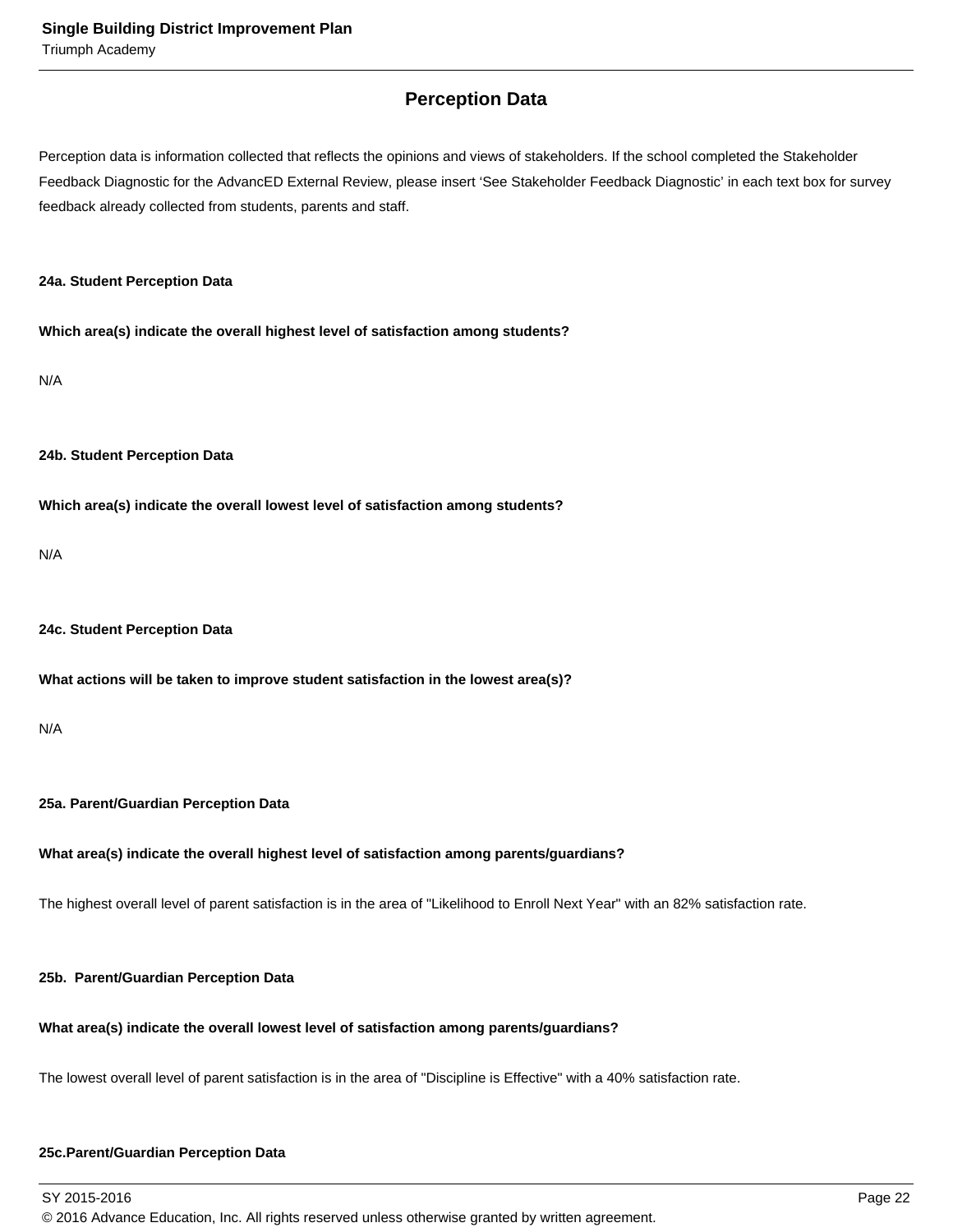Triumph Academy

#### **What actions will be taken to improve parent/guardian satisfaction in the lowest area(s)?**

Although all areas measured have demonstrated increasing parent satisfaction, Triumph has hired an Achievement and Behavior Specialist to work with students whose behavior interferes with educational success and to further encourage positive behavior.

#### **26a. Teacher/Staff Perception Data**

#### **What area(s) indicate the overall highest level of satisfaction among teachers/staff?**

The area with the highest overall level of teacher satisfaction is "Principal is Committed to School" with an 81% satisfaction rate.

#### **26b. Teacher/Staff Perception Data**

#### **What area(s) indicate the overall lowest level of satisfaction among teachers/staff?**

The area with the lowest overall level of teacher satisfaction is "Morale in School is High" with a 28% satisfaction rate.

#### **26c. Teacher/Staff Perception Data**

#### **What actions will be taken to improve teacher/staff satisfaction in the lowest area(s)?**

School leadership will improve communication with teachers, especially in regards to expectations and procedures with newer staff members. Additionally, staff members will continue to learn new strategies to use when dealing with disciplinary incidents and inappropriate classroom behavior to avoid future frustration.

#### **27a. Stakeholder/Community Perception Data**

#### **What area(s) indicate the overall highest level of satisfaction among stakholders/community?**

The stakeholder survey process is in process. The results will be reviewed and analyzed when available.

#### **27b. Stakeholder/Community Perception Data**

#### **What area(s) indicate the overall lowest level of satisfaction among stakeholders/community?**

The stakeholder survey process is in process. The results will be reviewed and analyzed when available.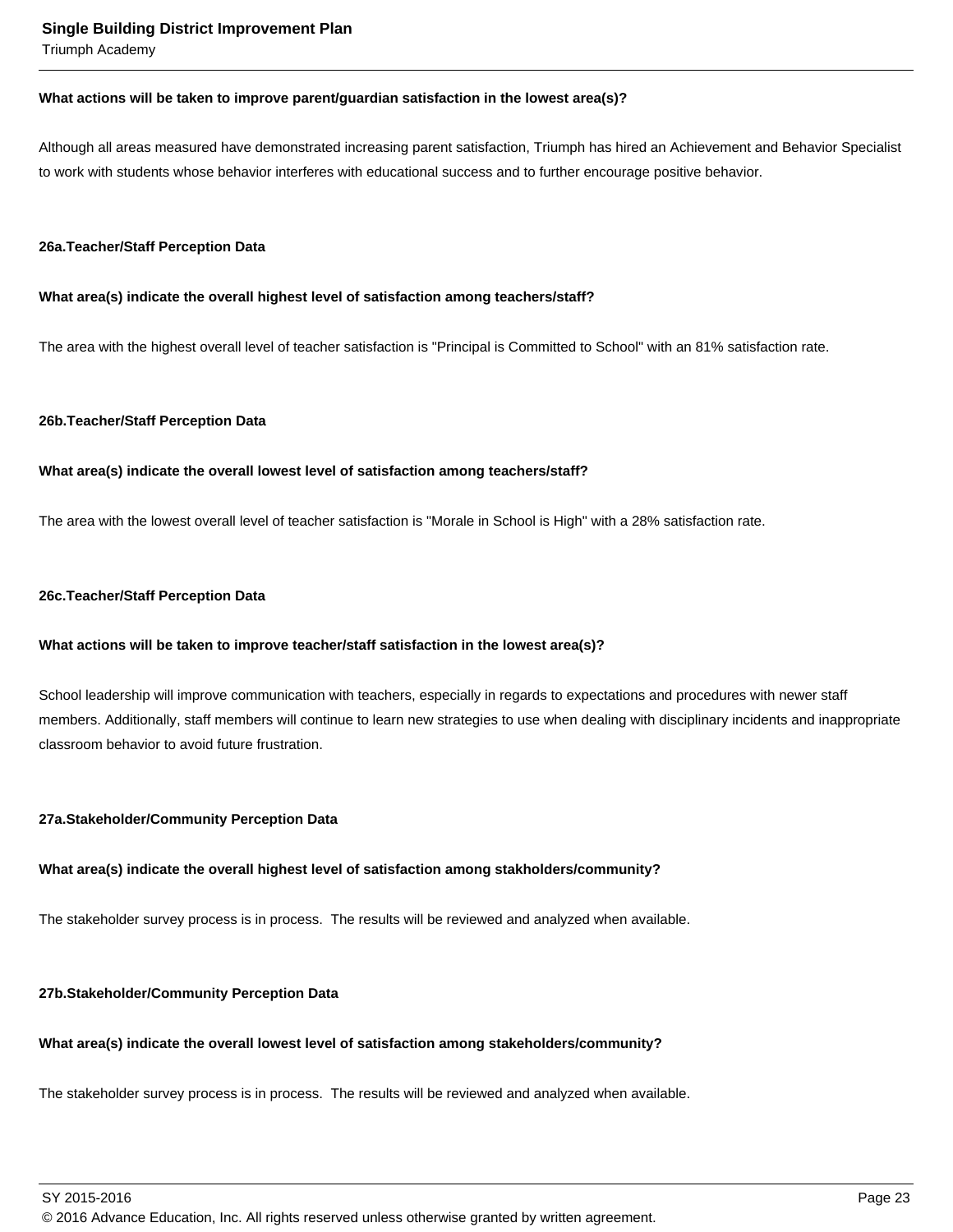Triumph Academy

#### **27c. Stakeholder/Community Perception Data**

#### **What actions will be taken to improve the level of stakeholder/community satisfaction in the lowest area(s)?**

The stakeholder survey process is in process. The results will be reviewed and analyzed when available.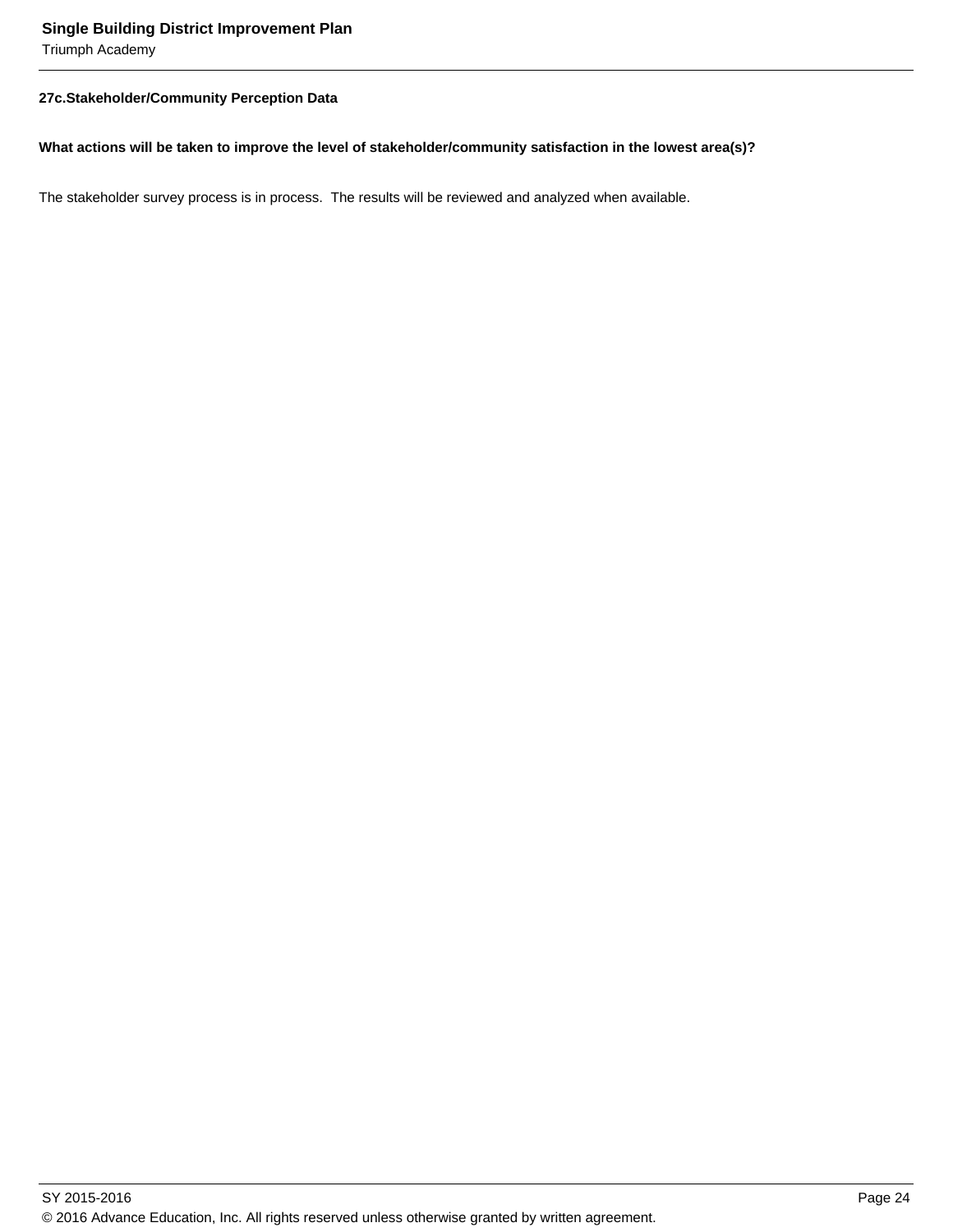#### **Summary**

#### **28a. Summary**

**Briefly summarize the strengths and challenges identified in the four kinds of data-demographic, process, achievement/outcomes and perception.**

Subgroup data shows that English Language students are closing the achievement gap in Math and Science due to a stronger push for academic vocabulary and the implementation of performance tasks and differentiated workshops. One challenge, however, is that IEP students are showing decreasing overall performance in Math, Science and Social Studies due to the need for more Special Education intervention staff to combat the growing numbers of IEP students. Additionally, African American, Asian, and Hispanic students all are decreasing in their overall performance in Math.

The standards that are strengths are Standard 1: Curriculum and Standard 4: Instruction Leadership, in which all indicators are fully implemented and most of the indicators have sustained implementation. Indicator J: Student Involvement in the Assessment Process, as well as Indicator P: Communication Systems, Indicator T: Collective Responsibility, Indicator V: Impact of Professional Learning, Indicator X: Cultural Responsiveness, Indicator Y: Learning Opportunities and Indicator Z: Partnerships are all challenges. Indicator J is only beginning to be implemented, and Indicators P, T, V, X, Y, and Z are only partially implemented.

While Third and Sixth grade students have continued to significantly improve their Math proficiency, Fourth and Fifth grade students have experienced significant declines in their Math proficiency scores. Social Studies state test proficiency scores have increased from 2013-14 to 2014-15. One challenge that Triumph teacher and students face improving Math proficiency schoolwide.

One strength communicated from the teacher perception data is that Triumph staff have experienced a significant increase in the area of "Principal is Committed to School" from 2012-13 to 2014-15. In fact, the satisfaction rate has increased by 24% since 2012-13, and in 2014- 15 the area had an 81% satisfaction rate. One challenge that was demonstrated by the teacher perception data is that teachers do not possess all of the necessary materials. The area "Possess Necessary Materials" had a 56% satisfaction rate in 2014-15, which was a 14% decline from 2013-14.

#### **28b. Summary**

#### **How might the challenges identified in the demographic, process and perception data impact student achievement?**

In order to improve Math proficiency schoolwide teachers are also focusing on improving academic vocabulary and increasing the use of performance tasks in the classroom to ensure problem solving proficiency, as well as implementing intervention tools and programs like Math Mania to improve necessary skills and fact fluency.

Using data analysis to drive decision making, having a collaborative and productive learning culture, establishing partnerships with families and communities, having student involvement in the assessment process and creating a shared leadership for learning is important to have SY 2015-2016 Page 25 © 2016 Advance Education, Inc. All rights reserved unless otherwise granted by written agreement.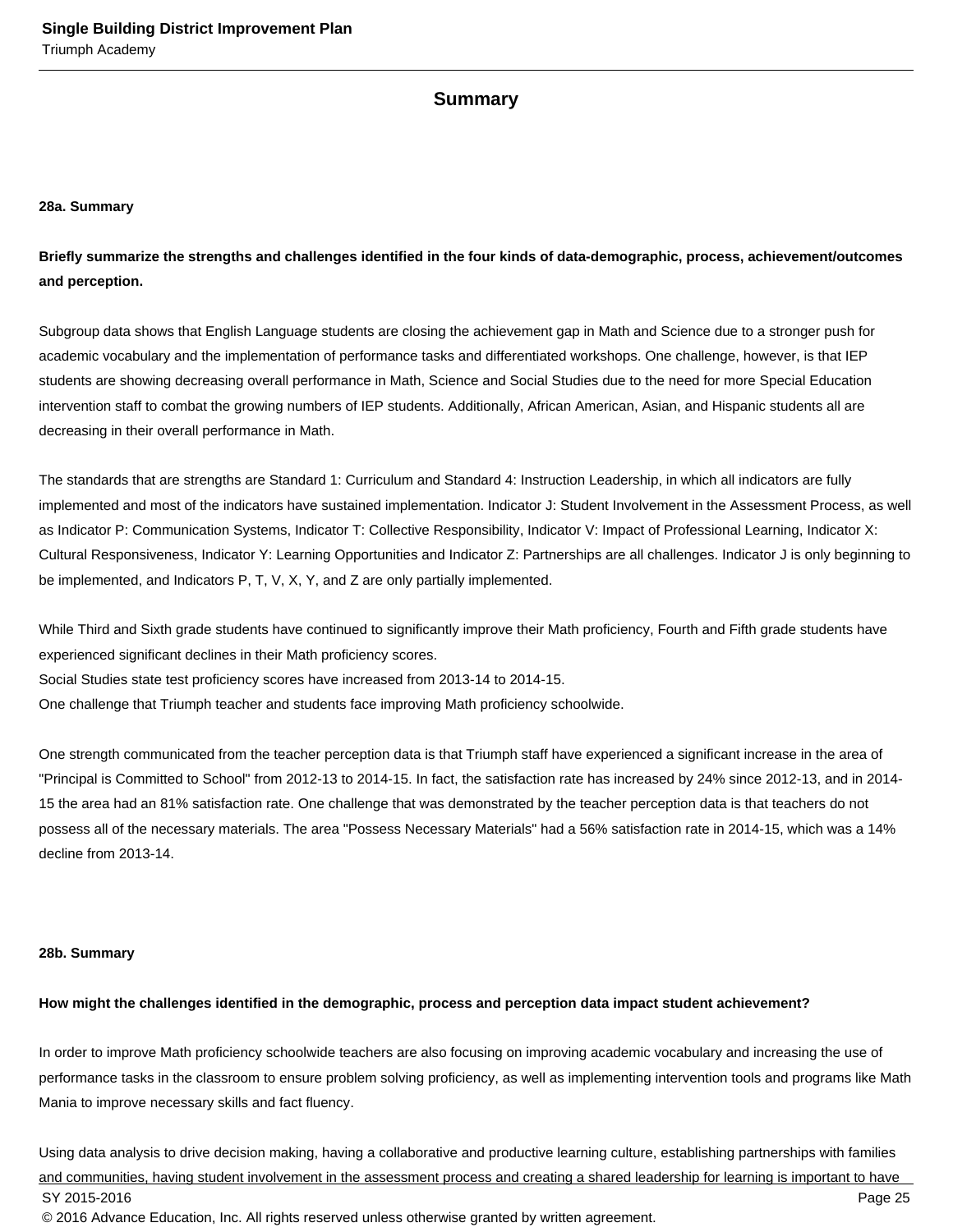Triumph Academy

an effective learning environment that improve student achievement.

As students are not meeting the state targets of performance in English Language Arts, Math, Science, and Social Studies, student achievement is clearly impacted. Triumph will work to better implement intervention tools in order to supplement and strengthen students' understanding of curriculum.

If parents and staff are not highlight satisfied with the school, they are less likely to go above and beyond to provide additional support and encouragement necessary to have a positive impact student achievement.

#### **28c. Summary**

**How will these challenges be addressed in the School Improvement Plan's Goals, Measurable Objectives, Strategies and Activities for the upcoming year? For Priority Schools, which of these high need areas will inform the Big Ideas and the Reform/Redesign Plan?**

The School will prioritize its schoolwide goals to address these identified challenges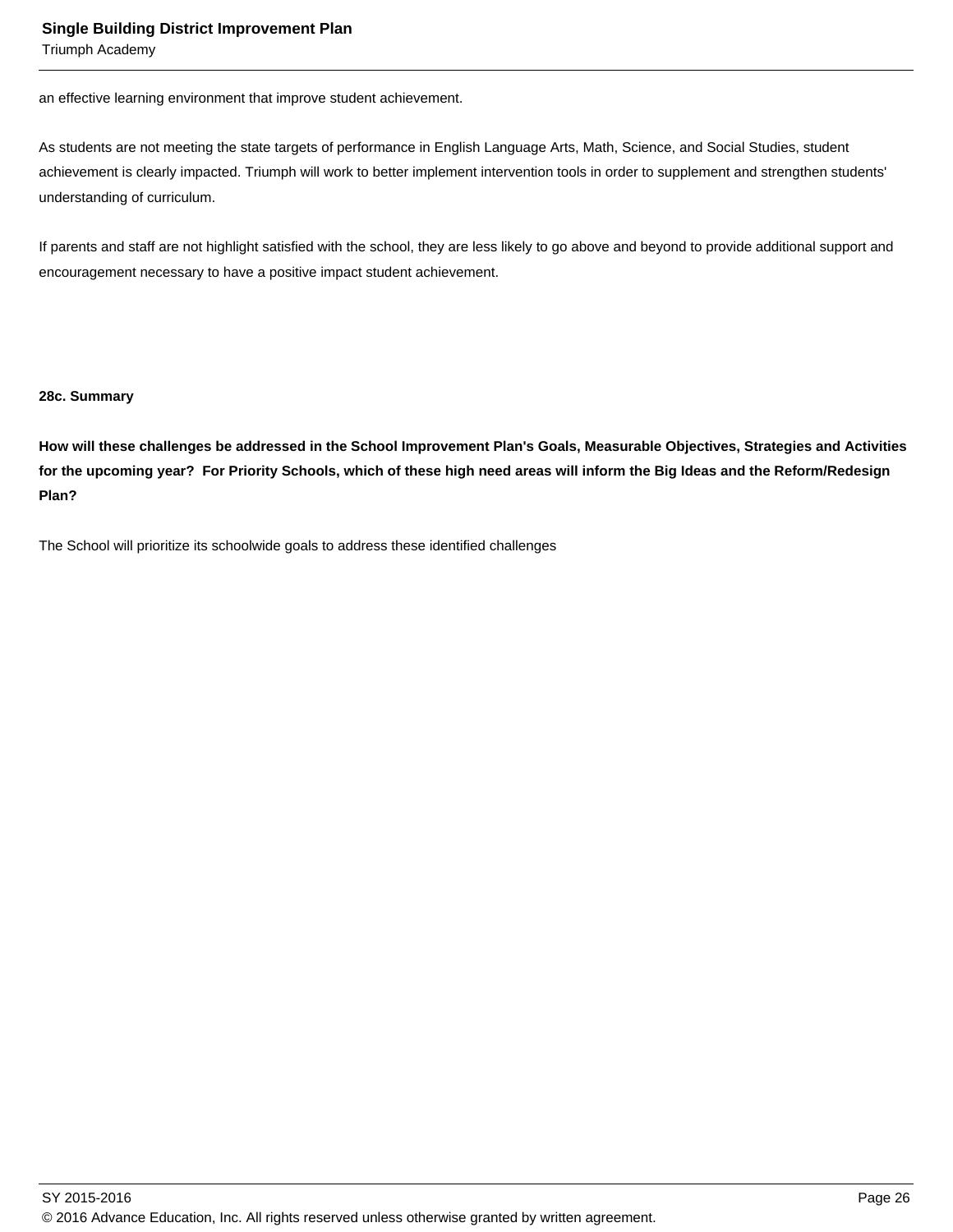# **Single Building District Additional Requirements Diagnostic**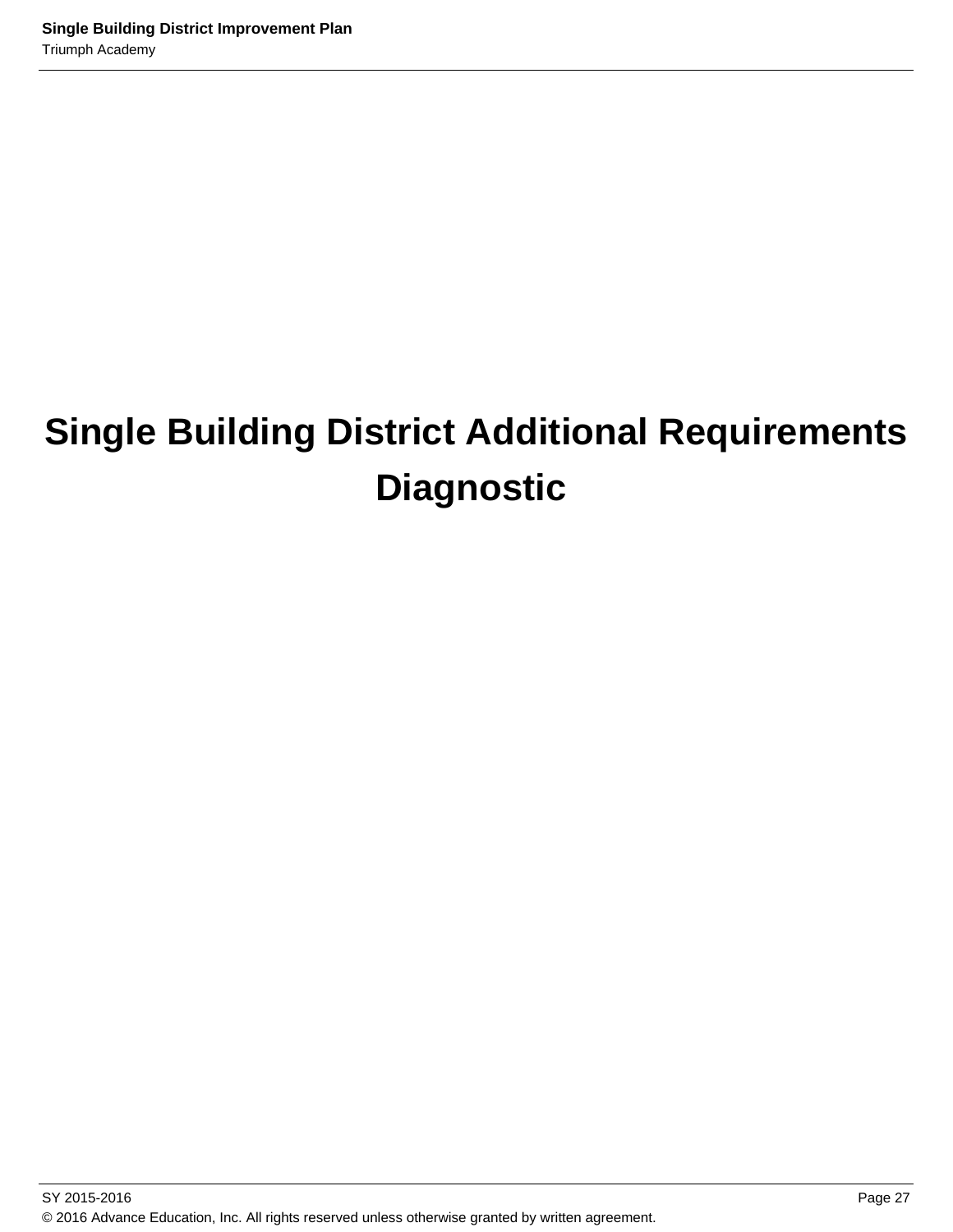Triumph Academy

## **Introduction**

This diagnostic tool contains certification requirements for single building districts. All single building districts must complete this diagnostic.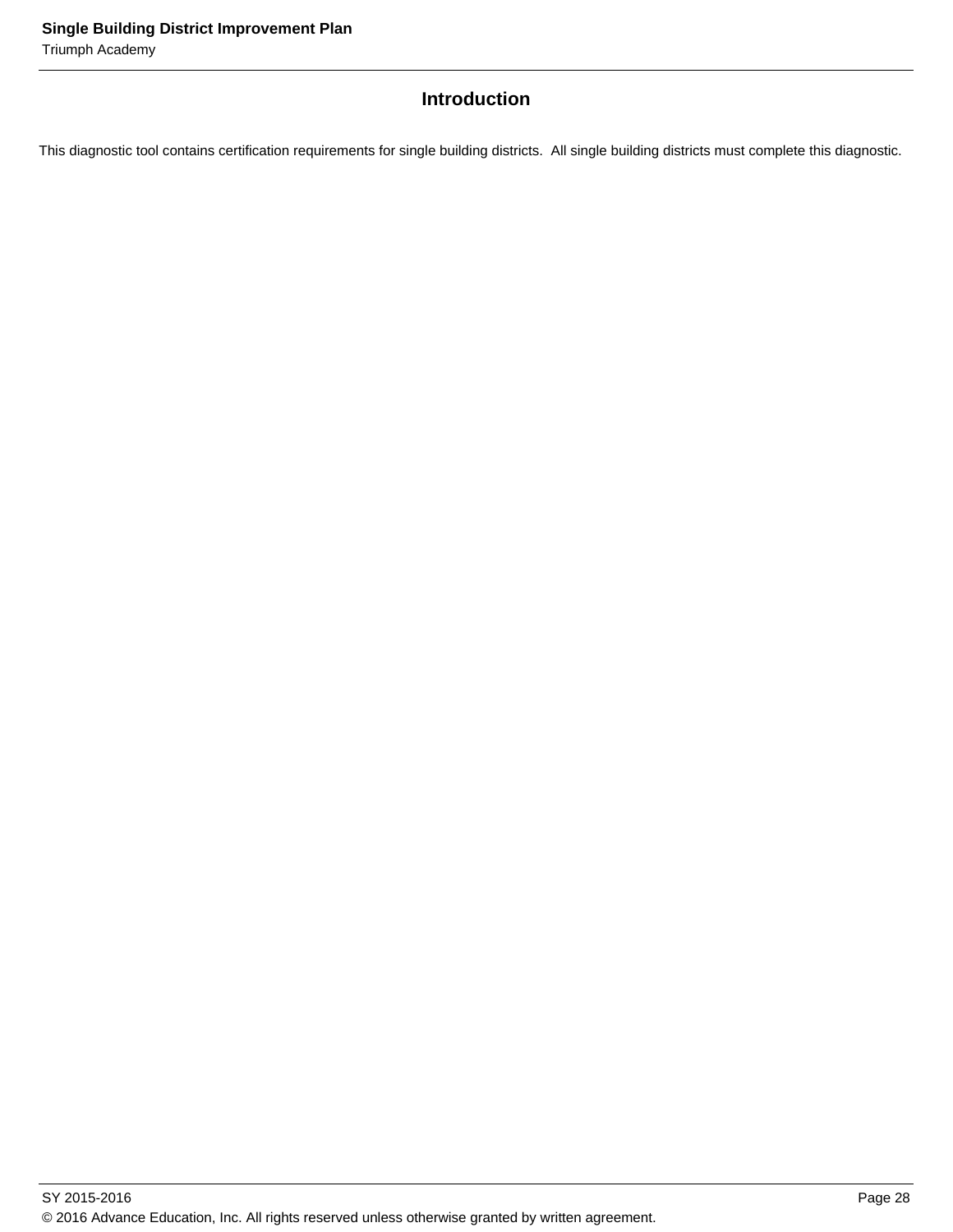## **Single Building District Additional Requirements Diagnostic**

| Label | <b>\ssurance</b>                                             | <b>Response</b> | Comment | hment |
|-------|--------------------------------------------------------------|-----------------|---------|-------|
|       | Literacy and math are tested annually in grades  Yes<br>ס-י. |                 |         |       |

| Label | Assurance                                                                                                                                                                         | <b>Response</b> | <b>Comment</b>                                                                                                                                                     | <b>Attachment</b> |
|-------|-----------------------------------------------------------------------------------------------------------------------------------------------------------------------------------|-----------------|--------------------------------------------------------------------------------------------------------------------------------------------------------------------|-------------------|
| 12.   | IOur school published a fully compliant annual<br>report. (The Annual Education Report (AER)<br>satisfies this.) If yes, please provide a link to the<br>report in the box below. | <b>Yes</b>      | lhttps://www.nhaschools.com/sch<br>lools/triumph/Lists/School%20Opel<br>lrations%20Documents/Triumph%<br>l20Annual%20Education%20Rep<br>lort%202015-16%20FINAL.pdf |                   |

| Label | <b>Assurance</b>                                                                              | <b>Response</b> | <b>Comment</b> | ⊺Attachment |
|-------|-----------------------------------------------------------------------------------------------|-----------------|----------------|-------------|
| ΙЗ.   | Our school has the 8th grade parent approved<br>Educational Development Plans (EDPs) on file. | <b>IYes</b>     |                |             |

| Label | <b>Assurance</b>                                                                                  | <b>Response</b> | <b>Comment</b> | Attachment |
|-------|---------------------------------------------------------------------------------------------------|-----------------|----------------|------------|
| 14.   | Our school reviews and annually updates the<br>IEDPs to ensure academic course work<br>alignment. | lYes            |                |            |

| ∣Label | <b>Assurance</b>                                                                                                                                                                                                                                                                                                                                                                                                                                                                                                                                                                                                                                                                                                                                                                                                                                                    | <b>Response</b> | Comment | <b>Attachment</b> |
|--------|---------------------------------------------------------------------------------------------------------------------------------------------------------------------------------------------------------------------------------------------------------------------------------------------------------------------------------------------------------------------------------------------------------------------------------------------------------------------------------------------------------------------------------------------------------------------------------------------------------------------------------------------------------------------------------------------------------------------------------------------------------------------------------------------------------------------------------------------------------------------|-----------------|---------|-------------------|
| 15.    | The institution complies with all federal laws<br>and regulations prohibiting discrimination and<br>with all requirements and regulations of the<br>U.S. Department of Education. It is the policy of<br>this institution that no person on the basis of<br>race, color, religion, national origin or ancestry,<br>age, gender, height, weight, marital status or<br>disability shall be subjected to discrimination in<br>any program, service or activity for which the<br>institution is responsible, or for which it receives<br>financial assistance from the U.S. Department<br>of Education.<br>References: Title VI of the Civil Rights Act of<br>1964, Section 504 of the Rehabilitation Act of<br>1973, The Age Discrimination Act of 1975, The<br>Americans with Disabilities Act of 1990, Elliott-<br>Larsen prohibits discrimination against religion. | Yes             |         |                   |

| Label | <b>Assurance</b>                                                                                                                                                                                                                                     | <b>Response</b> | <b>Comment</b>                                                                                                                              | ∣Attachment |
|-------|------------------------------------------------------------------------------------------------------------------------------------------------------------------------------------------------------------------------------------------------------|-----------------|---------------------------------------------------------------------------------------------------------------------------------------------|-------------|
| 6.    | The institution has designated an employee to<br>coordinate efforts to comply with and carry out<br>Inon-discrimination responsibilities. If yes, list<br>the name, position, address and telephone<br>Inumber of the employee in the comment field. | IYes            | Member of Employee Relations,<br>Attn: Employee Relations, 3850<br>Broadmoor Avenue, Suite 201,<br>Grand Rapids, MI 49512, 616-<br>222-1700 |             |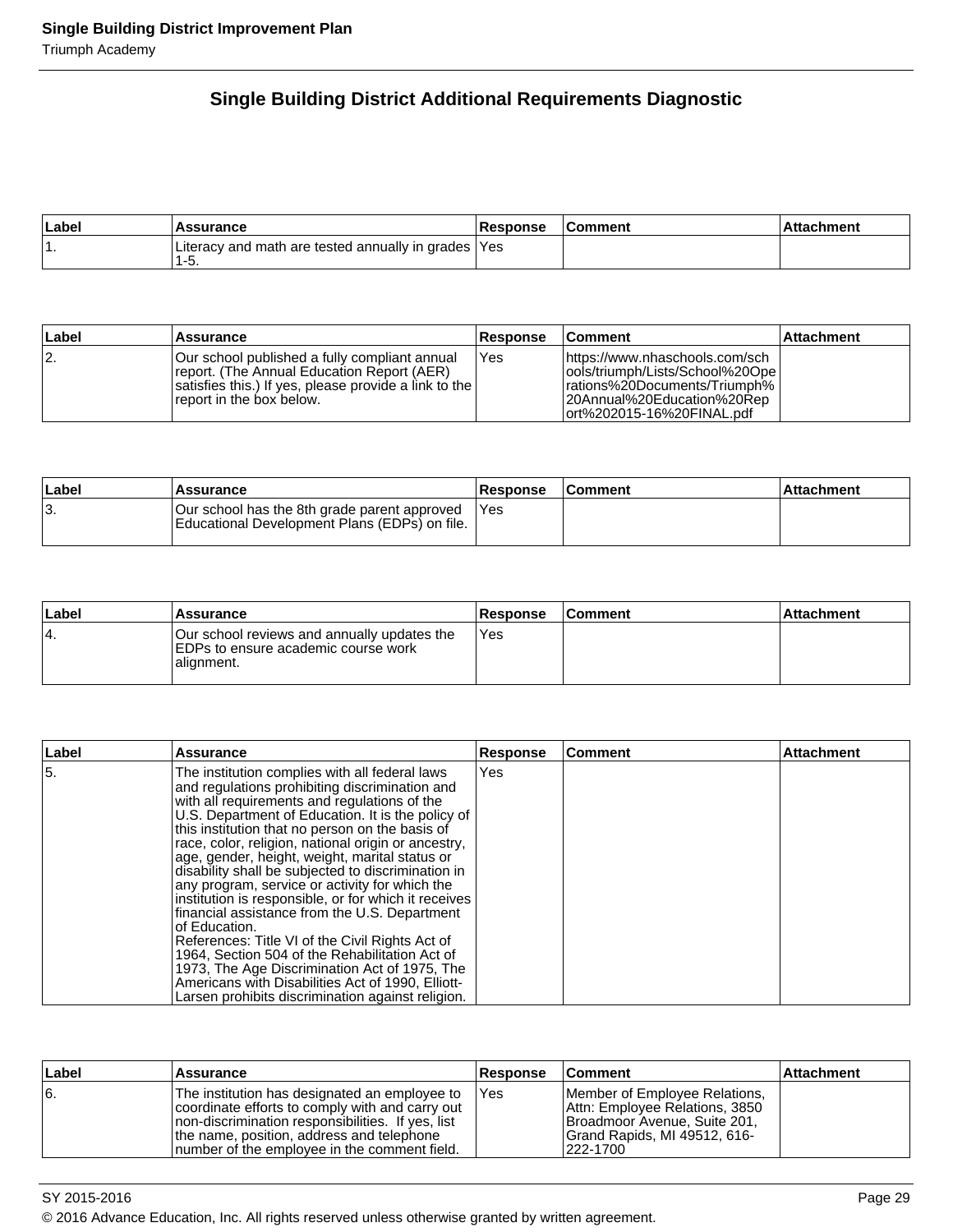Triumph Academy

| Label | <b>Assurance</b>                                                                                                                                                                                                                | <b>Response</b> | <b>Comment</b>                                             | <b>Attachment</b>                                        |
|-------|---------------------------------------------------------------------------------------------------------------------------------------------------------------------------------------------------------------------------------|-----------------|------------------------------------------------------------|----------------------------------------------------------|
|       | The institution has a School-Parent Involvement lYes<br> Plan (that addresses Section 1118 activities)<br>that is aligned to the District's Board Policy. If<br>ves, please attach the School-Parent<br>Hnvolvement Plan below. |                 | Attached Triumph 2016-17<br><b>Parent Involvement Plan</b> | Triumph - 2016-17<br><b>Parent Involvement</b><br>l Plan |

| ∣Label | <b>Assurance</b>                                                                                                | Response | <b>Comment</b>    | ⊺Attachment      |
|--------|-----------------------------------------------------------------------------------------------------------------|----------|-------------------|------------------|
| 18.    | The institution has a School-Parent Compact. If  Yes<br>yes, please attach the School-Parent Compact<br>'below. |          | lCompact Attached | lTriumph Compact |

| ∣Labe | Assurance                                                                             | Response | Comment | achment |
|-------|---------------------------------------------------------------------------------------|----------|---------|---------|
| 19.   | The School has additional information<br>Inecessary to support your improvement plan. | Yes      |         |         |

| ∣Label | Assurance                                             | <b>Response</b> | l Comment | Attachment |
|--------|-------------------------------------------------------|-----------------|-----------|------------|
| 110.   | The School Improvement Team reviews the<br>CIMS data. | Yes             |           |            |

| Label   | Assurance                                               | <b>Response</b> | <b>IComment</b> | <b>Attachment</b> |
|---------|---------------------------------------------------------|-----------------|-----------------|-------------------|
| 14<br>. | CIMS data is used to prepare our Improvement '<br>Plan. | l Yes           |                 |                   |

| Label | Assurance                                                                                                                                                                                                              | <b>Response</b> | <b>Comment</b> | <b>Attachment</b> |
|-------|------------------------------------------------------------------------------------------------------------------------------------------------------------------------------------------------------------------------|-----------------|----------------|-------------------|
| 112.  | The District Technology Protection Measure<br>blocks or filters adult and student internet<br>access to inappropriate materials (visual<br>depictions that are obscene, child pornography,  <br>or harmful to minors). | Yes             |                |                   |

| Labe         | Assurance                                                                       | Response | <b>Comment</b> | <b>Attachment</b> |
|--------------|---------------------------------------------------------------------------------|----------|----------------|-------------------|
| -4.9<br>.ن ا | The district has a process to monitor adult and<br>student use of the internet. | Yes      |                |                   |

| ∣Label | Assurance                                               | <b>Response</b> | ∣Comment | ∣Attachment |
|--------|---------------------------------------------------------|-----------------|----------|-------------|
| '14.   | The district has an Internet Safety Policy in<br>place. | Yes             |          |             |

| ∣Label | Assurance                                                                                                                    | <b>Response</b> | l Comment | ∣Attachment∶ |
|--------|------------------------------------------------------------------------------------------------------------------------------|-----------------|-----------|--------------|
| '15.   | The Internet Safety Policy meets the<br>requirements as outlined in the state<br>'Technology Planning and CIPA requirements. | Yes             |           |              |

SY 2015-2016 Page 30

© 2016 Advance Education, Inc. All rights reserved unless otherwise granted by written agreement.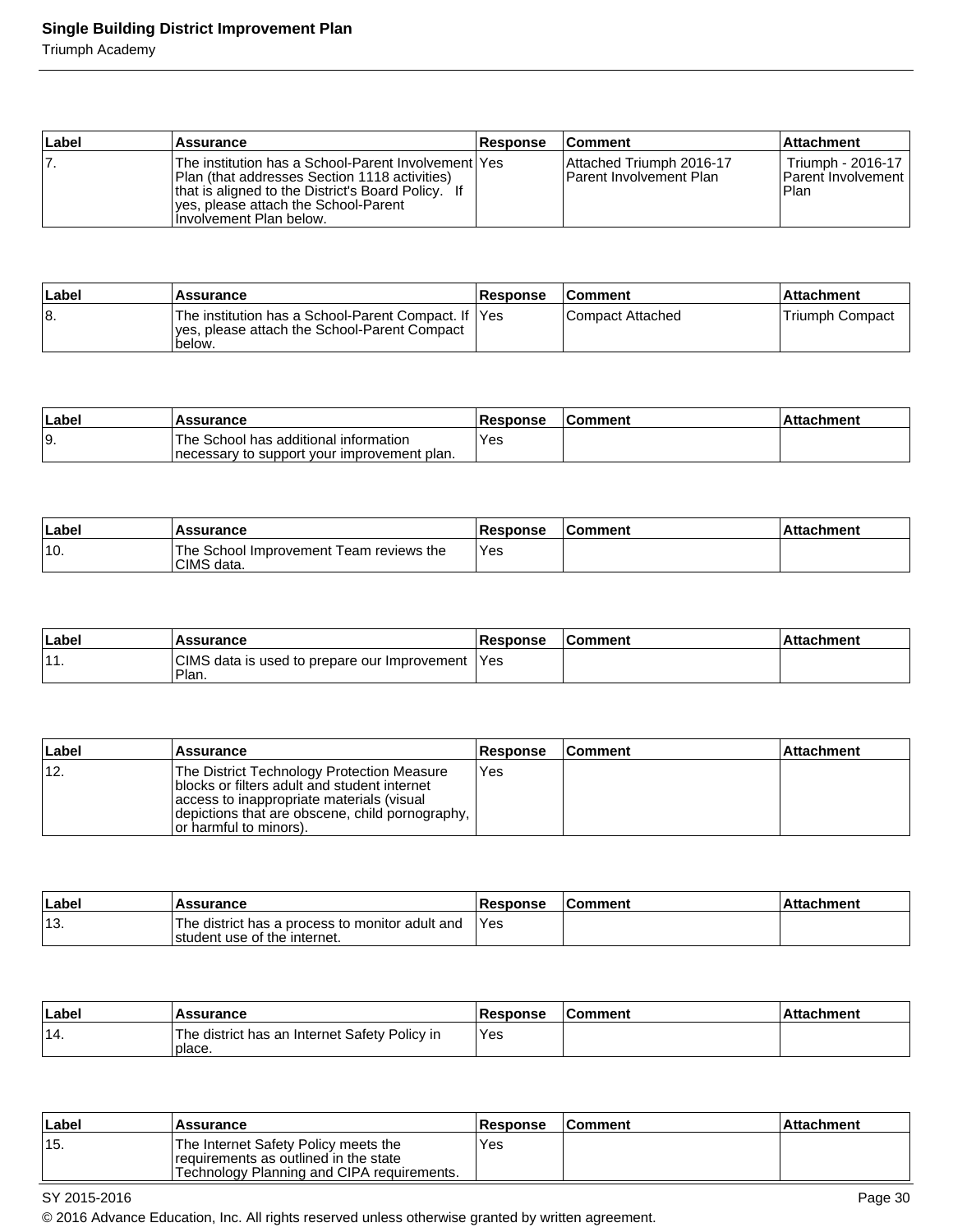Triumph Academy

| Label | Assurance                                                                                                 | <b>Response</b> | <b>Comment</b> | ∣Attachment |
|-------|-----------------------------------------------------------------------------------------------------------|-----------------|----------------|-------------|
| 16.   | The district has a process to provide public<br>Inotice and hearings about the Internet Safety<br>Policy. | 'Yes            |                |             |

| ∣Label | Assurance                                                                                                                                                                             | <b>Response</b> | <b>Comment</b> | ∣Attachment |
|--------|---------------------------------------------------------------------------------------------------------------------------------------------------------------------------------------|-----------------|----------------|-------------|
| '17.   | The district uses school-wide assessments to<br>Idetermine the telecommunication services and<br>hardware support that are needed to support<br>teaching and learning in all schools. | Yes             |                |             |

| Label | <b>Assurance</b>                                                                                                                                                                                                                                                                                                                                                                                                             | <b>Response</b> | ∣Comment                                        | <b>Attachment</b> |
|-------|------------------------------------------------------------------------------------------------------------------------------------------------------------------------------------------------------------------------------------------------------------------------------------------------------------------------------------------------------------------------------------------------------------------------------|-----------------|-------------------------------------------------|-------------------|
| 18.   | The district uses the school-wide assessment<br>data to identify the needs of the schools in the<br>following areas: infrastructure (wiring, internet<br>connections T1, etc.) in all classrooms, in all<br>Ilabs, in all media centers, in the main office, in<br>counseling offices, in support staff offices;<br>hardware; software; professional development.<br>If "yes", specify the needs in the comments<br>section. | IYes            | See state-approved technology<br>Iplan on file. |                   |

| Label | <b>Assurance</b>                                                                                                                                                                                    | <b>Response</b> | <b>Comment</b>                                  | <b>Attachment</b> |
|-------|-----------------------------------------------------------------------------------------------------------------------------------------------------------------------------------------------------|-----------------|-------------------------------------------------|-------------------|
| ±19.  | The district has identified specific actions that<br>promote curriculum and teaching strategies to<br>effectively integrate technology. If "yes", specify  <br>the actions in the comments section. | Yes             | See state-approved technology<br>Iplan on file. |                   |

| ∣Label | Assurance                                                                               | Response | <b>Comment</b> | Attachment |
|--------|-----------------------------------------------------------------------------------------|----------|----------------|------------|
| 20.    | The district adjusts its curriculum to include<br>technology literacy for all students. | Yes      |                |            |

| ∣Label | <b>Assurance</b>                                                                                                                                 | <b>Response</b> | <b>Comment</b>                                  | <b>Attachment</b> |
|--------|--------------------------------------------------------------------------------------------------------------------------------------------------|-----------------|-------------------------------------------------|-------------------|
| 21.    | The district adjusts its instructional program to<br>promote technology literacy. If "yes", specify the<br>ladiustments in the comments section. | IYes            | See state-approved technology<br>Iplan on file. |                   |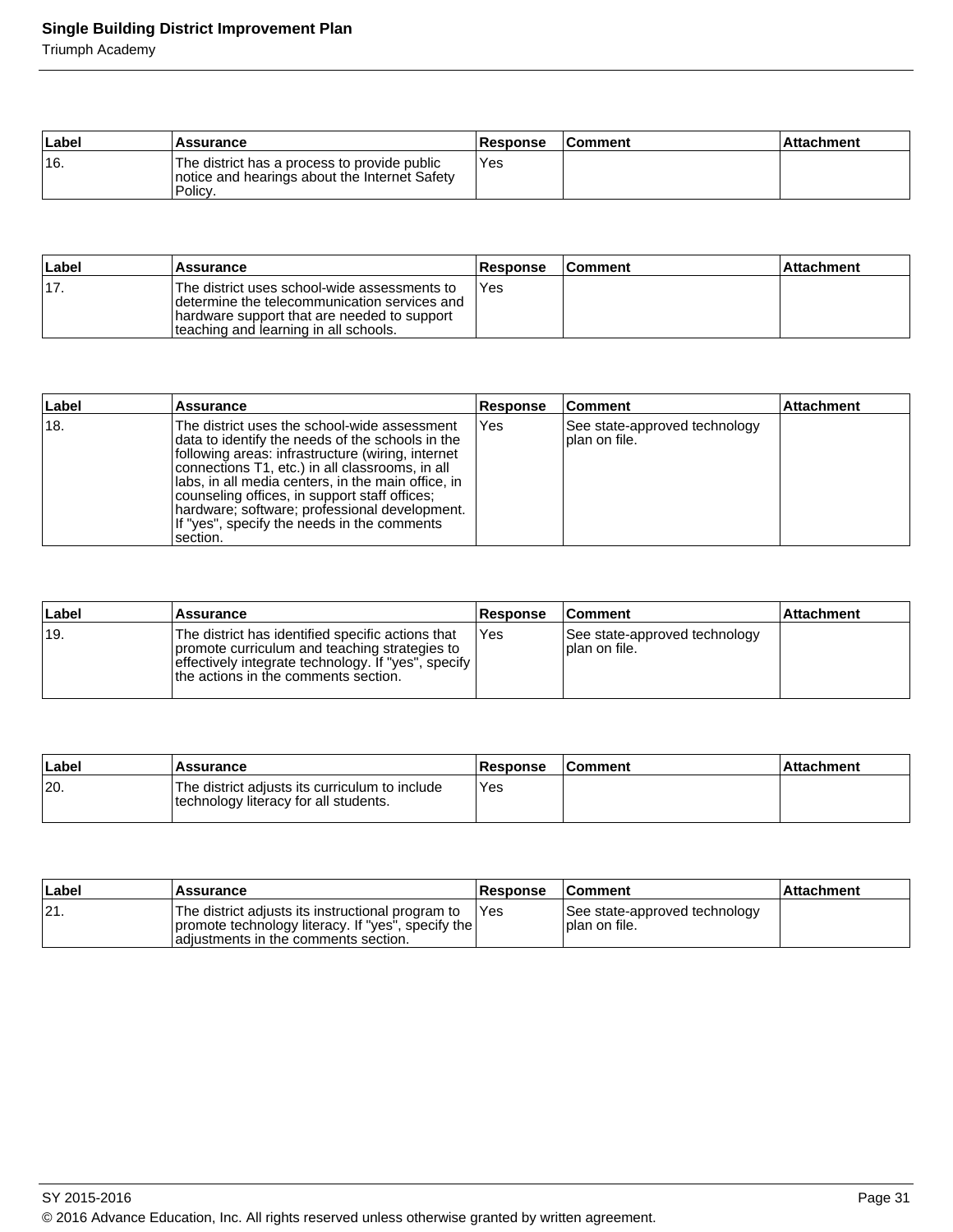Triumph Academy

| Label | <b>Assurance</b>                                                                                                                                                                                                                                                                                                                                                                                                                                                                                                                                                                                     | <b>Response</b> | Comment | <b>Attachment</b> |
|-------|------------------------------------------------------------------------------------------------------------------------------------------------------------------------------------------------------------------------------------------------------------------------------------------------------------------------------------------------------------------------------------------------------------------------------------------------------------------------------------------------------------------------------------------------------------------------------------------------------|-----------------|---------|-------------------|
| 22.   | The institution complies with all federal laws<br>and regulations prohibiting discrimination and<br>with all requirements and regulations of the<br>U.S. Department of Education. It is the policy of<br>this institution that no person on the basis of<br>race, color, religion, national origin or ancestry,<br>age, gender, height, weight, marital status or<br>disability shall be subjected to discrimination in<br>any program, service or activity for which the<br>institution is responsible, or for which it receives<br>financial assistance from the U.S. Department<br>Iof Education. | Yes             |         |                   |

| ∣Label | <b>Assurance</b>                                                                                                                                                                                                                                     | <b>Response</b> | <b>Comment</b>                                                                                                                              | ∣Attachment |
|--------|------------------------------------------------------------------------------------------------------------------------------------------------------------------------------------------------------------------------------------------------------|-----------------|---------------------------------------------------------------------------------------------------------------------------------------------|-------------|
| 23.    | The institution has designated an employee to<br>coordinate efforts to comply with and carry out<br>Inon-discrimination responsibilities. If yes, list<br>the name, position, address and telephone<br>Inumber of the employee in the comment field. | <b>IYes</b>     | Member of Employee Relations,<br>Attn: Employee Relations, 3850<br>Broadmoor Avenue, Suite 201,<br>Grand Rapids, MI 49512, 616-<br>222-1700 |             |

| Label | <b>Assurance</b>                                                                     | <b>Response</b> | <b>Comment</b> | ⊺Attachment |
|-------|--------------------------------------------------------------------------------------|-----------------|----------------|-------------|
| 24.   | The District has a District Board Policy that is<br>I related to Parent Involvement. | 'Yes            |                |             |

| ∣Labe | <b>Assurance</b>                                                                         | <b>Response</b> | <b>Comment</b> | <b>Attachment</b> |
|-------|------------------------------------------------------------------------------------------|-----------------|----------------|-------------------|
| 25.   | 'The District has additional information<br>Inecessary to support your improvement plan. | Yes:            |                |                   |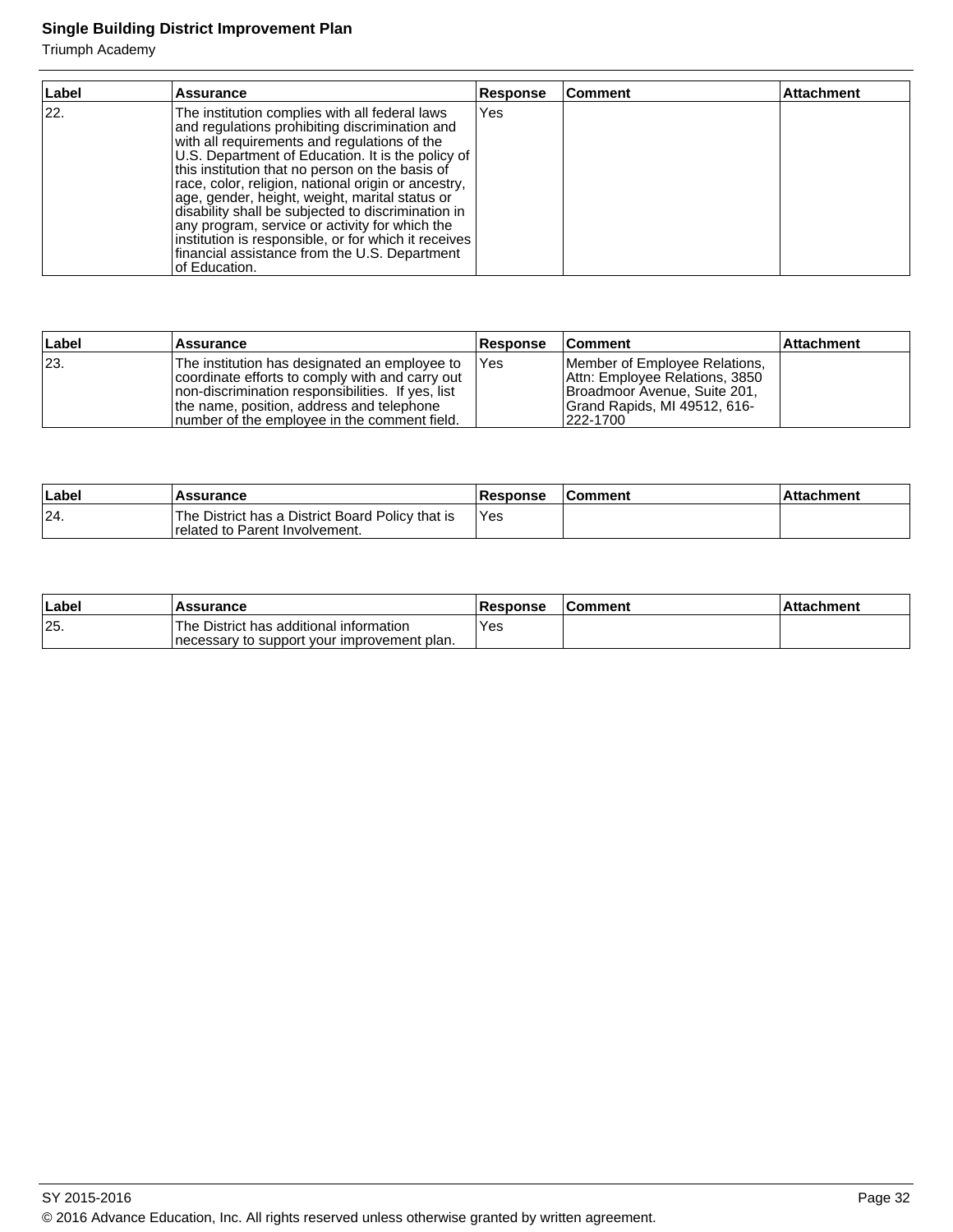# **Title I Schoolwide Diagnostic**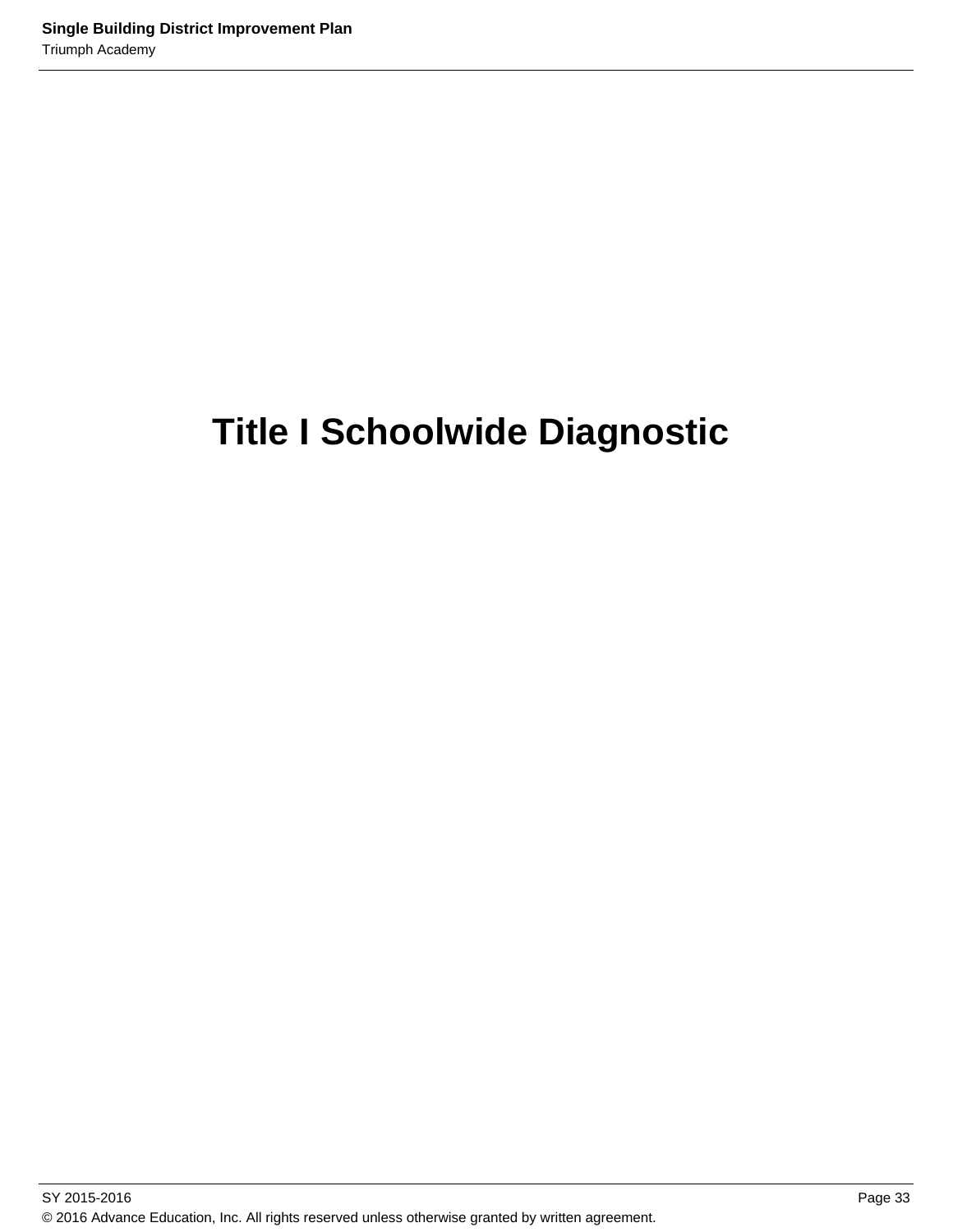## **Introduction**

This diagnostic tool is aligned to requirements for Title I Schoolwide schools. As described in sections 1111(b)(1), 1114 (b)(1)(A) and 1309(2) of the Elementary and Secondary Education Act (ESEA), the Comprehensive Needs Assessment (CNA) requirement is met by completing a School Data Analysis (SDA) and School Process Profile (SPP). The Comprehensive Needs Assessment must be completed prior to creating a new plan or annually updating an existing school improvement plan. Use the results of the Comprehensive Needs Assessment to develop Goals/Objectives/Strategies and Activities. Ensure that the Comprehensive Needs Assessment addresses all four types of data: student achievement data, school programs/process data, perceptions data (must include teachers and parents; student data is encouraged), and demographic data. The Comprehensive Needs Assessment must also take into account the needs of migratory children as defined in Title I, Part C, Section 1309(2).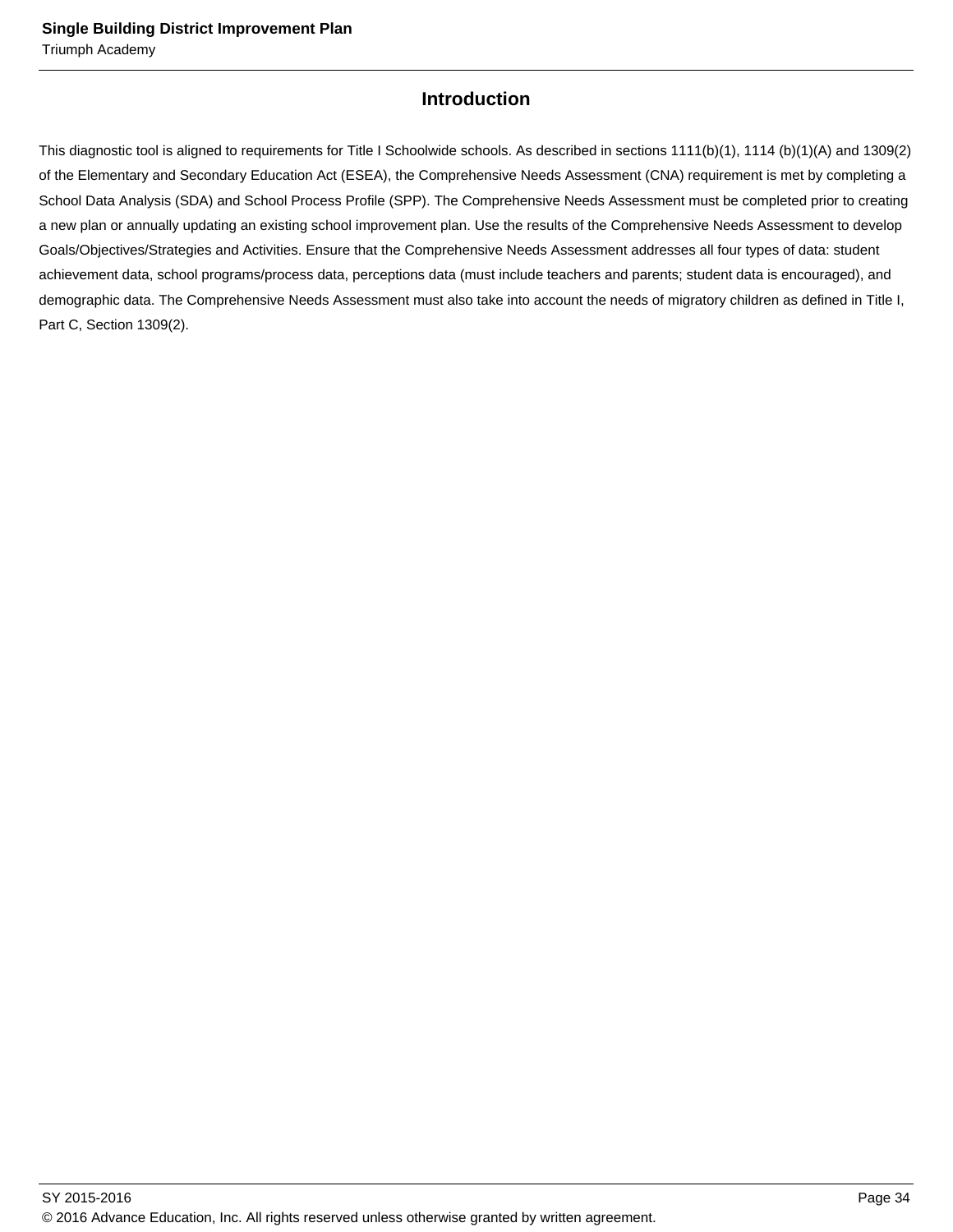## **Component 1: Comprehensive Needs Assessment**

#### **1. How was the comprehensive needs assessment process conducted?**

- A formal comprehensive needs assessment is completed by the School Improvement Committee at least annually. It includes a review of a variety of data from the following categories:

1. Student achievement data, including State test data, NWEA data, and local and formative assessment data (including subgroup analysis) 2. Demographic data, including student demographics by subgroup, student enrollment information, teacher demographics (including years of experience), Highly Qualified teacher and paraprofessional information, student attendance and discipline information, etc.

3. Programs and process data, including curriculum alignment assessments, School Quality Review findings (if appropriate), MI-SAAS, etc. 4. Perceptions data, including staff survey results, parent survey results, perception information from community members, etc. This data is analyzed and discussed by the School Improvement Team. Results of the analysis determine the school's focus areas, and the following stakeholders are given an opportunity to provide feedback:

i. Staff - A school improvement-focused staff meeting is held in Feb/March. Staff discuss the comprehensive needs assessment data and analyze/evaluate improvement efforts to determine the focus for the following school year. Staff are formally surveyed during this time, which ensures that they provide feedback on programs and professional development.

ii. Parents - A school improvement-focused parent meeting is held in Feb/March. Parents are presented with comprehensive needs assessment data for their analysis, and they provide feedback/evaluation on school programs via a formal survey.

iii. Board members - School improvement components are reviewed during board meeting(s), to ensure that the Board members have an opportunity to evaluate programs and provide input for the following school year.

- The comprehensive needs assessment data was used to develop Title I, Title II, and Section 31a programs and services. The program and services are outlined in detail in the goals sections as well as in the schoolwide reform strategies.

## **2. What were the results of the comprehensive needs assessment process? What information was concluded as a result of analyzing perception, student achievement, school programs/process, and demographic data?**

- DEMOGRAPHIC DATA REVIEWED: Enrollment, Mobility, Attendance, Discipline, Teacher Experience, Teacher and Leadership Absences,

Teacher Turnover

i. Results -

Data shows that male students have significantly more disciplinary incidents than female students. In 2014-15, more than 80% of all disciplinary incidents were with male students, and in 2013-14 more than 82% of all disciplinary incidents were with male students. ii. Conclusions -

Since the majority of all disciplinary incidents occur with male students, Triumph has taken steps to help encourage positive behavior in order to avoid future behavioral issues. Triumph has hired an Achievement and Behavioral Specialist in order work with students whose behavior interferes with their educational progress. A school wide focus on bullying has implemented, as well as the behavior management charts and positive behavior incentives in classrooms in order to encourage appropriate classroom behavior. With an increased focus on encouraging positive behavior and working with students who display behavioral issues, we believe that students will improve academic and behavioral performance.

- PERCEPTION DATA REVIEWED: Voice of the Parent - an annual parent survey, and Employee Loyalty Survey - an annual staff survey

#### i. Results-

#### SY 2015-2016 Page 35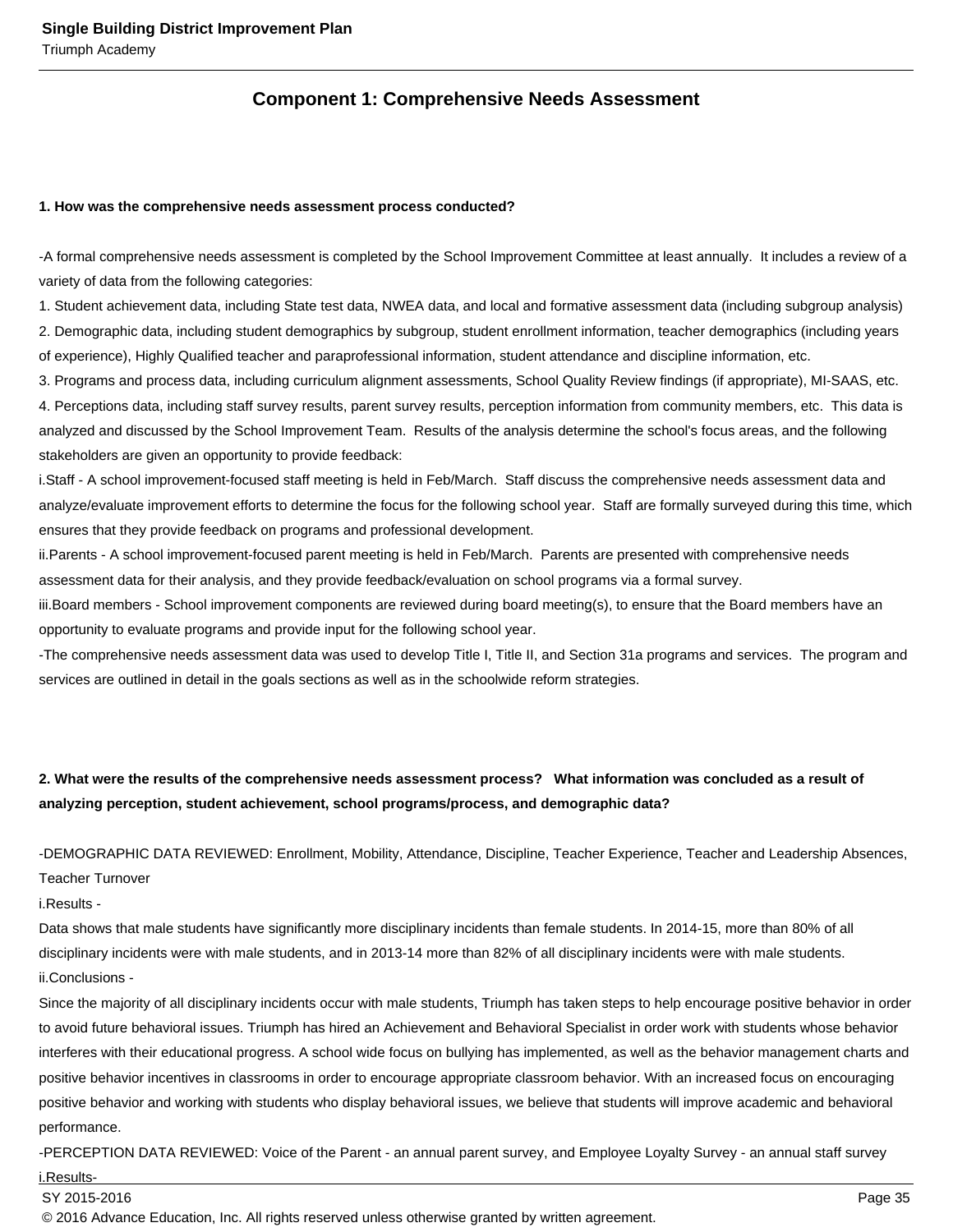Triumph Academy

The highest overall level of parent satisfaction is in the area of "Likelihood to Enroll Next Year" with an 82% satisfaction rate. The area that experienced the most significant increase in parent satisfaction is "Likelihood to Recommend School" which improved by 14% from a 64% parent satisfaction rate in 2013-14 to a 77% parent satisfaction rate in 2014-15. The lowest overall level of parent satisfaction is in the area of "Discipline is Effective" with a 40% satisfaction rate. Although the area of "Discipline is Effective" is the lowest level of satisfaction, the 2014- 15 data still shows a 3% improvement from the 2013-14 data.

#### ii. Conclusions -

All areas measured have demonstrated increasing parent satisfaction, and most of the parent perception data is positive. Because the lowest area of parent satisfaction was in "Discipline is Effective," Triumph has hired an Achievement and Behavior Specialist to work with students whose behavior interferes with educational success and to further encourage positive behavior.

#### - STUDENT ACHIEVEMENT DATA REVIEWED: M-STEP and NWEA PGA/MAP assessment data

#### i. Results-

While Third and Sixth grade students have continued to significantly improve their Math proficiency, Fourth and Fifth grade students have experienced significant declines in their Math proficiency scores. Social Studies state test proficiency scores have increased from 2013-14 to 2014-15. Science scores in particular do not meet state minimum standards.

ii. Conclusions -

Our M-STEP data shows that we have to focus on all core subject areas since the state's targets of performance were not met in these areas.

#### - PROGRAM AND PROCESS DATA REVIEWED: EdYES! (School Systems Review)

#### i. Results-

Indicator J: Student Involvement in the Assessment Process, as well as Indicator P: Communication Systems, Indicator T: Collective Responsibility, Indicator V: Impact of Professional Learning, Indicator X: Cultural Responsiveness, Indicator Y: Learning Opportunities and Indicator Z: Partnerships are all challenges. Indicator J is only beginning to be implemented, and Indicators P, T, V, X, Y, and Z are only partially implemented.

ii. Conclusions -

Using data analysis to drive decision making, having a collaborative and productive learning culture, establishing partnerships with families and communities, having student involvement in the assessment process and creating a shared leadership for learning is important to have an effective learning environment that improve student achievement.

## **3. How are the school goals connected to priority needs and the needs assessment process? It is clear that a detailed analysis of multiple types of data was conducted to select the goals.**

Goals were developed using the Comprehensive Needs Assessment, which includes extensive demographic, student, teacher, parent perception, staff perception, M-STEP, NWEA, programs and process, and formative assessment data.

- Math Goal:

The Free Lunch subgroup will increase by 9% in Math as measured by M-Step State Assessments by June 30, 2017.

- English Language Arts/Reading/Writing Goal:

The Free Lunch subgroup will increase by 7% in ELA as measured by M-Step State Assessments by June 30, 2017.

- Science Goal:

The IEP subgroup will increase 2% in Science as measured by M-Step State Assessment by June 30, 2017.

SY 2015-2016 Page 36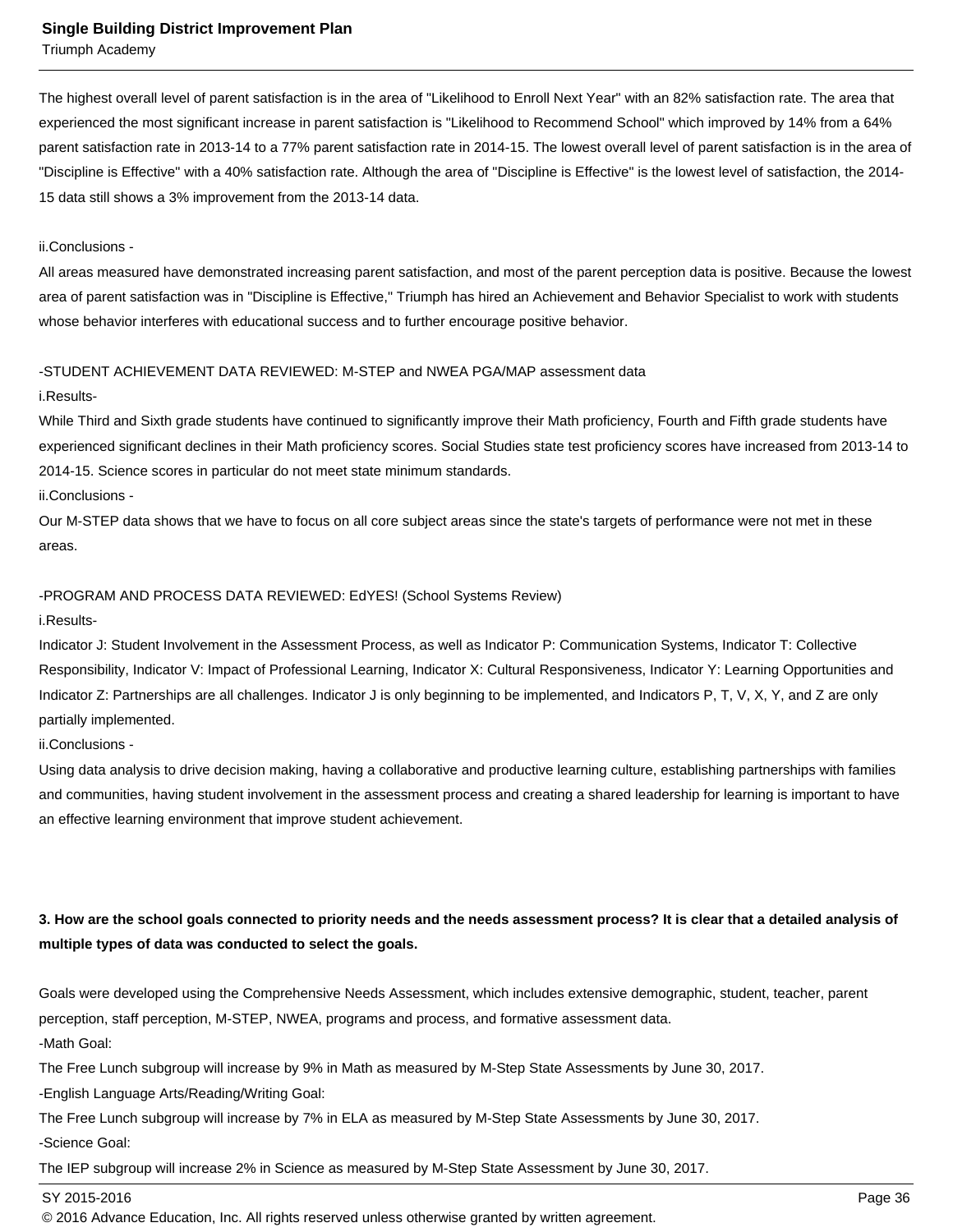Triumph Academy

#### - Social Studies Goal:

The Free Lunch subgroup will increase 7% in Social Studies as measured by M-Step State Assessment by June 30th, 2017.

## **4. How do the goals address the needs of the whole school population? How is special recognition paid to meeting the needs of children who are disadvantaged?**

The school population experiences academic and organizational improvements as at-risk student achievement increases. All of the school's goals address the needs of the whole school population by setting high proficiency expectations for all student. Strategies for supporting all students are outlined in the Comprehensive Needs Assessment, goals section, and Schoolwide Reform component. The school has implemented activities to ensure that students who experience difficulty mastering standards are provided with effective and timely additional assistance.

Additionally, the school has developed measures to ensure that students' difficulties are identified on a timely basis in order to provide teacher and school leadership with sufficient information on which to base effective assistance. Teachers utilize the formative assessment process to meet the varied learning needs of students. The school uses differentiated instruction by implementing regularly scheduled workshop sessions and flexible groupings in order to meet each student's individual learning needs.

Supplemental intervention services are provided to students that are having difficulty mastering State academic achievement standards through differentiation in the classroom. If the school has students that are identified as neglected or delinquent, they will use the Comprehensive Needs Assessment data to develop neglected programs and services.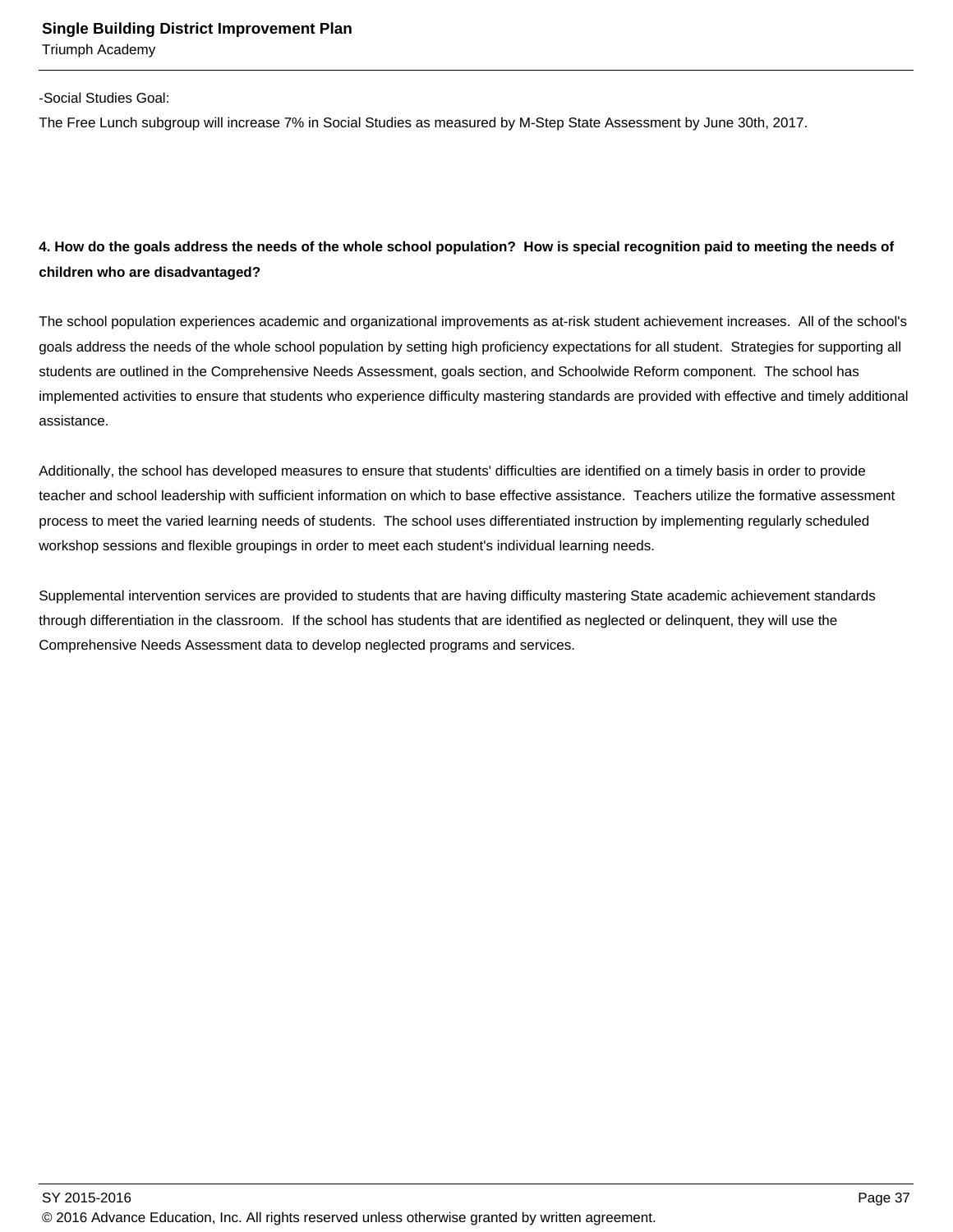## **Component 2: Schoolwide Reform Strategies**

#### **1. Describe the strategies in the schoolwide plan which focus on helping ALL students reach the State's standards.**

The school's educational program is grounded in the principles of Effective Schools Research, which was originally developed by Ronald R. Edmonds, who served on the faculties of Harvard University and Michigan State University. Effective Schools Research recommends research-based school attributes that are associated with quantifiably improved student learning. By definition, an "Effective School" is one in which all children obtain at least the essential knowledge, concepts, and skills needed to be successful at the next higher level. Within the Effective School, there are seven unique characteristics that correlate with school effectiveness. This school has adopted these characteristics as part of its promise to deliver a high-quality educational option for parents of the community. These seven characteristics are as follows: clear school mission, high expectations for success, instructional leadership, frequent monitoring of student progress, opportunities to learn, safe and orderly environment, and strong home-school relations.

In addition to adopting these characteristics of Effective Schools Research, the educational program includes a "Back to Basics" approach, a longer school day, structured discipline, and a moral focus component of the curriculum based on the Greek cardinal virtues. The educational program utilizes a curriculum that is scientifically research-based, aligned with State standards, and designed to ensure college opportunity for each child that the academy serves.

While Effective Schools Research serves as the foundation of the educational program, it has adopted a number of school wide reform strategies to ensure that it provides opportunities for all children to meet the State's proficient and advanced levels of student academic achievement, uses effective methods and instructional strategies that are based on scientifically-based research, and addresses the needs of all children in the school, but particularly the needs of low-achieving children and those at risk of not meeting the State student academic achievement standards.

One research-based schoolwide reform strategy that has been adopted is the utilization of a master schedule that provides teachers with opportunities to differentiate instruction in order to meet the varied learning needs of students. The school uses differentiated instruction through implementing regularly-scheduled workshop sessions and flexible grouping in order to meet each student's individual learning needs. As such, the school differentiates instruction in order to address the needs of all children in the school--particularly those at risk of not meeting challenging State standards.

By implementing differentiated instruction as a schoolwide strategy, it allows teachers to use a variety of teaching strategies to connect with each student's unique learning style. By incorporating multiple methods and supplemental support, teachers are able to provide access for all students to the general education curriculum. This also allows for enrichment activities for students who have mastered the content standards and are performing at a higher level. Teachers differentiate instruction by incorporating a variety of teaching strategies including direct instruction (traditional whole group instruction), inquiry-based learning (independent student investigation), cooperative learning (small teams of students working together), and information processing (memorization, reciprocal teaching, webbing, graphic organizing, etc.) Additionally, teachers differentiate instruction by providing students with supplemental curricula materials, utilizing computer programs, having supplemental grant-funded staff reviewing learning objectives that were previously introduced and taught by the regular classroom teacher. By using these multiple strategies, teachers are able to meet the needs of students' various learning styles.

Grade level and department meetings focus on differentiation strategies which teachers plan, implement, evaluate and share with the instructional team to ensure students are receiving the most effective instruction. School leadership supports differentiated instruction by SY 2015-2016 Page 38 © 2016 Advance Education, Inc. All rights reserved unless otherwise granted by written agreement.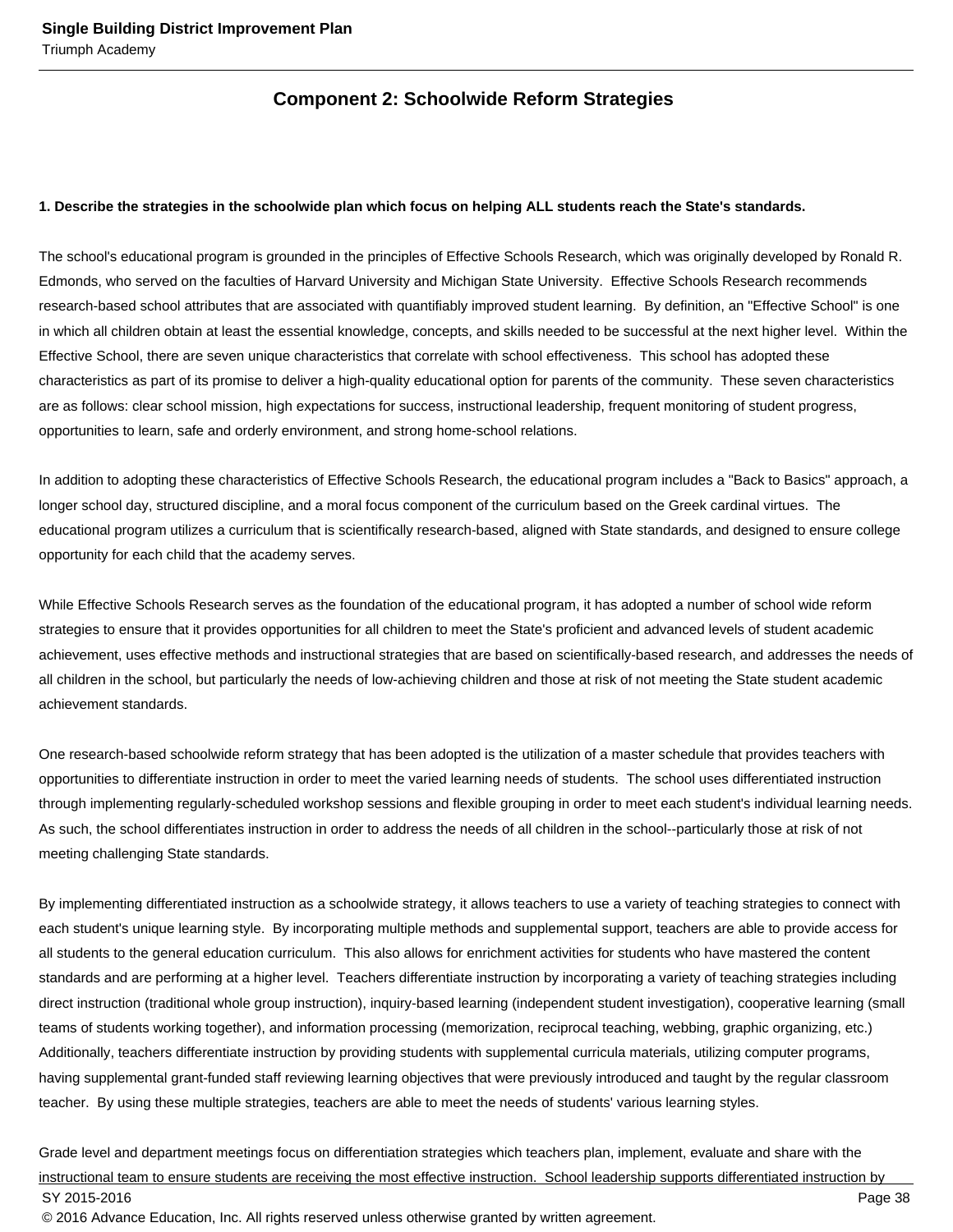Triumph Academy

including additional professional development opportunities for teachers through conferences, workshops, and team meetings.

Another research-based schoolwide reform strategy that has been adopted is the development of what Richard DuFour calls a Professional Learning Community. The school has adjusted its class and teacher schedules to ensure that grade-level teachers share a common planning time in which each member of the instructional team participates in dialogue about student learning and develops strategies to improve both teaching and learning.

The focus on student learning drives discussions in which teachers examine how students learn and where learning gaps are for each of their students. Through these discussions teachers are better able to understand the whole student and not just their achievement in a certain content area.

In addition to utilizing differentiated instruction and implementing professional learning communities, the school has also adopted a system that ensures that teachers and students can establish and communicate student learning goals and track student progress through the formative assessment process. The school believes it is imperative to identify student learning goals, or educational objectives, so that teachers and students can gauge learning with respect to those goals and celebrate student success as they make progress toward mastery. Importantly, because the school is utilizing specific student learning goals--which align with the State's Grade Level Content Expectations- teachers can effectively provide feedback on student learning through the use of formative assessment. Since teachers have wellestablished student learning goals, they are able to utilize the formative assessment process to track student learning, gauge progress toward mastery, adjust instruction accordingly, and celebrate student success as it relates to learning. Indeed, the employment of these research-based strategies ensures that all students are given the opportunity to learn and succeed.

Finally, the school has adopted as a schoolwide reform strategy the delivery of additional opportunities to learn for students who need to increase their background knowledge. Where students do not have background knowledge sufficient to ensure academic success, the school works to provide increased opportunities for students to enhance their background knowledge so that their learning can be accelerated; such opportunities may include tutoring, mentoring, vocabulary instruction, and other interventions that ensure students have increased time to learn the knowledge and skills they need to be academically successful.

The needs assessment reveals that students as a whole are struggling in the content areas of English Language Arts (including Reading and Writing), Math, Science, and Social Studies. It is a priority to bring all students up to grade level and surpass all state targets of performance. The school will use the strategies outlined above to address the needs of all students and will utilize staff and supplemental programs to provide additional support to the students who need it most. Please see the schoolwide goals which are aligned to the Comprehensive Needs Assessments and specifically target struggling students and specific content standards.

The school's foundation of Effective Schools Research, coupled with these comprehensive schoolwide reform strategies, is the means by which it ensures that all children are academically successful. Indeed, these strategies enable the school to provide opportunities for all students to progress toward and demonstrate proficiency, and to also ensure college opportunity for each student.

## **2. Describe how the research-based methods and strategies in the schoolwide plan increase the quality and quantity of instruction (which accelerates and enriches the curriculum).**

The researched-based methods and strategies in the schoolwide plan that increase the quality and quantity of instruction include supplemental instructional support through push-in and pull-out paraprofessionals and academic specialists. These staff members increase

<sup>© 2016</sup> Advance Education, Inc. All rights reserved unless otherwise granted by written agreement.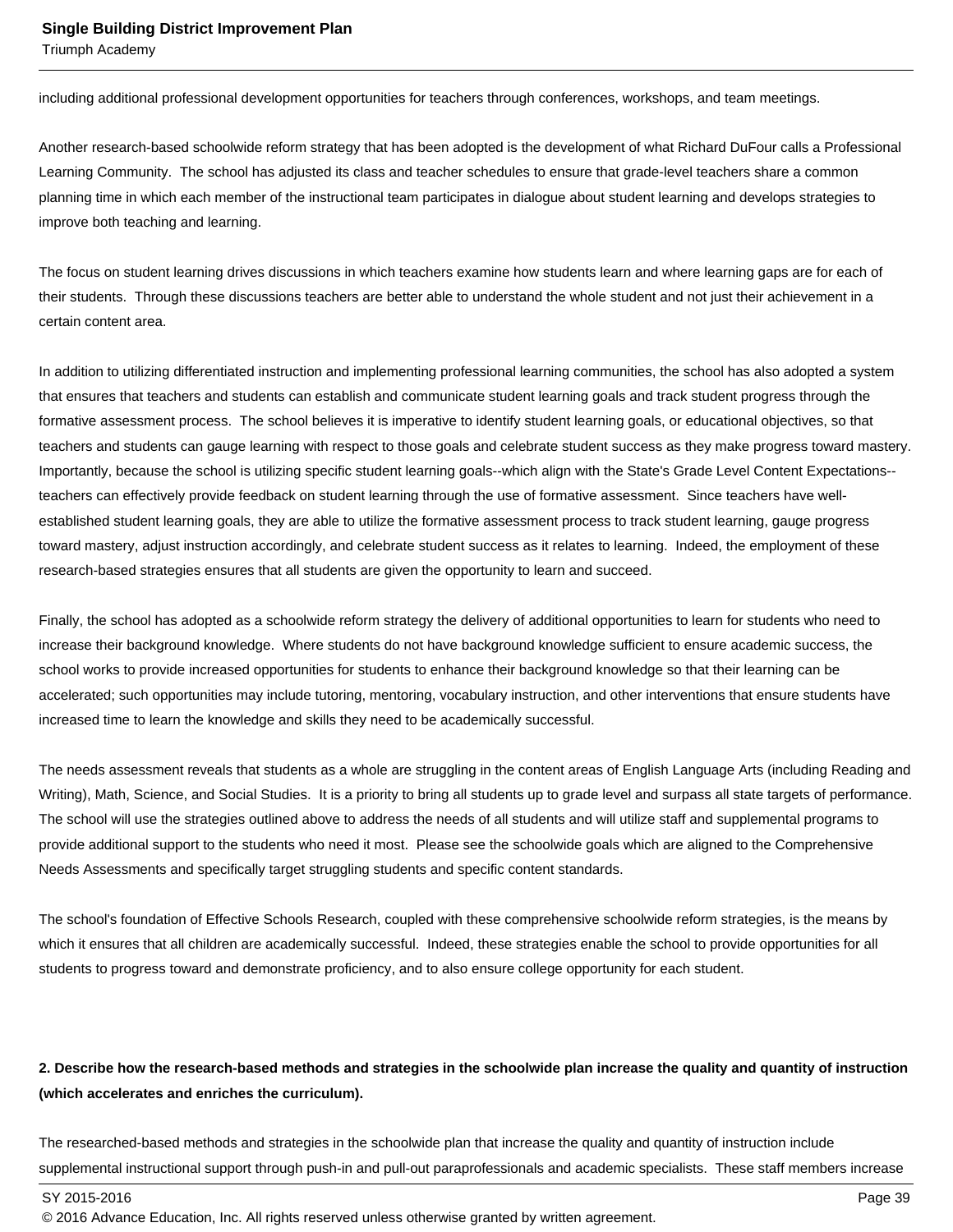Triumph Academy

the quantity of instruction for the most below grade level students by providing supplemental support through small group and/or one-on-one support. Additionally, the school will build student background knowledge and increase academic vocabulary by providing summer learning programs and enriching supplemental print and online materials. These strategies can be found in the goals section.

Classroom teachers are a key part of the school's research-based Response to Intervention program as well, and they provide differentiated instruction for all students during workshop time which is regularly scheduled each day. Teachers increase the quality of instruction by ensuing that they are reaching students at their level rather than only providing whole group instruction.

Research-based professional development is also offered to improve instruction quality and the overall educational programing. Professional development strategies can be found under each goal.

## **3. Describe how the research-based reform strategies in the schoolwide plan align with the findings of the comprehensive needs assessment.**

All research-based methods and strategies in the schoolwide plan align with the findings of the Comprehensive Needs Assessment. This includes supplemental grant-funded staff and classroom teachers since all instructional staff are focused on ensuring that the identified gaps in the needs assessment are addressed.

In addition to the staff and a research-based core curriculum, the school utilizes supplemental intervention materials with academically struggling students during in school time to assist instructional staff with differentiating instruction in all content areas to support each goal.

Another research-based strategy that aligns with the findings of the needs assessment is the series of research-based professional development opportunities geared toward ensuring staff learn how to improve teaching effectiveness.

Lastly, out of school time programs ensure that students receive additional academic support to increase instructional time and to address the areas of concerns outlined in the needs assessment.

Supplemental instructional and non-instructional positions, out of school time, professional development, supplemental supplies and materials, parental involvement activities, and technology all align with the needs assessment.

## **4. Describe the strategies in the schoolwide plan which provide a level of INTERVENTIONS for students who need the most instructional support in all major subgroups participating in the schoolwide program.**

The school provides differentiated support for all students. Within the classroom, teachers provide the first level of interventions, ensuring that all students revive instruction based on their varying needs. In additional to this support, supplemental grant-funded staff serve academically struggling students in all grades as part of the school's research-based intervention program as outlined above. Supplemental staff increased the quantity of instruction for students and major subgroups who need the most instructional support. Supplemental staff support be found under each goal.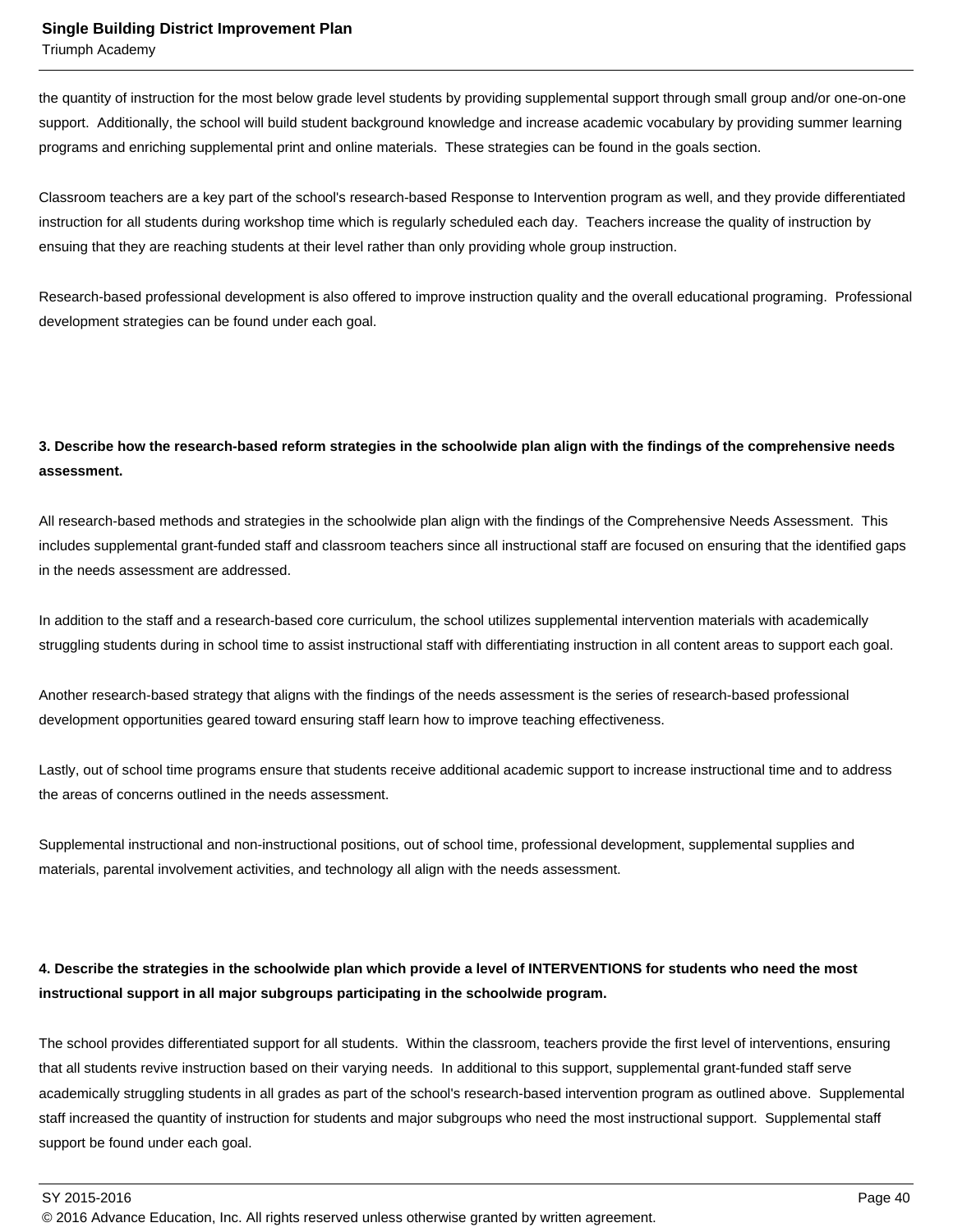Triumph Academy

#### **5. Describe how the school determines if these needs of students are being met.**

Teachers have significant input into school-based academic assessments. Each grade level has shared planning time and is expected to spend time each week reviewing student needs, developing instructional strategies to address those needs, and assessment to ensure needs are met. Additionally, teachers choose to implement, as appropriate, tests and assessment that measure student performance with respect to the school's curriculum. The school uses state test data (M-STEP) and NWEA proficiency scores to determining which students to refer to the intervention program. Through the formative assessment process and progress monitoring teachers work collaboratively to identify student's learning progress. When students have mastered content (as measured by progress monitoring tools, M-STEP, and NWEA) they are moved out of the intervention program and are continued to be monitored through regular meetings between intervention and general education staff. Students who continue to show learning gaps (as measured by progress monitoring tools, M-STEP, and NWEA) remain in the program and are offered additional support time.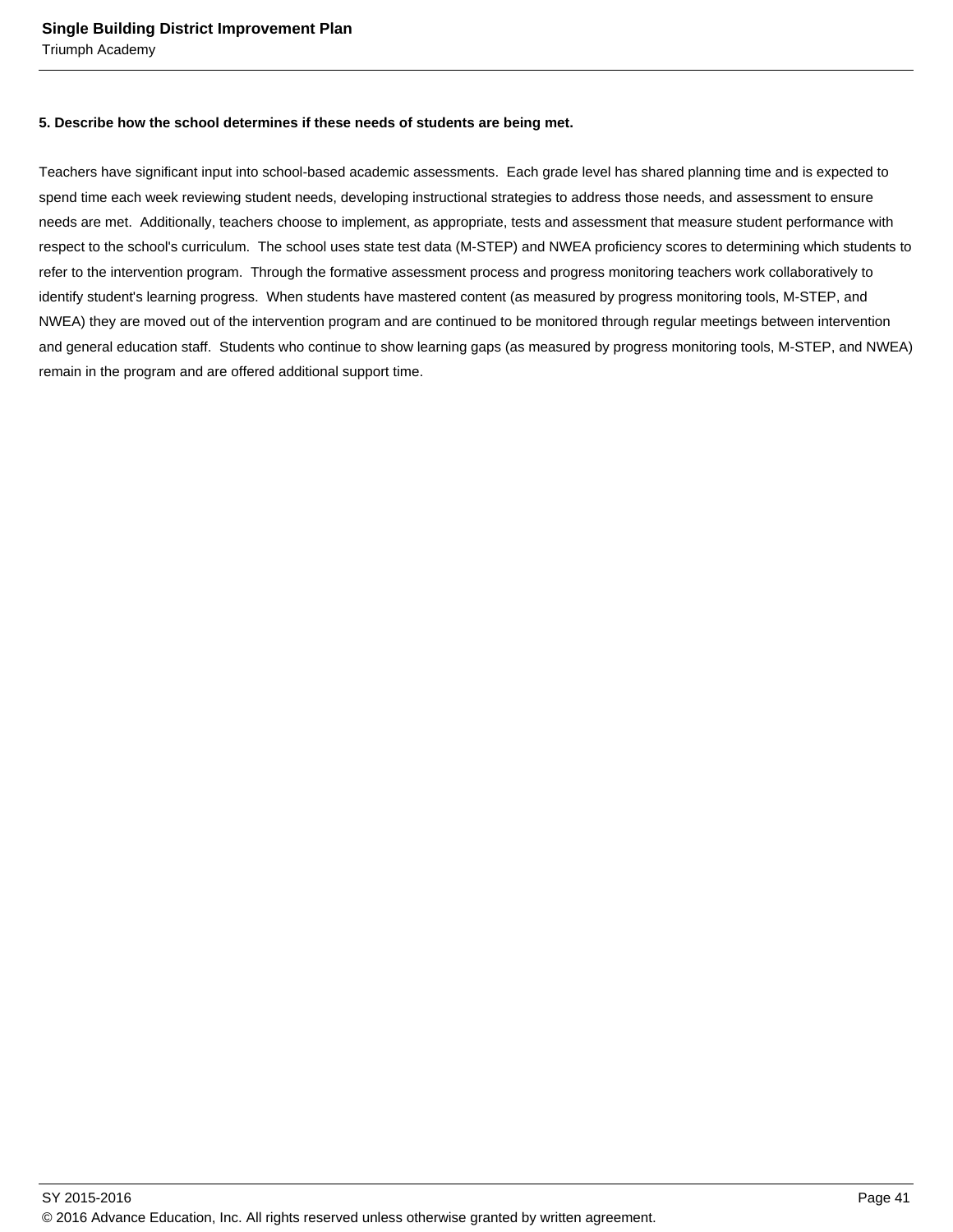## **Component 3: Instruction by Highly Qualified Staff**

| ∣Label | <b>Assurance</b>                                                                                                                                                                                                                                                                                                                     | Response | <b>Comment</b>                                                                                                                                                         | <b>Attachment</b> |
|--------|--------------------------------------------------------------------------------------------------------------------------------------------------------------------------------------------------------------------------------------------------------------------------------------------------------------------------------------|----------|------------------------------------------------------------------------------------------------------------------------------------------------------------------------|-------------------|
|        | 1. Do all of the instructional paraprofessionals<br>meet the NCLB requirements for highly<br>qualified? Provide an assurance statement. If<br>no, what is the number that is not highly<br>qualified and what is being done to address<br>this?<br>NOTE: A schoolwide program must have all<br>highly qualified instructional staff. | Yes      | The school is compliant with the<br>100% paraprofessional<br>requirement and assures<br>Icompliance with Section 1119 of<br>lthe No Child Left Behind Act of<br>l2001. |                   |

| Label | <b>Assurance</b>                                                                                                                                                                                                                                                                                             | <b>Response</b> | ∣Comment                                                                                                                                                  | <b>Attachment</b> |
|-------|--------------------------------------------------------------------------------------------------------------------------------------------------------------------------------------------------------------------------------------------------------------------------------------------------------------|-----------------|-----------------------------------------------------------------------------------------------------------------------------------------------------------|-------------------|
|       | 12. Do all of the teachers meet the NCLB<br>requirements for highly qualified? Provide an<br>assurance statement. If no, what is the number<br>that is not highly qualified and what is being<br>Idone to address this?<br>NOTE: A schoolwide program must have all<br>highly qualified instructional staff. | Yes             | The school is compliant with the<br>100% teacher requirement and<br>lassures compliance with Section<br>11119 of the No Child Left Behind<br>Act of 2001. |                   |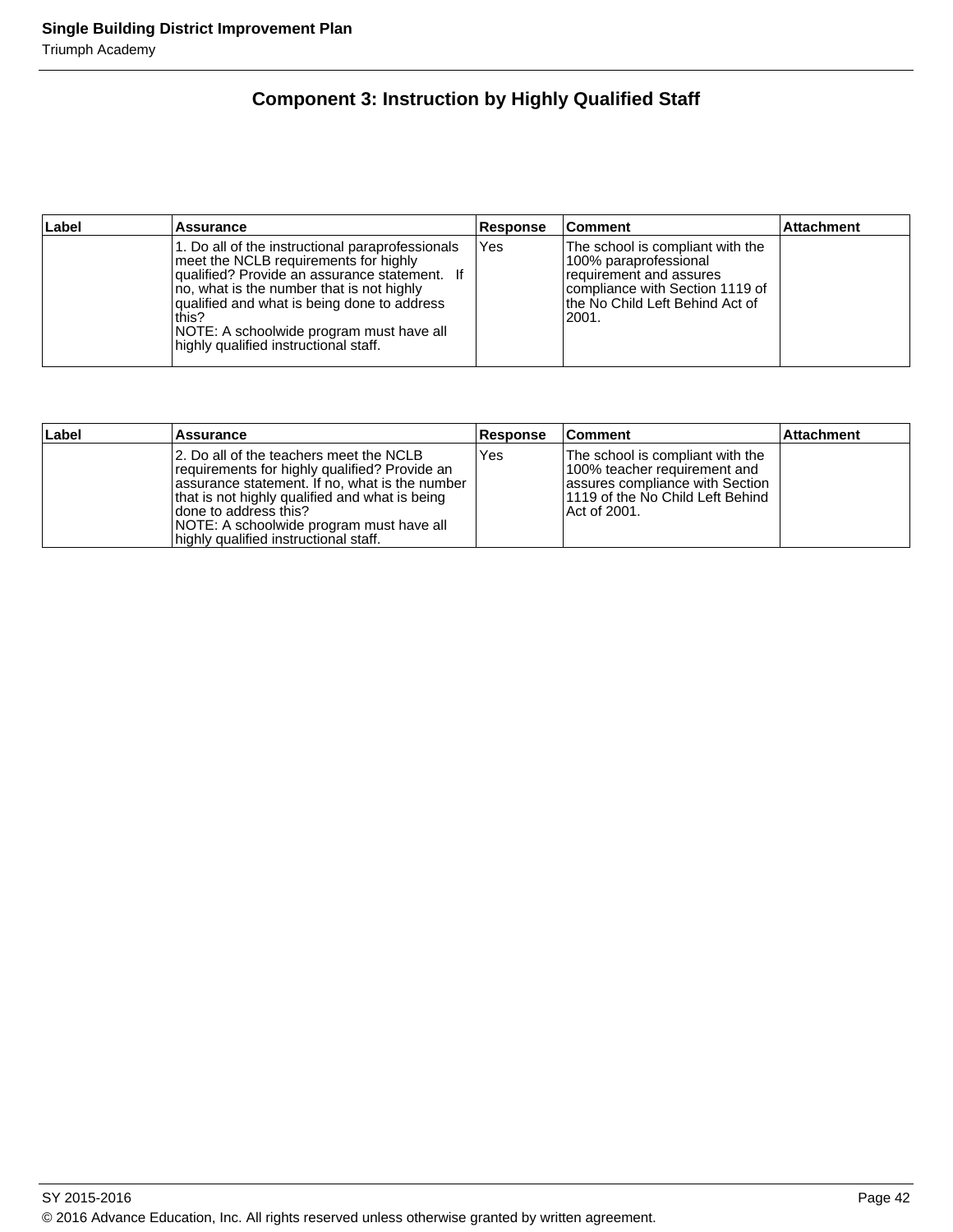## **Component 4: Strategies to Attract Highly Qualified Teachers**

#### **1. What is the school's teacher turnover rate for this school year?**

The teacher turnover rate for 2014-15 was 9 teachers, which was a significant increase from the 2 teachers who left Triumph in 2013-14.

#### **2. What is the experience level of key teaching and learning personnel?**

Triumph as nine teachers with three or fewer years of experience, twelve teachers with four to eight years of experience, and eleven teachers with nine to fourteen years of experience.

## **3. Describe the specific initiatives the SCHOOL has implemented to attract and retain high quality teachers regardless of the turnover rate.**

The school holds as a top priority the recruiting, hiring, and retaining of high quality, highly qualified, and fully licensed teachers to serve its students. Efforts made by the school and its management partner, National Heritage Academies include the following:

- Establishing close relationships with local universities and colleges with teacher education programs.

- Advertising positions through online college postings, the National Heritage Academies website, and a weekly internal job newsletter that is sent out to all school and NHA employees.

- Offering a competitive salary and benefits package, including fifty percent (50%) reimbursement benefit for continuing education.

- Providing a comprehensive orientation, mentoring and induction that facilitates a successful transition into teaching.

- Providing opportunities for teachers to improve their instructional skills through a comprehensive professional development program.

- Including teachers in the continuous improvement planning process, and other school initiatives and activities.

## **4. Describe the specific initiatives the DISTRICT has implemented to attract and retain highly qualified teachers regardless of the turnover rate.**

Please see responses from question #3 (the previous question) since the district is a single building LEA.

## **5. If there is a high turnover rate, what initiatives has the school implemented to attempt to lower the turnover rate of highly qualified teachers?**

The specific initiatives implemented to lower the rate of teacher turnover and ensure all high quality, highly qualified teachers are as follows:

- Excellence in Teaching Award; award for the top teachers in the organization
- Teacher Appreciation Week; to recognize and thank our teachers
- American Education Week; to recognize all staff and thank them

- Administrator Appreciation Week; to recognize all leaders and thank them

#### SY 2015-2016 Page 43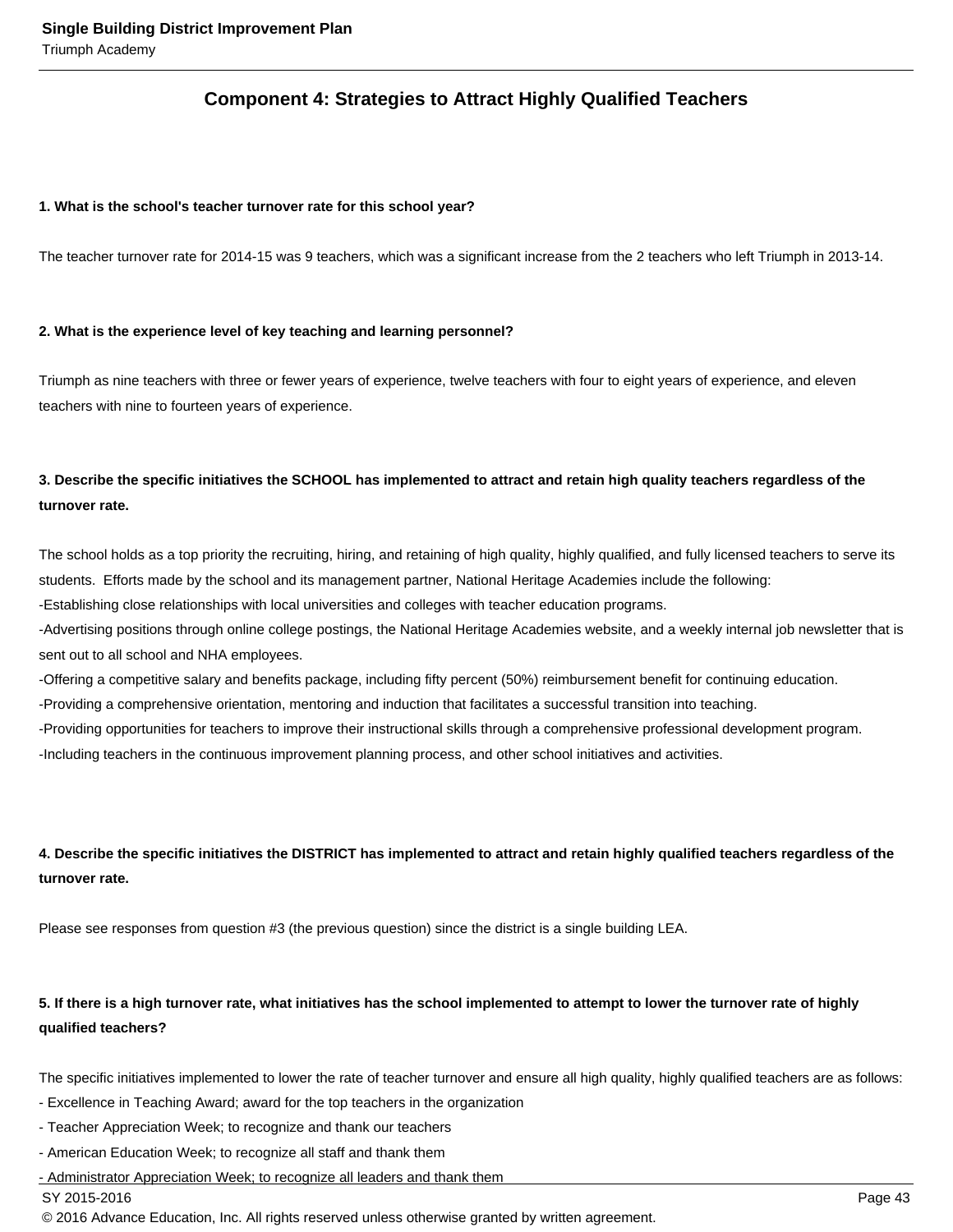Triumph Academy

- Administrative Professionals Week; to recognize all office staff and thank them
- Bonus plan to recognize high performing teachers
- Performance based pay increases
- Spot rewards program so building leaders can informally recognize staff
- Peer recognition
- Weekly one-on-one meetings to help develop teachers with feedback
- Weekly observations (again to provide suggestions for improvement)
- Evaluation system that provides formal feedback twice per year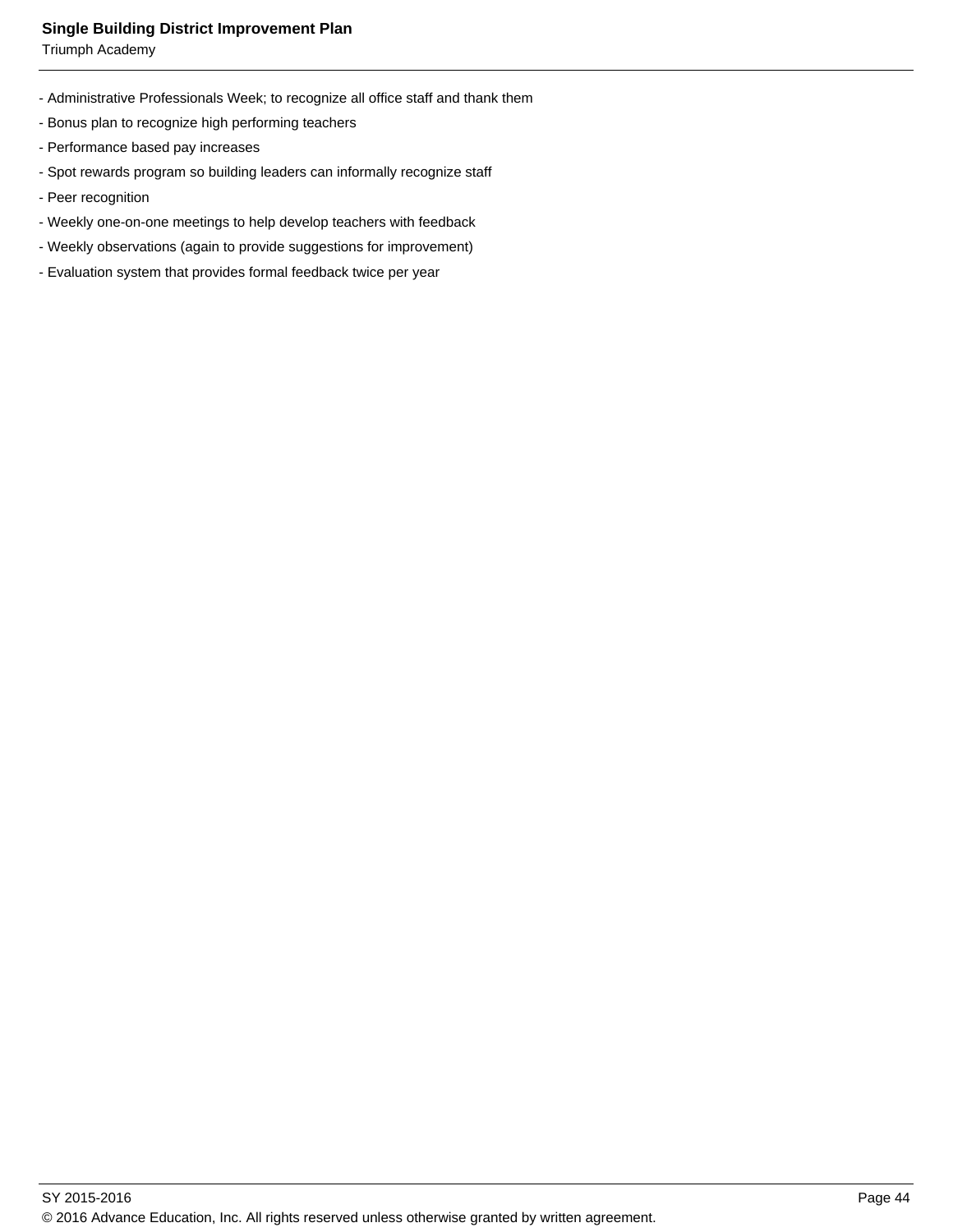## **Component 5: High Quality and Ongoing Professional Development**

## **1. Describe the professional learning that the staff will receive that is aligned with the comprehensive needs assessment process and the goals of the school improvement plan.**

All professional development is aligned to the comprehensive needs assessment and the school improvement goals. A needs assessment was conducted to determine the focus of the professional development efforts. The school staff will work toward improving the academic achievement of their students through continuous professional development aimed at increasing staff knowledge and skills in order to improve the rigor of the instructional practices in the school. The written district professional development plan is based on the Comprehensive Needs Assessment data and includes strategies for meeting the educational needs of students with different learning styles. The school provides opportunities for the principal, teachers, other school staff, and parents, if appropriate, to participate in sustained, indepth professional development. These professional development activities are ongoing and based on scientifically-based research. The school plans on facilitating the professional development included in the goals section which is aligned with the Comprehensive Needs Assessment and the 2016-17 school improvement plan goals.

#### **2. Describe how this professional learning is "sustained and ongoing."**

PD is sustained and ongoing through the use of grade level Deans who provide job embedded professional development, grade level meetings, and schoolwide professional development events. Staff complete surveys after each professional development to assess the content of each training. The grade level Deans continue to monitor and observe implementation throughout the year through observations, coaching, modeling, and continuous feedback.

| ∣Label | Assurance                                                  | <b>Response</b> | ⊺Comment                            | ∣Attachment                   |  |
|--------|------------------------------------------------------------|-----------------|-------------------------------------|-------------------------------|--|
|        | 3. The school's Professional Learning Plan is<br>complete. | 'Yes            | Attached Triumph 2016-17 PD<br>Plar | Triumph - 2016-17<br>IPD Plan |  |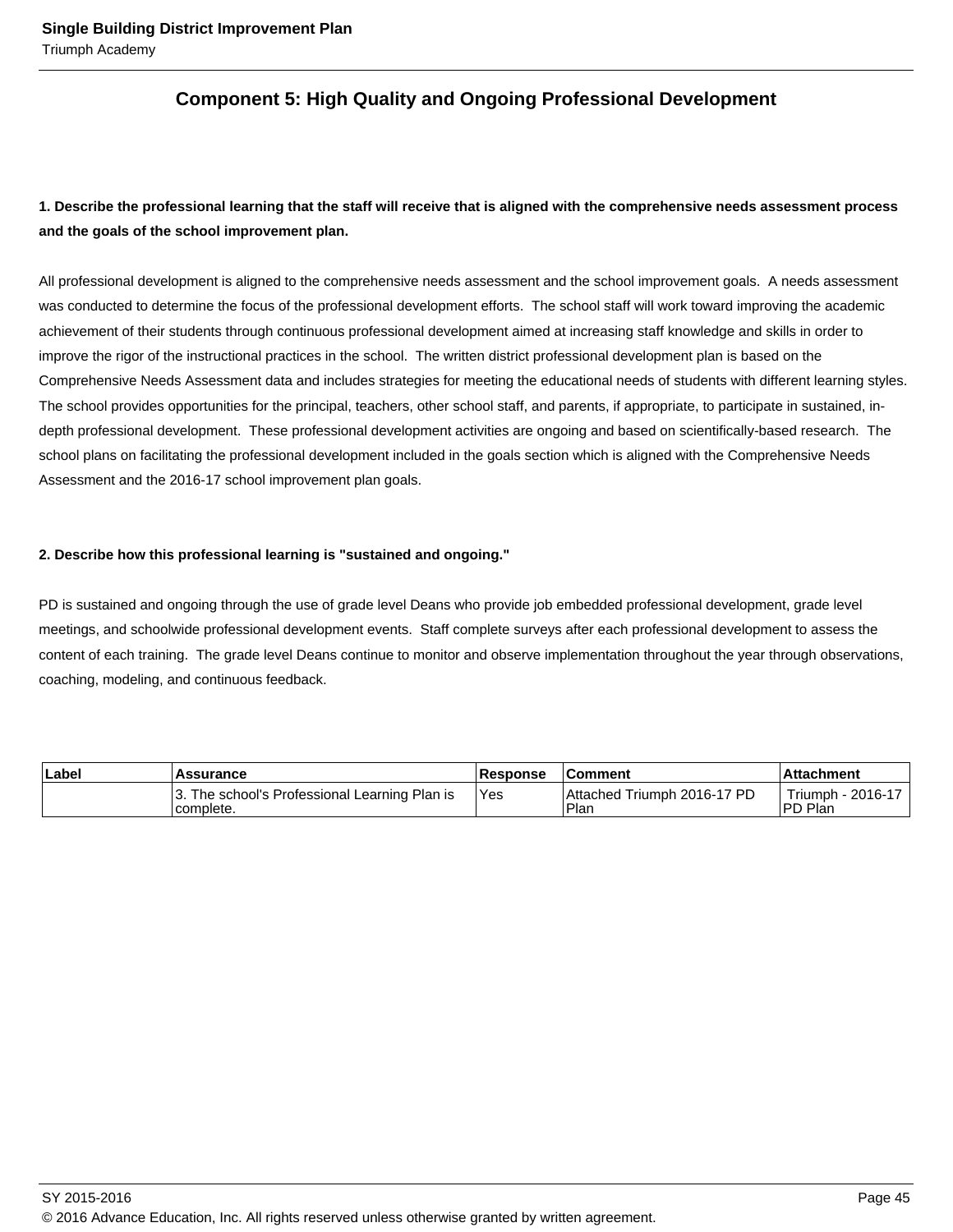## **Component 6: Strategies to Increase Parental Involvement**

#### **1. Describe how parents are (will be) involved in the design of the schoolwide plan.**

Design of Schoolwide Plan: Parent involvement programs are designed by stakeholders, including representative parents, who serve on the School Improvement Committee. The Committee analyzes academic, perception, and process data in order to determine needs related to parent involvement. In addition, parents provide input into the program design through several surveys and parent meetings.

#### **2. Describe how parents are (will be) involved in the implementation of the schoolwide plan.**

Parents will be involved in the implementation of the schoolwide plan by their continued participation on the school improvement team and also by attending the annual parent meetings in the spring and fall. They also participate in the parent involvement activities implemented to support the schoolwide goals. Parents that volunteer in the classrooms will assist teachers in helping students meet their yearly goals as well as the overall schoolwide goals. They will work in small groups assisting in workshop and during reading circles. Parents will be invited to participate in the implementation of the schoolwide plan through other events and volunteer opportunities during the school year.

#### **3. Describe how parents are (will be) involved in the evaluation of the schoolwide plan.**

Feedback from parents on the annual evaluation of the schoolwide plan will be solicited formally through annual surveys and meetings surveys as well as informally from principal meetings and parent teacher conferences, as well as their participation on the schoolwide team. The parent feedback will be incorporated into the review process and the schoolwide plan and programs will be adjusted accordingly.

| Label | <b>Assurance</b>                                                                                                                                                               | Response   | <b>Comment</b>            | <b>Attachment</b>     |
|-------|--------------------------------------------------------------------------------------------------------------------------------------------------------------------------------|------------|---------------------------|-----------------------|
|       | 14. Does the school have a Title I Parent<br>Involvement policy that addresses how the<br>school carries out the required activities of<br>IESEA Section 1118 (c) through (f)? | <b>Yes</b> | <b>PI Policy Attached</b> | <b>Triumph Policy</b> |

#### **5. Describe how the school is carrying out the activities outlined in ESEA Section 1118 (e) 1-5, 14 and (f).**

Outlined below are several parent involvement activities and strategies that will be implemented throughout the school year, as required in ESEA Section 1118(e)1-5,14 and (f): Section 1118 (e) - Building Capacity for Involvement.

1118 (e) (1) - The school provides assistance to parents of children served by the school in understanding such topics as the state's academic content standards and student achievement standards, state and local academic assessments, the requirements of this part, and how to monitor a child's progress and work with educators to improve achievement for their children. The school complies with Section 1118 (e)(1) as follows: Parents will have the opportunity to learn about the following during Parent Learning Events, Coffee with the Principal, and other Parent Meetings: the state's academic content standards and student achievement standards, state and local academic assessments, the requirements of this part, how to monitor a child's progress and work with educators to improve achievement for their children. The

SY 2015-2016 Page 46

<sup>© 2016</sup> Advance Education, Inc. All rights reserved unless otherwise granted by written agreement.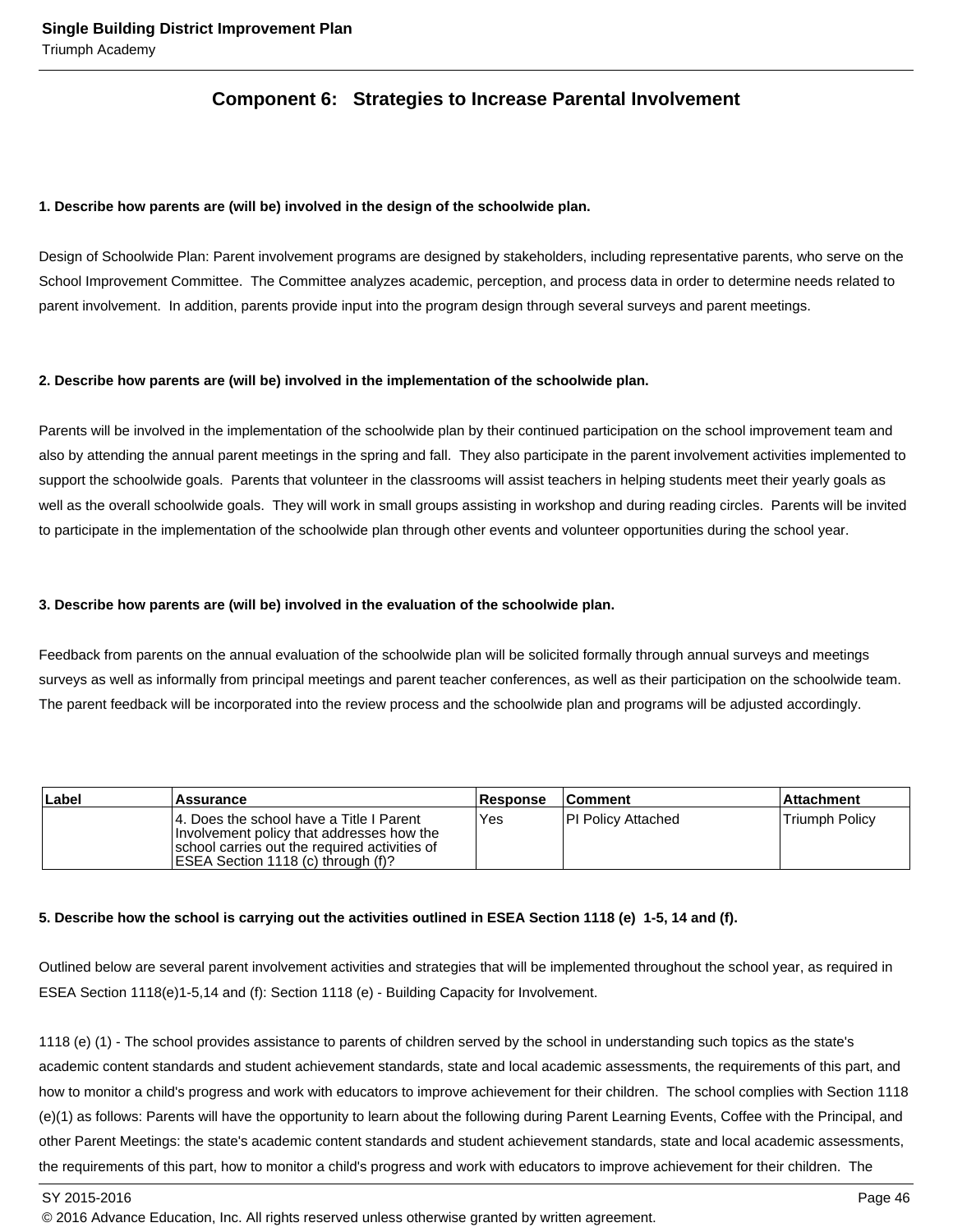Triumph Academy

school will also hold Parent Teacher Conferences twice per year, and teachers will communicate opportunities to volunteer in the classroom as well as specific meeting times and dates for them to participate and learn about their child(s) education via school email, teacher and principal newsletters, and SchoolMessenger (automated communication system).

1118 (e) (2) - The school fosters parental involvement by providing materials and training to help parents work with their children to improve their children's achievement. The school complies with Section 1118 (e)(2) as follows: This is done in myriad of ways, one of which is the Back to School event held in August each year, in which families will receive a school calendar and information regarding additional services offered by the school; they will also have access to their child(ren)'s teacher(s), and will receive print materials to help them understand the opportunities for parent involvement during the school year. Another way that the school reaches parents is through monthly newsletters in which information regarding current happenings in the school, strategies to increase student achievement, and community resources for parents and students are articulated. These newsletters are distributed via email, the school's website, and in print form available in the school's front office. Additionally, the principal hosts informal "Coffee with the Principal" meetings. Further, the school holds two annual parent-teacher conferences, which are very well-attended, but parents are always welcome to schedule additional time with school staff to discuss these and any other topics as needed. Another way in which parents are provided with materials and training to enable and empower them to help their children increase their achievement is through parent learning events. All parents are invited to these events to help them better understand their key role in their child(ren)'s education. Finally, all parents are invited to attend the Title I Parent Meetings held at least twice per school year. The meetings will always include the following agenda items, but will be expanded based on student needs:

- What is Title I?
- Why might my child need help?
- How can I get involved?
- School Improvement Overview
- Title I Parent Involvement Policy Review
- Teacher-Parent-Student Compact Review
- Homeless Dispute Resolution Process

1118 (e) (3) - The school takes seriously its commitment to educating teachers, pupil services personnel, principals, and other staff in the value and the utility of parents' contributions. The school complies with Section 1118 (e) (3) as follows: Educators receive guidance in ways to reach out to parents; to communicate with them; to work with them as equal partners; to implement and coordinate parent programs; and to build ties between parents and the school. The school solicits the assistance of parents through its parent nights and surveys so that they are part of the conversation around educating all school staff on the value and utility of the contributions of the parent population. Further, the school's Director of School Quality provides the school leadership team with ongoing support related to these key areas of parent/school development, and in turn, the leadership team provides weekly observations and one-on-one coaching for teachers which includes coaching around meaningful parent involvement and family engagement to increase academic achievement. Teachers are encouraged to keep open lines of communication with parents, to work with them as partners in every student's education, to participate and volunteer for parent events and programs, and to build and maintain positive relationships between families and the school.

1118 (e) (4) - The school coordinates and integrates parental involvement programs and activities with Head Start, Reading First, Early Reading First, Even Start, the Home Instruction Programs for Preschool Youngsters, the Parents as Teachers Program, and/or public preschool and other programs, and conduct other activities, such as parent resource centers, that encourage and support parents in more fully participating in the education of their children.

The school complies with Section 1118 (e)(4) as follows: One of the duties of the school's social worker is to coordinate and integrate the

SY 2015-2016 Page 47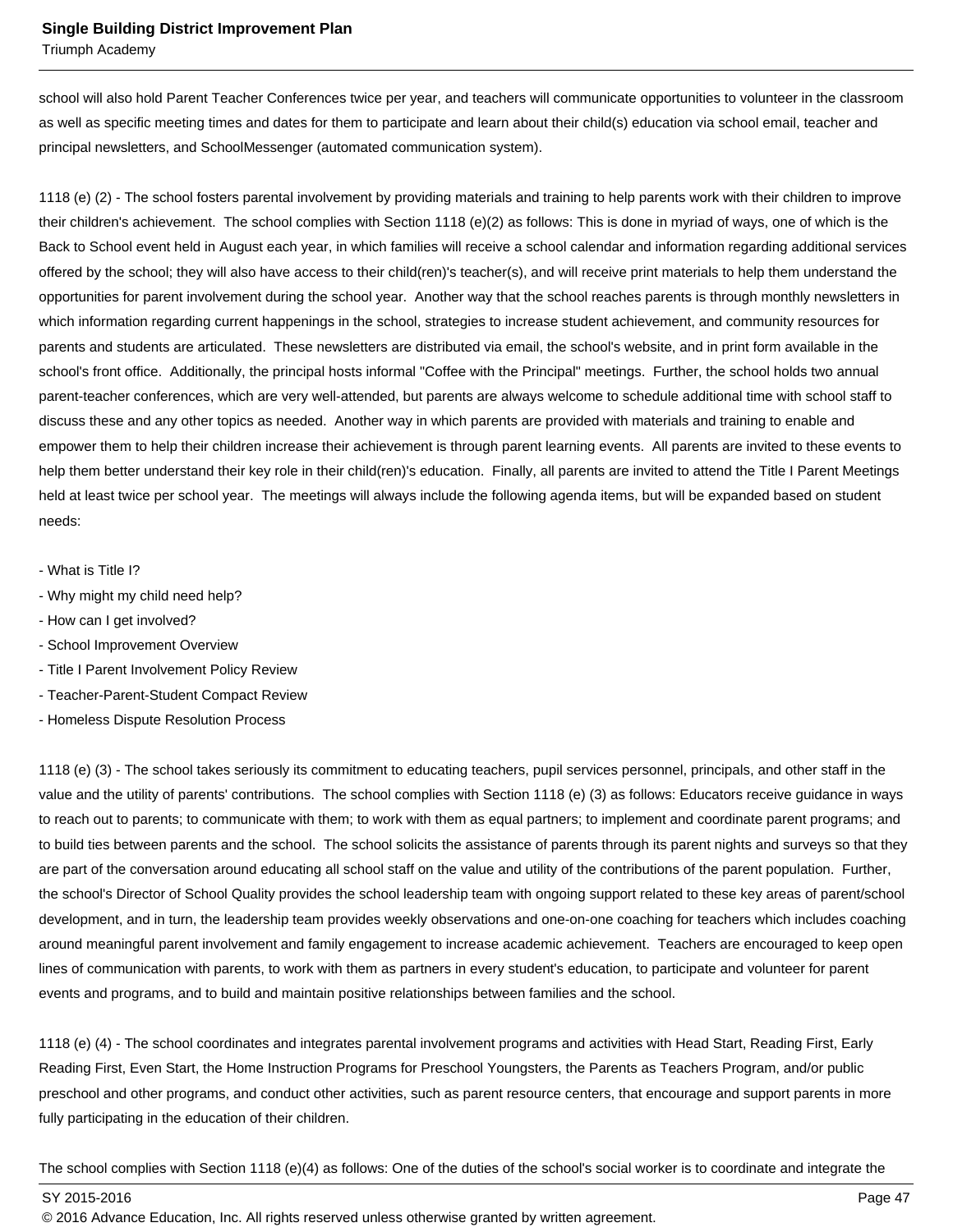Triumph Academy

parental involvement program at the school with activities and resources in the community by attending meetings with local agencies monthly, maintaining regular contact with community services resources and not for- profit counseling and young person's groups such as The Boys and Girls Club and the YMCA. Additionally all staff are expected to educate the whole child by encouraging and supporting parents to fully participate in their child's education. Staff does this by being available via phone, email and for in-person meetings, and also more formally through parent and family events. The plan for connecting with preschool age children also includes numerous summer gettogethers in which the children can meet the teachers and staff of the school and other students making a similar transition. For example:

- Popsicles on the Playground (school wide summer fun at the school playground for new students to meet staff members and other students making a similar transition)

- A welcome party for new families including all incoming kindergarteners

- An Open House will occur prior to the school year in which students will meet their classroom teachers.

1118 (e) (5) - The school ensures that information related to school and parent programs, meetings, and other activities is sent to the parents of participating children in a format, to the extent practicable, in a language the parents can understand. The school complies with Section 1118 (e)(5) as follows: The school communicates information via SchoolMessenger (emails and texts), direct emails from teachers, and via principal and teacher newsletters. These modes of communication are helpful for literate and seeing parents, and if there is a literacy or sight barrier the school communicates verbally with parents as well. Additionally, all documentation and communication is translated for parents whose primary language is not English. Accommodations including relay services are used for any parents with disabilities.

1118 (e) (14) - The school provides such other reasonable support for parental involvement activities under this section as parents may request. The school complies with Section 1118 (e)(14) as follows: The school solicits feedback from parents about support they may need via surveys, meetings, and informal communication. If requested by parents, the school will provide parents of identified Title I students additional opportunities for regular meetings to offer suggestions and to participate in decisions that impact their child's education such as during the already regularly scheduled monthly parent/principal meetings.

Section 1118 (f) - The school provides full opportunities for the participation of parents with limited English proficiency, parents with disabilities, parents of migratory children, including providing information and school reports required under Section 1111 in a format and, to the extent practicable, in a language such parents understand, in carrying out parental involvement policy in the school. The school complies with Section 1118 (f) as follows: the school provides individual student academic assessment results (M-STEP, NWEA, and other formal and informal assessments) to all parents in a format that they can understand, including an interpretation of the results. This information will not only be translated in a language that parents can understand, but the educational language and acronyms will be communicated during parent learning events, parent trainings, parent-teacher conferences, principal meetings, and other informal and formal parent events. The school will accomplish this by providing assistance to parents, providing materials and training to help parents, training teachers and other staff in how to partner with parents, and providing information in several languages as appropriate. The school wants parents to fully understand their child's test results so they can be an active participant in their academic success. The school communicates information via SchoolMessenger (emails and texts), direct emails from teachers, and via principal and teacher newsletters. These modes of communication are helpful for literate and seeing parents, and if there is a literacy or sight barrier the school communicates verbally with parents as well. Additionally, all documentation and communication is translated for parents whose primary language is not English. Accommodations including relay services are used for any parents with disabilities. Outlined below and within the Parent Involvement Plan are several parent involvement activities and strategies that will be implemented throughout the school year. Parent involvement activities and strategies that will be implemented throughout the school year include:

Popsicles on the Playground, Parent Information Meeting with Principal, Summer Learning Activity Newsletters, Back to School Open House, Parent Orientations, Title I Parent Meeting, Parent Teacher Conferences, Parent SIP Meeting, and Principal Newsletters, Dean Newsletters, and Teacher Newsletters, Additional activities will be added as needed. Through these activities and parental involvement components, the

<sup>© 2016</sup> Advance Education, Inc. All rights reserved unless otherwise granted by written agreement.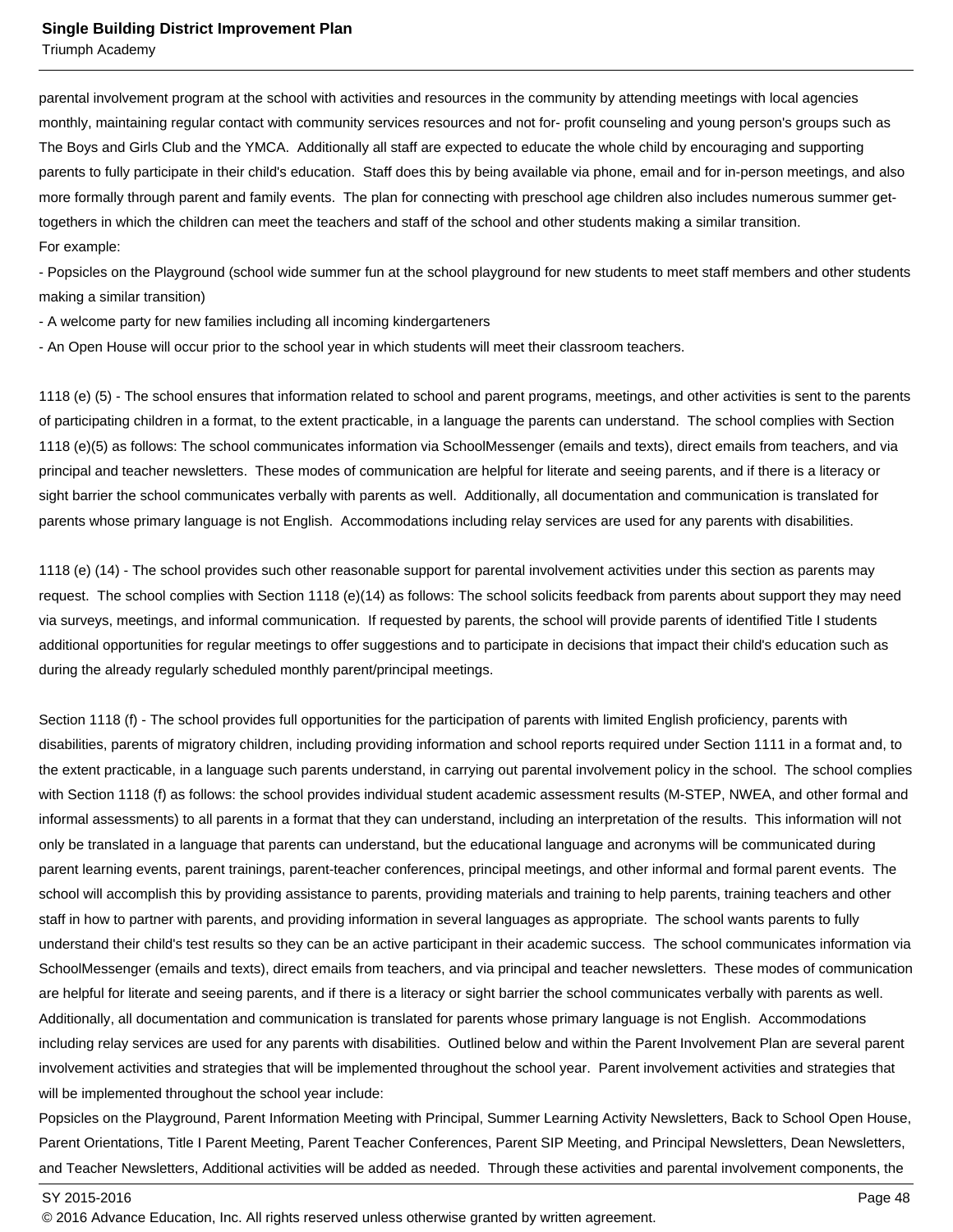Triumph Academy

school assures that it appropriately: 1) provides assistance to parents through parent teacher conferences, access to teachers and administrators via phone, email and in person, parent trainings, and other individualized ways according to parent needs; 2) provides materials and training to help parents work with children to improve their achievement during family engagement and parent involvement events, meetings with school leadership and teachers, parent teacher conferences and other individualized ways according to parent needs; 3) trains teachers and other required staff in the importance of and how to partner with parents during staff professional development days, through coaching with new teacher mentors and school leadership, and via online courses provided by the management company; 4) coordinates and integrates to the appropriate degree its parent involvement activities with other programming; 5) communicates information related to school and parent programs and activities are communicated in an understandable format and language via text, SchoolMessenger, phone call, email, letters home and face-to-face meetings with school staff; and 6) provides full opportunities for parents with limited English proficiency, parents with disabilities, and parents of migratory children to be involved in the activities of the school and to receive appropriate information and school reports; and 7) provides other reasonable support for parental involvement activities as parents may request. The school uses all necessary means to ensure that all parents receive opportunities to be involved at the school and that they are provided information in a format that is useful to them. As such, the school complies with NCLB Sections 1118(e) 1-5 and (14) and Section 1118 (f).

#### **6. Describe how the parent involvement component of the schoolwide plan is (will be) evaluated.**

Parental involvement activities, and the parent involvement component of this schoolwide plan, will be involved in the annual evaluation of the schoolwide plan. Feedback from parents provided through communication and their participation in the evaluation process will be incorporated into the review process and the schoolwide plan and programs will be adjusted accordingly. Also, annual parent survey results will be analyzed as part of the program evaluation.

#### **7. Describe how the results of the evaluation are (will be) used to improve the schoolwide program.**

The school examines which trainings will be necessary and appropriate in order to better serve the parents and families. The school administration works to improve the relationships with parents in regard to student concerns through gathering feedback from parent surveys and other evaluations, both formal and informal.

Feedback from parents provided through communication and their participation in the evaluation process will be incorporated into the review process and the schoolwide plan and programs will be adjusted accordingly each spring as part of the school's continuous improvement process.

#### **8. Describe how the school-parent compact is developed.**

The School-Parent Compact was developed and created by all stakeholders and includes input from Board members, school employees, and parents. During the developmental process, the proposed School-Parent Compact was shared with parent groups, including the parents serving on the School Improvement Team. All parents were asked to provide feedback and propose changes or additional language to the

<sup>© 2016</sup> Advance Education, Inc. All rights reserved unless otherwise granted by written agreement.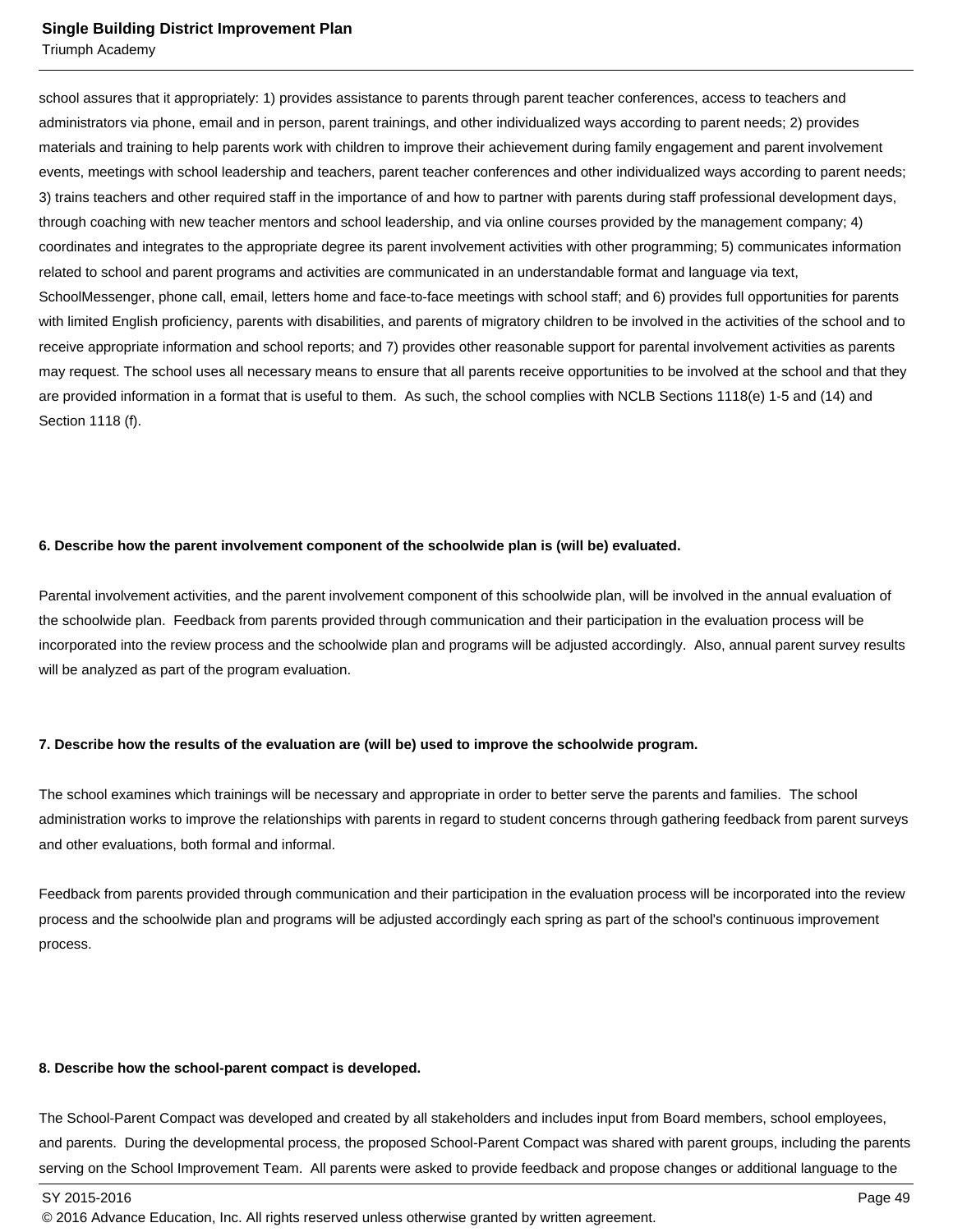Triumph Academy

School-Parent Compact. The changes in content and additional language requested by parents were incorporated into the final version of the document.

#### **9. Describe how the School-Parent Compact is used at elementary-level parent teacher conferences.**

In accordance with NCLB Section 1118(d)(1)(a), the school discusses the Parent-Student Compact at least annually during parent-teacher conferences. The compact is discussed as it relates to individual student performance and the participation and commitment of the parent, teacher, and child in the child's education, and parents sign in to demonstrate that they have reviewed the Compact. Also during parentteacher conferences, individual student assessment results and interpretation are provided to parents. Teachers are responsible for communicating student performance information to parents during these meetings. Additionally, the school collects parent feedback on the Compact via surveys collected during Title I Meetings, and adjustments to the Compact are made accordingly. Parent feedback on the Compact is also gathered through informal meetings with the principal, school leadership team, and teachers.

## **10. How is the School-Parent Compact shared with middle school or high school parents (depending on the grade span of the school)?**

The school serves grades K-8. The Compact is used in the same manner for parents of students of all grade levels served. The school in accordance with NCLB Section 1118(d)(1)(a), the school discusses the Parent-Student Compact at least annually during parent-teacher conferences. The compact is discussed as it relates to individual student performance and the participation and commitment of the parent, teacher, and student in the child's education. During conferences parents sign-in to demonstrate that they have reviewed the Compact. Also during parent-teacher conferences individual student assessment results and interpretation are provided to parents. Teachers are responsibility for communicating student performance information to parents during these meetings. Additionally, the school collects parent feedback on the Compact via surveys collected during Title I Meetings, and adjustments to the Compact are made accordingly. Parent feedback on the Compact is also gathered through informal meetings with the principal, school leadership team, and teachers.

| Label | Assurance                                           | <b>Response</b> | ∣Comment                   | .Attachment |
|-------|-----------------------------------------------------|-----------------|----------------------------|-------------|
|       | The School's School-Parent Compact is<br>'attached. | Yes             | <b>INEED FROM HANDBOOK</b> |             |

#### **11. Describe how the school provides individual student academic assessment results in a language the parents can understand.**

The school provides individual student academic assessment results (M-STEP, NWEA, and other formal and informal assessments) to all parents in a format that they can understand, including an interpretation of the results. This information will not only be translated in a language that parents can understand, but the educational language and acronyms will be communicated during parent learning events, parent trainings, parent-teacher conferences, principal meetings, and other informal and formal parent events. The school will accomplish this by providing assistance to parents, providing materials and training to help parents, training teachers and other staff in how to partner with parents, and providing information in several languages as appropriate. As such, the school complies with NCLB Section 1118. The school wants parents to fully understand their child's test results so they can be an active participant in their academic success.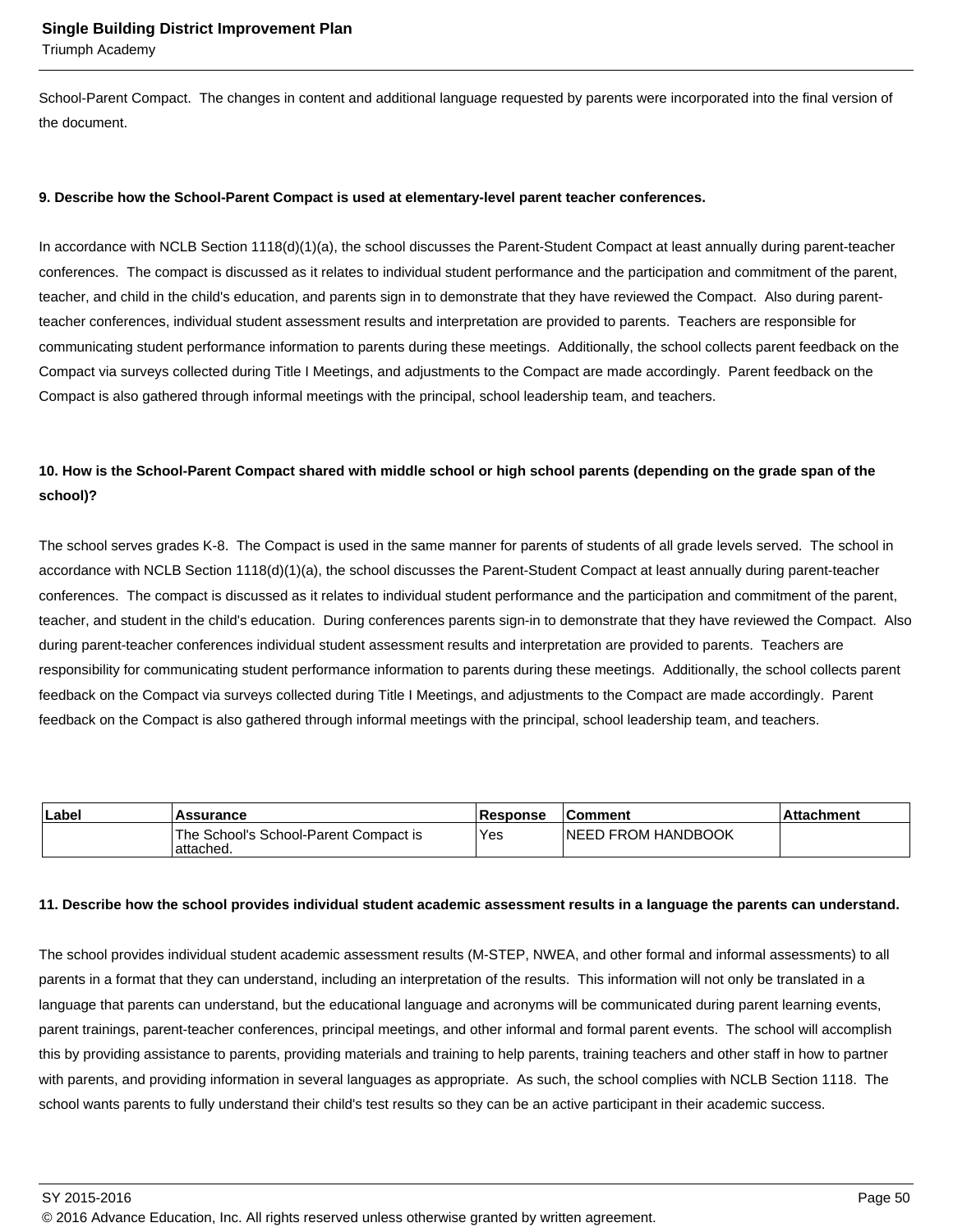## **Component 7: Preschool Transition Strategies**

## **1. In what ways does the school connect with preschool age children more than a once a year visitation to the kindergarten classroom?**

The school is committed to connecting with preschool age children in order to prepare them for school and has developed preschool transition strategies to ensure that incoming students are well-prepared for kindergarten. The plan for connecting with preschool age children also includes numerous summer get-togethers in which the children can meet the teachers and staff of the school and other students making a similar transition. For example:

- Popsicles in the Park (school wide summer fun at the park for new students to meet staff members and other students making a similar transition)

- A welcome party for new families including all incoming kindergarteners

- An Open House will occur prior to the school year in which students will meet their classroom teachers.

## **2. What types of training does the school provide preschool parents and/or preschool teachers on the skills preschool age children will need when they enter kindergarten?**

The school has a dedicated representative who works with area preschools, daycares, Head Start programs, etc., in ensuring kindergarten readiness. The school's Admissions Representative and Leadership meet with community members and preschools to discuss Preschool Transition. Meetings consist of informing parents about the school, inviting parents and students to visit the school and kindergarten classrooms, inviting preschool/daycare staff to visit the school and the kindergarten classrooms, and a presentation regarding the skills and knowledge students will need to know when they enter the kindergarten classroom. Training/informational packets, which are delivered to parents and area preschools/daycares, contain information about kindergarten readiness, activities to prepare children for kindergarten, and commonly asked questions regarding the transition from preschool to kindergarten.

The school's plan for transitioning students from preschool to kindergarten included a kindergarten focused parent meetings and Open Houses. At these events, discussions will focus on:

- Basic skills children should know coming in to kindergarten
- The difference between young fives and kindergarten
- The kindergarten curriculum
- Kindergarten behavior management plan
- A tour of the school
- Meeting the teachers and visiting the classrooms.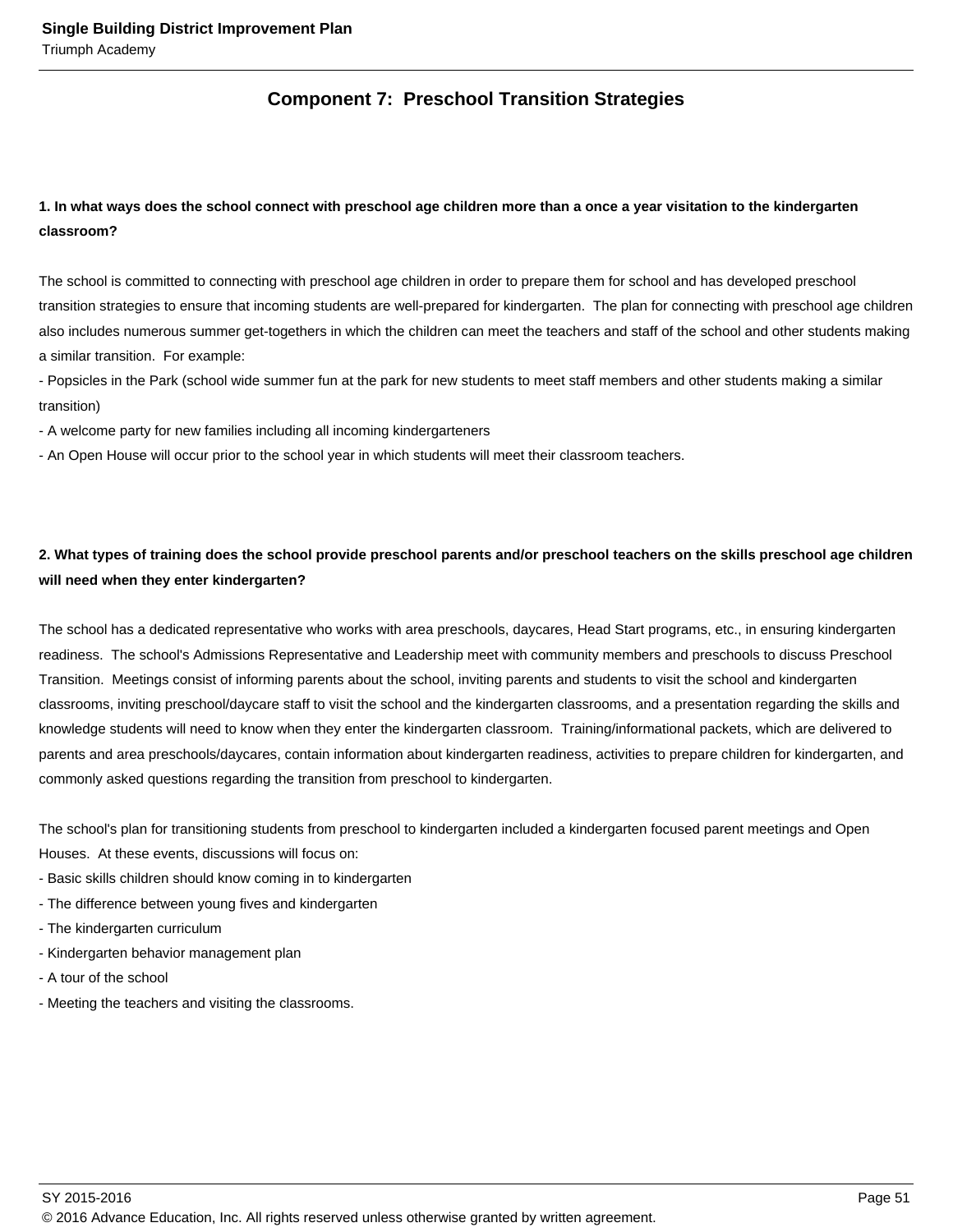## **Component 8: Teacher Participation in Making Assessment Decisions**

#### **1. How do teachers provide their input into the decisions regarding the use of school-based academic assessments?**

Teachers have significant input into school-based academic assessments. Each grade level has shared planning time and is expected to spend a minimum of one day each week reviewing student needs, developing instructional strategies to address those needs, and assessments to ensure needs are met. Additionally, teachers choose to implement, as appropriate, tests and assessments that measure student performance with respect to the school's curriculum. Through the formative assessment planning process, teachers work collaboratively to identify what specific knowledge or skills students need to know and how they will determine when such learning has taken place. Additionally, the school's administration surveys teachers on an annual basis to solicit feedback, including feedback on the school's academic assessments.

## **2. How are teachers involved in student achievement data analysis for the purpose of improving the academic achievement of all students?**

Teachers are active participants in the analysis of data to improve the academic achievement for all students. The Northwest Evaluation Association test is administered three times per year: fall, winter, and spring. Following each NWEA administration, all teachers analyze the data they receive and create action plans for student intervention. Teachers also analyze M-STEP results and school-based assessments. Based on this analysis, they adjust their instruction and differentiate to best meet student needs. Teachers gather more data with each assessment and adjust their instruction as needed. In addition, teachers regularly participate in training to better analyze data, differentiate instruction accordingly, and determine appropriate classroom-based interventions.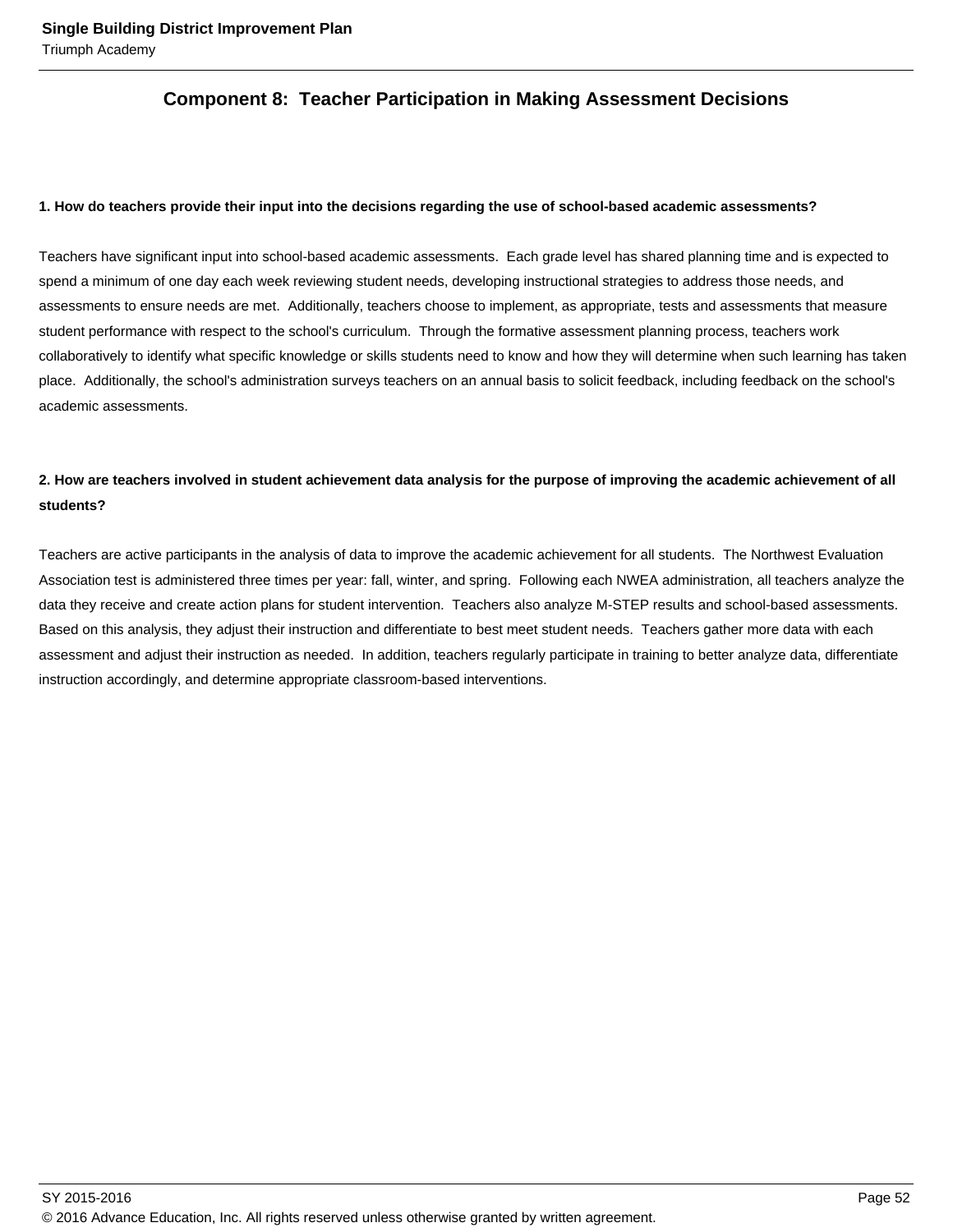## **Component 9: Timely and Additional Assistance to Students Having Difficulty Mastering the Standards**

## **1. Describe the process to identify students who experience difficulty mastering the State's academic achievement assessment standards at an advanced or proficient level.**

The school provides assistance in accelerating students in all content areas while focusing on the identified needs in the comprehensive needs assessment. The school staff have many opportunities to learn how to identify academically struggling students and they are aware of the assistance that is available to struggling students. The school utilizes many data points to identify students who are experiencing difficulty mastering the State's academic achievement standards at an advanced or proficient level, including the analysis of:

1) Failing the M-STEP

2) Scoring below the 50th percentile on the Northwest Evaluation Association Measures of Academic Progress or Primary Grades Assessment,

3) Teacher recommendation

4) Behavior results - Atypical behavior is observed

5) NWEA/M-STEP results - Flat or declining test scores

6) Student classwork - There is a decline or the student it not making typical growth

7) In-class formative assessments - Student does not demonstrate mastery of concepts

8) Student classroom engagement - When the student becomes withdrawn and stops engaging in classroom discussion

Academic progress is monitored through these methods as well as the formative assessment process.

## **2. How is timely, effective, additional assistance provided to students who are experiencing difficulty mastering the State's academic achievement assessment standards at an advanced or proficient level?**

The school has implemented programs to serve students at-risk of academic failure, as well as students with special needs. The interventions provided to students in need of timely and additional assistance are evaluated for their effectiveness in helping students master the State's academic achievement standards. These interventions include activities that are inside and outside the regular classroom. Students that are having difficulty mastering State academic achievement standards receive the following timely additional supports:

- Differentiated instruction in the regular classroom in each core content area by teachers and supplemental staff.

- Customized intervention during Workshop Time.

- Paraprofessionals provide instructional lessons in reading and math to identified students having difficulty mastering standards on a daily basis.

- Academic Specialists provide daily instructional support services to students who are identified as eligible for intervention services through the use of assessments and eligibility criteria set by the school in order to increase student achievement in in all core content academic areas. They serve as a conduit for communication to the at-risk students' parents by providing regular, clear and understandable progress reports on intervention services provided. This support occurs both outside and inside the regular classroom. The support in the regular classroom will be 1) 1-on-1 or 2) small group for eligible students.

- An Achievement and Behavior Support Specialist works with students whose behaviors significantly interfere with their academic growth in core content areas which results in educational time loss or other challenges to academic achievement.

<sup>© 2016</sup> Advance Education, Inc. All rights reserved unless otherwise granted by written agreement.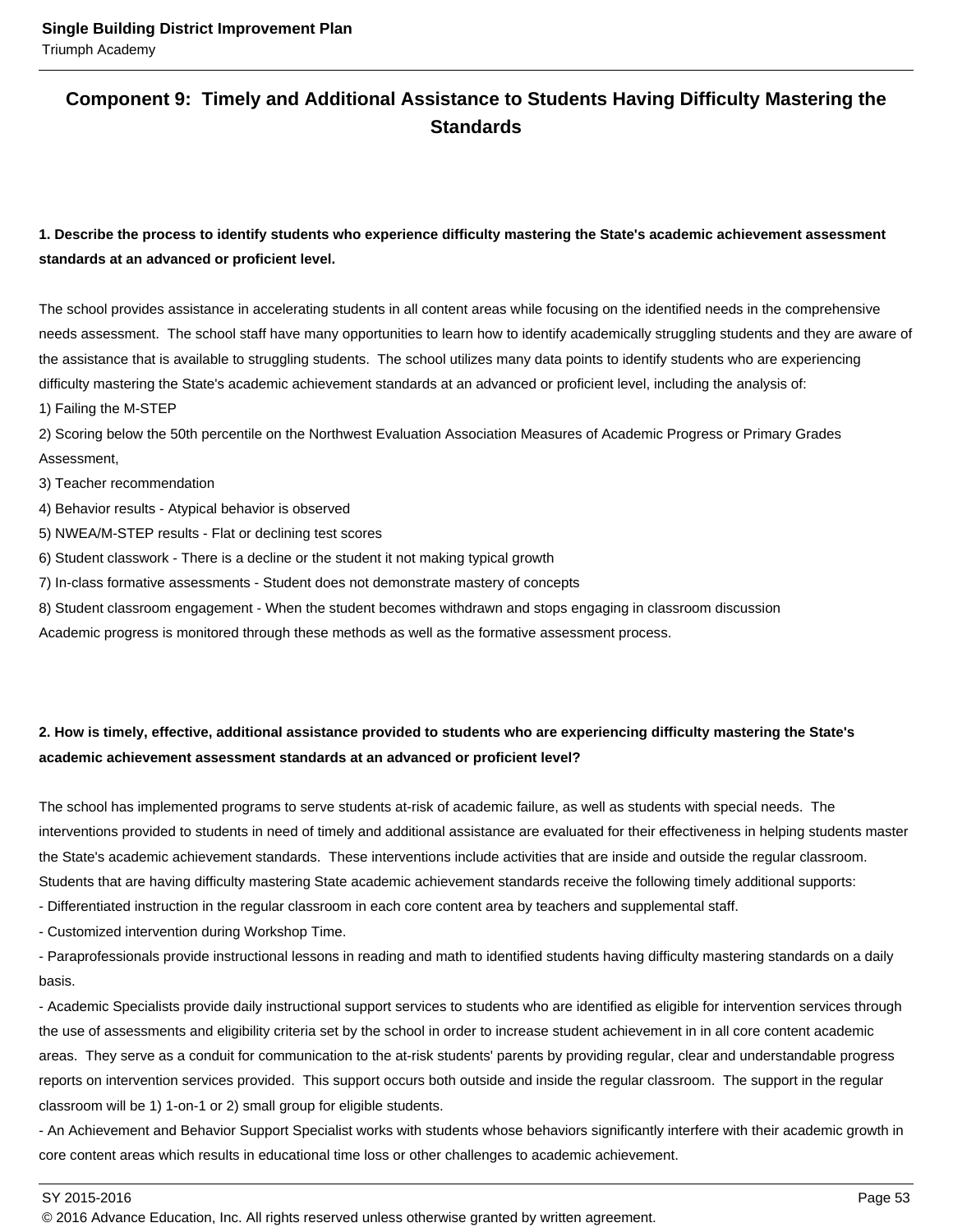Triumph Academy

- A remote summer learning program is targeted to at-risk students for continued support in all core content areas. It will be implemented to provide additional academic support for at risk students to prevent summer learning loss.

Additional student services are monitored regularly to ensure students are receiving support appropriate to their identified needs and to track their continued progress. Staff discuss student progress regularly during team data meetings to address any necessary changes to duration and strategies for each individual student. As students reach their goals they are moved into less intensive services. If it is determined that students require continued additional support, the goal plan, workshop time and instructional strategies used are adjusted.

#### **3. How are students' individual needs being addressed through differentiated instruction in the classroom?**

Differentiated instructional strategies for students include but are not limited to the following:

- Additional repetition of content expectations
- Small group and individual strategies
- Making a match between what the student knows, how the instruction is being given, and the task that is being assigned.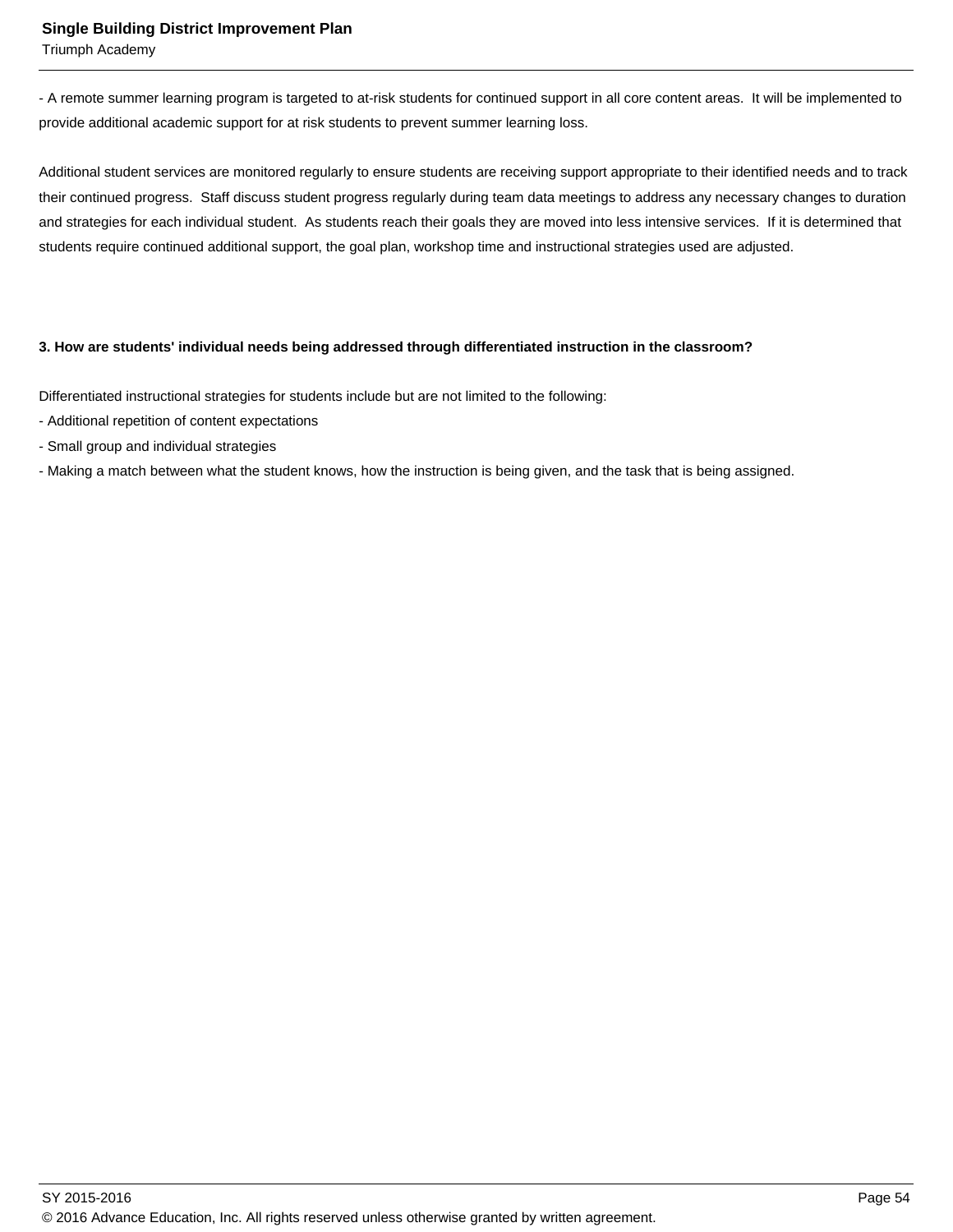## **Component 10: Coordination and Integration of Federal, State and Local Programs and Resources**

## **1. In what ways are the programs coordinated and integrated toward the achievement of the schoolwide goals? Include a LIST of the State, local and Federal programs/resources that will be supporting the schoolwide program.**

The school ensures that the use of all federal, state, and local funds is coordinated to ensure focus on the goals, strategies, and action activities identified in this Schoolwide Plan in order to upgrade the school's entire educational program. Furthermore, coordination and integration of all federal, state, and local services and programs are ensured through collaboration among administration, staff, parents, and other stakeholders as part of the school's improvement planning process. Specifically, the school utilizes funds from State and local sources to support the goals identified in the Schoolwide Plan. The school is a public school academy; it does not currently apply for or receive violence prevention funds, housing program funds, Head Start funds, adult education funds, vocational and technical education funds, or job training funds. If the school receives these funds at any point in the future, their use will be coordinated along with all other available funds through the school's Schoolwide Plan. While the school receives funds through the National School Lunch Act/Child Nutrition Act, their use is not coordinated under this plan as they do not contribute directly toward upgrading the school's educational program.

General/Local (Board) funds are used to support the schoolwide plan by providing: Staff wages and benefits (administrators, teachers, office staff, custodial, coaches, etc.) textbooks and curricular tools, computers and office equipment, supplies and materials, building costs, maintenance, utilities, professional development, and parent engagement.

IDEA/Special Education funds are used to support the schoolwide plan by providing: Special Education teachers' wages and benefits.

Title I funds are used to support the schoolwide plan by providing supplemental: staff wages and benefits, parental involvement activities, and supplies and materials including subscriptions and technology.

Title IIA funds are used to support the schoolwide plan by providing supplemental: professional development, and supplies and materials including subscriptions and technology via transferability to Title I.

Title III LEP funds are used to support the schoolwide plan by providing supplemental support through the consortium initiatives.

Section 31a funds are used to support the schoolwide plan by providing supplemental: staff wages and benefits, and supplies and materials including subscriptions and technology.

Community organizations, clubs, and businesses - the school partners with local organizations to provide support services to impact student learning.

## **2. Describe how the school will use the resources from Title I and other State, local and Federal sources to implement the ten required schoolwide components.**

The school uses several resources to implement the required Schoolwide plan components. Title I and Section 31a provide supplemental services to students. Professional development programs, supplemented with funding available through Titles IIA, are also supported by the SY 2015-2016 Page 55 © 2016 Advance Education, Inc. All rights reserved unless otherwise granted by written agreement.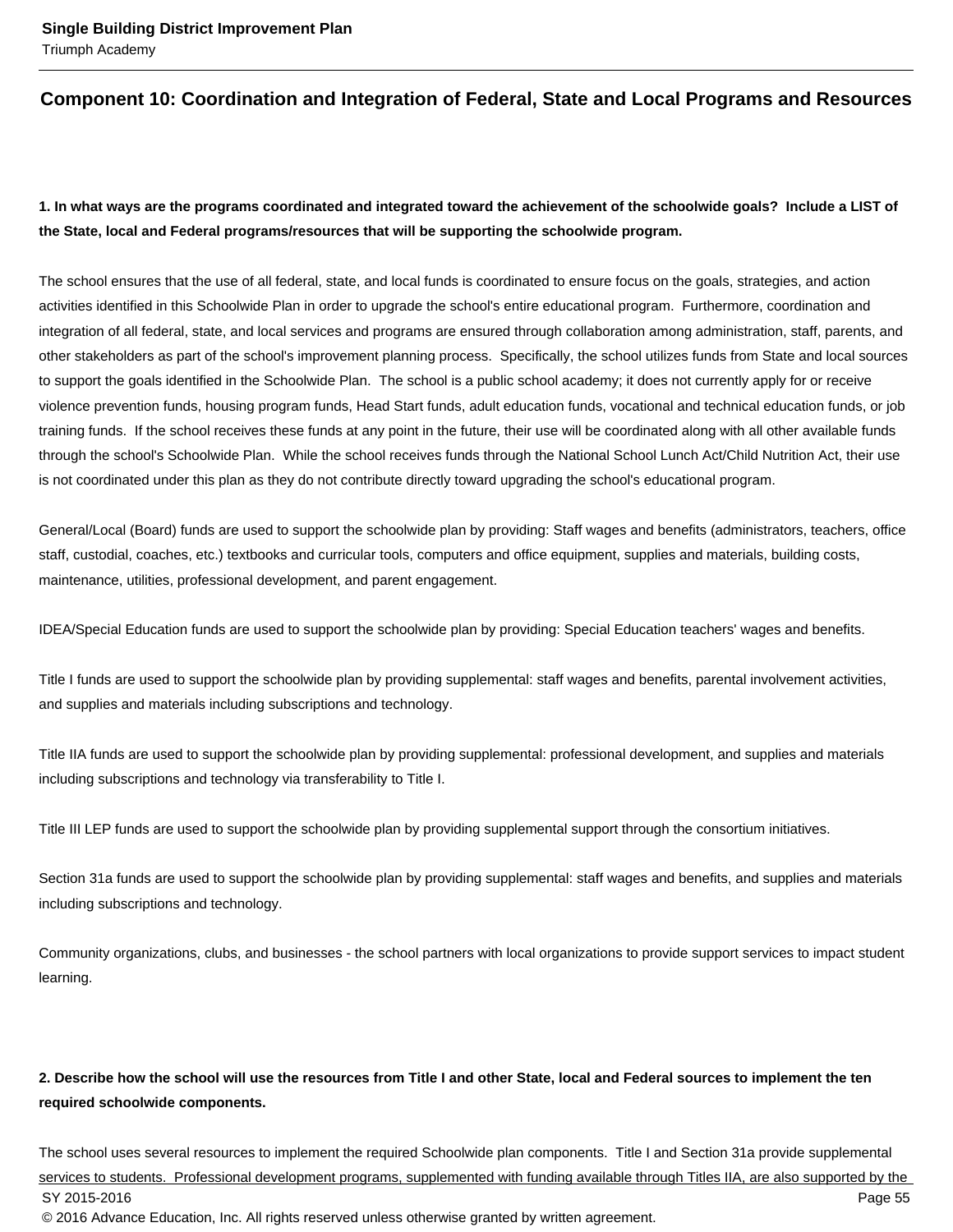Triumph Academy

school's Schoolwide Plan. A complete list of support can be found in below.

#### Components 2, 3, 4, 5, 6, 7, 8, and 9 - Resources: IDEA, state/general and local funds

Support provided: Admissions representative (general), teachers (general and IDEA), and the school leadership team (general) will work in collaboration to support student achievement. Staff will be provided job-embedded professional development to increase teaching effectiveness. Parent involvement activities will provide parents with opportunities to learn how to better support their children's academic experience.

Components 1, 2, 3, 6, and 9 - Resources: Title I Funds Supplemental support provided: Paraprofessionals, Academic Specialists, Achievement and Behavioral Support Specialist, parental involvement activities, and supplies and materials including subscriptions and technology.

Components 1, 2, 4, 5, and 9 - Resources: Title IIA Funds

Supplemental support provided: Supplemental professional development, and supplies and materials including subscriptions and technology via Title IIA transferability to Title I.

#### Component 1, 2, 3, 4, 5, 6, and 9 - Resources: Title III Funds

Supplemental support provided: Professional development on English Learner strategies, Software and progress monitoring tools, parent involvement, Instructional Coaching, out of school time activities, ESL certification reimbursement, and supplies and materials including subscriptions and technology.

#### Components 1, 2, 3, and 9 - Resources: Section 31a Funds

Supplemental support provided: Paraprofessionals, Academic Specialists, and supplies and materials including subscriptions and technology.

**3. How does the school coordinate and integrate the following Federal, State and local programs and services in a manner applicable to the grade level to support achievement of the schoolwide goals: violence prevention programs, nutrition programs, housing programs, Head Start, adult education, vocational and technical education, and job training.** 

While funding will not be consolidated, the school's entire educational program is supported by the Schoolwide Plan; this includes supplemental programs. Since the school is a single-school, K-8 public school academy, it does not currently apply for or receive violence prevention funds, housing program funds, Head Start funds, adult education funds, vocational and technical education funds, or job training funds. If the school receives these funds at any point in the future, their use will be coordinated along with all other available funds through the school's Schoolwide Plan. While the school receives funds through the National School Lunch Act / Child Nutrition Act, their use is not coordinated under this plan as they do not contribute directly toward upgrading the school's educational program.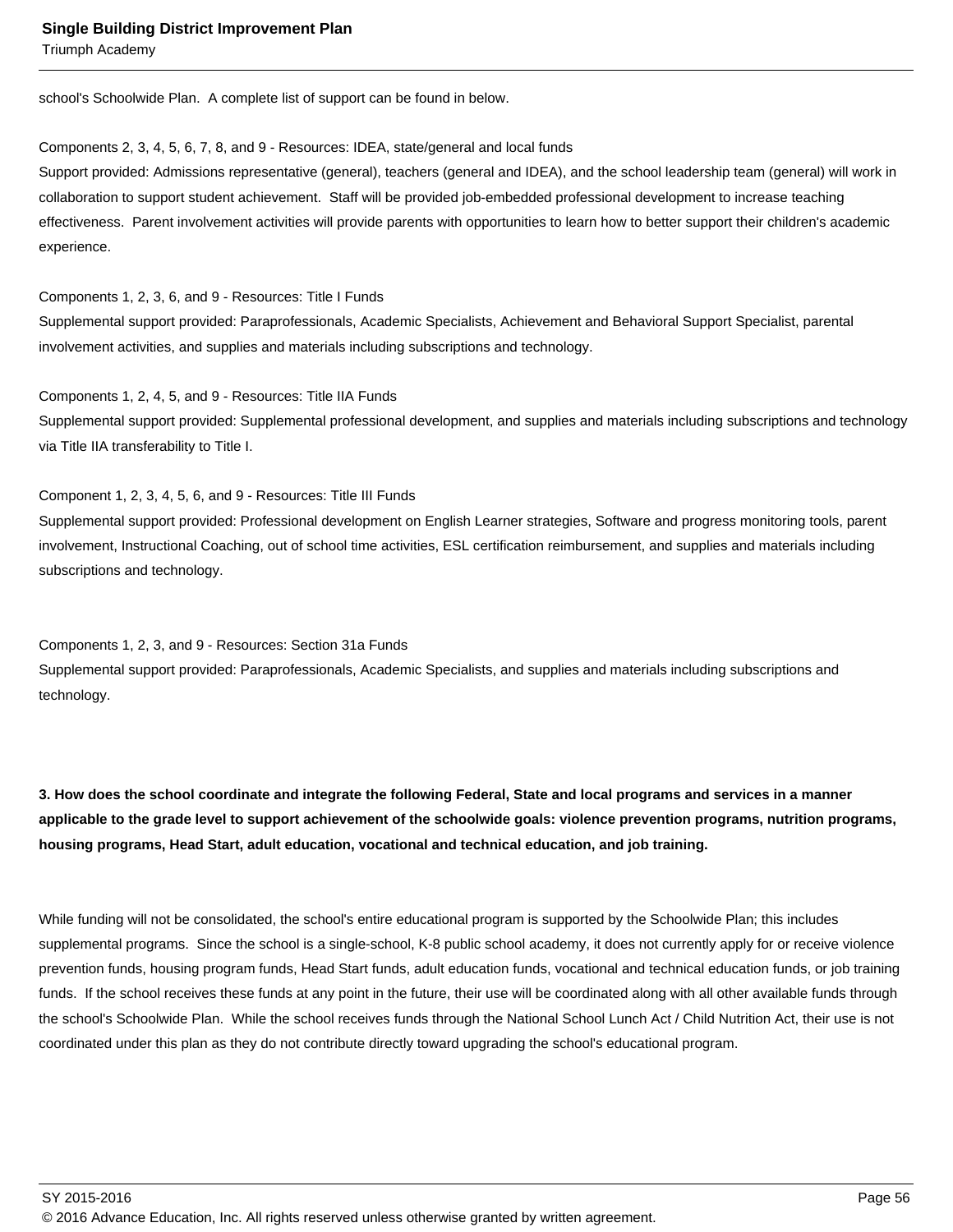## **Evaluation:**

#### **1. Describe how the school evaluates, at least annually, the implementation of the schoolwide program.**

The school annually evaluates the implementation of its school improvement efforts through its school improvement process. While the school regularly assesses its needs, when engaged in the school improvement process it specifically considers student academic performance data, demographic data, programs and processes data, and perceptions data, to gauge the impact of its school improvement plan on meeting identified needs.

## **2. Describe how the school evaluates the results achieved by the schoolwide program using data from the State's annual assessments and other indicators of academic achievement.**

The school improvement team and the staff will analyze M-STEP, MI-SAAS, and NWEA MAP data to determine if goals were met. Appropriate supports will be put into place to support students not making appropriate gains.

## **3. Describe how the school determines whether the schoolwide program has been effective in increasing the achievement of students who are furthest from achieving the standards.**

The school improvement process at the school will be ongoing and components will be reviewed and revised to assure continuous student improvement. Team meetings, staff meetings, and in-service days will be used to provide opportunities for the staff to be involved in the evaluation process.

## **4. What process is followed by the school to revise the plan, as necessary, based on the evaluation, to ensure continuous improvement of students in the schoolwide program?**

The school improvement process at the school will be ongoing and components will be reviewed and revised to assure continuous student improvement. Team meetings, staff meetings, and in-service days will be used to provide opportunities for the staff to be involved in the evaluation process.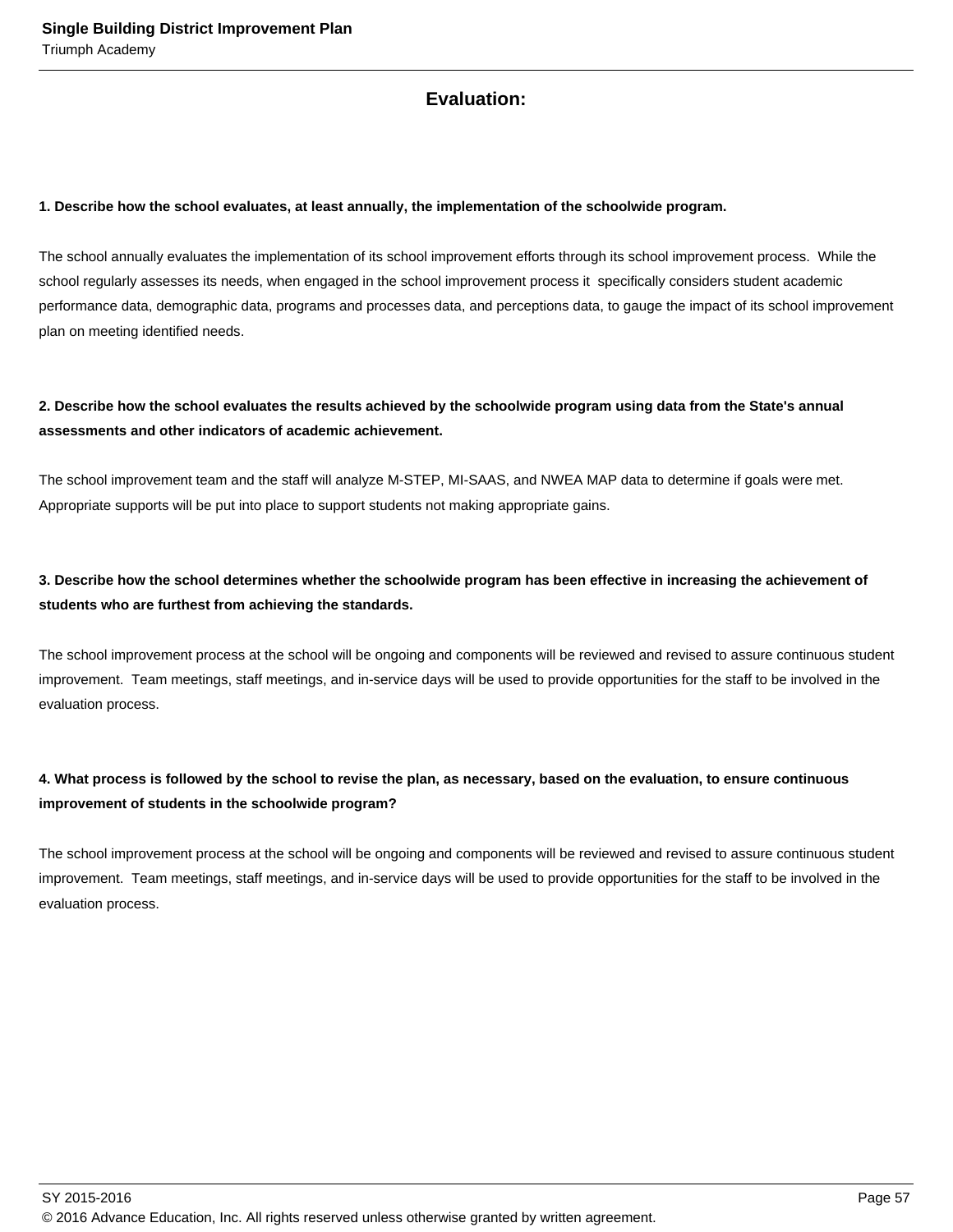# **2016-2017 Goal Plan**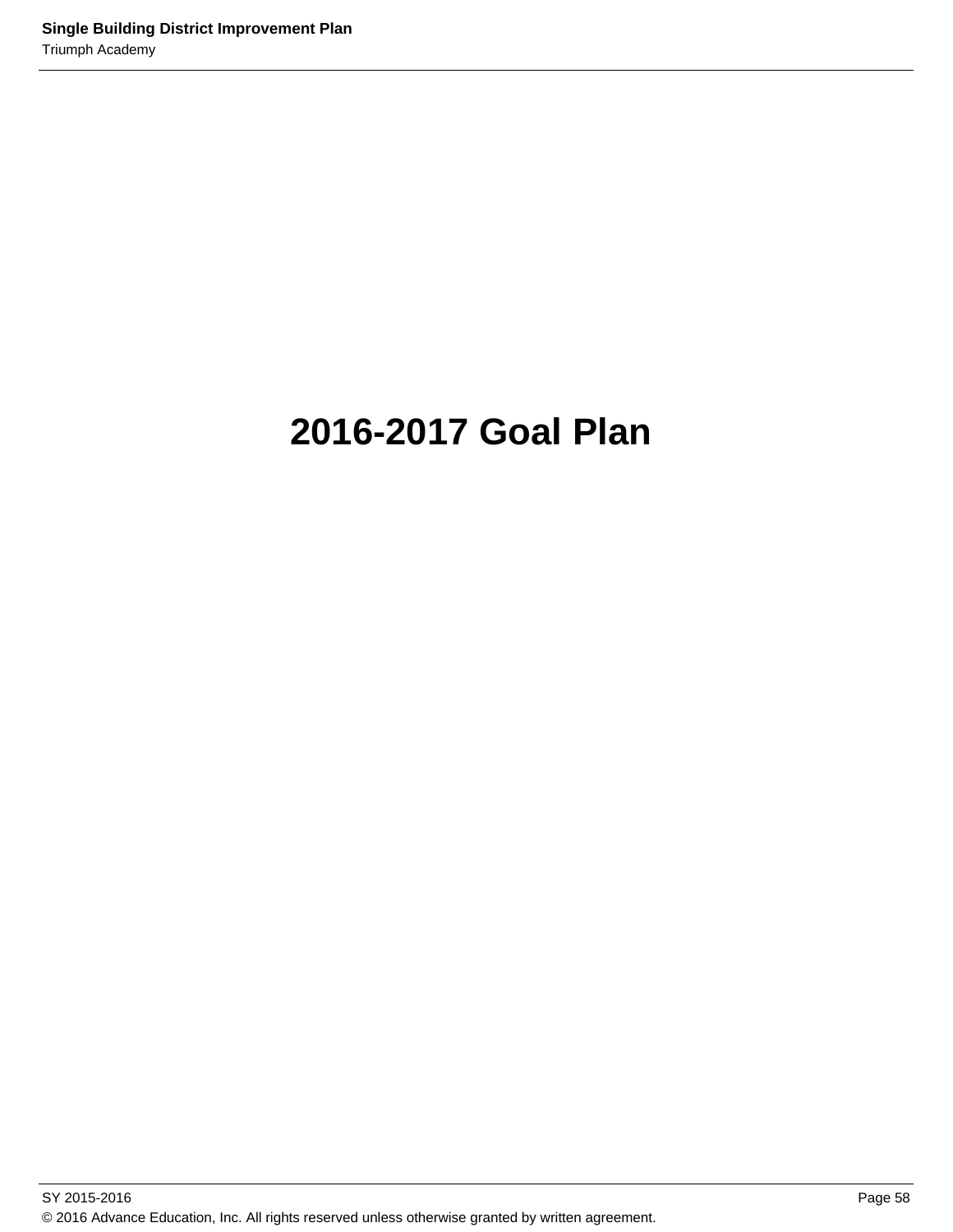Triumph Academy

# **Overview**

## **Plan Name**

2016-2017 Goal Plan

## **Plan Description**

Triumph Goal Plan: 2016-17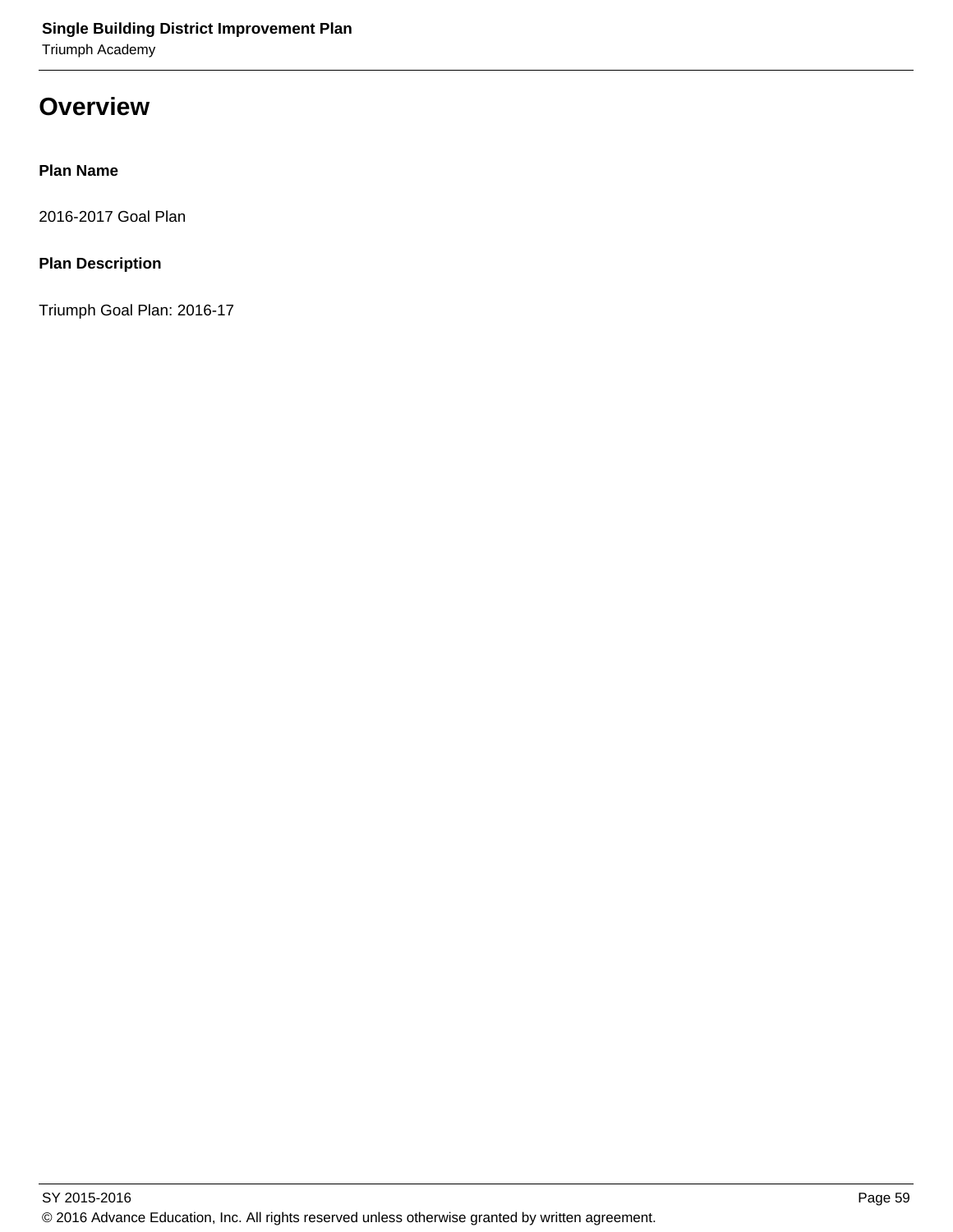# **Goals Summary**

**The following is a summary of the goals encompassed in this plan. The details for each goal are available in the next section.**

| $\vert \#$ | Goal Name                                                           | Goal Details                                    | Goal Type | Total Funding |
|------------|---------------------------------------------------------------------|-------------------------------------------------|-----------|---------------|
|            | All students at Triumph Academy will become<br>Iproficient in math. | Objectives: 1<br>Strategies: 6<br>Activities: 6 | Academic  | \$0           |
| 12         | All students at Triumph Academy will become<br>proficient in ELA.   | Objectives: 1<br>Strategies: 6<br>Activities: 6 | Academic  | \$0           |
| 3          | All students will be proficient in Science.                         | Objectives: 1<br>Strategies: 6<br>Activities: 6 | Academic  | \$0           |
| 14         | All students will be proficient in Social Studies.                  | Objectives: 1<br>Strategies: 6<br>Activities: 6 | Academic  | \$0           |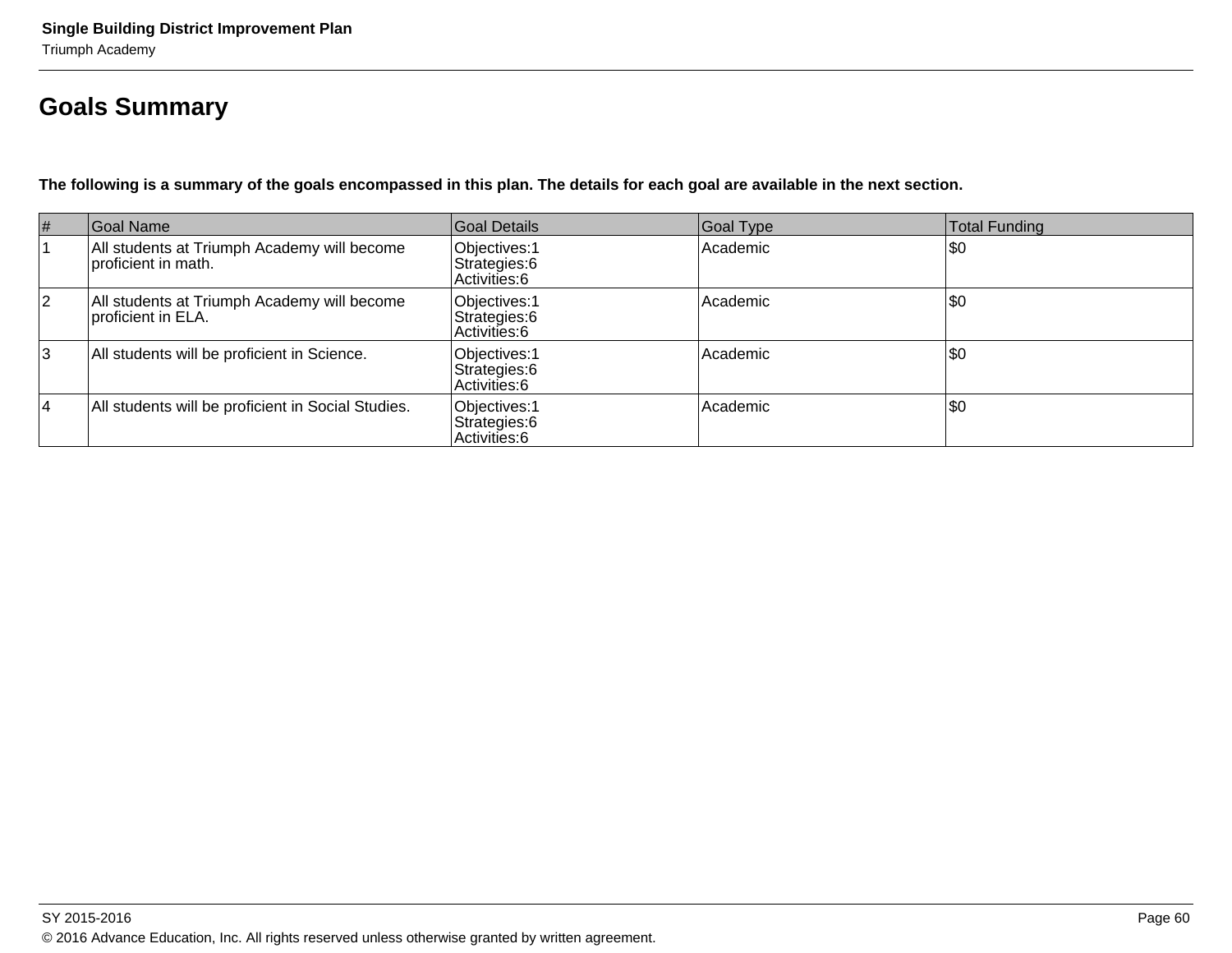# **Goal 1: All students at Triumph Academy will become proficient in math.**

## **Measurable Objective 1:**

A 9% increase of Economically Disadvantaged students will demonstrate a proficiency increase in Mathematics by 06/30/2017 as measured by M-Step StateAssessments.

## **Strategy 1:**

Supplemental Instructional Support Positions - Math - Supplemental instructional staff will provide small group, one on one, push-in and pull-out services to students in order to target

academically struggling students.

#### Category: Mathematics

Research Cited: Supplemental academic support in the form of small ratio tutoring has been shown to increase the reading abilities of all students. The following is research that supports instructional support positions as a strategy: Tomlinson, C.A. (2003). Fulfilling the Promise of the Differentiated Classroom: Strategies and Tools for Responsive Teaching. Alexandria, VA: ASCD.

Tier:

| Activity - Supplemental Instructional Support Positions - Math                                                                                                                                                                                                                                                                                                                                                                                                                                                                                                                                                                                                                                                                                                                                                                                                                                                                                                                                   | Activity<br>Type               | lTier. | <b>Phase</b> | Begin Date End Date         | Resource<br>Assigned | Source Of<br>Funding | <b>Staff</b><br>Responsibl                                                                       |
|--------------------------------------------------------------------------------------------------------------------------------------------------------------------------------------------------------------------------------------------------------------------------------------------------------------------------------------------------------------------------------------------------------------------------------------------------------------------------------------------------------------------------------------------------------------------------------------------------------------------------------------------------------------------------------------------------------------------------------------------------------------------------------------------------------------------------------------------------------------------------------------------------------------------------------------------------------------------------------------------------|--------------------------------|--------|--------------|-----------------------------|----------------------|----------------------|--------------------------------------------------------------------------------------------------|
| Academic Specialist: Will provide expert instruction and<br>assessment for students who are below grade level. Academic<br>Specialists are responsible for the increased performance of<br>struggling at risk students. Will create, manage, and participate<br>in a variety of learning environments and activities in the core<br>content areas and will work collaboratively and professionally<br>with classroom teachers, other interventionists, and parents.<br>Paraprofessionals: Will work w/ students in grades K-8, M-F<br>during school day hours under the direct supervision of a<br>teacher. Will provide these types of assistance: 1) 1-on-1 or<br>small group for eligible students w/in the reg classroom, & 2) 1-<br>on-1 or small group for the general student pop, ONLY if it<br>allows the reg classroom teacher to work individually or in small<br>groups w/ the most academically at-risk students in order to<br>increase student achievement in core content areas. | Academic<br>Support<br>Program |        |              | 07/01/2016 06/30/2017   \$0 |                      | <b>Other</b>         | School<br>Principal,<br>Paraprofes<br>sionals,<br>Content<br>Teachers,<br>Academic<br>Specialist |

## **Strategy 2:**

Supplemental Non-instructional Support - Math - Supplemental Non-Instructional Staff will work with students by eliminating barriers to instruction.

Category: Mathematics

Research Cited: Two studies find that elementary guidance activities have a positive influence on elementary students' academic achievement. School counseling

#### SY 2015-2016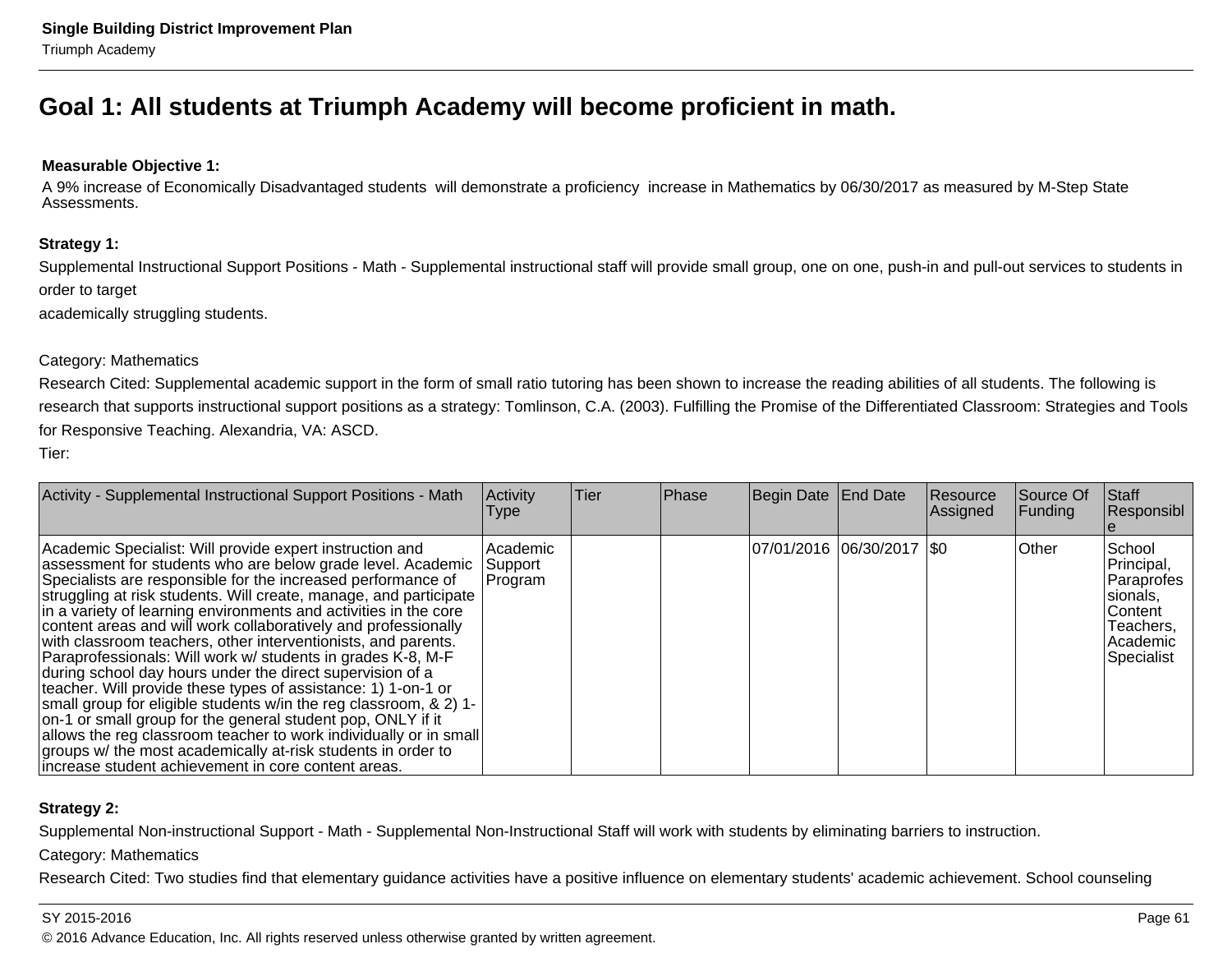programs have significant influence on discipline problems. Baker and Gerler reported that students who participated in a school counseling program had significantlyless inappropriate behaviors and more positive attitudes toward school than those students who did not participate in the program. Another study reported that groupcounseling provided by school counselors significantly decreased participants' aggressive and hostile behaviors. Hadley, H.R. (1988). Improving Reading ScoresThrough a Self-Esteem Prevention Program. Elementary School Guidance & Counseling, 22, 248-252. Baker, S. B., & Gerler, E. R. (2001). Counseling in schools. In D.C. Locke, J. E. Myers, and E. L. Herr (Eds.), The Handbook of Counseling, Thousand Oaks, CA: Sage.Tier:

| Activity - Supplemental Non-instructional Support - Math                                                                                                                                                                                                                                                                                                                                                                                                            | Activity<br>Type                   | <b>Tier</b> | <b>Phase</b> | Begin Date End Date         | Resource<br>Assigned | Source Of<br>IFundina | <b>Staff</b><br>Responsibl                                                                             |
|---------------------------------------------------------------------------------------------------------------------------------------------------------------------------------------------------------------------------------------------------------------------------------------------------------------------------------------------------------------------------------------------------------------------------------------------------------------------|------------------------------------|-------------|--------------|-----------------------------|----------------------|-----------------------|--------------------------------------------------------------------------------------------------------|
| Achievement and Behavior Support Specialist: Will work with<br>students whose behaviors significantly interfere with their<br>academic growth in core content areas which result in<br>educational time loss or other challenges to academic<br>achievement. The Title I Achievement and Behavior Specialist<br>will assist students in the responsible thinking process, allowing<br>students to be proactive in making choices that lead to<br>lacademic success. | Behavioral<br> Support<br> Program |             |              | 07/01/2016 06/30/2017   \$0 |                      | lTitle I Part         | School<br>Principal,<br>Achieveme<br>Int and<br>Behavior<br>Specialist,<br>IContent<br><b>Teachers</b> |

## **Strategy 3:**

Professional Development - Math - Staff will engage in professional development activities to learn how to better support academically struggling students therebyincreasing academic achievement.

#### Category: Mathematics

Research Cited: In a 1998 study involving a half million elementary and middle grades students in 3,000 Texas schools, researchers found that the most importantfactor in student achievement was teacher quality. A national study of over 1,000 mathematics and science teachers found similar results. Sustained and intensiveprofessional development is more likely to have an impact on enhanced teacher knowledge and skills, and ultimately student achievement, than shorter professionaldevelopment activities (Garet et. al., 2001). The results from this study also indicate that professional development that is focused on subject matter, provides teacherswith opportunities for "hands-on" work, and is integrated into the daily life of the school is more likely to produce enhanced knowledge and skills that positively impact student achievement. Hanushek, E., Kain, J. and Rivkin, S. (1998). Teachers, Schools, and Academic Achievement. Cambridge, MA. NBER. Garet, Michael S. et. al.,(2001). What Makes Professional Development Effective? Results From a National Sample of Teachers. Washington, DC. American Educational Research Association.Tier:

| Activity - Professional Development - Math | Activity<br><b>Type</b> | 'Tier | <b>Phase</b> | Begin Date End Date |  | <b>Resource</b><br><b>Assigned</b> | Source Of<br><b>Funding</b> | Staff<br>Responsibl |
|--------------------------------------------|-------------------------|-------|--------------|---------------------|--|------------------------------------|-----------------------------|---------------------|
|--------------------------------------------|-------------------------|-------|--------------|---------------------|--|------------------------------------|-----------------------------|---------------------|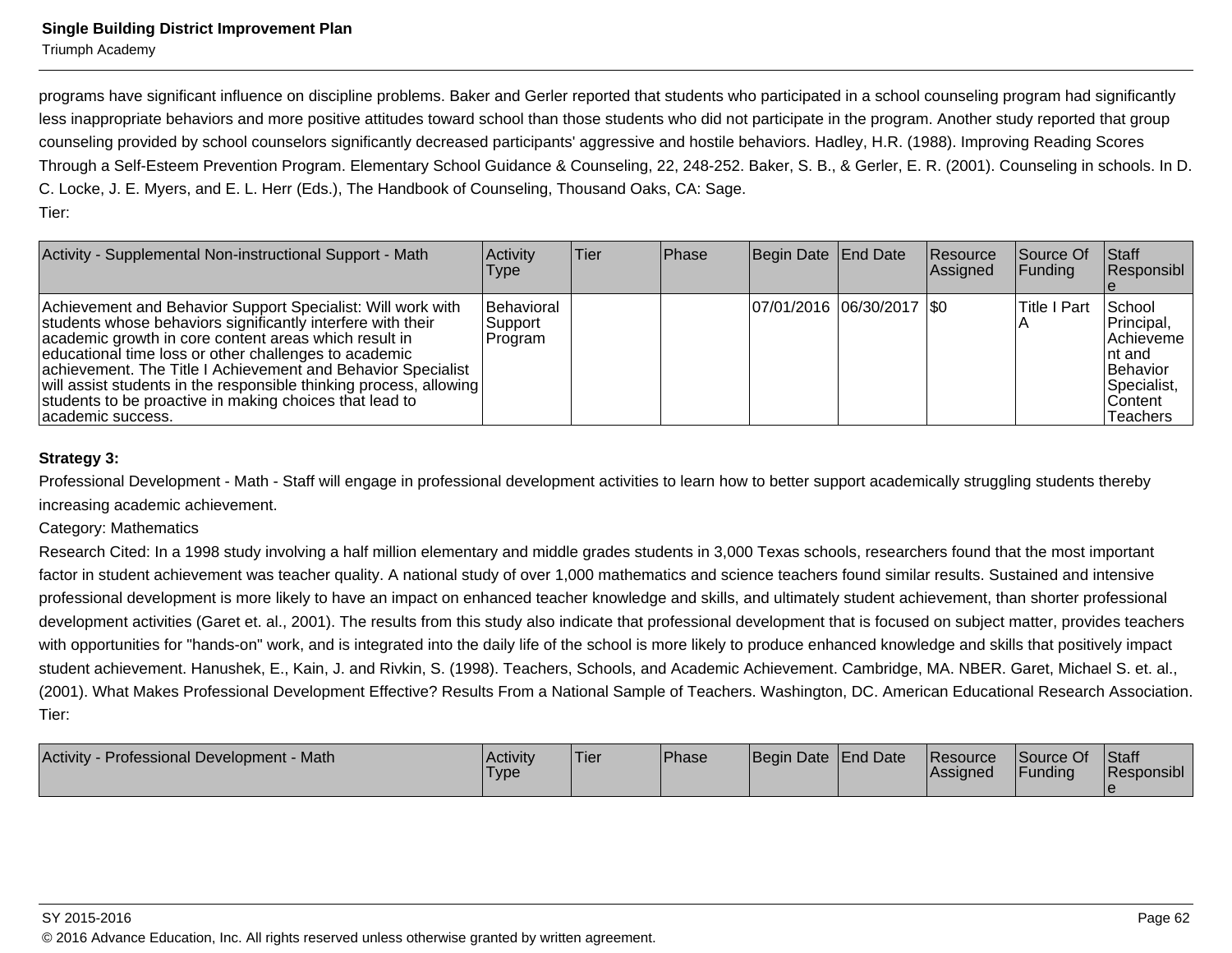Triumph Academy

| AimsWeb Online Subscription: Supplemental on-line resource<br>that provides a complete web-based solution for universal<br>screening, progress monitoring, and data management of<br>students. Aims Web provides guidance to administrators and<br>teachers based on accurate, continuous, and direct student<br>lassessment.<br>Teaching staff will receive Kagan Coaching a breakthrough<br>approach to classroom coaching that enhances the full range of<br>teacher skills, a revolutionary coaching method that is<br>transforming teaching and boosting student outcomes.<br>Teachers receive specific and immediate feedback as they<br>teach, increasing engagement, thinking, and learning.<br>Substitutes will be provided that enables Teacher Release | Professiona<br>Learning |  | 07/01/2016 06/30/2017   \$0 |  | Title II Part School<br>IA, Title I<br>IPart A | leadership,<br>principals,<br>Icontent<br>Iteachers,<br>IAll staff |
|-------------------------------------------------------------------------------------------------------------------------------------------------------------------------------------------------------------------------------------------------------------------------------------------------------------------------------------------------------------------------------------------------------------------------------------------------------------------------------------------------------------------------------------------------------------------------------------------------------------------------------------------------------------------------------------------------------------------------------------------------------------------|-------------------------|--|-----------------------------|--|------------------------------------------------|--------------------------------------------------------------------|
| Time for professional development activities and learning.                                                                                                                                                                                                                                                                                                                                                                                                                                                                                                                                                                                                                                                                                                        |                         |  |                             |  |                                                |                                                                    |

#### **Strategy 4:**

Out of School Time - Math - Students will have the opportunity to participate in supplemental academic out of school time activities. Activities will be targeted toindividual student needs.

## Category: Mathematics

Research Cited: In Marzano's seminal meta-analysis of research on school-, teacher-, and student-level factors that impact student achievement, the author argues thatthere is a strong correlation between background knowledge and student achievement. Where students do not have background knowledge sufficient to ensure academic success, the school works to provide increased opportunities for students to enhance their background knowledge so that their learning can be accelerated;such opportunities may include tutoring and summer learning programming which ensures students have increased time to learn the knowledge and skills they need to be academically successful. Marzano, R. (2004). Building Background Knowledge for Academic Achievement. Alexandria, VA: ASCD.Tier:

| Activity - Out of School Time - Math                                                                                                                                                                                                                                                                                                                                                                                                                                                                                                                                                                            | Activity<br>Type                 | lTier. | Phase | Begin Date End Date        | Resource<br>Assigned | Source Of<br><b>Funding</b> | <b>Staff</b><br>Responsibl                                |
|-----------------------------------------------------------------------------------------------------------------------------------------------------------------------------------------------------------------------------------------------------------------------------------------------------------------------------------------------------------------------------------------------------------------------------------------------------------------------------------------------------------------------------------------------------------------------------------------------------------------|----------------------------------|--------|-------|----------------------------|----------------------|-----------------------------|-----------------------------------------------------------|
| Students will be provided Summer Bridge Activity Workbooks:<br>In an effort to prevent summer loss, students will receive a<br>workbook at the end of the 2016-17 school year to take home<br>and complete over the summer. There is one activity for every<br>day. Students will turn in their workbook at the beginning of the<br>2017-18 school year. NWEA test data from Spring 2018 will be<br>compared to Fall 2017. NWEA test data in order to evaluate the<br>academic effectiveness of this program. Academic Check In<br>Events will be held and made available to students throughout<br>the Summer. | Academic<br> Support_<br>Program |        |       | 07/01/2016 06/30/2017 \\$0 |                      | Title II Part<br>A, Other   | <b>Summer</b><br>Istaff.<br>Icontent<br>larea<br>Teachers |

## **Strategy 5:**

Supplemental Supplies, Technology and Materials - Math - Staff will utilize supplemental materials to support academically at-risk students in order to differentiateinstruction.

Category: Technology

#### SY 2015-2016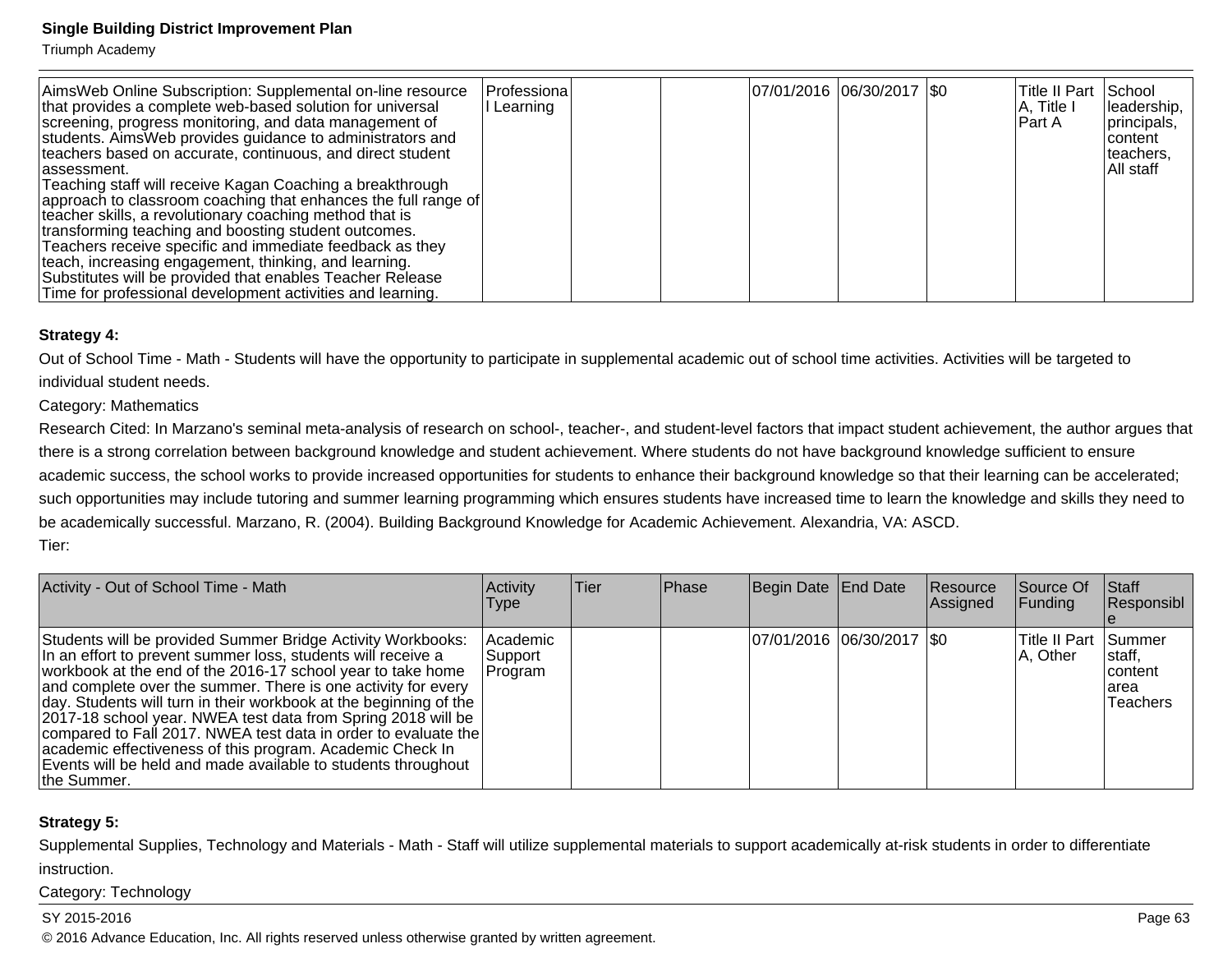Triumph Academy

Research Cited: According to Tomlinson and Eidson, differentiated instruction "refers to a systematic approach to planning curriculum and instruction for academically diverse learners" and is "a way of thinking about the classroom with the dual goals of honoring each student's learning needs and maximizing each student's learningcapacity". Tomlinson, C.A. (2003). Fulfilling the Promise of the Differentiated Classroom: Strategies and Tools for Responsive Teaching. Alexandria, VA: ASCD.In a 2000 study commissioned by the Software and Information Industry Association, they reviewed 311 research studies on the effectiveness of technology on studentachievement. Their findings revealed positive and consistent patterns when students were engaged in technology-rich environments, including significant gains andachievement in all subject areas, increased achievement in preschool through high school for both regular and special needs students, and improved attitudes toward learning and increased self-esteem. Sivin-Kachala, J. and Bialo, E.R. (2000). 2000 Research Report on the Effectiveness of Technology in Schools. Washington, DC.SIIA.

Tier:

| Activity - Supplemental Supplies, Technology and Materials -<br><b>Math</b>                                                                                                                                                                                                                                                                                                                                                                                                                                                                                                                                                       | Activity<br>l ype                    | lTier | Phase | Begin Date End Date         | Resource<br>Assigned | Source Of<br><b>Funding</b>         | <b>Staff</b><br>Responsibl                                                                        |
|-----------------------------------------------------------------------------------------------------------------------------------------------------------------------------------------------------------------------------------------------------------------------------------------------------------------------------------------------------------------------------------------------------------------------------------------------------------------------------------------------------------------------------------------------------------------------------------------------------------------------------------|--------------------------------------|-------|-------|-----------------------------|----------------------|-------------------------------------|---------------------------------------------------------------------------------------------------|
| Supplemental intervention supplies and incentives will be used<br>by teachers to differentiate instruction and motivate students in<br>effort to help at-risk students increase achievement in core<br>content areas. Supplies/Materials include intervention<br>programs, workbooks, school supplies, educational incentives<br>& light refreshments, technology, and subscriptions.<br>Technology Repairs/Services: Supplemental technology<br>repairs/services will ensure that supplemental technology is<br>able to remain functional to improve instruction. Cost is for<br>technology repairs/services plus taxes and S&H. | Technology<br>Supplemen<br>Materials |       |       | 07/01/2016  06/30/2017  \$0 |                      | Section<br>$ 31a,$ Title<br>IPart A | All Staff,<br>Supplemen<br>ltal<br>Teachers,<br><b>Content</b><br>larea<br>Teachers,<br>Principal |

## **Strategy 6:**

Parent Involvement - Math - Parent involvement events will be held throughout the year in order to help parents better understand how to become more involved in their child's education.

## Category: Mathematics

Research Cited: "Based on more than two decades of research on parental involvement, family engagement, and community partnerships, NNPS's tools, guidelines,and action team approach may be used by all elementary, middle, and high schools to increase involvement and improve student learning and development," explainsDr. Joyce L. Epstein. Epstein, J. (2005). Developing and sustaining research-based programs of school, family, and community partnerships: Summary of Five Years ofNNPS Research, Centre on School, Family, and Community Partnerships. National Network of Partnership Schools (NNPS), Johns Hopkins University.Tier:

| <b>Activity</b><br>v - Parent Involvement - Math | <b>Activity</b><br><b>Type</b> | <sup>1</sup> Tier | <b>Phase</b> | Begin Date End Date | Resource<br><b>Assigned</b> | Source Of<br>Funding | <b>Staff</b><br>Responsibl |
|--------------------------------------------------|--------------------------------|-------------------|--------------|---------------------|-----------------------------|----------------------|----------------------------|
|                                                  |                                |                   |              |                     |                             |                      |                            |

en and the set of the set of the set of the set of the set of the set of the set of the set of the set of the set of the set of the set of the set of the set of the set of the set of the set of the set of the set of the se © 2016 Advance Education, Inc. All rights reserved unless otherwise granted by written agreement.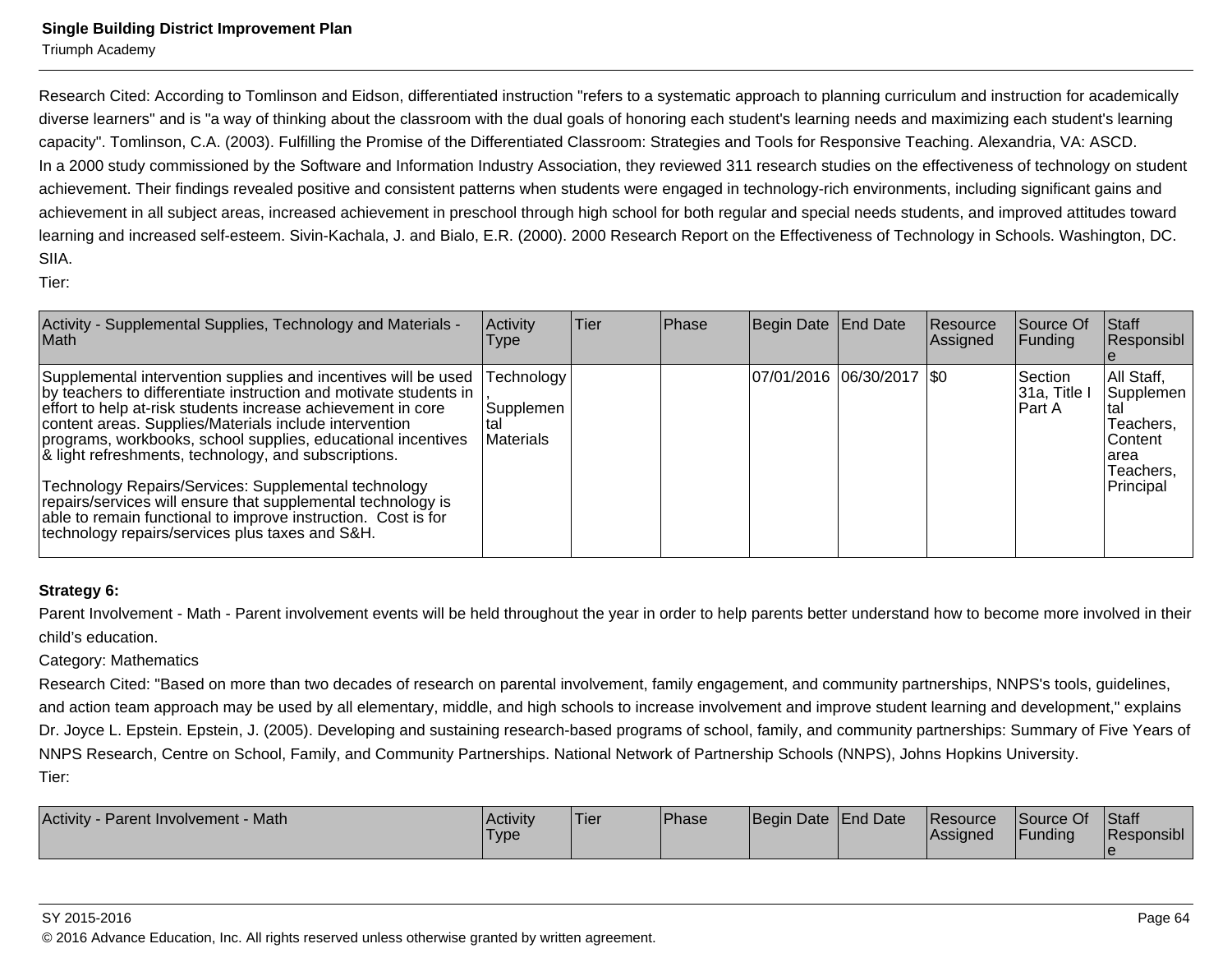Triumph Academy

| Parent workshops will be held throughout the year in order to<br>help parents better understand how to become more involved<br>in their child's education. Parent Involvement events will<br>provide opportunities for parents to interact with students and<br>teachers and develop strategies to engage their children in<br>educational activities at home therefore increasing their<br>academic proficiency. Parent involvement events may have<br>light refreshments, have paid speakers, and/or use<br>supplemental supplies/materials to encourage strong parent<br>linvolvement. | Parent <br>Involvemen | 07/01/2016  06/30/2017  \$0 |  | <b>Title I Part</b> | All Staff |
|-------------------------------------------------------------------------------------------------------------------------------------------------------------------------------------------------------------------------------------------------------------------------------------------------------------------------------------------------------------------------------------------------------------------------------------------------------------------------------------------------------------------------------------------------------------------------------------------|-----------------------|-----------------------------|--|---------------------|-----------|
| o Family Math Night: During the year parents will be invited to<br>come to school with their children to participate in math<br>activities and games. The parents will have an opportunity to<br>communicate with teachers about how math is being taught.<br>This event will help parents better understand how to become<br>more involved in their child's education. Expenses to include<br>workshop materials, guest speakers, incentives, paper<br>products, beverages, and food.                                                                                                    |                       |                             |  |                     |           |

# **Goal 2: All students at Triumph Academy will become proficient in ELA.**

### **Measurable Objective 1:**

 A 7% increase of Economically Disadvantaged students will demonstrate a proficiency increase in English Language Arts by 06/30/2017 as measured by M-StepState Assessment.

## **Strategy 1:**

Supplemental Instructional Support Positions - Supplemental instructional staff will provide small group, one on one, push-in and pull-out services to students in order to target

academically struggling students.

Category: English/Language Arts

Research Cited: Supplemental academic support in the form of small ratio tutoring has been shown to increase the reading abilities of all students. The following is research that supports instructional support positions as a strategy: Tomlinson, C.A. (2003). Fulfilling the Promise of the Differentiated Classroom: Strategies and Tools for Responsive Teaching. Alexandria, VA: ASCD.

Tier:

| Activity - Supplemental Instructional Support Positions | <b>Activity</b><br><b>Type</b> | 'Tier | <b>Phase</b> | Begin Date End Date |  | Resource<br><b>Assigned</b> | Source Of<br>Funding | <b>Staff</b><br>Responsibl |
|---------------------------------------------------------|--------------------------------|-------|--------------|---------------------|--|-----------------------------|----------------------|----------------------------|
|---------------------------------------------------------|--------------------------------|-------|--------------|---------------------|--|-----------------------------|----------------------|----------------------------|

6 and the contract of the contract of the contract of the contract of the contract of the contract of the contract of the contract of the contract of the contract of the contract of the contract of the contract of the cont © 2016 Advance Education, Inc. All rights reserved unless otherwise granted by written agreement.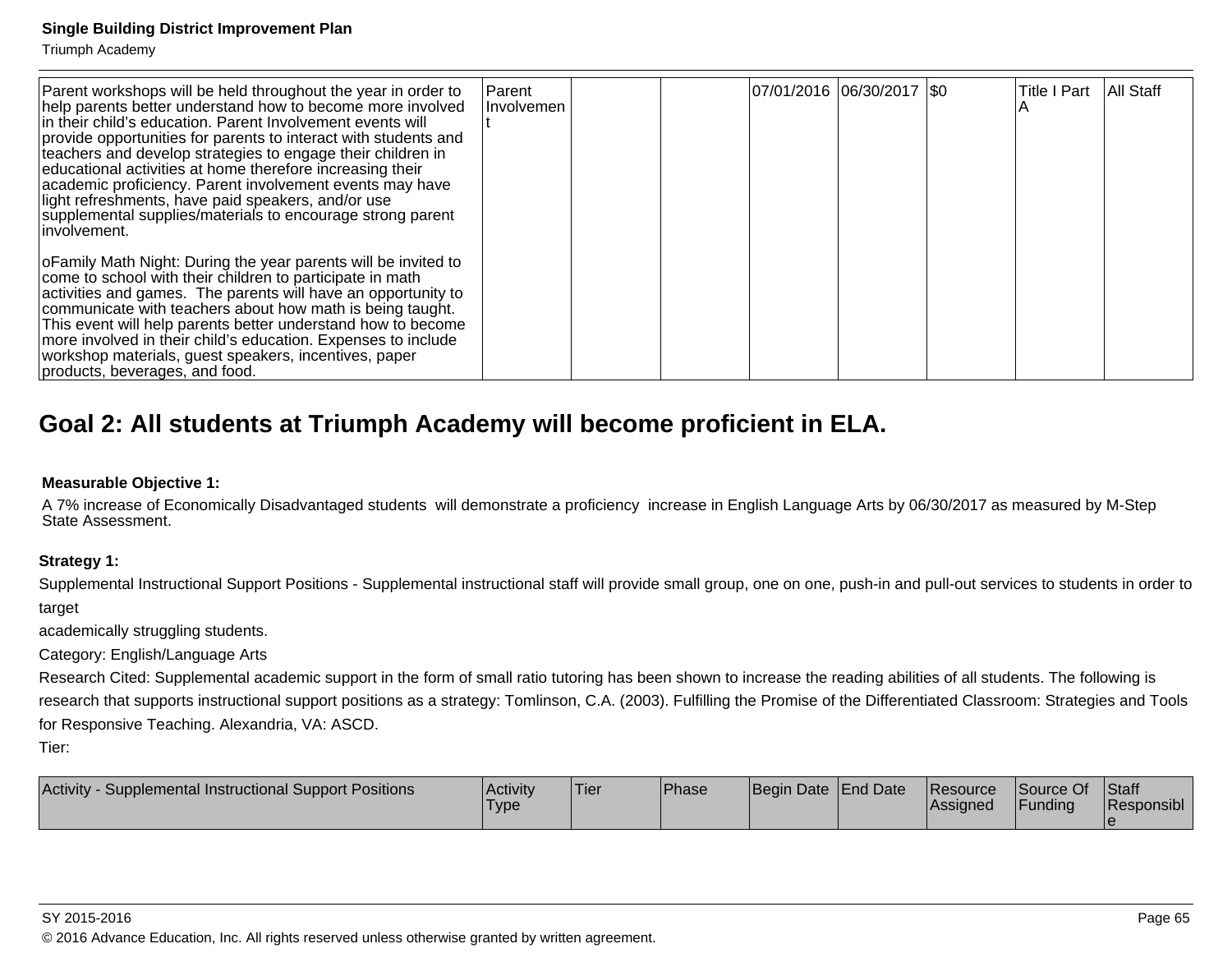Triumph Academy

| Academic Specialist: Will provide expert instruction and<br>assessment for students who are below grade level. Academic<br>Specialists are responsible for the increased performance of<br>struggling at risk students. Will create, manage, and participate<br>in a variety of learning environments and activities in the core<br>content areas and will work collaboratively and professionally<br>with classroom teachers, other interventionists, and parents.<br>Paraprofessionals: Will work w/ students in grades K-8, M-F<br>during school day hours under the direct supervision of a<br>teacher. Will provide these types of assistance: 1) 1-on-1 or<br>small group for eligible students w/in the reg classroom, & 2) 1-<br>on-1 or small group for the general student pop, ONLY if it<br>allows the reg classroom teacher to work individually or in small<br>groups w/ the most academically at-risk students in order to<br>increase student achievement in core content areas. | Academic<br>Support<br>Program |  | 07/01/2016  06/30/2017  \$0 |  | <b>Other</b> | lAcademic<br>Specialists,<br>Paraprofes<br>Isionals.<br>lContent<br>larea<br>Teachers,<br>Principal,<br>l Deans |
|--------------------------------------------------------------------------------------------------------------------------------------------------------------------------------------------------------------------------------------------------------------------------------------------------------------------------------------------------------------------------------------------------------------------------------------------------------------------------------------------------------------------------------------------------------------------------------------------------------------------------------------------------------------------------------------------------------------------------------------------------------------------------------------------------------------------------------------------------------------------------------------------------------------------------------------------------------------------------------------------------|--------------------------------|--|-----------------------------|--|--------------|-----------------------------------------------------------------------------------------------------------------|
|--------------------------------------------------------------------------------------------------------------------------------------------------------------------------------------------------------------------------------------------------------------------------------------------------------------------------------------------------------------------------------------------------------------------------------------------------------------------------------------------------------------------------------------------------------------------------------------------------------------------------------------------------------------------------------------------------------------------------------------------------------------------------------------------------------------------------------------------------------------------------------------------------------------------------------------------------------------------------------------------------|--------------------------------|--|-----------------------------|--|--------------|-----------------------------------------------------------------------------------------------------------------|

## **Strategy 2:**

Supplemental Non-Instructional Support - Supplemental Non-Instructional Staff will work with students by eliminating barriers to instruction.

## Category: English/Language Arts

Research Cited: Two studies find that elementary guidance activities have a positive influence on elementary students' academic achievement. School counseling programs have significant influence on discipline problems. Baker and Gerler reported that students who participated in a school counseling program had significantlyless inappropriate behaviors and more positive attitudes toward school than those students who did not participate in the program. Another study reported that group counseling provided by school counselors significantly decreased participants' aggressive and hostile behaviors. Hadley, H.R. (1988). Improving Reading Scores Through a Self-Esteem Prevention Program. Elementary School Guidance & Counseling, 22, 248-252. Baker, S. B., & Gerler, E. R. (2001). Counseling in schools. In D.C. Locke, J. E. Myers, and E. L. Herr (Eds.), The Handbook of Counseling, Thousand Oaks, CA: Sage.Tier:

| Activity - Supplemental Non-Instructional Support Positions                                                                                                                                                                                                                                                                                                                                                                                                        | Activity<br>Type                   | lTier. | <b>Phase</b> | Begin Date End Date        | Resource<br>Assigned | Source Of<br> Funding | Start<br>Responsibl                                       |
|--------------------------------------------------------------------------------------------------------------------------------------------------------------------------------------------------------------------------------------------------------------------------------------------------------------------------------------------------------------------------------------------------------------------------------------------------------------------|------------------------------------|--------|--------------|----------------------------|----------------------|-----------------------|-----------------------------------------------------------|
| Achievement and Behavior Support Specialist: Will work with<br>students whose behaviors significantly interfere with their<br>academic growth in core content areas which result in<br>educational time loss or other challenges to academic<br>achievement. The Title I Achievement and Behavior Specialist<br>will assist students in the responsible thinking process, allowing<br>students to be proactive in making choices that lead to<br>academic success. | Behavioral<br> Support<br> Program |        |              | 07/01/2016 06/30/2017 \\$0 |                      | <b>Title I Part</b>   | Achieveme<br>Int and<br>Behavior<br>Support<br>Specialist |

## **Strategy 3:**

Professional Development - Staff will engage in professional development activities to learn how to better support academically struggling students therebyincreasing academic achievement.

Category: English/Language Arts

#### SY 2015-2016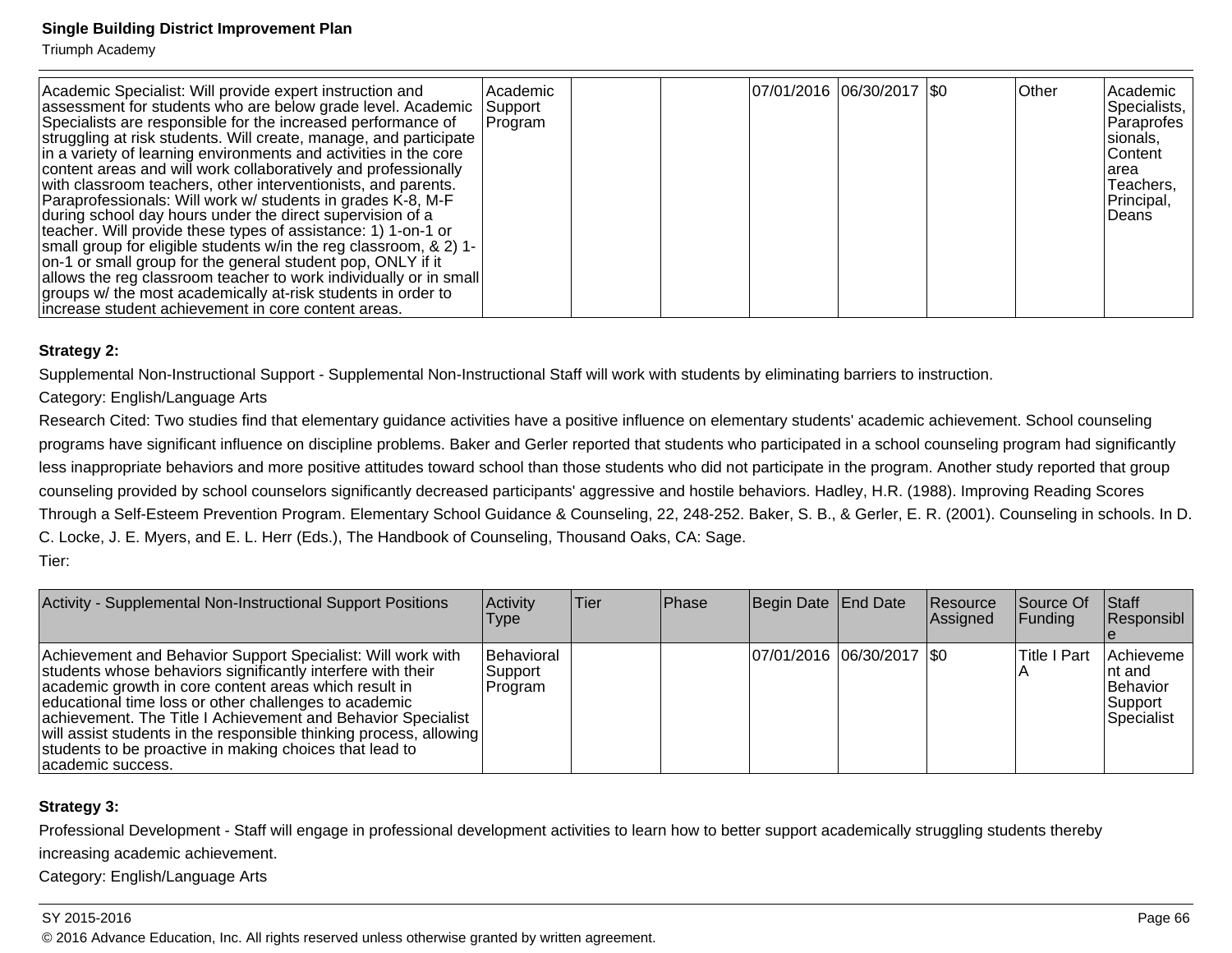Triumph Academy

Research Cited: In a 1998 study involving a half million elementary and middle grades students in 3,000 Texas schools, researchers found that the most importantfactor in student achievement was teacher quality. A national study of over 1,000 mathematics and science teachers found similar results. Sustained and intensive professional development is more likely to have an impact on enhanced teacher knowledge and skills, and ultimately student achievement, than shorter professionaldevelopment activities (Garet et. al., 2001). The results from this study also indicate that professional development that is focused on subject matter, provides teacherswith opportunities for "hands-on" work, and is integrated into the daily life of the school is more likely to produce enhanced knowledge and skills that positively impact student achievement. Hanushek, E., Kain, J. and Rivkin, S. (1998). Teachers, Schools, and Academic Achievement. Cambridge, MA. NBER. Garet, Michael S. et. al.,(2001). What Makes Professional Development Effective? Results From a National Sample of Teachers. Washington, DC. American Educational Research Association.Tier:

| Activity - Professional Development                                                                                                                                                                                                                                                                                                                                                                                                                                                                                                                                                                                                                                                                                                                                                                                            | Activity<br>Type        | Tier | Phase | Begin Date End Date         | Resource<br>Assigned | Source Of<br> Funding                   | <b>Staff</b><br>Responsibl                                                 |
|--------------------------------------------------------------------------------------------------------------------------------------------------------------------------------------------------------------------------------------------------------------------------------------------------------------------------------------------------------------------------------------------------------------------------------------------------------------------------------------------------------------------------------------------------------------------------------------------------------------------------------------------------------------------------------------------------------------------------------------------------------------------------------------------------------------------------------|-------------------------|------|-------|-----------------------------|----------------------|-----------------------------------------|----------------------------------------------------------------------------|
| AimsWeb Online Subscription: Supplemental on-line resource<br>that provides a complete web-based solution for universal<br>screening, progress monitoring, and data management of<br>students. AimsWeb provides guidance to administrators and<br>teachers based on accurate, continuous, and direct student<br>lassessment.<br>Teaching staff will receive Kagan Coaching a breakthrough<br>approach to classroom coaching that enhances the full range of<br>teacher skills, a revolutionary coaching method that is<br>transforming teaching and boosting student outcomes.<br>Teachers receive specific and immediate feedback as they<br>teach, increasing engagement, thinking, and learning.<br>Substitutes will be provided that enables Teacher Release<br>Time for professional development activities and learning. | Professiona<br>Learning |      |       | 07/01/2016  06/30/2017  \$0 |                      | ITitle II Part<br>A, Title I<br>IPart A | School<br>Leadership,<br> principal,<br>Icontent<br>teachers,<br>all staff |

#### **Strategy 4:**

Out of School Time - Students will have the opportunity to participate in supplemental academic out of school time activities. Activities will be targeted to individualstudent needs.

#### Category: English/Language Arts

Research Cited: In Marzano's seminal meta-analysis of research on school-, teacher-, and student-level factors that impact student achievement, the author argues thatthere is a strong correlation between background knowledge and student achievement. Where students do not have background knowledge sufficient to ensure academic success, the school works to provide increased opportunities for students to enhance their background knowledge so that their learning can be accelerated;such opportunities may include tutoring and summer learning programming which ensures students have increased time to learn the knowledge and skills they need tobe academically successful. Marzano, R. (2004). Building Background Knowledge for Academic Achievement. Alexandria, VA: ASCD.Tier:

| Out of School Time<br>Activity | Activity<br><b>Type</b> | <b>Tier</b> | Phase | Begin Date End Date |  | Resource<br><b>Assigned</b> | Source Of<br>Funding | Staff<br>Responsibl |
|--------------------------------|-------------------------|-------------|-------|---------------------|--|-----------------------------|----------------------|---------------------|
|--------------------------------|-------------------------|-------------|-------|---------------------|--|-----------------------------|----------------------|---------------------|

#### SY 2015-2016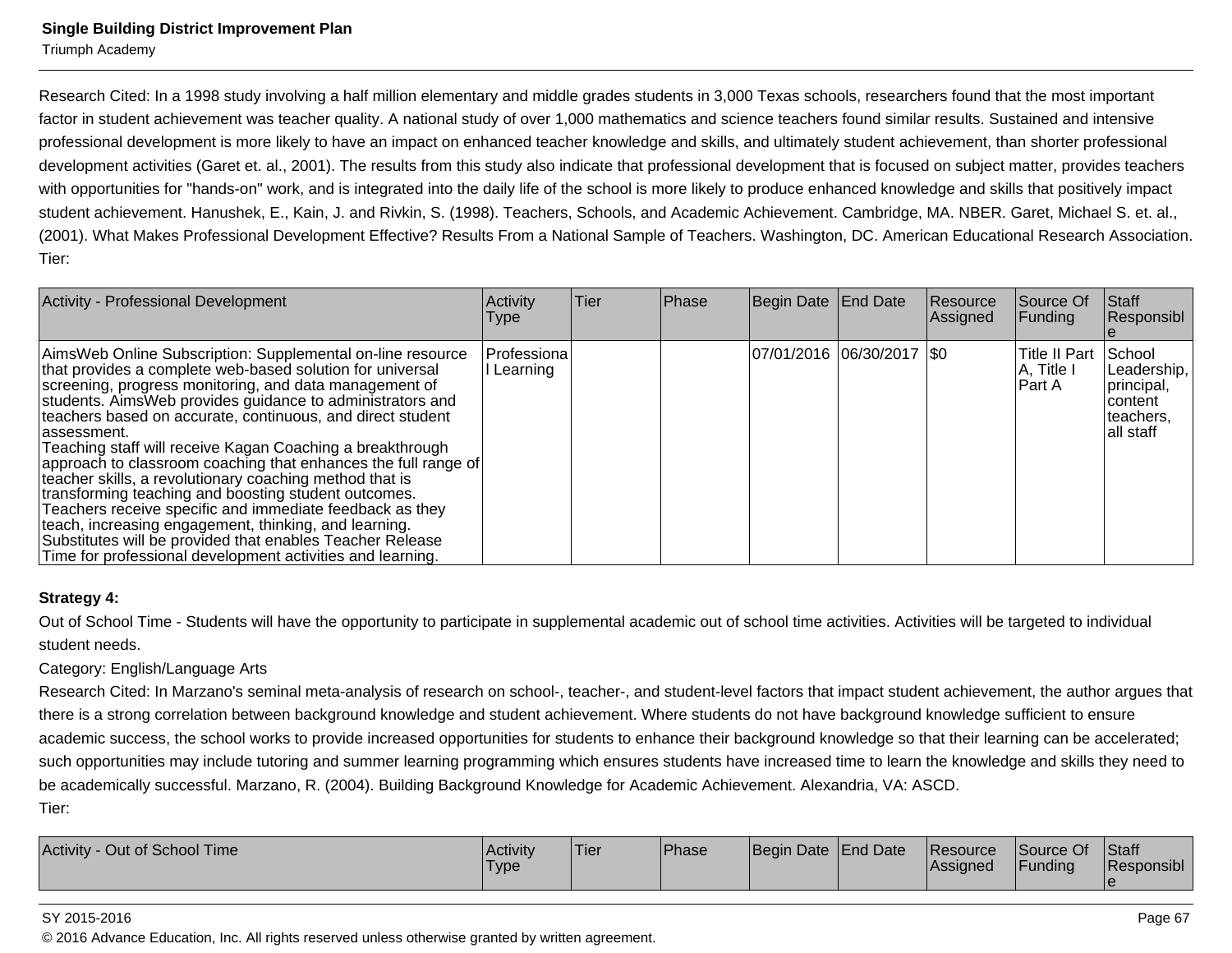Triumph Academy

| Students will be provided Summer Bridge Activity Workbooks:<br>In an effort to prevent summer loss, students will receive a<br>workbook at the end of the 2016-17 school year to take home<br>and complete over the summer. There is one activity for every<br>day. Students will turn in their workbook at the beginning of the<br>2017-18 school year. NWEA test data from Spring 2018 will be<br>compared to Fall 2017. NWEA test data in order to evaluate the<br>academic effectiveness of this program. Academic Check In<br>Events will be held and made available to students throughout | Academic<br> Support<br> Program | 07/01/2016 06/30/2017 \\$0 |  | Other, Title Summer<br>III Part A | staff,<br><b>Icontent</b><br>larea<br>lTeachers |
|--------------------------------------------------------------------------------------------------------------------------------------------------------------------------------------------------------------------------------------------------------------------------------------------------------------------------------------------------------------------------------------------------------------------------------------------------------------------------------------------------------------------------------------------------------------------------------------------------|----------------------------------|----------------------------|--|-----------------------------------|-------------------------------------------------|
| the Summer.                                                                                                                                                                                                                                                                                                                                                                                                                                                                                                                                                                                      |                                  |                            |  |                                   |                                                 |

## **Strategy 5:**

Supplemental Supplies, Technology and Materials - Staff will utilize supplemental materials to support academically at-risk students in order to differentiateinstruction.

#### Category: English/Language Arts

Research Cited: According to Tomlinson and Eidson, differentiated instruction "refers to a systematic approach to planning curriculum and instruction for academically diverse learners" and is "a way of thinking about the classroom with the dual goals of honoring each student's learning needs and maximizing each student's learningcapacity". Tomlinson, C.A. (2003). Fulfilling the Promise of the Differentiated Classroom: Strategies and Tools for Responsive Teaching. Alexandria, VA: ASCD.In a 2000 study commissioned by the Software and Information Industry Association, they reviewed 311 research studies on the effectiveness of technology on student achievement. Their findings revealed positive and consistent patterns when students were engaged in technology-rich environments, including significant gains and achievement in all subject areas, increased achievement in preschool through high school for both regular and special needs students, and improved attitudes toward learning and increased self-esteem. Sivin-Kachala, J. and Bialo, E.R. (2000). 2000 Research Report on the Effectiveness of Technology in Schools. Washington, DC.Tier:

| Activity -<br>- Supplemental Supplies, Technology and Materials | Activity<br>'Type | <sup>1</sup> Tier | <b>Phase</b> | Begin Date End Date | Resource<br>lAssianed | Source Of<br>Funding | Staff<br>Responsibl |
|-----------------------------------------------------------------|-------------------|-------------------|--------------|---------------------|-----------------------|----------------------|---------------------|
|                                                                 |                   |                   |              |                     |                       |                      |                     |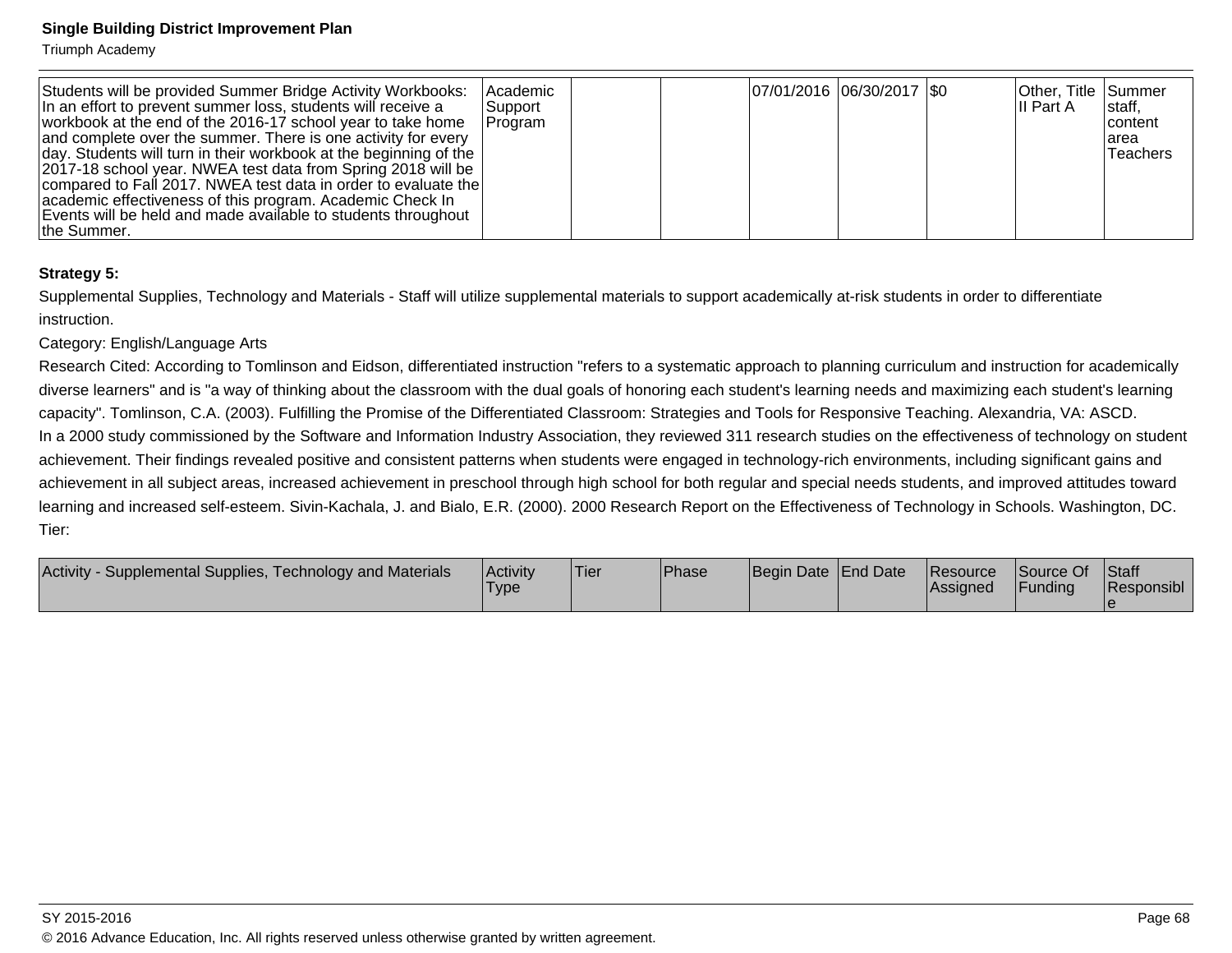Triumph Academy

| Supplemental intervention supplies and incentives will be used<br>by teachers to differentiate instruction and motivate students in<br>effort to help at-risk students increase achievement in core<br>content areas. Supplies/Materials include intervention<br>programs, workbooks, school supplies, educational incentives<br>& light refreshments, technology, and subscriptions.<br>Technology Repairs/Services: Supplemental technology<br>repairs/services will ensure that supplemental technology is<br>able to remain functional to improve instruction. Cost is for<br>technology repairs/services plus taxes and S&H.<br>My Sidewalks Intervention Program: A research-based,<br>intensive, elementary reading intervention program designed<br>for students who are unable to read and comprehend<br>gradelevel<br>materials and who are unable to benefit adequately from<br>the strategic intervention that supports their core classroom<br>reading instruction. Program provides thirty weeks of intensive<br>instruction. Expenses include Kindergarten Early Reading | Technology<br>Supplemen<br>≀tal<br>Materials | 07/01/2016 06/30/2017   \$0 |  | Section<br> 31a, Title<br> Part A | All Staff,<br>Supplemen<br>tal<br>Teachers,<br>Content<br>larea<br>Teachers,<br>Principal |
|-----------------------------------------------------------------------------------------------------------------------------------------------------------------------------------------------------------------------------------------------------------------------------------------------------------------------------------------------------------------------------------------------------------------------------------------------------------------------------------------------------------------------------------------------------------------------------------------------------------------------------------------------------------------------------------------------------------------------------------------------------------------------------------------------------------------------------------------------------------------------------------------------------------------------------------------------------------------------------------------------------------------------------------------------------------------------------------------|----------------------------------------------|-----------------------------|--|-----------------------------------|-------------------------------------------------------------------------------------------|
| Intervention Kit and School Package Grades 1-5.                                                                                                                                                                                                                                                                                                                                                                                                                                                                                                                                                                                                                                                                                                                                                                                                                                                                                                                                                                                                                                         |                                              |                             |  |                                   |                                                                                           |

#### **Strategy 6:**

Parent Involvement - Parent involvement events will be held throughout the year in order to help parents better understand how to become more involved in their child's education.

Category: English/Language Arts

 Research Cited: "Based on more than two decades of research on parental involvement, family engagement, and community partnerships, NNPS's tools, guidelines,and action team approach may be used by all elementary, middle, and high schools to increase involvement and improve student learning and development," explainsDr. Joyce L. Epstein. Epstein, J. (2005). Developing and sustaining research-based programs of school, family, and community partnerships: Summary of Five Years of NNPS Research, Centre on School, Family, and Community Partnerships. National Network of Partnership Schools (NNPS), Johns Hopkins University.Tier:

| Activity<br><b>Parent Involvement</b> | <b>Activity</b><br><b>Type</b> | Tier | <b>IPhase</b> | Begin Date End Date | Resource<br><b>IAssigned</b> | Source Of<br>Funding | Staff<br>Responsibl |
|---------------------------------------|--------------------------------|------|---------------|---------------------|------------------------------|----------------------|---------------------|
|                                       |                                |      |               |                     |                              |                      |                     |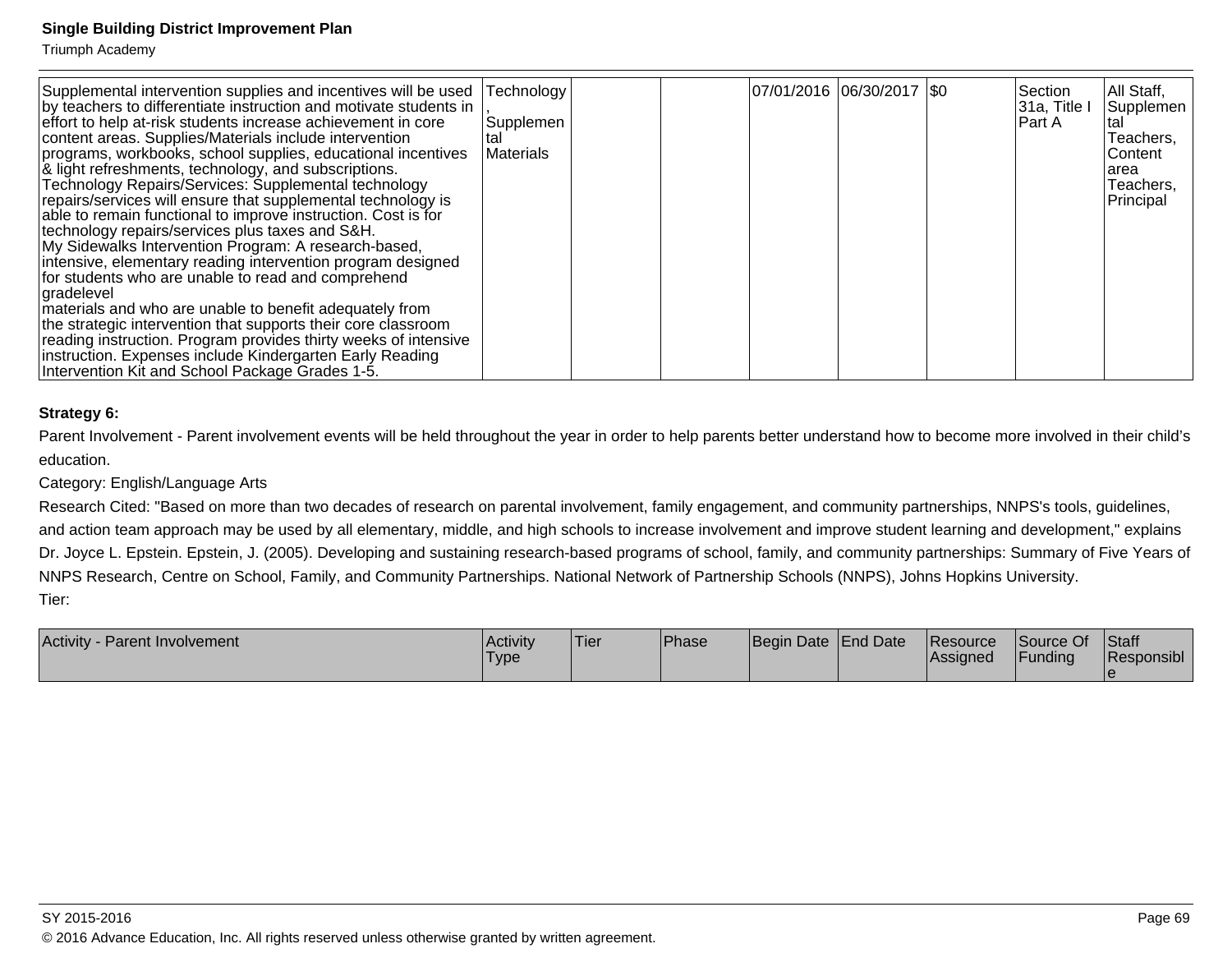Triumph Academy

| Parent workshops will be held throughout the year in order to<br>help parents better understand how to become more involved<br>In their child's education. Parent Involvement events will<br>provide opportunities for parents to interact with students and<br>teachers and develop strategies to engage their children in<br>educational activities at home therefore increasing their<br>academic proficiency. Parent involvement events may have<br>light refreshments, have paid speakers, and/or use<br>supplemental supplies/materials to encourage strong parent<br>linvolvement. | Parent<br>Involvemen |  | 07/01/2016 06/30/2017   \$0 |  | <b>Title I Part</b> | All Staff |
|-------------------------------------------------------------------------------------------------------------------------------------------------------------------------------------------------------------------------------------------------------------------------------------------------------------------------------------------------------------------------------------------------------------------------------------------------------------------------------------------------------------------------------------------------------------------------------------------|----------------------|--|-----------------------------|--|---------------------|-----------|
| Family Reading Night: During the year parents will be invited to<br>come to school with their children to participate in reading<br>activities. This event will help to encourage student reading<br>both at school and home and help parents understand how to<br>become more involved in their child's education. Expenses to<br>include workshop materials, guest speakers, incentives, paper<br>products, beverages, and food.                                                                                                                                                        |                      |  |                             |  |                     |           |

# **Goal 3: All students will be proficient in Science.**

#### **Measurable Objective 1:**

A 2% increase of Students with Disabilities students will demonstrate a proficiency increase in Science by 06/30/2017 as measured by M-Step State Assessment.

#### **Strategy 1:**

Supplemental Instructional Support Positions - Supplemental instructional staff will provide small group, one on one, push-in and pull-out services to students in order totarget

academically struggling students.

Category: Science

Research Cited: Supplemental academic support in the form of small ratio tutoring has been shown to increase the reading abilities of all students. The following is research that supports instructional support positions as a strategy: Tomlinson, C.A. (2003). Fulfilling the Promise of the Differentiated Classroom: Strategies and Tools for Responsive Teaching. Alexandria, VA: ASCD.

Tier:

| Supplemental Instruction Support Positions<br><b>Activity</b> | Activity<br>Турє | <sup>I</sup> Tier | <b>Phase</b> | Begin Date End Date | <b>Resource</b><br><b>Assigned</b> | Source Of<br>Funding | <b>Staff</b><br>Responsibl |
|---------------------------------------------------------------|------------------|-------------------|--------------|---------------------|------------------------------------|----------------------|----------------------------|
|                                                               |                  |                   |              |                     |                                    |                      |                            |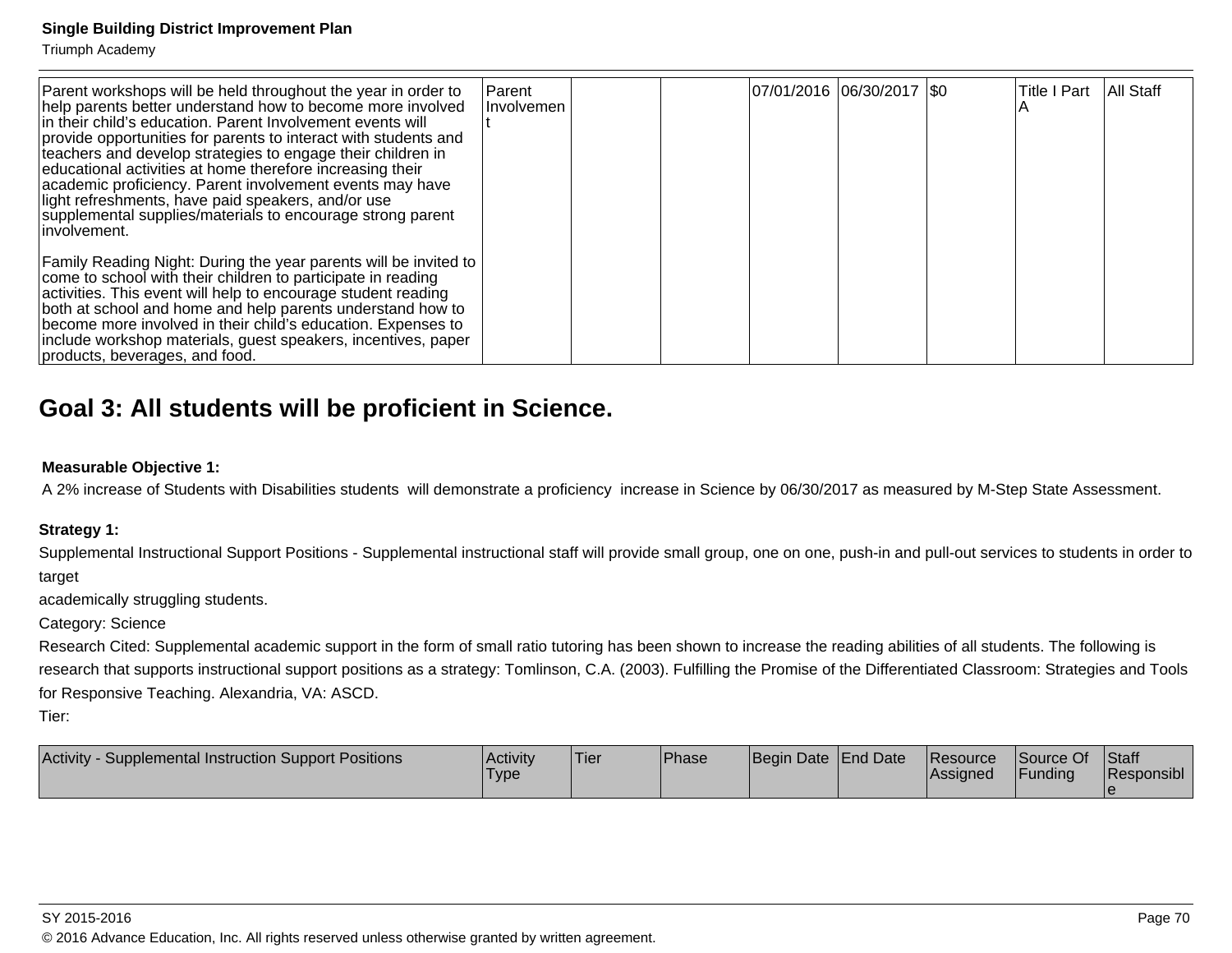Triumph Academy

| Academic Specialist: Will provide expert instruction and<br>assessment for students who are below grade level. Academic<br>Specialists are responsible for the increased performance of<br>struggling at risk students. Will create, manage, and participate<br>in a variety of learning environments and activities in the core<br>content areas and will work collaboratively and professionally<br>with classroom teachers, other interventionists, and parents.<br>Paraprofessionals: Will work w/ students in grades K-8, M-F<br>during school day hours under the direct supervision of a<br>teacher. Will provide these types of assistance: 1) 1-on-1 or<br>small group for eligible students w/in the reg classroom, & 2) 1-<br>on-1 or small group for the general student pop, ONLY if it<br>allows the reg classroom teacher to work individually or in small<br>groups w/ the most academically at-risk students in order to | Academic<br>Support<br>Program |  | 07/01/2016 06/30/2017   \$0 |  | Section<br> 31a, Title I<br>IPart A | School<br>Principal,<br>Paraprofes<br>sionals,<br>lAcademic<br>Specialist |
|-------------------------------------------------------------------------------------------------------------------------------------------------------------------------------------------------------------------------------------------------------------------------------------------------------------------------------------------------------------------------------------------------------------------------------------------------------------------------------------------------------------------------------------------------------------------------------------------------------------------------------------------------------------------------------------------------------------------------------------------------------------------------------------------------------------------------------------------------------------------------------------------------------------------------------------------|--------------------------------|--|-----------------------------|--|-------------------------------------|---------------------------------------------------------------------------|
| increase student achievement in core content areas.                                                                                                                                                                                                                                                                                                                                                                                                                                                                                                                                                                                                                                                                                                                                                                                                                                                                                       |                                |  |                             |  |                                     |                                                                           |

#### **Strategy 2:**

Supplemental Non-Instructional Support Positions - Supplemental Non-Instructional Staff will work with students by eliminating barriers to instruction.

#### Category: Science

Research Cited: Two studies find that elementary guidance activities have a positive influence on elementary students' academic achievement. School counseling programs have significant influence on discipline problems. Baker and Gerler reported that students who participated in a school counseling program had significantlyless inappropriate behaviors and more positive attitudes toward school than those students who did not participate in the program. Another study reported that group counseling provided by school counselors significantly decreased participants' aggressive and hostile behaviors. Hadley, H.R. (1988). Improving Reading Scores Through a Self-Esteem Prevention Program. Elementary School Guidance & Counseling, 22, 248-252. Baker, S. B., & Gerler, E. R. (2001). Counseling in schools. In D.C. Locke, J. E. Myers, and E. L. Herr (Eds.), The Handbook of Counseling, Thousand Oaks, CA: Sage.Tier:

| Activity - Supplemental Non-Instructional Support                                                                                                                                                                                                                                                                                                                                                                                                                  | <b>Activity</b><br>Type             | lTier. | <b>IPhase</b> | Begin Date End Date           | Resource<br>Assigned | Source Of<br>IFundina | Start<br><b>Responsibl</b>                                                      |
|--------------------------------------------------------------------------------------------------------------------------------------------------------------------------------------------------------------------------------------------------------------------------------------------------------------------------------------------------------------------------------------------------------------------------------------------------------------------|-------------------------------------|--------|---------------|-------------------------------|----------------------|-----------------------|---------------------------------------------------------------------------------|
| Achievement and Behavior Support Specialist: Will work with<br>students whose behaviors significantly interfere with their<br>academic growth in core content areas which result in<br>educational time loss or other challenges to academic<br>achievement. The Title I Achievement and Behavior Specialist<br>will assist students in the responsible thinking process, allowing<br>students to be proactive in making choices that lead to<br>academic success. | Behavioral<br>Support<br>lProgram i |        |               | $ 07/01/2016 06/30/2017 $ \$0 |                      | <b>Title I Part</b>   | Principal,<br><b>Achieveme</b><br>Int and<br>Behavior<br> Support<br>Specialist |

#### **Strategy 3:**

Professional Development - Staff will engage in professional development activities to learn how to better support academically struggling students therebyincreasing academic achievement.

Category: Science

#### SY 2015-2016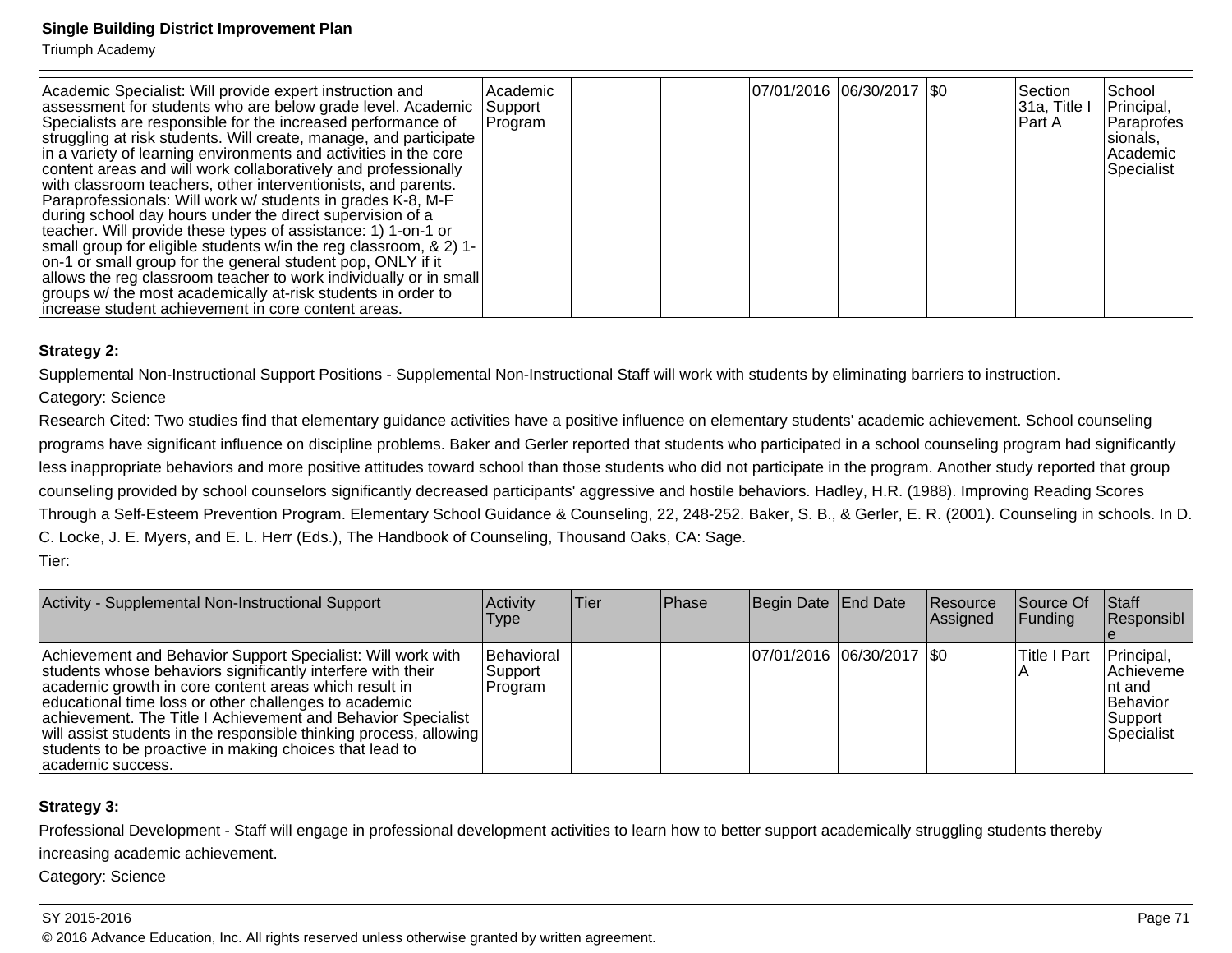Triumph Academy

Research Cited: In a 1998 study involving a half million elementary and middle grades students in 3,000 Texas schools, researchers found that the most importantfactor in student achievement was teacher quality. A national study of over 1,000 mathematics and science teachers found similar results. Sustained and intensive professional development is more likely to have an impact on enhanced teacher knowledge and skills, and ultimately student achievement, than shorter professionaldevelopment activities (Garet et. al., 2001). The results from this study also indicate that professional development that is focused on subject matter, provides teacherswith opportunities for "hands-on" work, and is integrated into the daily life of the school is more likely to produce enhanced knowledge and skills that positively impact student achievement. Hanushek, E., Kain, J. and Rivkin, S. (1998). Teachers, Schools, and Academic Achievement. Cambridge, MA. NBER. Garet, Michael S. et. al.,(2001). What Makes Professional Development Effective? Results From a National Sample of Teachers. Washington, DC. American Educational Research Association.Tier:

| <b>Activity - Professional Development</b>                                                                                                                                                                                                                                                                                                                                                                                                                                                                                                                                                                                                                                                                                                                                                                                      | <b>Activity</b><br><b>Type</b> | <b>Tier</b> | <b>Phase</b> | Begin Date End Date         | Resource<br>Assigned | Source Of<br><b>Funding</b> | Staff<br>Responsibl |
|---------------------------------------------------------------------------------------------------------------------------------------------------------------------------------------------------------------------------------------------------------------------------------------------------------------------------------------------------------------------------------------------------------------------------------------------------------------------------------------------------------------------------------------------------------------------------------------------------------------------------------------------------------------------------------------------------------------------------------------------------------------------------------------------------------------------------------|--------------------------------|-------------|--------------|-----------------------------|----------------------|-----------------------------|---------------------|
| AimsWeb Online Subscription: Supplemental on-line resource<br>that provides a complete web-based solution for universal<br>screening, progress monitoring, and data management of<br>students. Aims Web provides guidance to administrators and<br>teachers based on accurate, continuous, and direct student<br>lassessment.<br>Teaching staff will receive Kagan Coaching a breakthrough<br>approach to classroom coaching that enhances the full range of<br>teacher skills, a revolutionary coaching method that is<br>transforming teaching and boosting student outcomes.<br>Teachers receive specific and immediate feedback as they<br>teach, increasing engagement, thinking, and learning.<br>Substitutes will be provided that enables Teacher Release<br>Time for professional development activities and learning. | l Professiona<br>Learning      |             |              | 07/01/2016 06/30/2017   \$0 |                      | Title I Part                | <b>All Staff</b>    |

#### **Strategy 4:**

Out of School Time - Students will have the opportunity to participate in supplemental academic out of school time activities. Activities will be targeted to individualstudent needs.

#### Category: Science

Research Cited: In Marzano's seminal meta-analysis of research on school-, teacher-, and student-level factors that impact student achievement, the author argues thatthere is a strong correlation between background knowledge and student achievement. Where students do not have background knowledge sufficient to ensure academic success, the school works to provide increased opportunities for students to enhance their background knowledge so that their learning can be accelerated;such opportunities may include tutoring and summer learning programming which ensures students have increased time to learn the knowledge and skills they need tobe academically successful. Marzano, R. (2004). Building Background Knowledge for Academic Achievement. Alexandria, VA: ASCD.Tier:

| Out of School Time<br><b>Activity</b> | <b>Activity</b><br>'Type | Tier | <b>Phase</b> | Begin Date End Date |  | <b>Resource</b><br><b>IAssigned</b> | Source Of<br><b>Funding</b> | Staff<br>Responsibl |
|---------------------------------------|--------------------------|------|--------------|---------------------|--|-------------------------------------|-----------------------------|---------------------|
|---------------------------------------|--------------------------|------|--------------|---------------------|--|-------------------------------------|-----------------------------|---------------------|

#### SY 2015-2016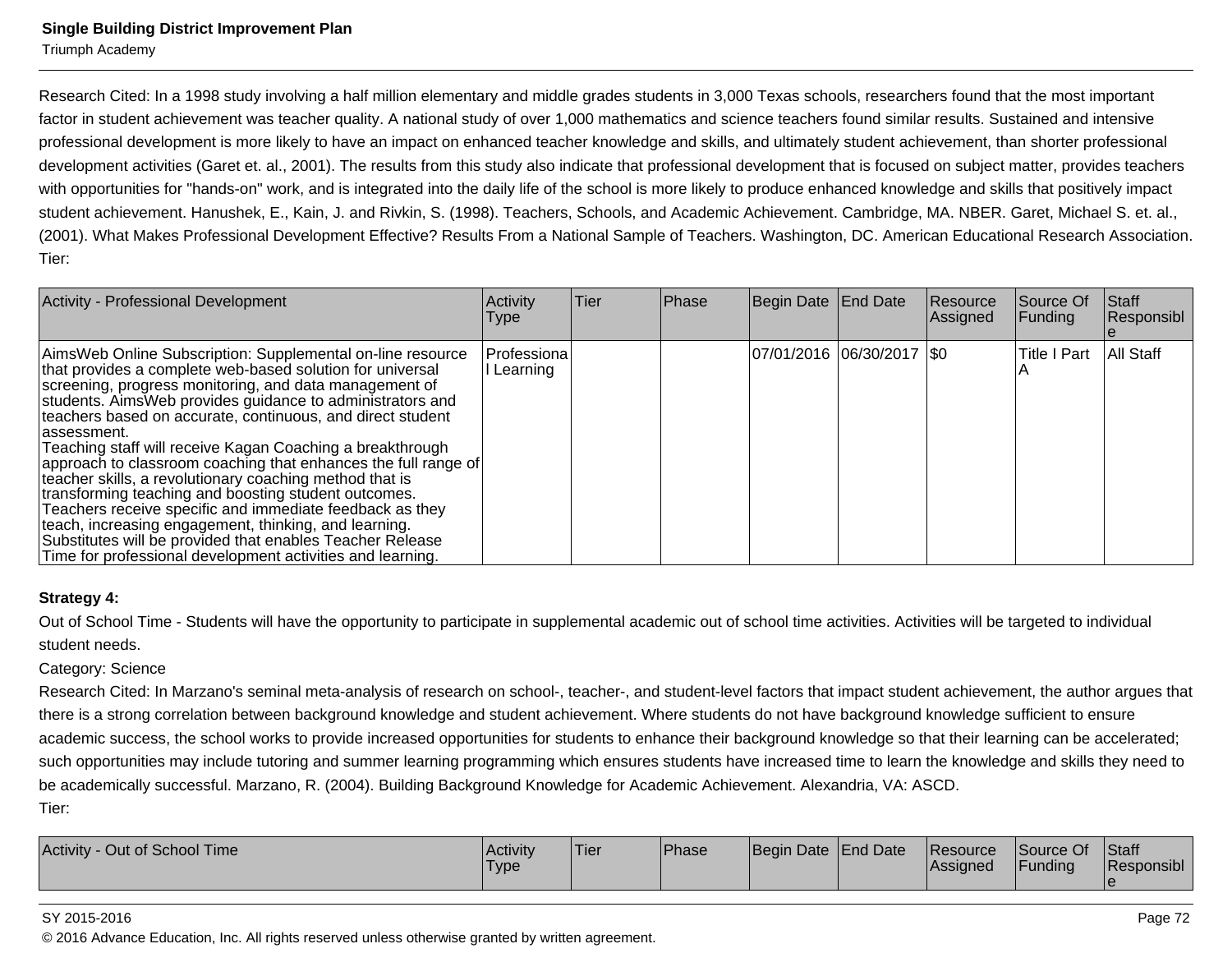Triumph Academy

| Students will be provided Summer Bridge Activity Workbooks:<br>In an effort to prevent summer loss, students will receive a<br>workbook at the end of the 2016-17 school year to take home<br>and complete over the summer. There is one activity for every<br>  day. Students will turn in their workbook at the beginning of the | Academic<br>Support<br><b>Program</b> | 07/01/2016 06/30/2017 \\$0 | Other, Title Summer<br>III Part A | Staff,<br><b>IContent</b><br>larea<br>Teachers |
|------------------------------------------------------------------------------------------------------------------------------------------------------------------------------------------------------------------------------------------------------------------------------------------------------------------------------------|---------------------------------------|----------------------------|-----------------------------------|------------------------------------------------|
| 2017-18 school year. NWEA test data from Spring 2018 will be<br>compared to Fall 2017. NWEA test data in order to evaluate the<br>academic effectiveness of this program. Academic Check In<br>Events will be held and made available to students throughout<br>the Summer.                                                        |                                       |                            |                                   |                                                |

#### **Strategy 5:**

Supplemental Supplies, Technology and Materials - Staff will utilize supplemental materials to support academically at-risk students in order to differentiateinstruction.

#### Category: Science

Research Cited: According to Tomlinson and Eidson, differentiated instruction "refers to a systematic approach to planning curriculum and instruction for academicallydiverse learners" and is "a way of thinking about the classroom with the dual goals of honoring each student's learning needs and maximizing each student's learningcapacity". Tomlinson, C.A. (2003). Fulfilling the Promise of the Differentiated Classroom: Strategies and Tools for Responsive Teaching. Alexandria, VA: ASCD.In a 2000 study commissioned by the Software and Information Industry Association, they reviewed 311 research studies on the effectiveness of technology on student achievement. Their findings revealed positive and consistent patterns when students were engaged in technology-rich environments, including significant gains and achievement in all subject areas, increased achievement in preschool through high school for both regular and special needs students, and improved attitudes toward learning and increased self-esteem. Sivin-Kachala, J. and Bialo, E.R. (2000). 2000 Research Report on the Effectiveness of Technology in Schools. Washington, DC.Tier:

| Activity - Supplemental Supplies, Technology and Materials                                                                                                                                                                                                                                                                                                                                                                                                                                                                                                                                                                         | Activity<br><b>Type</b>                | lTier. | Phase | Begin Date End Date         | Resource<br>Assigned | Source Of<br><b>Funding</b>         | <b>Staff</b><br>Responsibl |
|------------------------------------------------------------------------------------------------------------------------------------------------------------------------------------------------------------------------------------------------------------------------------------------------------------------------------------------------------------------------------------------------------------------------------------------------------------------------------------------------------------------------------------------------------------------------------------------------------------------------------------|----------------------------------------|--------|-------|-----------------------------|----------------------|-------------------------------------|----------------------------|
| Supplemental intervention supplies and incentives will be used<br>by teachers to differentiate instruction and motivate students in<br>effort to help at-risk students increase achievement in core<br>content areas. Supplies/Materials include intervention<br>programs, workbooks, school supplies, educational incentives<br> & light refreshments, technology, and subscriptions.<br>Technology Repairs/Services: Supplemental technology<br>repairs/services will ensure that supplemental technology is<br>able to remain functional to improve instruction. Cost is for<br>technology repairs/services plus taxes and S&H. | Technology  <br>Supplemen<br>Materials |        |       | 07/01/2016 06/30/2017   \$0 |                      | lTitle I Part<br>A, Section<br>l31a | All Staff                  |

#### **Strategy 6:**

Parent Involvement - Parent involvement events will be held throughout the year in order to help parents better understand how to become more involved in their child's education.

Category: Science

#### SY 2015-2016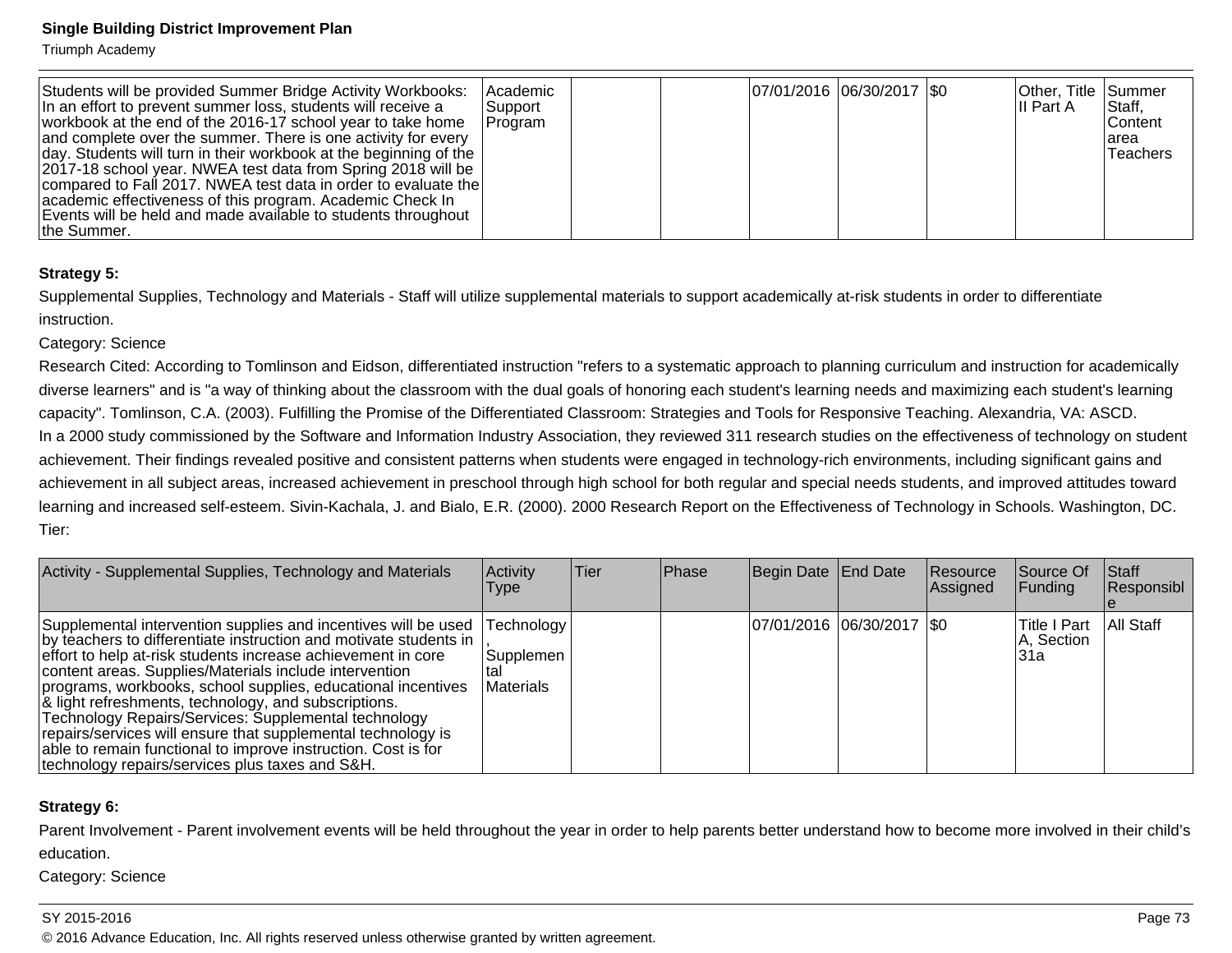Research Cited: "Based on more than two decades of research on parental involvement, family engagement, and community partnerships, NNPS's tools, guidelines,and action team approach may be used by all elementary, middle, and high schools to increase involvement and improve student learning and development," explainsDr. Joyce L. Epstein. Epstein, J. (2005). Developing and sustaining research-based programs of school, family, and community partnerships: Summary of Five Years of NNPS Research, Centre on School, Family, and Community Partnerships. National Network of Partnership Schools (NNPS), Johns Hopkins University.Tier:

| <b>Activity - Parent Involvement</b>                                                                                                                                                                                                                                                                                                                                                                                                                                                                                                                                                      | Activity<br><b>Type</b>     | Tier | <b>Phase</b> | Begin Date End Date           | Resource<br>Assigned | Source Of<br>Funding | <b>Staff</b><br>Responsibl |
|-------------------------------------------------------------------------------------------------------------------------------------------------------------------------------------------------------------------------------------------------------------------------------------------------------------------------------------------------------------------------------------------------------------------------------------------------------------------------------------------------------------------------------------------------------------------------------------------|-----------------------------|------|--------------|-------------------------------|----------------------|----------------------|----------------------------|
| Parent workshops will be held throughout the year in order to<br>help parents better understand how to become more involved<br>in their child's education. Parent Involvement events will<br>provide opportunities for parents to interact with students and<br>teachers and develop strategies to engage their children in<br>educational activities at home therefore increasing their<br>academic proficiency. Parent involvement events may have<br>light refreshments, have paid speakers, and/or use<br>supplemental supplies/materials to encourage strong parent<br>linvolvement. | <b>Parent</b><br>Involvemen |      |              | $ 07/01/2016 06/30/2017 $ \$0 |                      | <b>Title I Part</b>  | All staff                  |
| Family Science Night: During the year parents will be invited to<br>come to school with their children to participate in science<br>activities. This event will help to encourage student<br>involvement and parent support and understanding of how to<br>become more involved in the their child's education. Expenses<br>may include workshop materials, guest speakers, incentives,<br>paper products, beverages and food.                                                                                                                                                            |                             |      |              |                               |                      |                      |                            |

# **Goal 4: All students will be proficient in Social Studies.**

#### **Measurable Objective 1:**

A 7% increase of Economically Disadvantaged students will demonstrate a proficiency increase in Social Studies by 06/30/2017 as measured by M-Step StateAssessment.

#### **Strategy 1:**

Supplemental Instructional Support Positions - Supplemental instructional staff will provide small group, one on one, push-in and pull-out services to students in order totarget

academically struggling students.

Category: Social Studies

Research Cited: Supplemental academic support in the form of small ratio tutoring has been shown to increase the reading abilities of all students. The following is research that supports instructional support positions as a strategy: Tomlinson, C.A. (2003). Fulfilling the Promise of the Differentiated Classroom: Strategies and Tools

#### SY 2015-2016

estimate the contract of the contract of the contract of the contract of the contract of the contract of the contract of the contract of the contract of the contract of the contract of the contract of the contract of the c © 2016 Advance Education, Inc. All rights reserved unless otherwise granted by written agreement.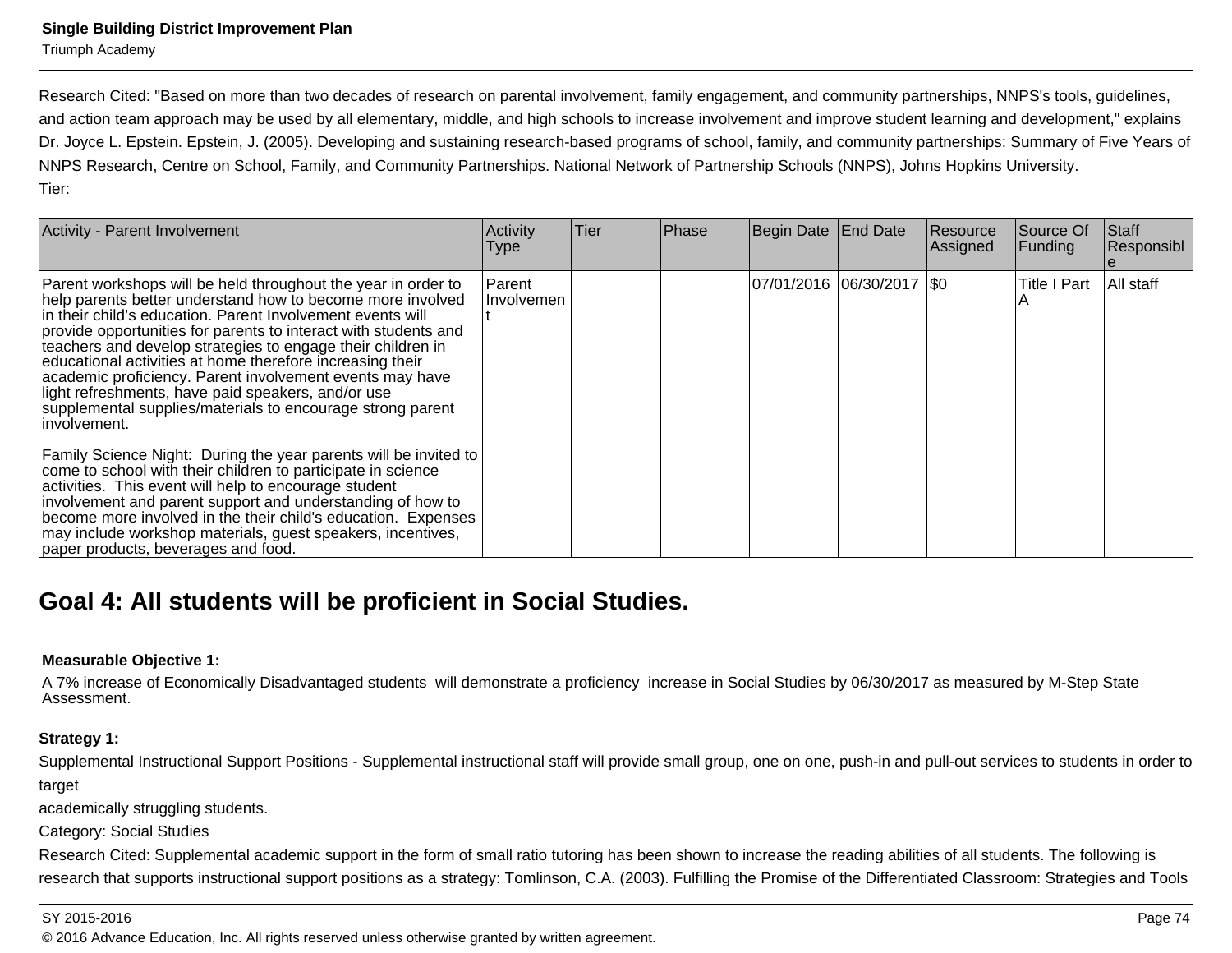for Responsive Teaching. Alexandria, VA: ASCD.

Tier:

| Activity - Supplemental Instructional Support Positions                                                                                                                                                                                                                                                                                                                                                                                                                                                                                                                                                                                                                                                                                                                                                                                                                                                                                                                                           | Activity<br><b>Type</b>         | <b>Tier</b> | Phase | Begin Date End Date         | Resource<br>Assigned | <b>Source Of</b><br> Funding | Staff<br>Responsibl                                                                                                |
|---------------------------------------------------------------------------------------------------------------------------------------------------------------------------------------------------------------------------------------------------------------------------------------------------------------------------------------------------------------------------------------------------------------------------------------------------------------------------------------------------------------------------------------------------------------------------------------------------------------------------------------------------------------------------------------------------------------------------------------------------------------------------------------------------------------------------------------------------------------------------------------------------------------------------------------------------------------------------------------------------|---------------------------------|-------------|-------|-----------------------------|----------------------|------------------------------|--------------------------------------------------------------------------------------------------------------------|
| Academic Specialist: Will provide expert instruction and<br>assessment for students who are below grade level. Academic<br>Specialists are responsible for the increased performance of<br>struggling at risk students. Will create, manage, and participate<br>in a variety of learning environments and activities in the core<br>content areas and will work collaboratively and professionally<br>with classroom teachers, other interventionists, and parents.<br>Paraprofessionals: Will work w/ students in grades K-8, M-F<br>during school day hours under the direct supervision of a<br>teacher. Will provide these types of assistance: 1) 1-on-1 or<br>small group for eligible students w/in the reg classroom, & 2) 1-<br>on-1 or small group for the general student pop, ONLY if it<br>allows the reg classroom teacher to work individually or in small<br>groups w/ the most academically at-risk students in order to<br>lincrease student achievement in core content areas. | Academic<br>Support<br> Program |             |       | 07/01/2016 06/30/2017   \$0 |                      | <b>Title I Part</b>          | School<br>Principal,<br> Paraprofes<br>sionals,<br><b>Content</b><br>larea<br> Teachers,<br>Academic<br>Specialist |

#### **Strategy 2:**

Supplemental Non-Instructional Support Positions - Supplemental Non-Instructional Staff will work with students by eliminating barriers to instruction.

### Category: Social Studies

Research Cited: Two studies find that elementary guidance activities have a positive influence on elementary students' academic achievement. School counseling programs have significant influence on discipline problems. Baker and Gerler reported that students who participated in a school counseling program had significantlyless inappropriate behaviors and more positive attitudes toward school than those students who did not participate in the program. Another study reported that group counseling provided by school counselors significantly decreased participants' aggressive and hostile behaviors. Hadley, H.R. (1988). Improving Reading Scores Through a Self-Esteem Prevention Program. Elementary School Guidance & Counseling, 22, 248-252. Baker, S. B., & Gerler, E. R. (2001). Counseling in schools. In D.C. Locke, J. E. Myers, and E. L. Herr (Eds.), The Handbook of Counseling, Thousand Oaks, CA: Sage.Tier:

| Activity - Supplemental Non-Instructional Support Positions                                                                                                                                                                                                                                                                                                                                                                                                         | Activity<br><b>Type</b>             | Tier | <b>Phase</b> | Begin Date End Date |                            | <b>Resource</b><br>Assigned | <b>Source Of</b><br><b>Funding</b> | Staff<br>Responsibl                                                                                             |
|---------------------------------------------------------------------------------------------------------------------------------------------------------------------------------------------------------------------------------------------------------------------------------------------------------------------------------------------------------------------------------------------------------------------------------------------------------------------|-------------------------------------|------|--------------|---------------------|----------------------------|-----------------------------|------------------------------------|-----------------------------------------------------------------------------------------------------------------|
| Achievement and Behavior Support Specialist: Will work with<br>students whose behaviors significantly interfere with their<br>academic growth in core content areas which result in<br>educational time loss or other challenges to academic<br>achievement. The Title I Achievement and Behavior Specialist<br>will assist students in the responsible thinking process, allowing<br>students to be proactive in making choices that lead to<br>lacademic success. | Behavioral<br> Support <br> Program |      |              |                     | 07/01/2016 06/30/2017 \\$0 |                             | lTitle I Part                      | Principal,<br><b>IAchieveme</b><br>Int and<br>Behavior<br>Specialist,<br>lContent l<br>IArea<br><b>Teachers</b> |

#### SY 2015-2016

estimate the contract of the contract of the contract of the contract of the contract of the contract of the contract of the contract of the contract of the contract of the contract of the contract of the contract of the c © 2016 Advance Education, Inc. All rights reserved unless otherwise granted by written agreement.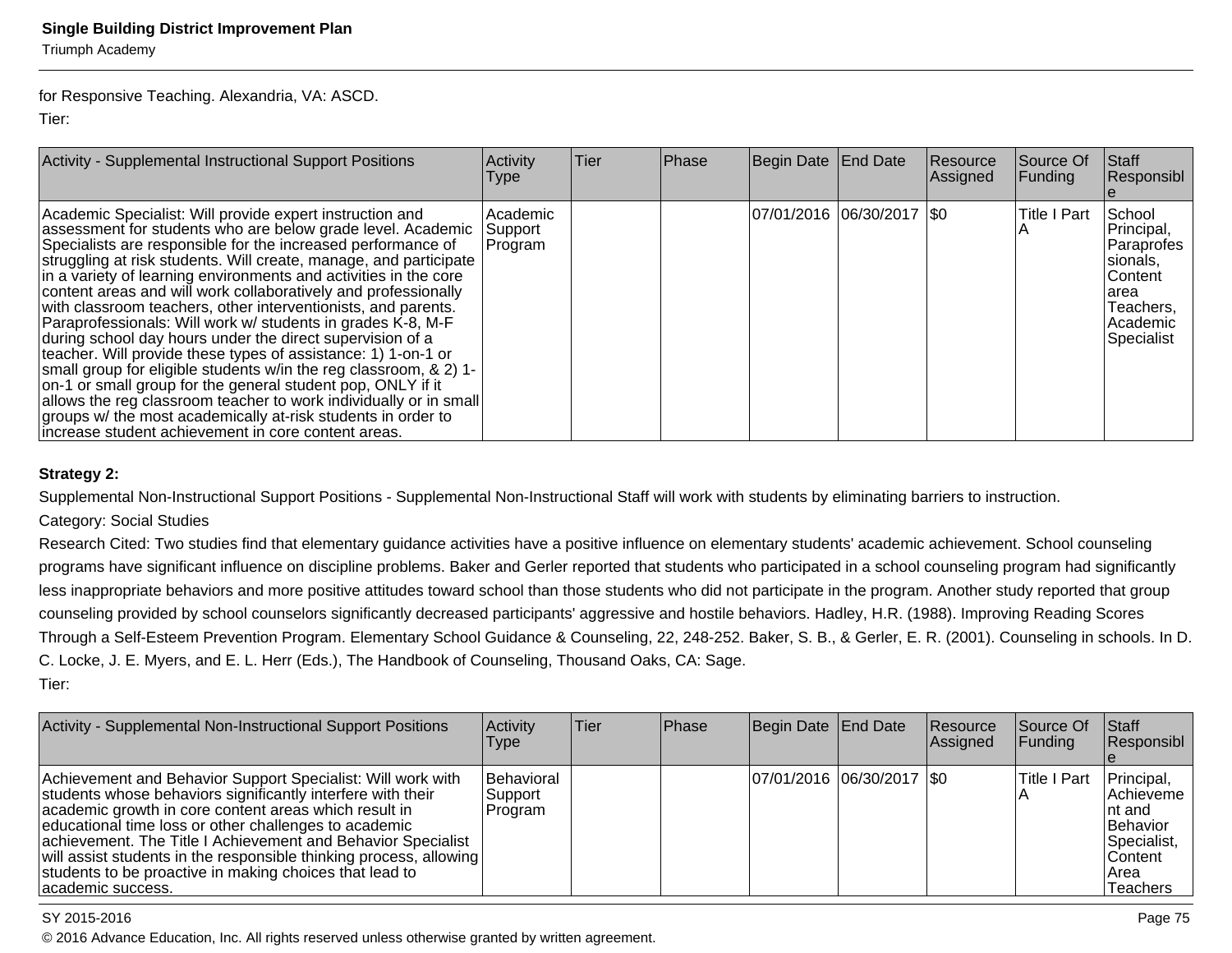Triumph Academy

#### **Strategy 3:**

Professional Development - Staff will engage in professional development activities to learn how to better support academically struggling students therebyincreasing academic achievement.

#### Category: Social Studies

Research Cited: In a 1998 study involving a half million elementary and middle grades students in 3,000 Texas schools, researchers found that the most importantfactor in student achievement was teacher quality. A national study of over 1,000 mathematics and science teachers found similar results. Sustained and intensiveprofessional development is more likely to have an impact on enhanced teacher knowledge and skills, and ultimately student achievement, than shorter professionaldevelopment activities (Garet et. al., 2001). The results from this study also indicate that professional development that is focused on subject matter, provides teacherswith opportunities for "hands-on" work, and is integrated into the daily life of the school is more likely to produce enhanced knowledge and skills that positively impact student achievement. Hanushek, E., Kain, J. and Rivkin, S. (1998). Teachers, Schools, and Academic Achievement. Cambridge, MA. NBER. Garet, Michael S. et. al.,(2001). What Makes Professional Development Effective? Results From a National Sample of Teachers. Washington, DC. American Educational Research Association.Tier:

| <b>Activity - Professional Development</b>                                                                                                                                                                                                                                                                                                                                                                                                                                                                                                                                                                                                                                                                                                                                                                                      | Activity<br>Type        | Tier | Phase | Begin Date End Date         | <b>Resource</b><br>Assigned | Source Of<br> Funding                         | Staff<br>Responsibl                                                                |
|---------------------------------------------------------------------------------------------------------------------------------------------------------------------------------------------------------------------------------------------------------------------------------------------------------------------------------------------------------------------------------------------------------------------------------------------------------------------------------------------------------------------------------------------------------------------------------------------------------------------------------------------------------------------------------------------------------------------------------------------------------------------------------------------------------------------------------|-------------------------|------|-------|-----------------------------|-----------------------------|-----------------------------------------------|------------------------------------------------------------------------------------|
| AimsWeb Online Subscription: Supplemental on-line resource<br>that provides a complete web-based solution for universal<br>screening, progress monitoring, and data management of<br>students. Aims Web provides guidance to administrators and<br>teachers based on accurate, continuous, and direct student<br>lassessment.<br>Teaching staff will receive Kagan Coaching a breakthrough<br>approach to classroom coaching that enhances the full range of<br>teacher skills, a revolutionary coaching method that is<br>transforming teaching and boosting student outcomes.<br>Teachers receive specific and immediate feedback as they<br>teach, increasing engagement, thinking, and learning.<br>Substitutes will be provided that enables Teacher Release<br>Time for professional development activities and learning. | Professiona<br>Learning |      |       | 07/01/2016 06/30/2017   \$0 |                             | <b>Title II Part</b><br>A, Title I<br>IPart A | Principal,<br>School<br>Leadership,<br>lContent<br>lArea<br>Teachers,<br>All Staff |

#### **Strategy 4:**

Out of School Time - Students will have the opportunity to participate in supplemental academic out of school time activities. Activities will be targeted to individualstudent needs.

#### Category: Social Studies

Research Cited: In Marzano's seminal meta-analysis of research on school-, teacher-, and student-level factors that impact student achievement, the author argues that there is a strong correlation between background knowledge and student achievement. Where students do not have background knowledge sufficient to ensureacademic success, the school works to provide increased opportunities for students to enhance their background knowledge so that their learning can be accelerated;such opportunities may include tutoring and summer learning programming which ensures students have increased time to learn the knowledge and skills they need to be academically successful. Marzano, R. (2004). Building Background Knowledge for Academic Achievement. Alexandria, VA: ASCD.

#### SY 2015-2016

en alternative to the contract of the contract of the contract of the contract of the contract of the contract of the contract of the contract of the contract of the contract of the contract of the contract of the contract © 2016 Advance Education, Inc. All rights reserved unless otherwise granted by written agreement.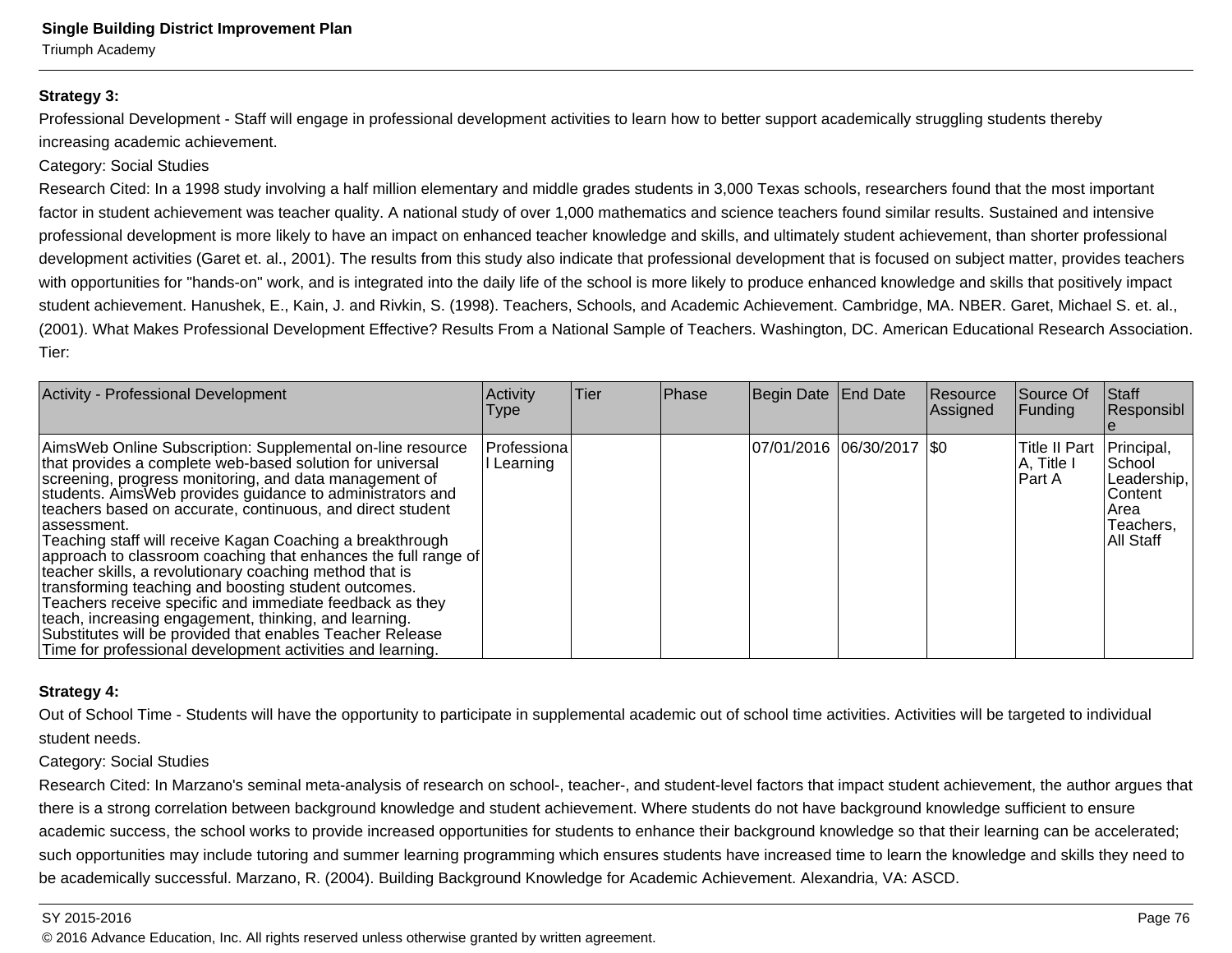Triumph Academy

Tier:

| Activity - Out of School Time                                                                                                                                                                                                                                                                                                                                                                                                                                                                                                                                                                                   | Activity<br><b>Type</b>         | Tier | Phase | Begin Date End Date         | Resource<br>Assigned | <b>Source Of</b><br><b>Funding</b> | <b>Staff</b><br>Responsibl                            |
|-----------------------------------------------------------------------------------------------------------------------------------------------------------------------------------------------------------------------------------------------------------------------------------------------------------------------------------------------------------------------------------------------------------------------------------------------------------------------------------------------------------------------------------------------------------------------------------------------------------------|---------------------------------|------|-------|-----------------------------|----------------------|------------------------------------|-------------------------------------------------------|
| Students will be provided Summer Bridge Activity Workbooks:<br>In an effort to prevent summer loss, students will receive a<br>workbook at the end of the 2016-17 school year to take home<br>and complete over the summer. There is one activity for every<br>day. Students will turn in their workbook at the beginning of the<br>2017-18 school year. NWEA test data from Spring 2018 will be<br>compared to Fall 2017. NWEA test data in order to evaluate the<br>academic effectiveness of this program. Academic Check In<br>Events will be held and made available to students throughout<br>the Summer. | Academic<br>Support<br> Program |      |       | 07/01/2016  06/30/2017  \$0 |                      | Other, Title Summer<br>III Part A  | Staff,<br><b>IContent</b><br>IArea<br><b>Teachers</b> |

#### **Strategy 5:**

Supplemental Supplies, Technology and Materials - Staff will utilize supplemental materials to support academically at-risk students in order to differentiateinstruction.

#### Category: Social Studies

Research Cited: According to Tomlinson and Eidson, differentiated instruction "refers to a systematic approach to planning curriculum and instruction for academicallydiverse learners" and is "a way of thinking about the classroom with the dual goals of honoring each student's learning needs and maximizing each student's learningcapacity". Tomlinson, C.A. (2003). Fulfilling the Promise of the Differentiated Classroom: Strategies and Tools for Responsive Teaching. Alexandria, VA: ASCD.In a 2000 study commissioned by the Software and Information Industry Association, they reviewed 311 research studies on the effectiveness of technology on studentachievement. Their findings revealed positive and consistent patterns when students were engaged in technology-rich environments, including significant gains and achievement in all subject areas, increased achievement in preschool through high school for both regular and special needs students, and improved attitudes toward learning and increased self-esteem. Sivin-Kachala, J. and Bialo, E.R. (2000). 2000 Research Report on the Effectiveness of Technology in Schools. Washington, DC.Tier:

| Activity - Supplemental Supplies, Technology and Materials                                                                                                                                                                                                                                                                                                                                                                                                                                                                                                                                                                        | Activity<br><b>Type</b>                     | <b>Tier</b> | <b>Phase</b> | Begin Date End Date         | <b>Resource</b><br>Assigned | <b>Source Of</b><br> Funding        | Staff<br>Responsibl |
|-----------------------------------------------------------------------------------------------------------------------------------------------------------------------------------------------------------------------------------------------------------------------------------------------------------------------------------------------------------------------------------------------------------------------------------------------------------------------------------------------------------------------------------------------------------------------------------------------------------------------------------|---------------------------------------------|-------------|--------------|-----------------------------|-----------------------------|-------------------------------------|---------------------|
| Supplemental intervention supplies and incentives will be used<br>by teachers to differentiate instruction and motivate students in<br>effort to help at-risk students increase achievement in core<br>content areas. Supplies/Materials include intervention<br>programs, workbooks, school supplies, educational incentives<br>& light refreshments, technology, and subscriptions.<br>Technology Repairs/Services: Supplemental technology<br>repairs/services will ensure that supplemental technology is<br>able to remain functional to improve instruction. Cost is for<br>technology repairs/services plus taxes and S&H. | Fechnology<br>Supplemen<br>tal<br>Materials |             |              | 07/01/2016  06/30/2017  \$0 |                             | lTitle I Part<br>A, Section<br>l31a | All Staff           |

#### SY 2015-2016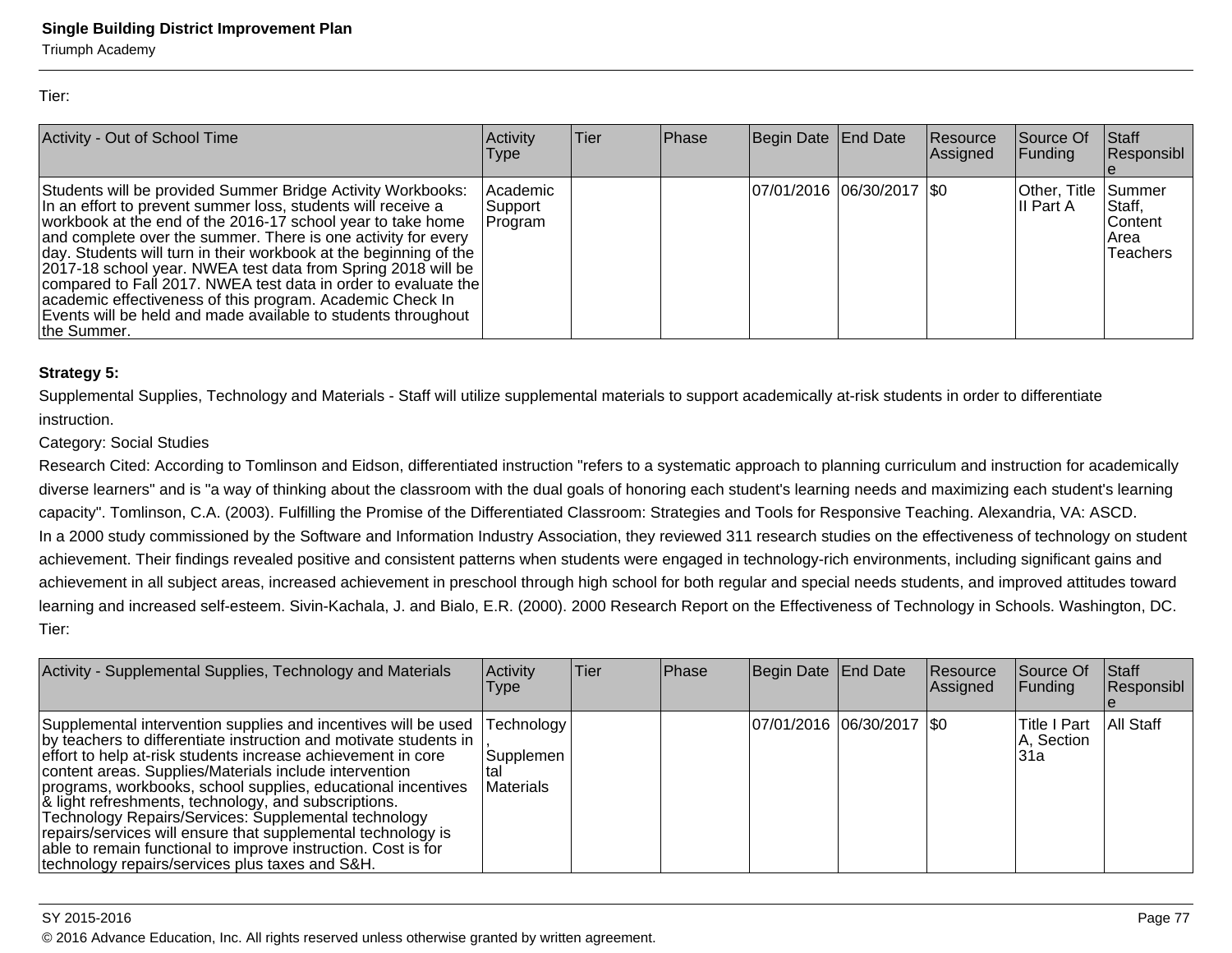Triumph Academy

#### **Strategy 6:**

Parent Involvement - Parent involvement events will be held throughout the year in order to help parents better understand how to become more involved in their child's education.

#### Category: Social Studies

 Research Cited: "Based on more than two decades of research on parental involvement, family engagement, and community partnerships, NNPS's tools, guidelines,and action team approach may be used by all elementary, middle, and high schools to increase involvement and improve student learning and development," explainsDr. Joyce L. Epstein. Epstein, J. (2005). Developing and sustaining research-based programs of school, family, and community partnerships: Summary of Five Years of NNPS Research, Centre on School, Family, and Community Partnerships. National Network of Partnership Schools (NNPS), Johns Hopkins University.Tier:

| Activity - Parent Involvement                                                                                                                                                                                                                                                                                                                                                                                                                                                                                                                                                                                                                                                                                                                              | Activity<br>Type       | Tier | <b>Phase</b> | Begin Date End Date         | Resource<br>Assigned | Source Of<br>Funding | <b>Staff</b><br>Responsibl |
|------------------------------------------------------------------------------------------------------------------------------------------------------------------------------------------------------------------------------------------------------------------------------------------------------------------------------------------------------------------------------------------------------------------------------------------------------------------------------------------------------------------------------------------------------------------------------------------------------------------------------------------------------------------------------------------------------------------------------------------------------------|------------------------|------|--------------|-----------------------------|----------------------|----------------------|----------------------------|
| Parent workshops will be held throughout the year in order to<br>help parents better understand how to become more involved<br>in their child's education. Parent Involvement events will<br>provide opportunities for parents to interact with students and<br>teachers and develop strategies to engage their children in<br>educational activities at home therefore increasing their<br>academic proficiency. Parent involvement events may have<br>light refreshments, have paid speakers, and/or use<br>supplemental supplies/materials to encourage strong parent<br>linvolvement.<br>During the year parents will be invited to come to school with<br>their children to participate in and celebrate diversity with<br>Holidays Around the Globe. | l Parent<br>Involvemen |      |              | 07/01/2016 06/30/2017   \$0 |                      | <b>Title I Part</b>  | All Staff                  |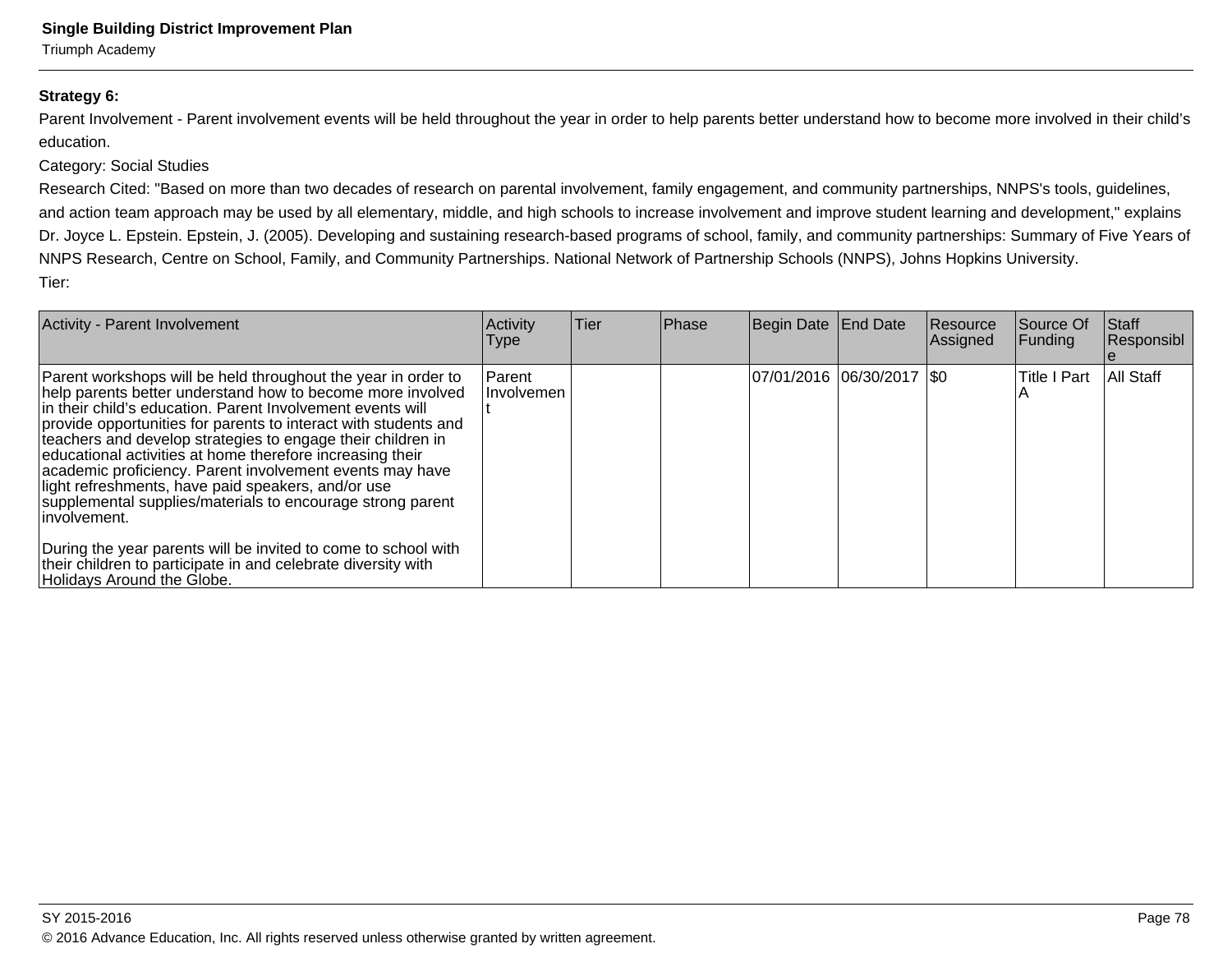# **Activity Summary by Funding Source**

#### **Below is a breakdown of your activities by funding source**

#### **Title I Part A**

| <b>Activity Name</b>                                    | <b>Activity Description</b>                                                                                                                                                                                                                                                                                                                                                                                                                                                                      | Activity<br>Type                 | <b>Tier</b> | Phase | Begin Date | <b>End Date</b>             | Resource<br>Assigned | Staff<br>Responsibl                                                                                 |
|---------------------------------------------------------|--------------------------------------------------------------------------------------------------------------------------------------------------------------------------------------------------------------------------------------------------------------------------------------------------------------------------------------------------------------------------------------------------------------------------------------------------------------------------------------------------|----------------------------------|-------------|-------|------------|-----------------------------|----------------------|-----------------------------------------------------------------------------------------------------|
| Supplemental Non-<br>instructional Support -<br>Math    | Achievement and Behavior Support Specialist:<br>Will work with students whose behaviors<br>significantly interfere with their academic growth in Program<br>core content areas which result in educational<br>time loss or other challenges to academic<br>achievement. The Title I Achievement and<br>Behavior Specialist will assist students in the<br>responsible thinking process, allowing students to<br>be proactive in making choices that lead to<br>lacademic success.                | Behavioral<br>Support            |             |       |            | 07/01/2016 06/30/2017  \$0  |                      | School<br>Principal,<br>Achieveme<br>Int and<br>Behavior<br>Specialist,<br>Content<br>Teachers      |
| Supplemental Non-<br>Instructional Support<br>Positions | Achievement and Behavior Support Specialist:<br>lWill work with<br>students whose behaviors significantly interfere<br>with their<br>academic growth in core content areas which<br>result in<br>educational time loss or other challenges to<br>lacademic<br>achievement. The Title I Achievement and<br><b>Behavior Specialist</b><br>will assist students in the responsible thinking<br>process, allowing<br>students to be proactive in making choices that<br>lead to<br>academic success. | Behavioral<br>Support<br>Program |             |       |            | 07/01/2016  06/30/2017  \$0 |                      | Principal,<br>Achieveme<br>Int and<br>Behavior<br>Specialist,<br>Content<br>Area<br><b>Teachers</b> |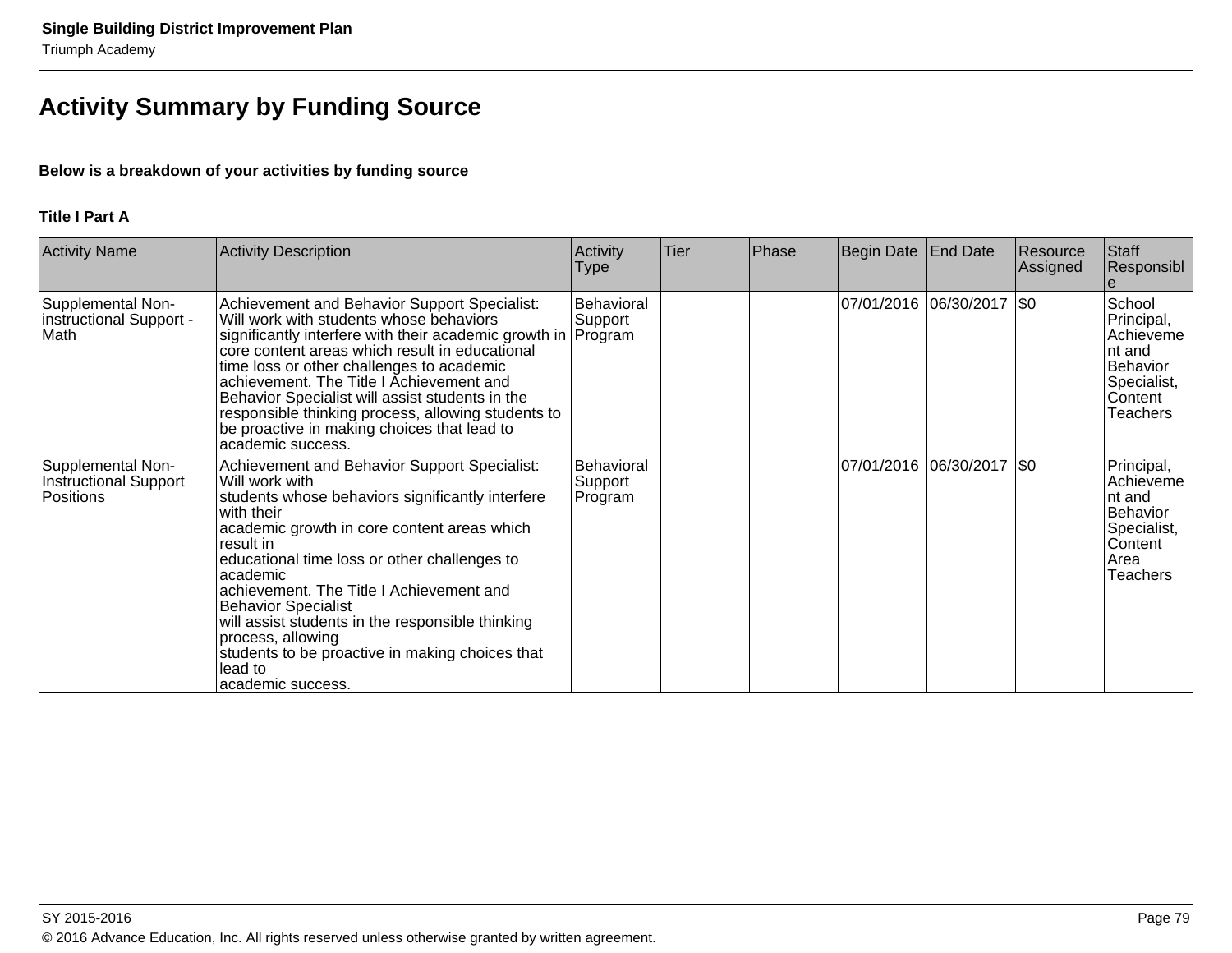| Professional<br>Development | AimsWeb Online Subscription: Supplemental on-<br>line resource<br>that provides a complete web-based solution for<br>universal<br>screening, progress monitoring, and data<br>management of<br>students. AimsWeb provides guidance to<br>administrators and<br>teachers based on accurate, continuous, and<br>direct student<br>assessment.<br>Teaching staff will receive Kagan Coaching a<br>breakthrough<br>approach to classroom coaching that enhances<br>the full range of<br>teacher skills, a revolutionary coaching method<br>that is | Professiona<br>I Learning | 07/01/2016  06/30/2017  \$0 | All Staff |
|-----------------------------|------------------------------------------------------------------------------------------------------------------------------------------------------------------------------------------------------------------------------------------------------------------------------------------------------------------------------------------------------------------------------------------------------------------------------------------------------------------------------------------------------------------------------------------------|---------------------------|-----------------------------|-----------|
|                             | transforming teaching and boosting student<br>outcomes.<br>Teachers receive specific and immediate<br>feedback as they<br>teach, increasing engagement, thinking, and<br>learning.<br>Substitutes will be provided that enables Teacher<br>Release<br>Time for professional development activities and<br>learning.                                                                                                                                                                                                                            |                           |                             |           |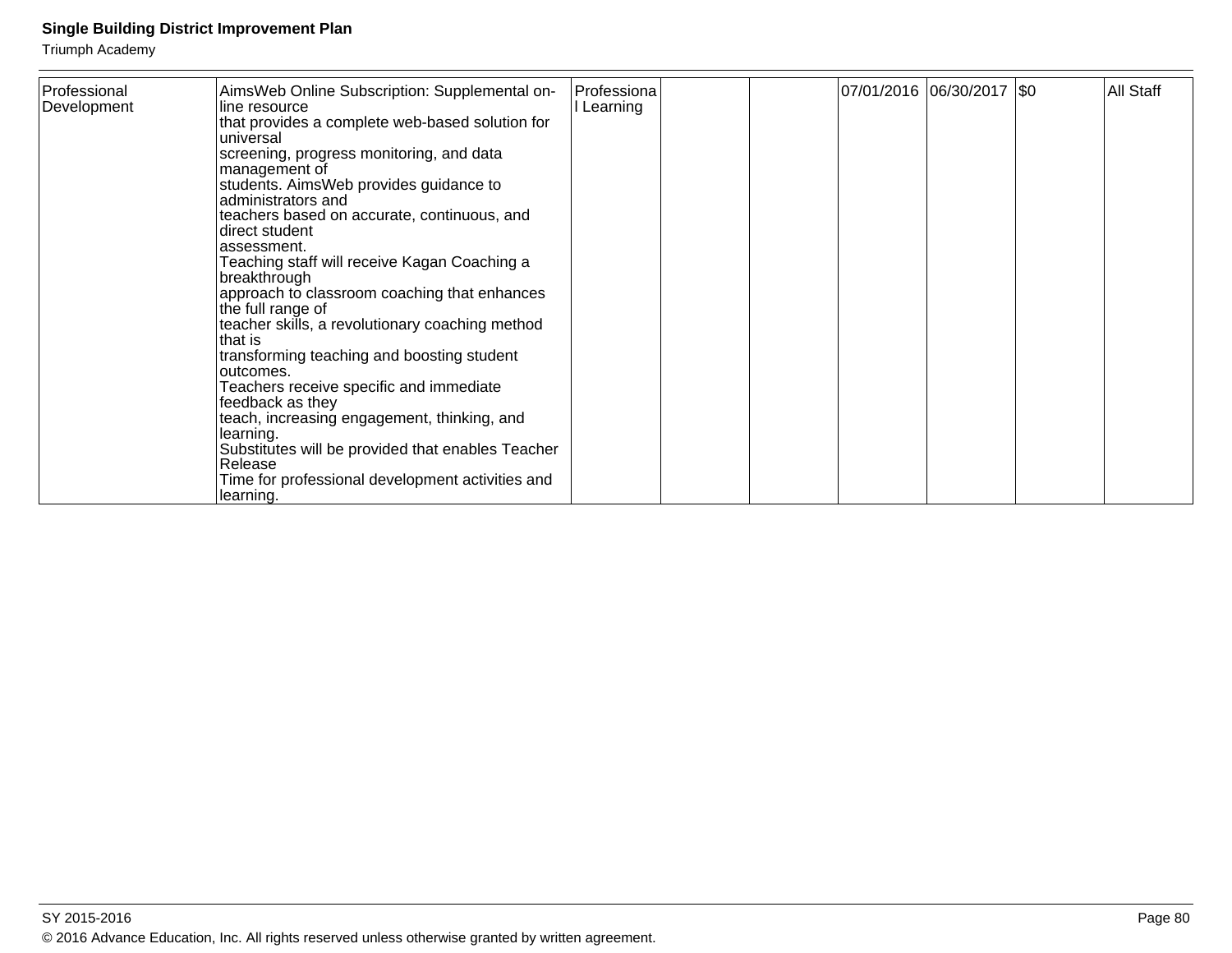| Supplemental Supplies,<br>Technology and<br><b>Materials</b> | Supplemental intervention supplies and incentives<br>will be used<br>by teachers to differentiate instruction and<br>motivate students in<br>effort to help at-risk students increase<br>achievement in core<br>content areas. Supplies/Materials include<br>intervention<br>programs, workbooks, school supplies,<br>educational incentives<br>& light refreshments, technology, and<br>subscriptions.<br>Technology Repairs/Services: Supplemental<br>technology<br>repairs/services will ensure that supplemental<br>technology is<br>able to remain functional to improve instruction.<br>Cost is for<br>technology repairs/services plus taxes and S&H.<br>My Sidewalks Intervention Program: A research-<br>based,<br>intensive, elementary reading intervention<br>program designed<br>for students who are unable to read and<br>comprehend gradelevel<br>materials and who are unable to benefit<br>adequately from<br>the strategic intervention that supports their core<br>classroom<br>reading instruction. Program provides thirty weeks<br>of intensive<br>instruction. Expenses include Kindergarten Early<br>Reading | Technology<br>Supplemen<br>tal<br><b>Materials</b> |  | 07/01/2016  06/30/2017  \$0 | All Staff,<br>Supplemen<br>tal<br>Teachers,<br>Content<br>area<br>Teachers,<br>Principal |
|--------------------------------------------------------------|---------------------------------------------------------------------------------------------------------------------------------------------------------------------------------------------------------------------------------------------------------------------------------------------------------------------------------------------------------------------------------------------------------------------------------------------------------------------------------------------------------------------------------------------------------------------------------------------------------------------------------------------------------------------------------------------------------------------------------------------------------------------------------------------------------------------------------------------------------------------------------------------------------------------------------------------------------------------------------------------------------------------------------------------------------------------------------------------------------------------------------------|----------------------------------------------------|--|-----------------------------|------------------------------------------------------------------------------------------|
|                                                              | Intervention Kit and School Package Grades 1-5.                                                                                                                                                                                                                                                                                                                                                                                                                                                                                                                                                                                                                                                                                                                                                                                                                                                                                                                                                                                                                                                                                       |                                                    |  |                             |                                                                                          |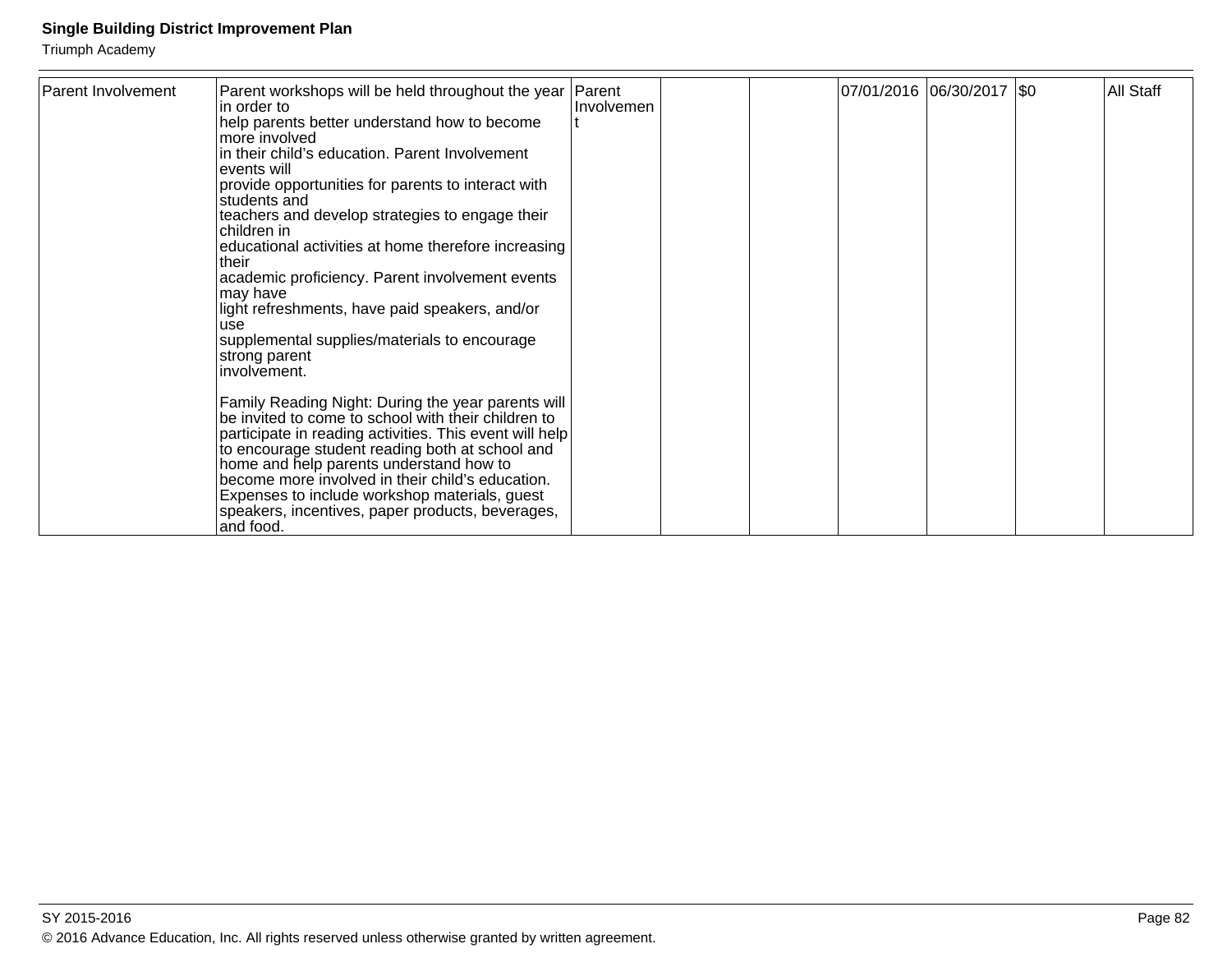| Professional<br>Development        | AimsWeb Online Subscription: Supplemental on-<br>line resource<br>that provides a complete web-based solution for<br>universal<br>screening, progress monitoring, and data<br>management of<br>students. AimsWeb provides guidance to<br>administrators and<br>teachers based on accurate, continuous, and<br>direct student<br>assessment.<br>Teaching staff will receive Kagan Coaching a<br> breakthrough<br>approach to classroom coaching that enhances<br>the full range of<br>teacher skills, a revolutionary coaching method<br>that is<br>transforming teaching and boosting student<br>outcomes.<br>Teachers receive specific and immediate<br>feedback as they<br>teach, increasing engagement, thinking, and<br>learning.<br>Substitutes will be provided that enables Teacher<br>Release<br>Time for professional development activities and<br>learning. | Professiona<br>I Learning |  | 07/01/2016 06/30/2017 \$0   | Principal,<br>School<br>Leadership,<br>Content<br>Area<br>Teachers,<br>All Staff |
|------------------------------------|------------------------------------------------------------------------------------------------------------------------------------------------------------------------------------------------------------------------------------------------------------------------------------------------------------------------------------------------------------------------------------------------------------------------------------------------------------------------------------------------------------------------------------------------------------------------------------------------------------------------------------------------------------------------------------------------------------------------------------------------------------------------------------------------------------------------------------------------------------------------|---------------------------|--|-----------------------------|----------------------------------------------------------------------------------|
| Professional<br>Development - Math | AimsWeb Online Subscription: Supplemental on-<br>line resource that provides a complete web-based<br>solution for universal screening, progress<br>monitoring, and data management of students.<br>AimsWeb provides guidance to administrators and<br>teachers based on accurate, continuous, and<br>direct student assessment.<br>Teaching staff will receive Kagan Coaching a<br>breakthrough approach to classroom coaching<br>that enhances the full range of teacher skills, a<br>revolutionary coaching method that is transforming<br>teaching and boosting student outcomes.<br>Teachers receive specific and immediate<br>feedback as they teach, increasing engagement,<br>thinking, and learning.<br>Substitutes will be provided that enables Teacher<br>Release Time for professional development<br>activities and learning.                             | Professiona<br>I Learning |  | 07/01/2016 06/30/2017   \$0 | School<br>leadership,<br>principals,<br>content<br>teachers,<br>All staff        |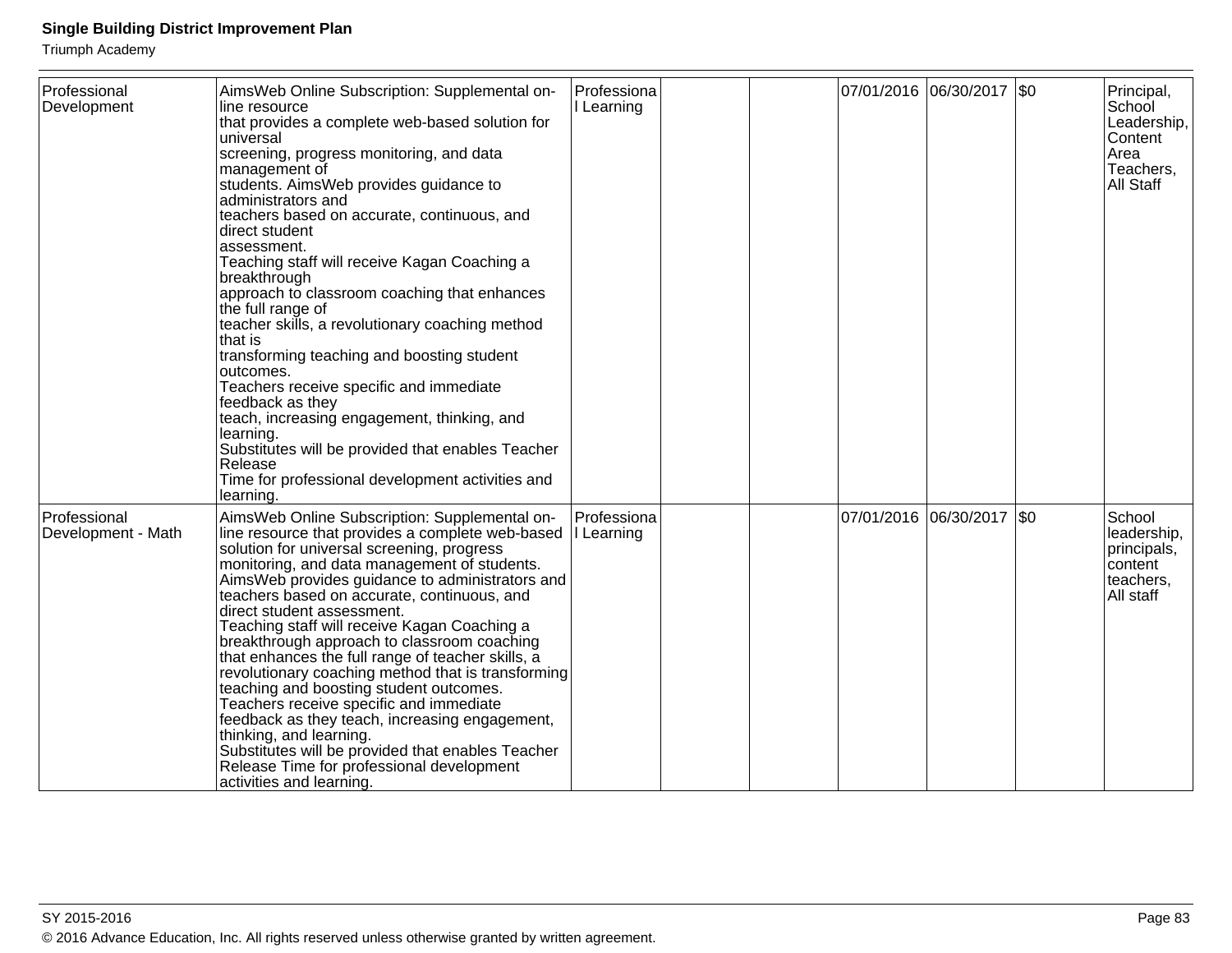| <b>Parent Involvement</b>                             | Parent workshops will be held throughout the year<br>in order to<br>help parents better understand how to become<br>more involved<br>in their child's education. Parent Involvement<br>events will<br>provide opportunities for parents to interact with<br>students and<br>teachers and develop strategies to engage their<br>children in<br>educational activities at home therefore increasing<br>their<br>academic proficiency. Parent involvement events<br>may have<br>light refreshments, have paid speakers, and/or<br>use<br>supplemental supplies/materials to encourage<br>strong parent<br>involvement.<br>Family Science Night: During the year parents will<br>be invited to come to school with their children to<br>participate in science activities. This event will<br>help to encourage student involvement and parent<br>support and understanding of how to become<br>more involved in the their child's education.<br>Expenses may include workshop materials, guest<br>speakers, incentives, paper products, beverages | Parent<br>Involvemen                               |  |            | 07/01/2016 06/30/2017 \$0 |         | All staff |
|-------------------------------------------------------|------------------------------------------------------------------------------------------------------------------------------------------------------------------------------------------------------------------------------------------------------------------------------------------------------------------------------------------------------------------------------------------------------------------------------------------------------------------------------------------------------------------------------------------------------------------------------------------------------------------------------------------------------------------------------------------------------------------------------------------------------------------------------------------------------------------------------------------------------------------------------------------------------------------------------------------------------------------------------------------------------------------------------------------------|----------------------------------------------------|--|------------|---------------------------|---------|-----------|
| Supplemental Supplies,<br>Technology and<br>Materials | and food.<br>Supplemental intervention supplies and incentives<br>will be used<br>by teachers to differentiate instruction and<br>motivate students in<br>effort to help at-risk students increase<br>achievement in core<br>content areas. Supplies/Materials include<br>intervention<br>programs, workbooks, school supplies,<br>educational incentives<br>& light refreshments, technology, and<br>subscriptions.<br>Technology Repairs/Services: Supplemental<br>technology<br>repairs/services will ensure that supplemental<br>technology is<br>able to remain functional to improve instruction.<br>Cost is for<br>technology repairs/services plus taxes and S&H.                                                                                                                                                                                                                                                                                                                                                                      | Technology<br>Supplemen<br>tal<br><b>Materials</b> |  | 07/01/2016 | 06/30/2017                | $ $ \$0 | All Staff |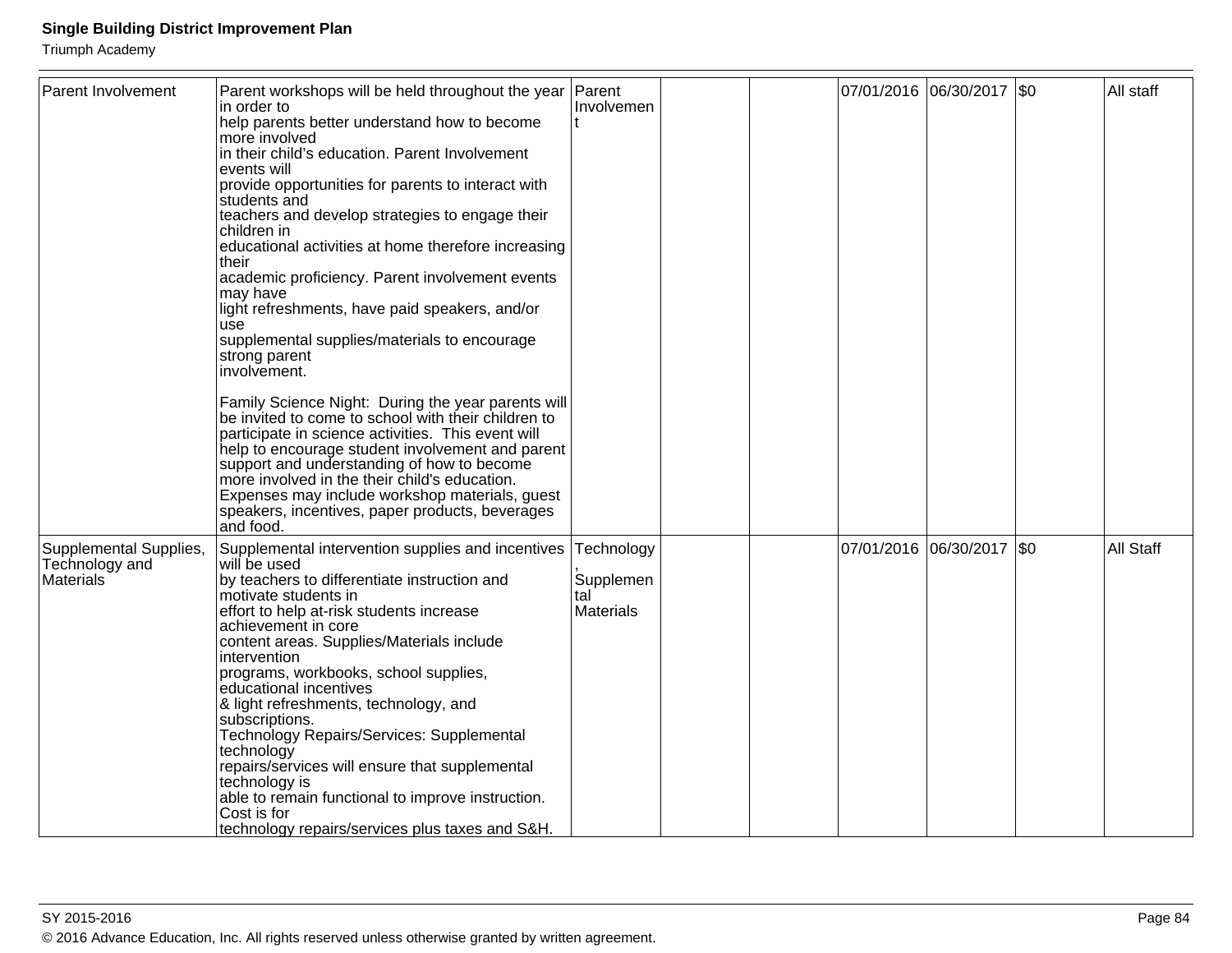| Professional<br>Development                                  | AimsWeb Online Subscription: Supplemental on-<br>line resource<br>that provides a complete web-based solution for<br>universal<br>screening, progress monitoring, and data<br>management of<br>students. AimsWeb provides guidance to<br>administrators and<br>teachers based on accurate, continuous, and<br>direct student<br>assessment.<br>Teaching staff will receive Kagan Coaching a<br>breakthrough<br>approach to classroom coaching that enhances<br>the full range of<br>teacher skills, a revolutionary coaching method<br>that is<br>transforming teaching and boosting student<br>outcomes.<br>Teachers receive specific and immediate<br>feedback as they<br>teach, increasing engagement, thinking, and<br>learning.<br>Substitutes will be provided that enables Teacher<br>Release<br>Time for professional development activities and<br>learning. | Professiona<br>I Learning                          |  | 07/01/2016 06/30/2017 \$0 | School<br>Leadership,<br>principal,<br>content<br>teachers,<br>all staff                 |
|--------------------------------------------------------------|-----------------------------------------------------------------------------------------------------------------------------------------------------------------------------------------------------------------------------------------------------------------------------------------------------------------------------------------------------------------------------------------------------------------------------------------------------------------------------------------------------------------------------------------------------------------------------------------------------------------------------------------------------------------------------------------------------------------------------------------------------------------------------------------------------------------------------------------------------------------------|----------------------------------------------------|--|---------------------------|------------------------------------------------------------------------------------------|
| Supplemental Supplies,<br>Technology and<br>Materials - Math | Supplemental intervention supplies and incentives<br>will be used<br>by teachers to differentiate instruction and<br>motivate students in<br>effort to help at-risk students increase<br>achievement in core<br>content areas. Supplies/Materials include<br>intervention<br>programs, workbooks, school supplies,<br>educational incentives<br>& light refreshments, technology, and<br>subscriptions.<br>Technology Repairs/Services: Supplemental<br>technology repairs/services will ensure that<br>supplemental technology is able to remain<br>functional to improve instruction. Cost is for<br>technology repairs/services plus taxes and S&H.                                                                                                                                                                                                                | Technology<br>Supplemen<br>tal<br><b>Materials</b> |  | 07/01/2016 06/30/2017 \$0 | All Staff,<br>Supplemen<br>tal<br>Teachers,<br>Content<br>area<br>Teachers,<br>Principal |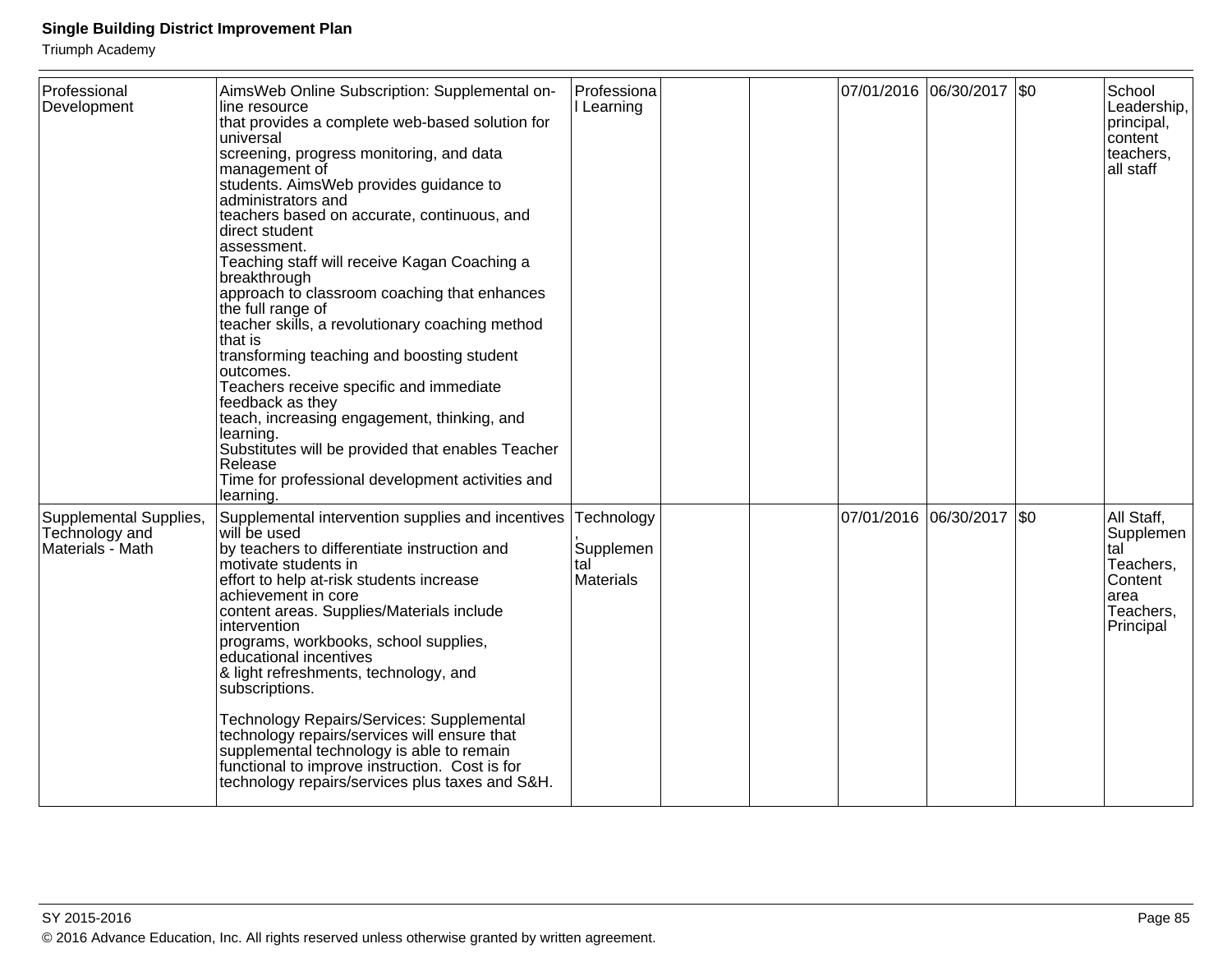| <b>Support Positions</b> | Supplemental Instruction Academic Specialist: Will provide expert<br>linstruction and<br>assessment for students who are below grade<br>level. Academic<br>Specialists are responsible for the increased<br>performance of<br>struggling at risk students. Will create, manage,<br>and participate<br>in a variety of learning environments and activities<br>in the core<br>content areas and will work collaboratively and<br>professionally<br>with classroom teachers, other interventionists,<br>and parents.<br>Paraprofessionals: Will work w/ students in grades<br>$K-8$ , M-F<br>during school day hours under the direct<br>supervision of a<br>teacher. Will provide these types of assistance: 1)<br>$1$ -on-1 or<br>small group for eligible students w/in the reg<br>classroom, $& 2)$ 1-<br>on-1 or small group for the general student pop,<br>ONLY if it<br>allows the reg classroom teacher to work<br>individually or in small<br>groups w/ the most academically at-risk students<br>in order to<br>increase student achievement in core content | Academic<br>Support<br>Program |  | 07/01/2016  06/30/2017  \$0 | School<br>Principal,<br>Paraprofes<br>sionals,<br>l Academic<br>Specialist |
|--------------------------|-----------------------------------------------------------------------------------------------------------------------------------------------------------------------------------------------------------------------------------------------------------------------------------------------------------------------------------------------------------------------------------------------------------------------------------------------------------------------------------------------------------------------------------------------------------------------------------------------------------------------------------------------------------------------------------------------------------------------------------------------------------------------------------------------------------------------------------------------------------------------------------------------------------------------------------------------------------------------------------------------------------------------------------------------------------------------|--------------------------------|--|-----------------------------|----------------------------------------------------------------------------|
|                          | areas.                                                                                                                                                                                                                                                                                                                                                                                                                                                                                                                                                                                                                                                                                                                                                                                                                                                                                                                                                                                                                                                                |                                |  |                             |                                                                            |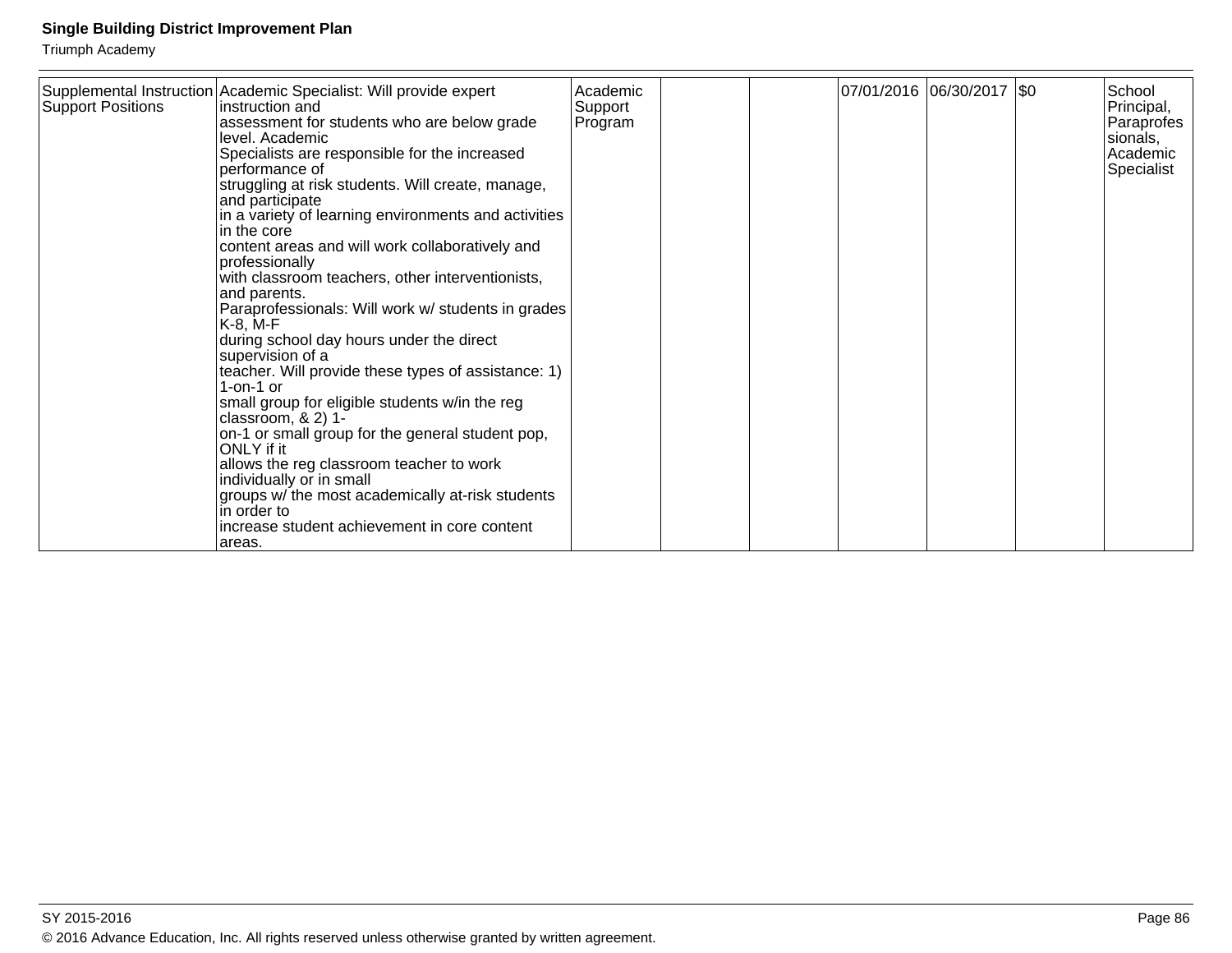| Parent Involvement -<br>Math                      | Parent workshops will be held throughout the year<br>in order to<br>help parents better understand how to become<br>more involved<br>in their child's education. Parent Involvement<br>events will<br>provide opportunities for parents to interact with<br>students and<br>teachers and develop strategies to engage their<br>children in<br>educational activities at home therefore increasing<br>their<br>academic proficiency. Parent involvement events<br>may have<br>light refreshments, have paid speakers, and/or<br><b>use</b><br>supplemental supplies/materials to encourage<br>strong parent<br>involvement.<br>o Family Math Night: During the year parents will<br>be invited to come to school with their children to<br>participate in math activities and games. The<br>parents will have an opportunity to communicate<br>with teachers about how math is being taught.<br>This event will help parents better understand how<br>to become more involved in their child's education.<br>Expenses to include workshop materials, guest<br>speakers, incentives, paper products, beverages,<br>and food. | Parent<br>Involvemen             |  | 07/01/2016 06/30/2017 \$0 | All Staff                                                              |
|---------------------------------------------------|----------------------------------------------------------------------------------------------------------------------------------------------------------------------------------------------------------------------------------------------------------------------------------------------------------------------------------------------------------------------------------------------------------------------------------------------------------------------------------------------------------------------------------------------------------------------------------------------------------------------------------------------------------------------------------------------------------------------------------------------------------------------------------------------------------------------------------------------------------------------------------------------------------------------------------------------------------------------------------------------------------------------------------------------------------------------------------------------------------------------------|----------------------------------|--|---------------------------|------------------------------------------------------------------------|
| Supplemental Non-<br><b>Instructional Support</b> | Achievement and Behavior Support Specialist:<br>Will work with<br>students whose behaviors significantly interfere<br>with their<br>academic growth in core content areas which<br>result in<br>educational time loss or other challenges to<br>academic<br>achievement. The Title I Achievement and<br><b>Behavior Specialist</b><br>will assist students in the responsible thinking<br>process, allowing<br>students to be proactive in making choices that<br>lead to<br>lacademic success.                                                                                                                                                                                                                                                                                                                                                                                                                                                                                                                                                                                                                            | Behavioral<br>Support<br>Program |  | 07/01/2016 06/30/2017 \$0 | Principal,<br>Achieveme<br>nt and<br>Behavior<br>Support<br>Specialist |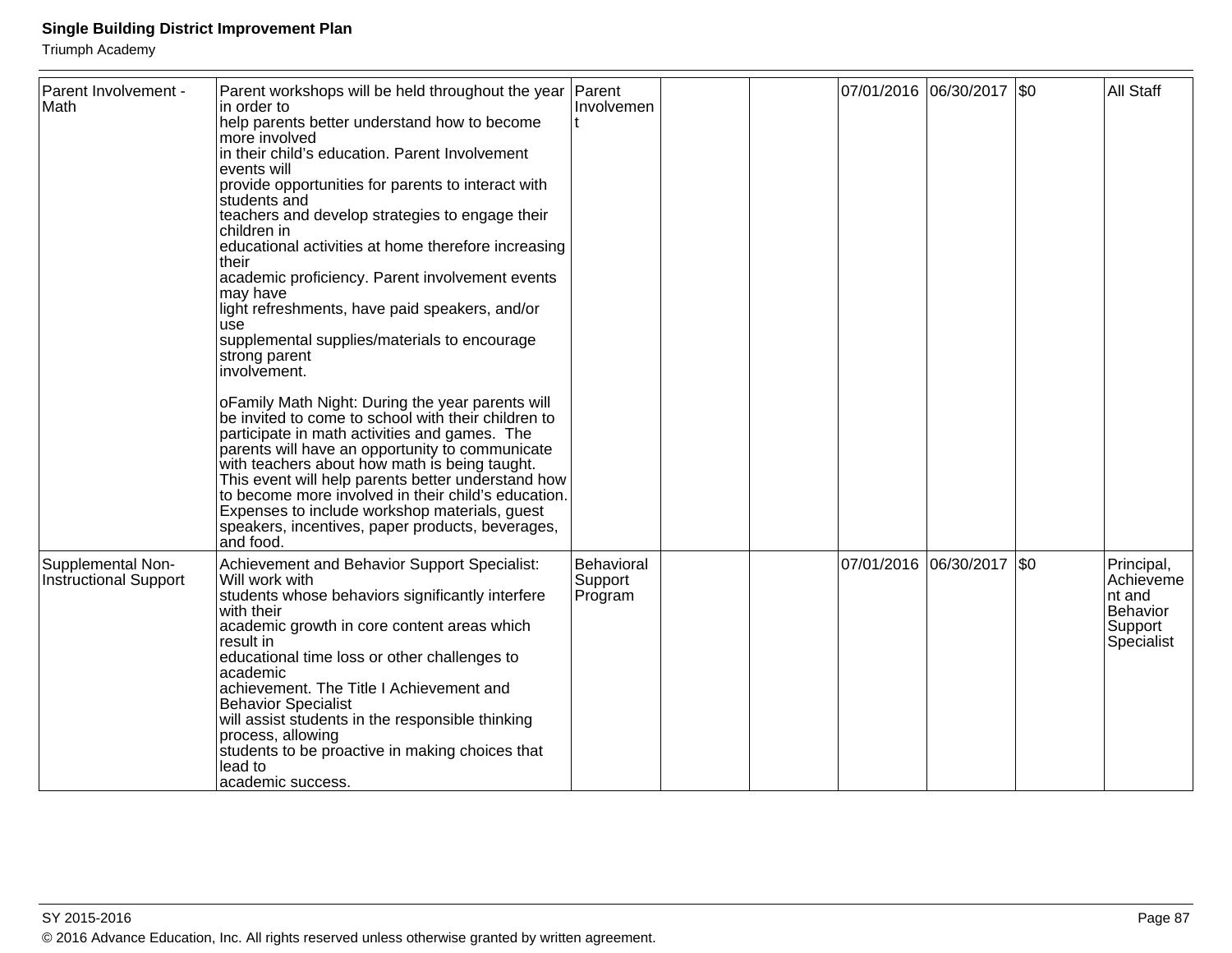| Parent Involvement                                    | Parent workshops will be held throughout the year<br>in order to<br>help parents better understand how to become<br>more involved<br>in their child's education. Parent Involvement<br>events will<br>provide opportunities for parents to interact with<br>students and<br>teachers and develop strategies to engage their<br>children in<br>educational activities at home therefore increasing<br>their<br>academic proficiency. Parent involvement events<br>may have<br>light refreshments, have paid speakers, and/or<br><b>USe</b><br>supplemental supplies/materials to encourage<br>strong parent<br>involvement.<br>During the year parents will be invited to come to<br>school with their children to participate in and<br>celebrate diversity with Holidays Around the<br>Globe. | Parent<br>Involvemen                               |  | 07/01/2016 06/30/2017 \$0   |  | All Staff |
|-------------------------------------------------------|------------------------------------------------------------------------------------------------------------------------------------------------------------------------------------------------------------------------------------------------------------------------------------------------------------------------------------------------------------------------------------------------------------------------------------------------------------------------------------------------------------------------------------------------------------------------------------------------------------------------------------------------------------------------------------------------------------------------------------------------------------------------------------------------|----------------------------------------------------|--|-----------------------------|--|-----------|
| Supplemental Supplies,<br>Technology and<br>Materials | Supplemental intervention supplies and incentives<br>will be used<br>by teachers to differentiate instruction and<br>motivate students in<br>effort to help at-risk students increase<br>achievement in core<br>content areas. Supplies/Materials include<br>intervention<br>programs, workbooks, school supplies,<br>educational incentives<br>& light refreshments, technology, and<br>subscriptions.<br>Technology Repairs/Services: Supplemental<br>technology<br>repairs/services will ensure that supplemental<br>technology is<br>able to remain functional to improve instruction.<br>Cost is for<br>technology repairs/services plus taxes and S&H.                                                                                                                                   | Technology<br>Supplemen<br>tal<br><b>Materials</b> |  | 07/01/2016  06/30/2017  \$0 |  | All Staff |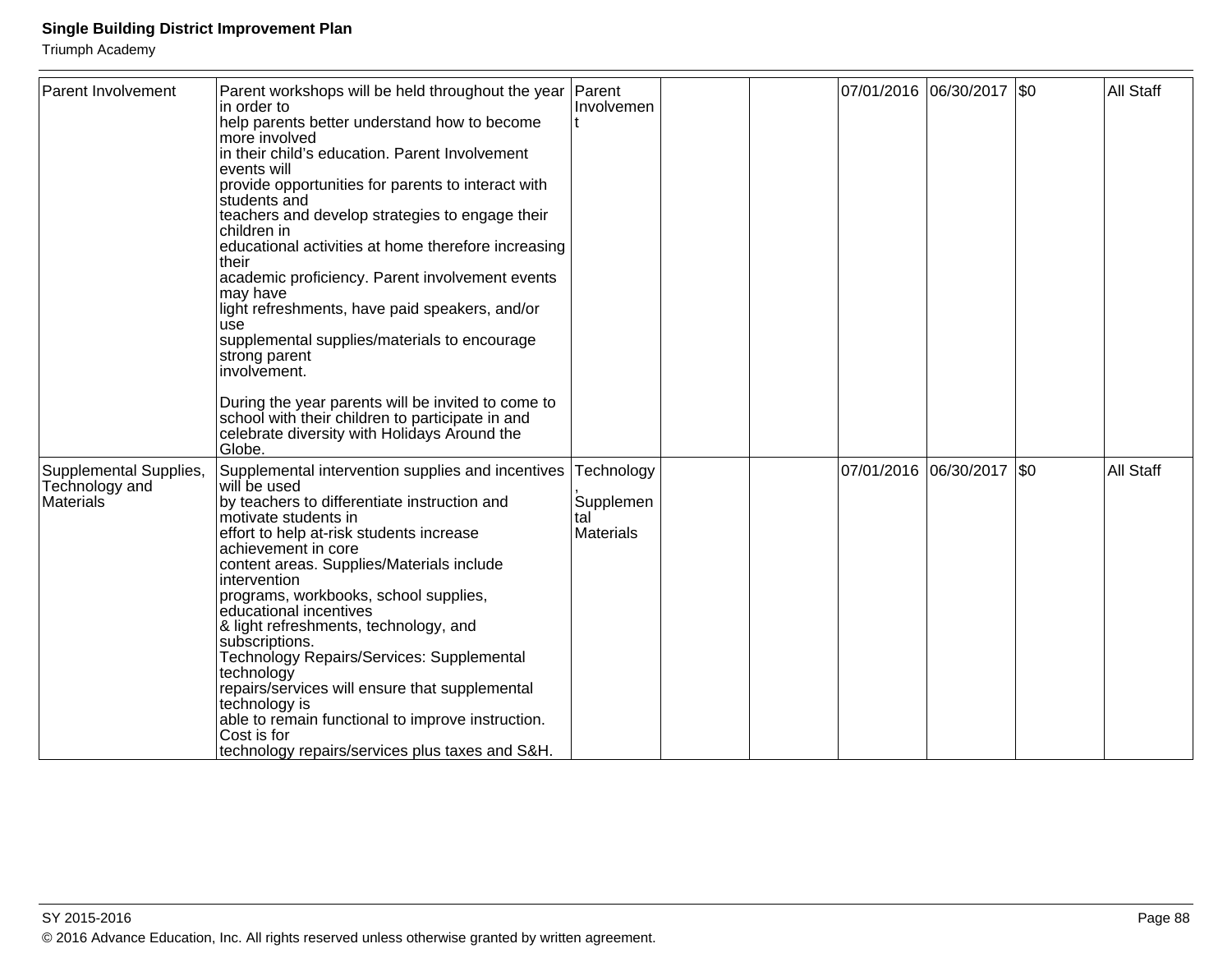Triumph Academy

| Supplemental<br><b>Instructional Support</b><br>Positions      | Academic Specialist: Will provide expert<br>instruction and<br>assessment for students who are below grade<br>level. Academic<br>Specialists are responsible for the increased<br>performance of<br>struggling at risk students. Will create, manage,<br>and participate<br>in a variety of learning environments and activities<br>in the core<br>content areas and will work collaboratively and<br>professionally<br>with classroom teachers, other interventionists,<br>and parents.<br>Paraprofessionals: Will work w/ students in grades<br>$K-8$ , M-F<br>during school day hours under the direct<br>supervision of a<br>teacher. Will provide these types of assistance: 1)<br>$1$ -on-1 or<br>small group for eligible students w/in the reg<br>classroom, $& 2)$ 1-<br>on-1 or small group for the general student pop,<br>ONLY if it<br>allows the reg classroom teacher to work<br>individually or in small<br>groups w/ the most academically at-risk students<br>in order to<br>increase student achievement in core content<br>areas. | Academic<br>Support<br>Program   |  | 07/01/2016 06/30/2017 \$0 | School<br>Principal,<br>Paraprofes<br>sionals,<br>Content<br>area<br>Teachers,<br>Academic<br>Specialist |
|----------------------------------------------------------------|-------------------------------------------------------------------------------------------------------------------------------------------------------------------------------------------------------------------------------------------------------------------------------------------------------------------------------------------------------------------------------------------------------------------------------------------------------------------------------------------------------------------------------------------------------------------------------------------------------------------------------------------------------------------------------------------------------------------------------------------------------------------------------------------------------------------------------------------------------------------------------------------------------------------------------------------------------------------------------------------------------------------------------------------------------|----------------------------------|--|---------------------------|----------------------------------------------------------------------------------------------------------|
| Supplemental Non-<br><b>Instructional Support</b><br>Positions | Achievement and Behavior Support Specialist:<br>Will work with<br>students whose behaviors significantly interfere<br>with their<br>academic growth in core content areas which<br>result in<br>educational time loss or other challenges to<br>academic<br>achievement. The Title I Achievement and<br><b>Behavior Specialist</b><br>will assist students in the responsible thinking<br>process, allowing<br>students to be proactive in making choices that<br>lead to<br>academic success.                                                                                                                                                                                                                                                                                                                                                                                                                                                                                                                                                        | Behavioral<br>Support<br>Program |  | 07/01/2016 06/30/2017 \$0 | Achieveme<br>nt and<br>Behavior<br>Support<br>Specialist                                                 |

## **Title II Part A**

| <b>Activity Name</b><br>Activity Description | Activity<br>'Type | <b>Tier</b> | Phase | <b>Beain</b> | Date End Date | <b>IResource</b><br><b>IAssigned</b> | Staff<br>Responsibl |
|----------------------------------------------|-------------------|-------------|-------|--------------|---------------|--------------------------------------|---------------------|
|----------------------------------------------|-------------------|-------------|-------|--------------|---------------|--------------------------------------|---------------------|

#### SY 2015-2016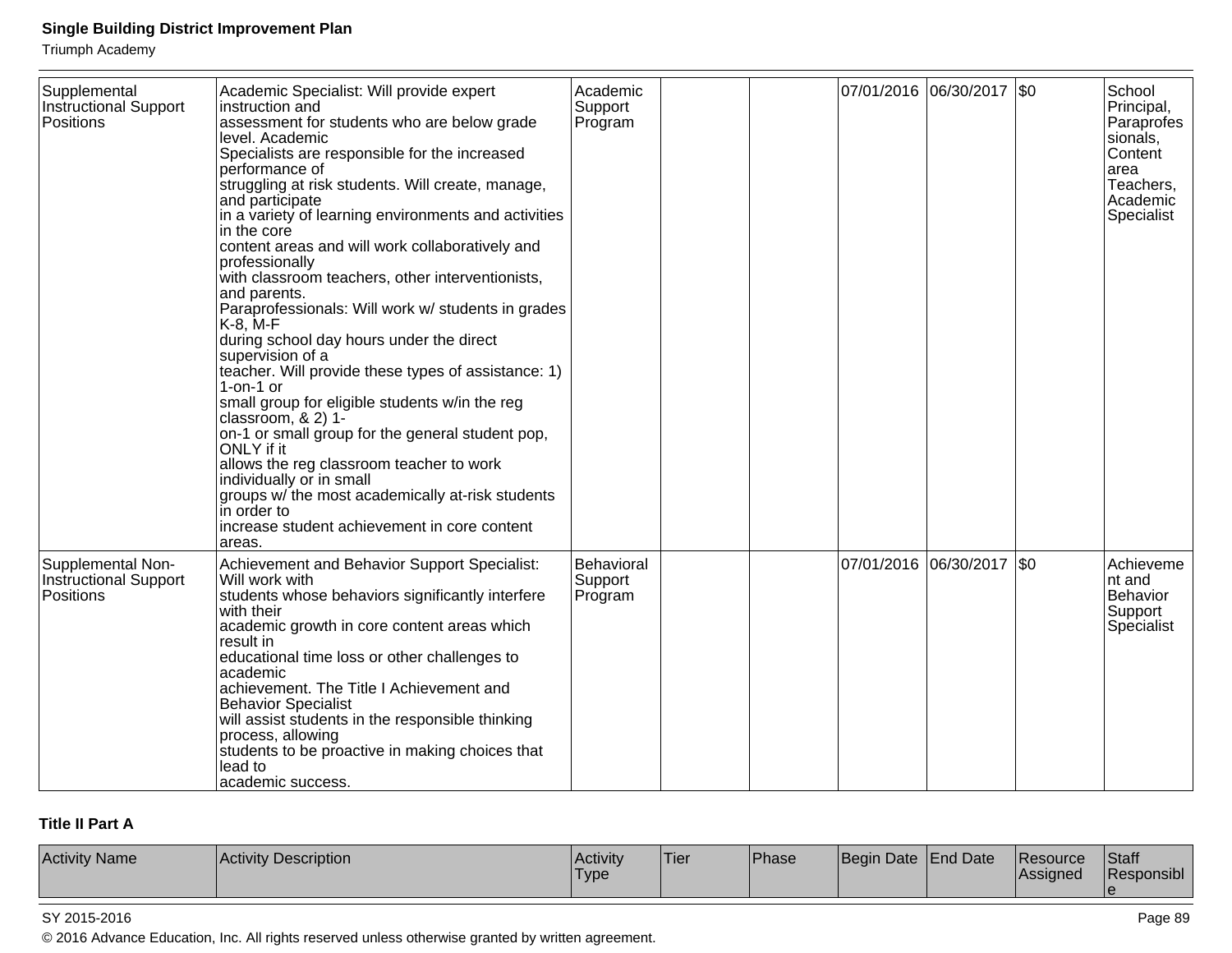| Professional<br>Development | AimsWeb Online Subscription: Supplemental on-<br>line resource<br>that provides a complete web-based solution for<br>universal<br>screening, progress monitoring, and data<br>management of<br>students. AimsWeb provides guidance to<br>administrators and<br>teachers based on accurate, continuous, and<br>direct student<br>assessment.<br>Teaching staff will receive Kagan Coaching a<br>breakthrough<br>approach to classroom coaching that enhances<br>the full range of<br>teacher skills, a revolutionary coaching method<br>that is<br>transforming teaching and boosting student<br>outcomes.<br>Teachers receive specific and immediate<br>feedback as they<br>teach, increasing engagement, thinking, and<br>learning.<br>Substitutes will be provided that enables Teacher<br>Release<br>Time for professional development activities and<br>learning. | Professiona<br>I Learning      |  | 07/01/2016 06/30/2017 \$0 | Principal,<br>School<br>Leadership,<br>Content<br>Area<br>Teachers,<br>All Staff |
|-----------------------------|-----------------------------------------------------------------------------------------------------------------------------------------------------------------------------------------------------------------------------------------------------------------------------------------------------------------------------------------------------------------------------------------------------------------------------------------------------------------------------------------------------------------------------------------------------------------------------------------------------------------------------------------------------------------------------------------------------------------------------------------------------------------------------------------------------------------------------------------------------------------------|--------------------------------|--|---------------------------|----------------------------------------------------------------------------------|
| Out of School Time          | Students will be provided Summer Bridge Activity<br>Workbooks:<br>In an effort to prevent summer loss, students will<br>receive a<br>workbook at the end of the 2016-17 school year to<br>ltake home<br>and complete over the summer. There is one<br>activity for every<br>day. Students will turn in their workbook at the<br>beginning of the<br>2017-18 school year. NWEA test data from Spring<br>2018 will be<br>compared to Fall 2017. NWEA test data in order to<br>evaluate the<br>academic effectiveness of this program. Academic<br>Check In<br>Events will be held and made available to students<br>throughout<br>lthe Summer.                                                                                                                                                                                                                          | Academic<br>Support<br>Program |  | 07/01/2016 06/30/2017 \$0 | Summer<br>Staff,<br>Content<br>larea<br><b>Teachers</b>                          |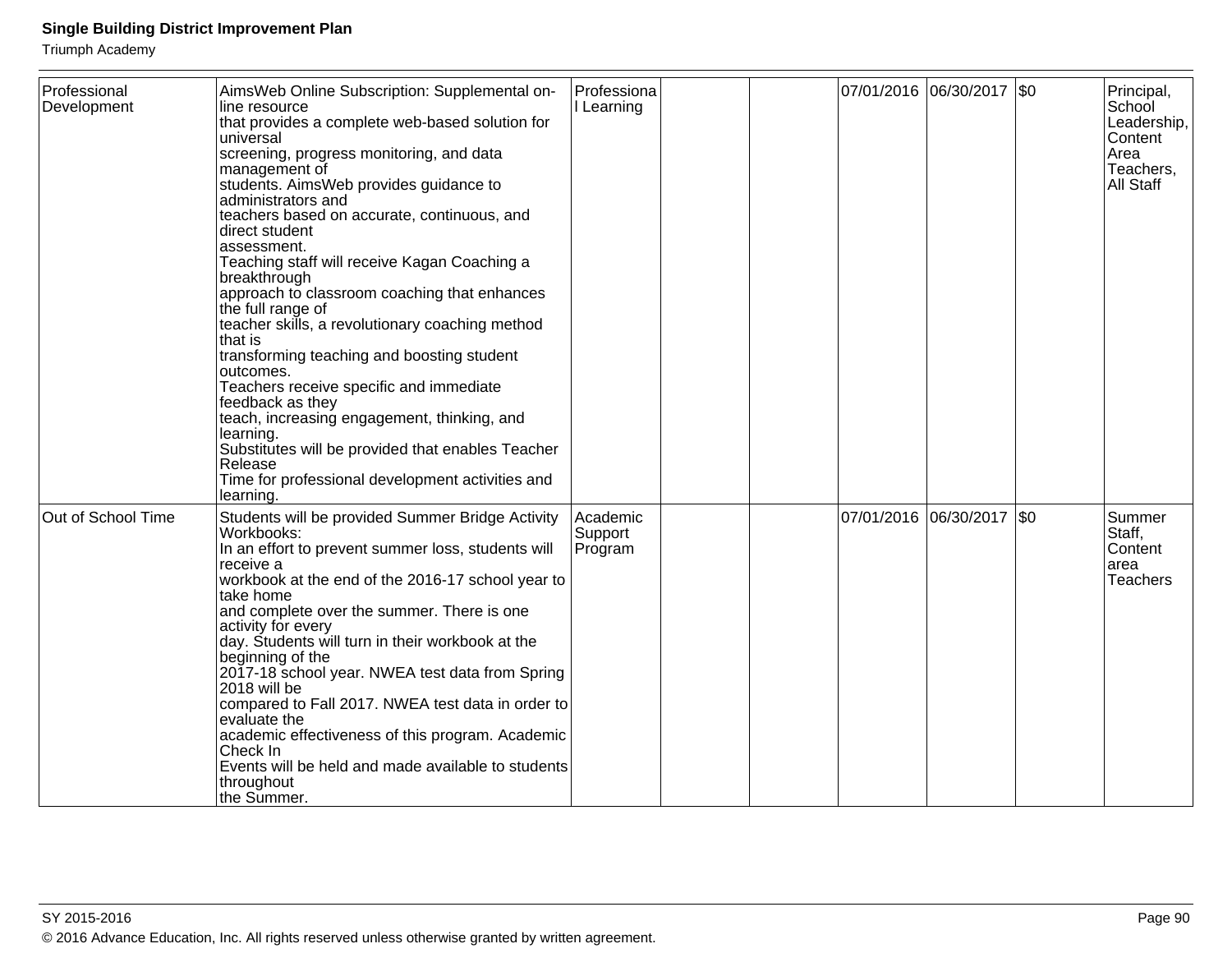| Out of School Time -<br>Math | Students will be provided Summer Bridge Activity<br>Workbooks: In an effort to prevent summer loss,<br>students will receive a workbook at the end of the<br>2016-17 school year to take home and complete<br>over the summer. There is one activity for every<br>day. Students will turn in their workbook at the<br>beginning of the 2017-18 school year. NWEA test<br>data from Spring 2018 will be compared to Fall<br>2017. NWEA test data in order to evaluate the<br>academic effectiveness of this program. Academic<br>Check In Events will be held and made available<br>to students throughout the Summer.                       | Academic<br>Support<br>Program |  | 07/01/2016 06/30/2017 \$0 |     | Summer<br>staff,<br>content<br>area<br><b>Teachers</b> |
|------------------------------|---------------------------------------------------------------------------------------------------------------------------------------------------------------------------------------------------------------------------------------------------------------------------------------------------------------------------------------------------------------------------------------------------------------------------------------------------------------------------------------------------------------------------------------------------------------------------------------------------------------------------------------------|--------------------------------|--|---------------------------|-----|--------------------------------------------------------|
| Out of School Time           | Students will be provided Summer Bridge Activity<br>Workbooks:<br>In an effort to prevent summer loss, students will<br>receive a<br>workbook at the end of the 2016-17 school year to<br>take home<br>and complete over the summer. There is one<br>activity for every<br>day. Students will turn in their workbook at the<br>beginning of the<br>2017-18 school year. NWEA test data from Spring<br>2018 will be<br>compared to Fall 2017. NWEA test data in order to<br>evaluate the<br>academic effectiveness of this program. Academic<br>Check In<br>Events will be held and made available to students<br>throughout<br>the Summer.  | Academic<br>Support<br>Program |  | 07/01/2016 06/30/2017 \$0 |     | Summer<br>staff,<br>content<br>area<br><b>Teachers</b> |
| Out of School Time           | Students will be provided Summer Bridge Activity<br>Workbooks:<br>In an effort to prevent summer loss, students will<br>receive a<br>workbook at the end of the 2016-17 school year to<br>take home<br>and complete over the summer. There is one<br>activity for every<br>day. Students will turn in their workbook at the<br>beginning of the<br>2017-18 school year. NWEA test data from Spring<br>2018 will be<br>compared to Fall 2017. NWEA test data in order to<br>evaluate the<br>academic effectiveness of this program. Academic<br>Check In<br>Events will be held and made available to students<br>throughout<br>lthe Sūmmer. | Academic<br>Support<br>Program |  | 07/01/2016 06/30/2017     | \$0 | Summer<br>Staff,<br>Content<br>Area<br><b>Teachers</b> |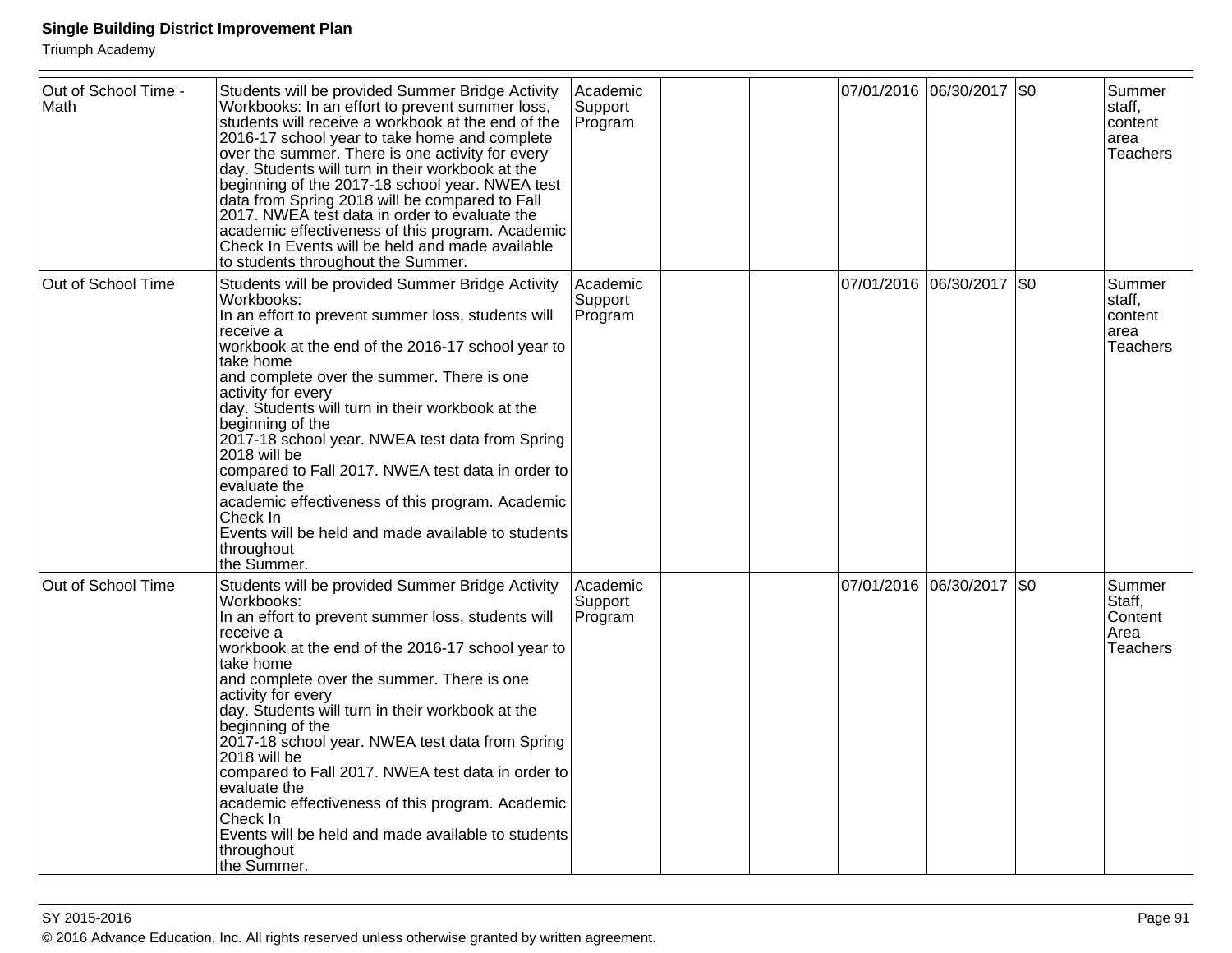Triumph Academy

| Professional<br>Development - Math | AimsWeb Online Subscription: Supplemental on-<br>line resource that provides a complete web-based<br>solution for universal screening, progress<br>monitoring, and data management of students.<br>AimsWeb provides guidance to administrators and<br>teachers based on accurate, continuous, and<br>direct student assessment.<br>Teaching staff will receive Kagan Coaching a<br>breakthrough approach to classroom coaching<br>that enhances the full range of teacher skills, a<br>revolutionary coaching method that is transforming<br>teaching and boosting student outcomes.<br>Teachers receive specific and immediate<br>feedback as they teach, increasing engagement,<br>thinking, and learning.<br>Substitutes will be provided that enables Teacher<br>Release Time for professional development<br>activities and learning.                            | Professiona<br>I Learning |  | 07/01/2016 06/30/2017 \$0 | School<br>leadership,<br>principals,<br>content<br>teachers,<br>All staff |
|------------------------------------|-----------------------------------------------------------------------------------------------------------------------------------------------------------------------------------------------------------------------------------------------------------------------------------------------------------------------------------------------------------------------------------------------------------------------------------------------------------------------------------------------------------------------------------------------------------------------------------------------------------------------------------------------------------------------------------------------------------------------------------------------------------------------------------------------------------------------------------------------------------------------|---------------------------|--|---------------------------|---------------------------------------------------------------------------|
| Professional<br>Development        | AimsWeb Online Subscription: Supplemental on-<br>line resource<br>that provides a complete web-based solution for<br>universal<br>screening, progress monitoring, and data<br>management of<br>students. AimsWeb provides guidance to<br>administrators and<br>teachers based on accurate, continuous, and<br>direct student<br>assessment.<br>Teaching staff will receive Kagan Coaching a<br>breakthrough<br>approach to classroom coaching that enhances<br>the full range of<br>teacher skills, a revolutionary coaching method<br>that is<br>transforming teaching and boosting student<br>outcomes.<br>Teachers receive specific and immediate<br>feedback as they<br>teach, increasing engagement, thinking, and<br>learning.<br>Substitutes will be provided that enables Teacher<br>Release<br>Time for professional development activities and<br>learning. | Professiona<br>Learning   |  | 07/01/2016 06/30/2017 \$0 | School<br>Leadership,<br>principal,<br>content<br>teachers,<br>all staff  |

## **Other**

| <b>Activity Name</b> | <b>Activity Description</b> | <b>Activity</b><br>'Type | 'Tier | Phase | Begin Date   End Date |  | <b>IResource</b><br><b>IAssigned</b> | <b>Staff</b><br><b>Responsibl</b> |
|----------------------|-----------------------------|--------------------------|-------|-------|-----------------------|--|--------------------------------------|-----------------------------------|
|----------------------|-----------------------------|--------------------------|-------|-------|-----------------------|--|--------------------------------------|-----------------------------------|

#### SY 2015-2016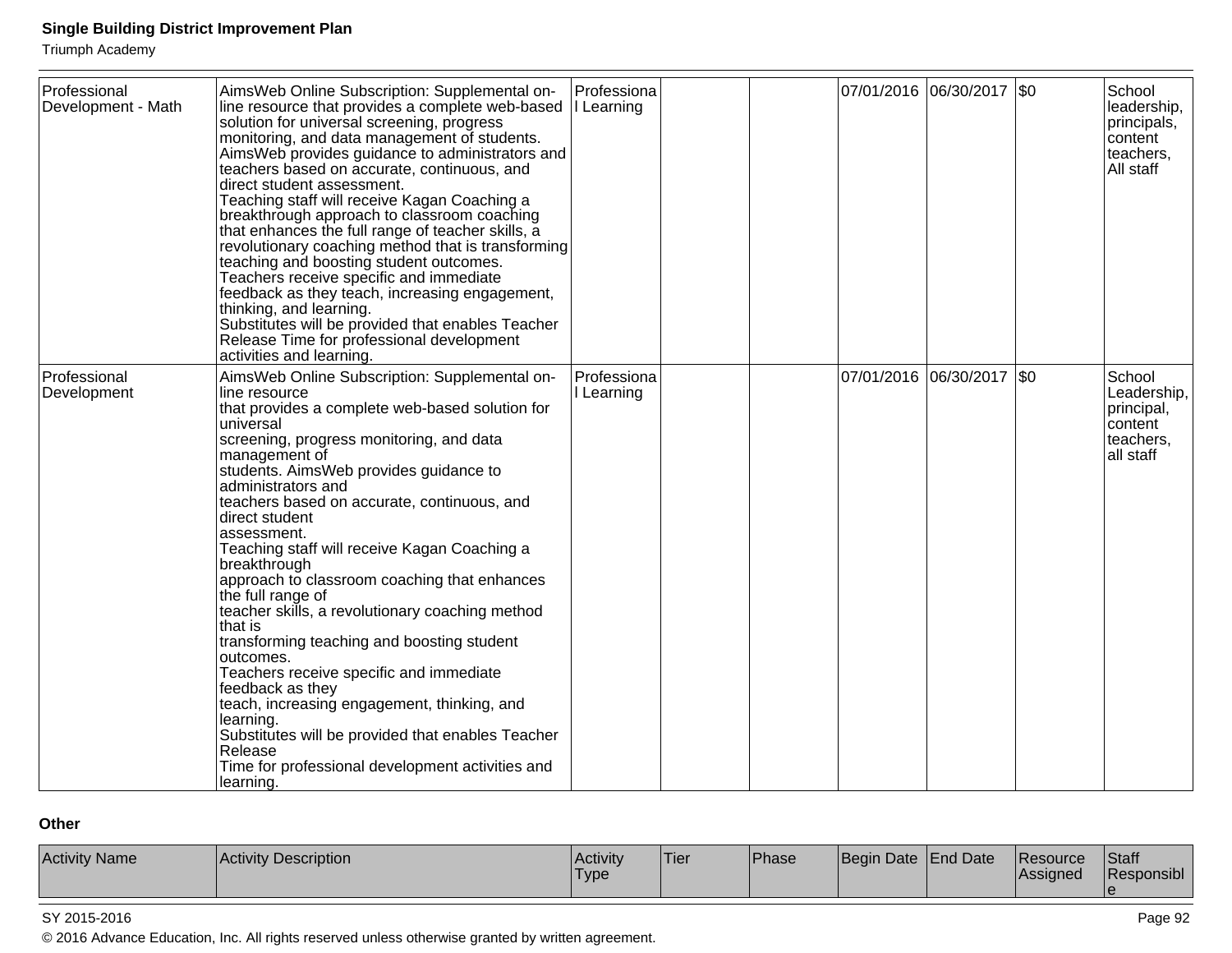| Out of School Time                                        | Students will be provided Summer Bridge Activity<br>Workbooks:<br>In an effort to prevent summer loss, students will<br>receive a<br>workbook at the end of the 2016-17 school year to<br>ltake home<br>and complete over the summer. There is one<br>activity for every<br>day. Students will turn in their workbook at the<br>beginning of the<br>2017-18 school year. NWEA test data from Spring<br>2018 will be<br>compared to Fall 2017. NWEA test data in order to<br>evaluate the<br>academic effectiveness of this program. Academic<br>Check In<br>Events will be held and made available to students<br>throughout<br>the Summer.                                                                                                                                                                                                                                                                                                                                                                       | Academic<br>Support<br>Program   |  | 07/01/2016  06/30/2017  \$0 | Summer<br>staff,<br>Icontent<br>larea<br>Teachers                                                |
|-----------------------------------------------------------|-------------------------------------------------------------------------------------------------------------------------------------------------------------------------------------------------------------------------------------------------------------------------------------------------------------------------------------------------------------------------------------------------------------------------------------------------------------------------------------------------------------------------------------------------------------------------------------------------------------------------------------------------------------------------------------------------------------------------------------------------------------------------------------------------------------------------------------------------------------------------------------------------------------------------------------------------------------------------------------------------------------------|----------------------------------|--|-----------------------------|--------------------------------------------------------------------------------------------------|
| Supplemental<br>Instructional Support<br>Positions - Math | Academic Specialist: Will provide expert<br>instruction and assessment for students who are<br>below grade level. Academic Specialists are<br>responsible for the increased performance of<br>struggling at risk students. Will create, manage,<br>and participate in a variety of learning<br>environments and activities in the core content<br>areas and will work collaboratively and<br>professionally with classroom teachers, other<br>interventionists, and parents.<br>Paraprofessionals: Will work w/ students in grades<br>K-8, M-F during school day hours under the direct<br>supervision of a teacher. Will provide these types<br>of assistance: 1) 1-on-1 or small group for eligible<br>students w/in the reg classroom, $\& 2)$ 1-on-1 or<br>small group for the general student pop, ONLY if it<br>allows the reg classroom teacher to work<br>individually or in small groups w/ the most<br>academically at-risk students in order to increase<br>student achievement in core content areas. | l Academic<br>Support<br>Program |  | 07/01/2016  06/30/2017  \$0 | School<br>Principal,<br>Paraprofes<br>sionals,<br>Content<br>Teachers,<br>Academic<br>Specialist |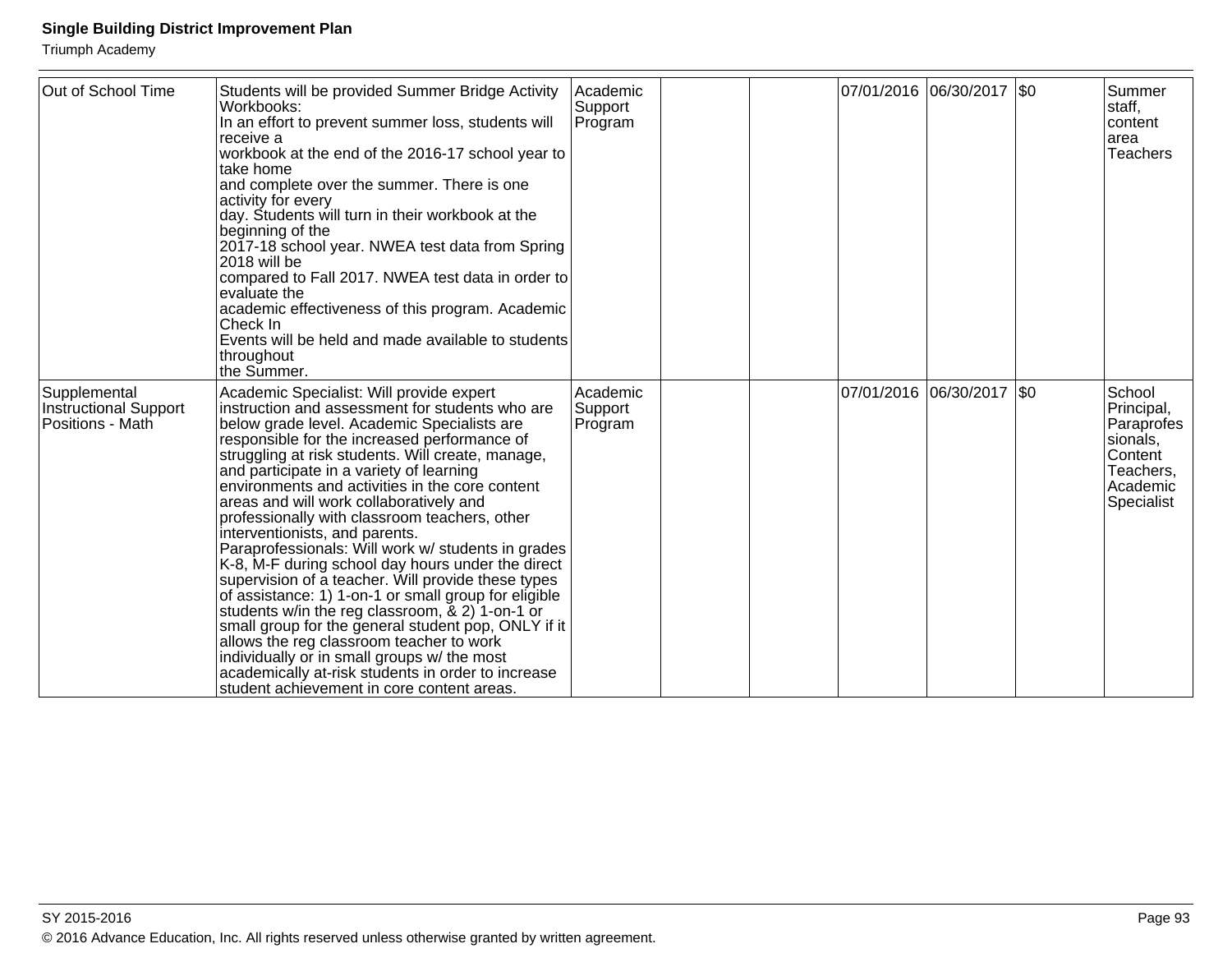| Out of School Time           | Students will be provided Summer Bridge Activity<br>Workbooks:<br>In an effort to prevent summer loss, students will<br>receive a<br>workbook at the end of the 2016-17 school year to<br>take home<br>and complete over the summer. There is one<br>activity for every<br>day. Students will turn in their workbook at the<br>beginning of the<br>2017-18 school year. NWEA test data from Spring<br>2018 will be<br>compared to Fall 2017. NWEA test data in order to<br>evaluate the<br>academic effectiveness of this program. Academic<br>Check In<br>Events will be held and made available to students<br>throughout<br>the Summer. | Academic<br>Support<br>Program |  | 07/01/2016 06/30/2017 \$0 | Summer<br>Staff,<br>Content<br>Area<br>Teachers        |
|------------------------------|--------------------------------------------------------------------------------------------------------------------------------------------------------------------------------------------------------------------------------------------------------------------------------------------------------------------------------------------------------------------------------------------------------------------------------------------------------------------------------------------------------------------------------------------------------------------------------------------------------------------------------------------|--------------------------------|--|---------------------------|--------------------------------------------------------|
| Out of School Time           | Students will be provided Summer Bridge Activity<br>Workbooks:<br>In an effort to prevent summer loss, students will<br>receive a<br>workbook at the end of the 2016-17 school year to<br>take home<br>and complete over the summer. There is one<br>activity for every<br>day. Students will turn in their workbook at the<br>beginning of the<br>2017-18 school year. NWEA test data from Spring<br>2018 will be<br>compared to Fall 2017. NWEA test data in order to<br>evaluate the<br>academic effectiveness of this program. Academic<br>Check In<br>Events will be held and made available to students<br>throughout<br>the Summer. | Academic<br>Support<br>Program |  | 07/01/2016 06/30/2017 \$0 | Summer<br>Staff,<br>Content<br>area<br>Teachers        |
| Out of School Time -<br>Math | Students will be provided Summer Bridge Activity<br>Workbooks: In an effort to prevent summer loss,<br>students will receive a workbook at the end of the<br>2016-17 school year to take home and complete<br>over the summer. There is one activity for every<br>day. Students will turn in their workbook at the<br>beginning of the 2017-18 school year. NWEA test<br>data from Spring 2018 will be compared to Fall<br>2017. NWEA test data in order to evaluate the<br>academic effectiveness of this program. Academic<br>Check In Events will be held and made available<br>to students throughout the Summer.                      | Academic<br>Support<br>Program |  | 07/01/2016 06/30/2017 \$0 | Summer<br>staff,<br>content<br>area<br><b>Teachers</b> |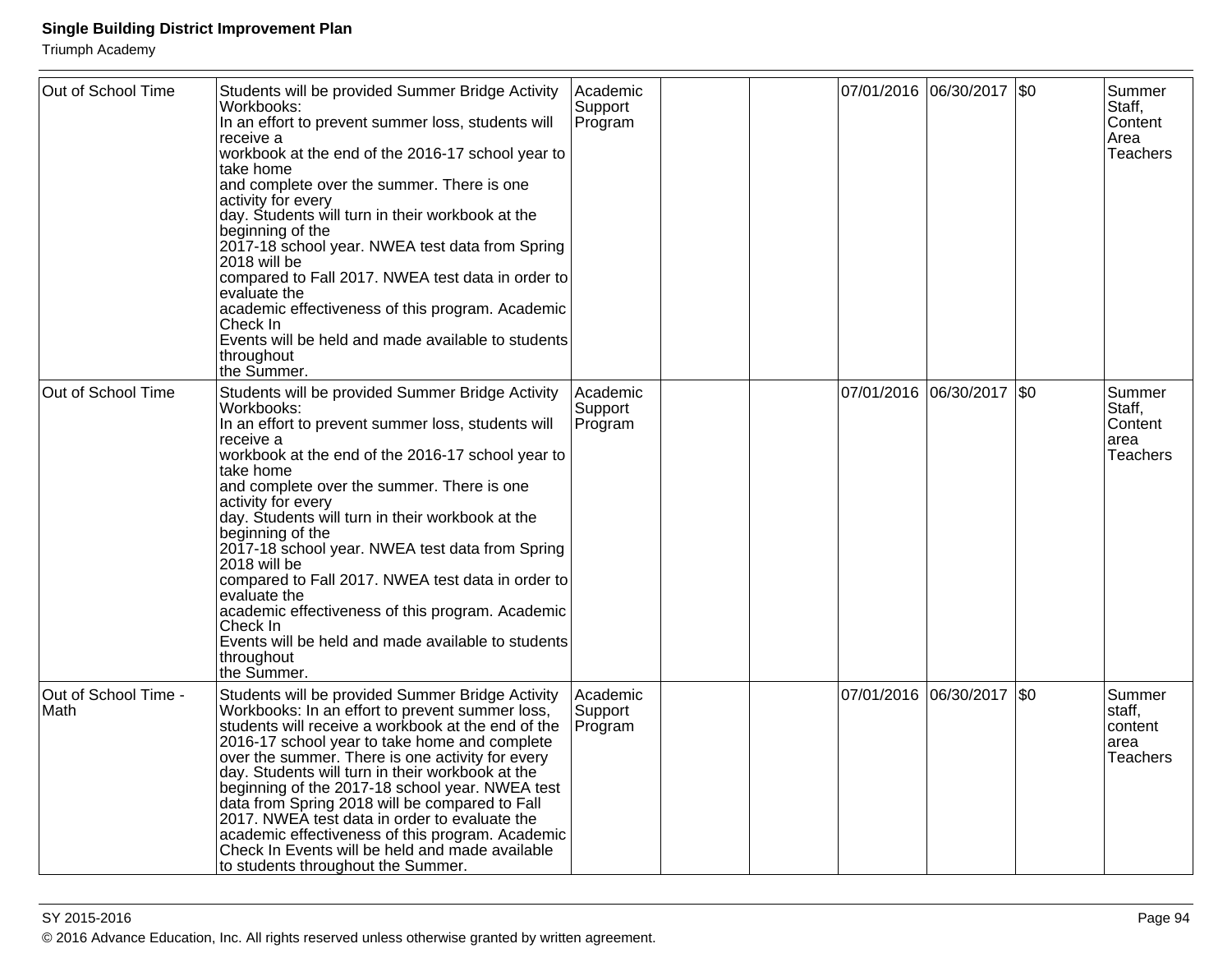Triumph Academy

| Supplemental          | Academic Specialist: Will provide expert                               | Academic |  | 07/01/2016 06/30/2017 \$0 | Academic     |
|-----------------------|------------------------------------------------------------------------|----------|--|---------------------------|--------------|
| Instructional Support | linstruction and                                                       | Support  |  |                           | Specialists, |
| Positions             | assessment for students who are below grade                            | Program  |  |                           | Paraprofes   |
|                       | level. Academic                                                        |          |  |                           | sionals,     |
|                       | Specialists are responsible for the increased                          |          |  |                           | Content      |
|                       | performance of                                                         |          |  |                           | larea        |
|                       | struggling at risk students. Will create, manage,                      |          |  |                           | Teachers,    |
|                       | and participate                                                        |          |  |                           | Principal,   |
|                       | in a variety of learning environments and activities                   |          |  |                           | Deans        |
|                       | lin the core                                                           |          |  |                           |              |
|                       | content areas and will work collaboratively and                        |          |  |                           |              |
|                       | professionally                                                         |          |  |                           |              |
|                       | with classroom teachers, other interventionists,                       |          |  |                           |              |
|                       | and parents.                                                           |          |  |                           |              |
|                       | Paraprofessionals: Will work w/ students in grades<br>K-8, M-F         |          |  |                           |              |
|                       | during school day hours under the direct                               |          |  |                           |              |
|                       | supervision of a                                                       |          |  |                           |              |
|                       | teacher. Will provide these types of assistance: 1)                    |          |  |                           |              |
|                       | $1$ -on-1 or                                                           |          |  |                           |              |
|                       | small group for eligible students w/in the reg<br>classroom, $& 2)$ 1- |          |  |                           |              |
|                       | on-1 or small group for the general student pop,                       |          |  |                           |              |
|                       | ONLY if it                                                             |          |  |                           |              |
|                       | allows the reg classroom teacher to work                               |          |  |                           |              |
|                       | individually or in small                                               |          |  |                           |              |
|                       | groups w/ the most academically at-risk students                       |          |  |                           |              |
|                       | lin order to                                                           |          |  |                           |              |
|                       | increase student achievement in core content                           |          |  |                           |              |
|                       | lareas.                                                                |          |  |                           |              |

## **Section 31a**

| <b>Activity Name</b> | Activity Description | <b>Activity</b><br><b>Type</b> | 'Tier | Phase | Begin Date   End Date | <b>IResource</b><br><b>Assigned</b> | <b>Staff</b><br>Responsibl |
|----------------------|----------------------|--------------------------------|-------|-------|-----------------------|-------------------------------------|----------------------------|
|                      |                      |                                |       |       |                       |                                     |                            |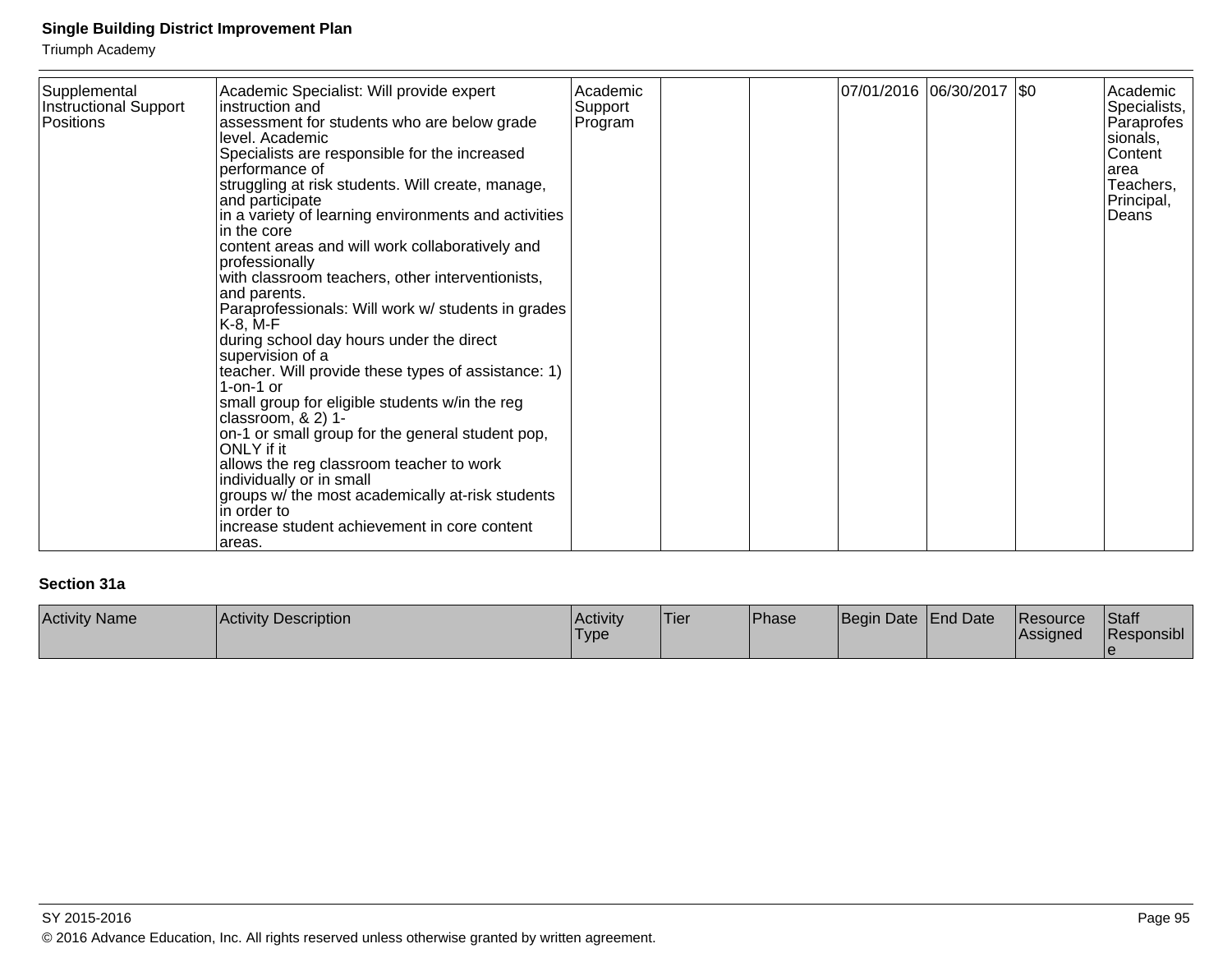| Supplemental Supplies,<br>Technology and<br>Materials - Math | Supplemental intervention supplies and incentives<br>will be used<br>by teachers to differentiate instruction and<br>motivate students in<br>effort to help at-risk students increase<br>achievement in core<br>content areas. Supplies/Materials include<br>intervention<br>programs, workbooks, school supplies,<br>educational incentives<br>& light refreshments, technology, and<br>subscriptions.<br>Technology Repairs/Services: Supplemental<br>technology repairs/services will ensure that<br>supplemental technology is able to remain<br>functional to improve instruction. Cost is for<br>technology repairs/services plus taxes and S&H.       | Technology<br>Supplemen<br>tal<br><b>Materials</b> |  | 07/01/2016  06/30/2017  \$0 |  | All Staff,<br>Supplemen<br>tal<br>Teachers,<br><b>Content</b><br>larea<br>Teachers,<br>Principal |
|--------------------------------------------------------------|--------------------------------------------------------------------------------------------------------------------------------------------------------------------------------------------------------------------------------------------------------------------------------------------------------------------------------------------------------------------------------------------------------------------------------------------------------------------------------------------------------------------------------------------------------------------------------------------------------------------------------------------------------------|----------------------------------------------------|--|-----------------------------|--|--------------------------------------------------------------------------------------------------|
| Supplemental Supplies,<br>Technology and<br><b>Materials</b> | Supplemental intervention supplies and incentives<br>will be used<br>by teachers to differentiate instruction and<br>motivate students in<br>effort to help at-risk students increase<br>achievement in core<br>content areas. Supplies/Materials include<br>intervention<br>programs, workbooks, school supplies,<br>educational incentives<br>& light refreshments, technology, and<br>subscriptions.<br>Technology Repairs/Services: Supplemental<br>technology<br>repairs/services will ensure that supplemental<br>technology is<br>able to remain functional to improve instruction.<br>Cost is for<br>technology repairs/services plus taxes and S&H. | Technology<br>Supplemen<br>tal<br><b>Materials</b> |  | 07/01/2016  06/30/2017  \$0 |  | <b>All Staff</b>                                                                                 |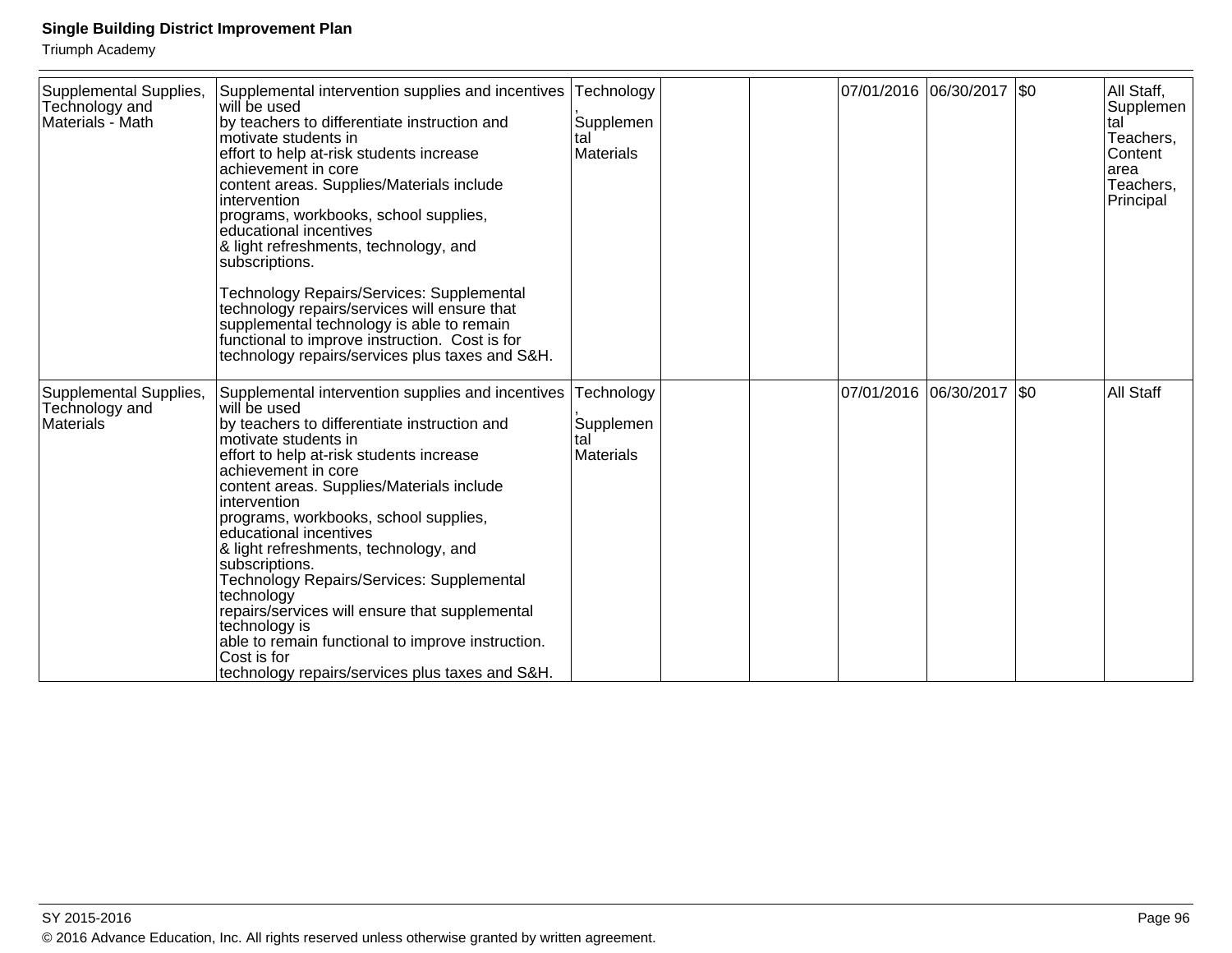| <b>Support Positions</b> | Supplemental Instruction Academic Specialist: Will provide expert<br>linstruction and<br>assessment for students who are below grade<br>level. Academic<br>Specialists are responsible for the increased<br>performance of<br>struggling at risk students. Will create, manage,<br>and participate<br>in a variety of learning environments and activities<br>in the core<br>content areas and will work collaboratively and<br>professionally<br>with classroom teachers, other interventionists,<br>and parents.<br>Paraprofessionals: Will work w/ students in grades<br>$K-8$ , M-F<br>during school day hours under the direct<br>supervision of a<br>teacher. Will provide these types of assistance: 1)<br>$1$ -on-1 or<br>small group for eligible students w/in the reg<br>classroom, $& 2)$ 1-<br>on-1 or small group for the general student pop,<br>ONLY if it<br>allows the reg classroom teacher to work<br>individually or in small<br>groups w/ the most academically at-risk students<br>in order to<br>increase student achievement in core content | Academic<br>Support<br>Program |  | 07/01/2016  06/30/2017  \$0 | School<br>Principal,<br>Paraprofes<br>sionals,<br>l Academic<br>Specialist |
|--------------------------|-----------------------------------------------------------------------------------------------------------------------------------------------------------------------------------------------------------------------------------------------------------------------------------------------------------------------------------------------------------------------------------------------------------------------------------------------------------------------------------------------------------------------------------------------------------------------------------------------------------------------------------------------------------------------------------------------------------------------------------------------------------------------------------------------------------------------------------------------------------------------------------------------------------------------------------------------------------------------------------------------------------------------------------------------------------------------|--------------------------------|--|-----------------------------|----------------------------------------------------------------------------|
|                          | areas.                                                                                                                                                                                                                                                                                                                                                                                                                                                                                                                                                                                                                                                                                                                                                                                                                                                                                                                                                                                                                                                                |                                |  |                             |                                                                            |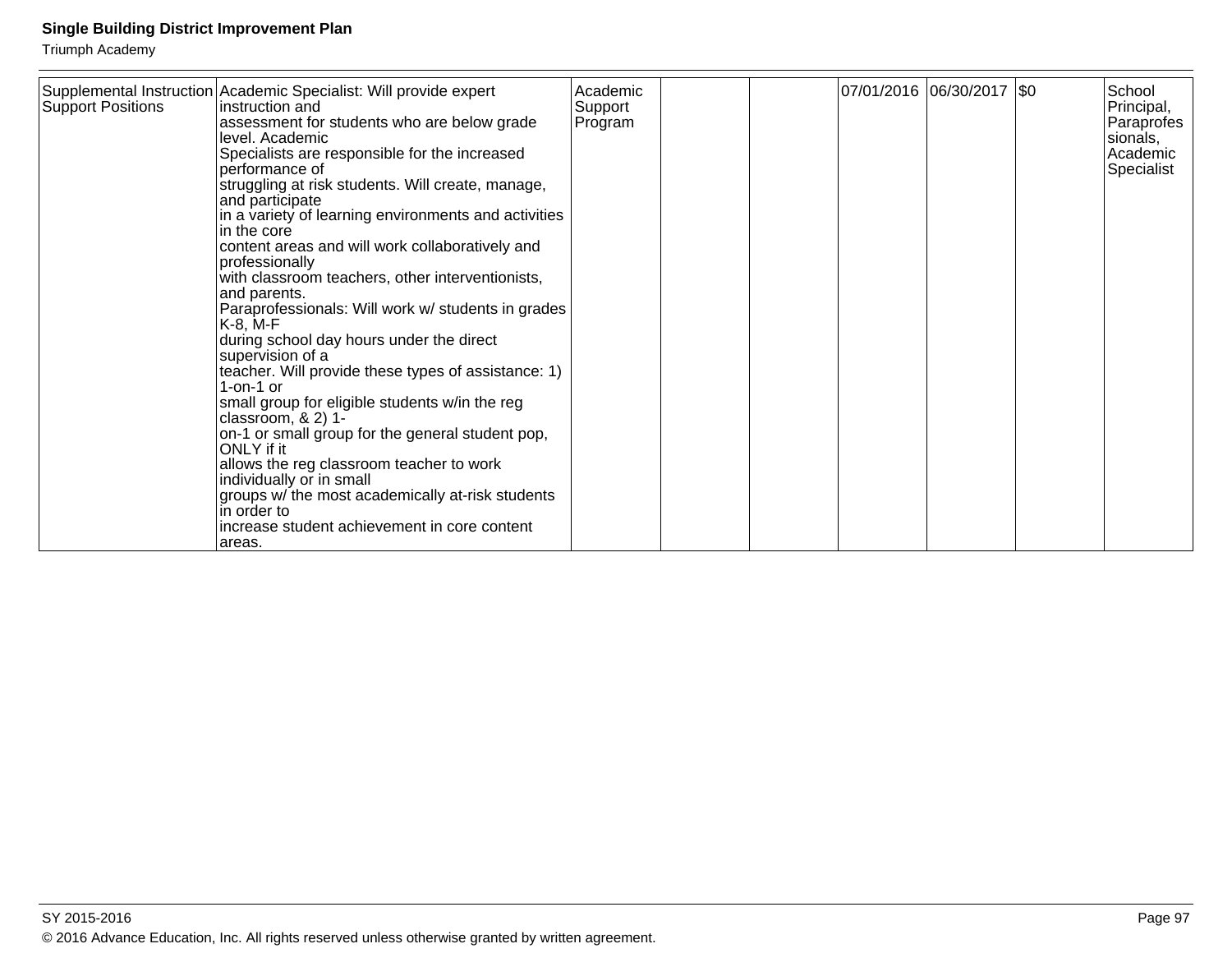| 07/01/2016  06/30/2017  \$0<br>Supplemental Supplies,<br>Supplemental intervention supplies and incentives<br>Technology<br>All Staff,<br>Technology and<br>will be used<br>Supplemen<br><b>Materials</b><br>by teachers to differentiate instruction and<br>Supplemen<br>tal<br>Teachers,<br>motivate students in<br>tal<br><b>Materials</b><br>Content<br>effort to help at-risk students increase<br>achievement in core<br>area<br>content areas. Supplies/Materials include<br>Teachers,<br>intervention<br>Principal<br>programs, workbooks, school supplies,<br>educational incentives<br>& light refreshments, technology, and<br>subscriptions.<br>Technology Repairs/Services: Supplemental<br>technology<br>repairs/services will ensure that supplemental<br>technology is<br>able to remain functional to improve instruction.<br>Cost is for<br>technology repairs/services plus taxes and S&H.<br>My Sidewalks Intervention Program: A research-<br>based,<br>intensive, elementary reading intervention<br>program designed<br>for students who are unable to read and<br>comprehend gradelevel<br>materials and who are unable to benefit<br>adequately from<br>the strategic intervention that supports their core<br>classroom<br>reading instruction. Program provides thirty weeks<br>of intensive<br>instruction. Expenses include Kindergarten Early<br>Reading<br>Intervention Kit and School Package Grades 1-5. |  |  |  |  |  |
|-------------------------------------------------------------------------------------------------------------------------------------------------------------------------------------------------------------------------------------------------------------------------------------------------------------------------------------------------------------------------------------------------------------------------------------------------------------------------------------------------------------------------------------------------------------------------------------------------------------------------------------------------------------------------------------------------------------------------------------------------------------------------------------------------------------------------------------------------------------------------------------------------------------------------------------------------------------------------------------------------------------------------------------------------------------------------------------------------------------------------------------------------------------------------------------------------------------------------------------------------------------------------------------------------------------------------------------------------------------------------------------------------------------------------------------------|--|--|--|--|--|
|                                                                                                                                                                                                                                                                                                                                                                                                                                                                                                                                                                                                                                                                                                                                                                                                                                                                                                                                                                                                                                                                                                                                                                                                                                                                                                                                                                                                                                           |  |  |  |  |  |